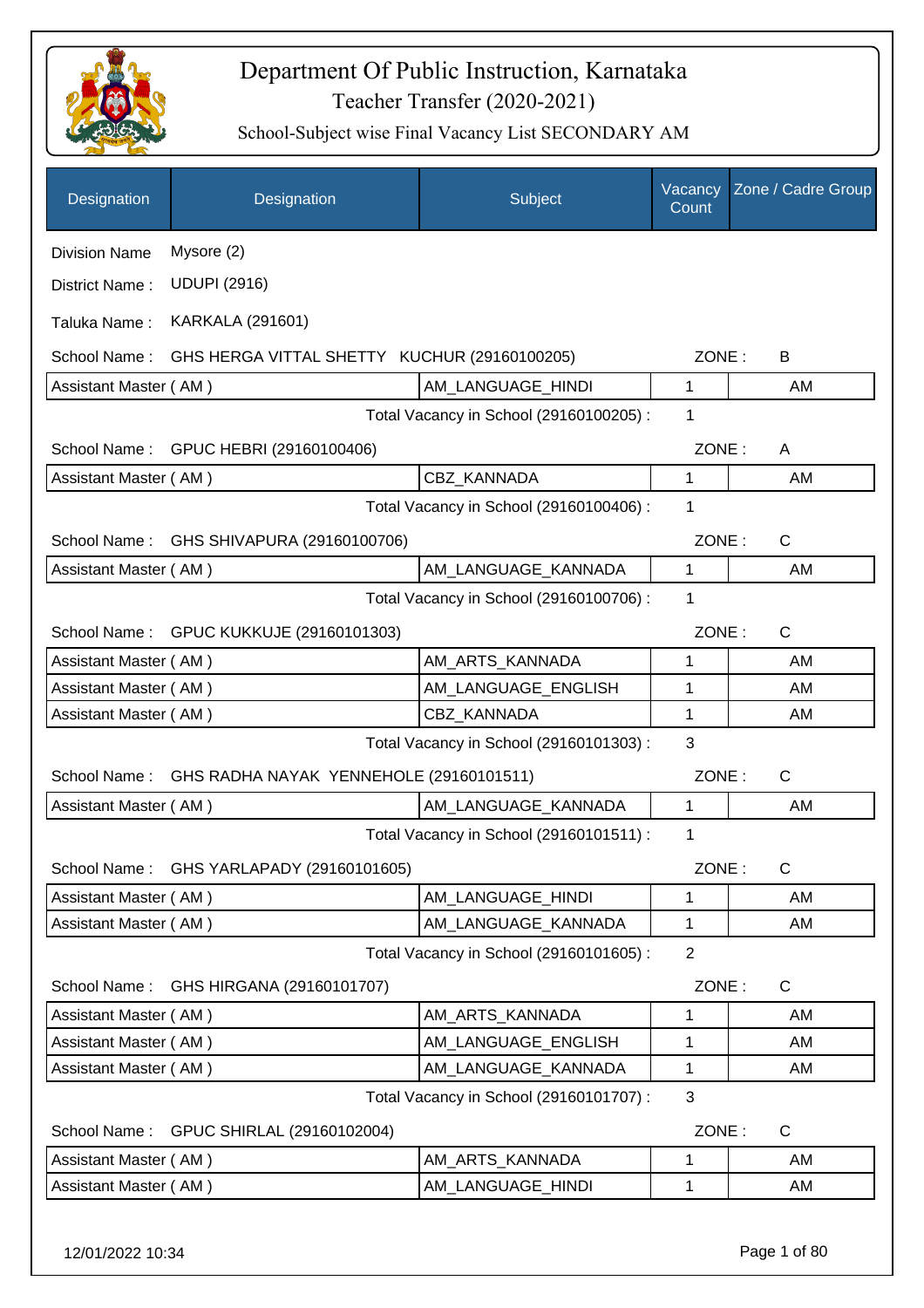

| Designation           | Designation                                       | Subject                                 | Vacancy<br>Count | Zone / Cadre Group |
|-----------------------|---------------------------------------------------|-----------------------------------------|------------------|--------------------|
|                       |                                                   | Total Vacancy in School (29160102004) : | $\overline{2}$   |                    |
|                       | School Name: GHS KOODABETTU MALA (29160102308)    |                                         | ZONE:            | C                  |
| Assistant Master (AM) |                                                   | AM LANGUAGE KANNADA                     | $\mathbf{1}$     | AM                 |
|                       |                                                   | Total Vacancy in School (29160102308) : | 1                |                    |
|                       | School Name: GHS CHOWKIYANGADI MALA (29160102309) |                                         | ZONE:            | $\mathsf{C}$       |
| Assistant Master (AM) |                                                   | AM_ARTS_KANNADA                         | 1                | AM                 |
| Assistant Master (AM) |                                                   | AM_LANGUAGE_ENGLISH                     | 1                | AM                 |
| Assistant Master (AM) |                                                   | AM_LANGUAGE_HINDI                       | 1                | AM                 |
| Assistant Master (AM) |                                                   | AM_LANGUAGE_KANNADA                     | 1                | AM                 |
| Assistant Master (AM) |                                                   | <b>CBZ KANNADA</b>                      | 1                | AM                 |
|                       |                                                   | Total Vacancy in School (29160102309) : | 5                |                    |
|                       | School Name: GPUC BAILUR (29160102603)            |                                         | ZONE:            | $\mathsf{C}$       |
| Assistant Master (AM) |                                                   | AM_ARTS_KANNADA                         | 1                | AM                 |
| Assistant Master (AM) |                                                   | AM_LANGUAGE_ENGLISH                     | $\overline{2}$   | AM                 |
| Assistant Master (AM) |                                                   | AM_LANGUAGE_KANNADA                     | 1                | AM                 |
|                       |                                                   | Total Vacancy in School (29160102603) : | $\overline{4}$   |                    |
|                       | School Name: GPUC PALLI (29160102903)             |                                         | ZONE:            | C                  |
| Assistant Master (AM) |                                                   | AM_LANGUAGE_KANNADA                     | 1                | AM                 |
|                       |                                                   | Total Vacancy in School (29160102903) : | 1                |                    |
|                       | School Name: GHS NAKRE (29160103113)              |                                         | ZONE:            | C                  |
| Assistant Master (AM) |                                                   | AM LANGUAGE HINDI                       | 1                | AM                 |
|                       |                                                   | Total Vacancy in School (29160103113) : | 1                |                    |
| School Name:          | GHS SOODA (29160103405)                           |                                         | ZONE:            | $\mathsf C$        |
| Assistant Master (AM) |                                                   | AM_LANGUAGE_KANNADA                     | 1                | AM                 |
|                       |                                                   | Total Vacancy in School (29160103405) : | 1                |                    |
| School Name:          | GPUC SANOOR (29160104208)                         |                                         | ZONE:            | B                  |
| Assistant Master (AM) |                                                   | AM LANGUAGE HINDI                       | 1                | AM                 |
| Assistant Master (AM) |                                                   | AM_LANGUAGE_KANNADA                     | 1                | AM                 |
| Assistant Master (AM) |                                                   | CBZ_KANNADA                             | 1                | AM                 |
|                       |                                                   | Total Vacancy in School (29160104208) : | 3                |                    |
| School Name:          | GPUC BAJAGOLI (29160104508)                       |                                         | ZONE:            | C                  |
| Assistant Master (AM) |                                                   | AM_LANGUAGE_HINDI                       | 1                | AM                 |
|                       |                                                   | Total Vacancy in School (29160104508) : | 1                |                    |
| 12/01/2022 10:34      |                                                   |                                         |                  | Page 2 of 80       |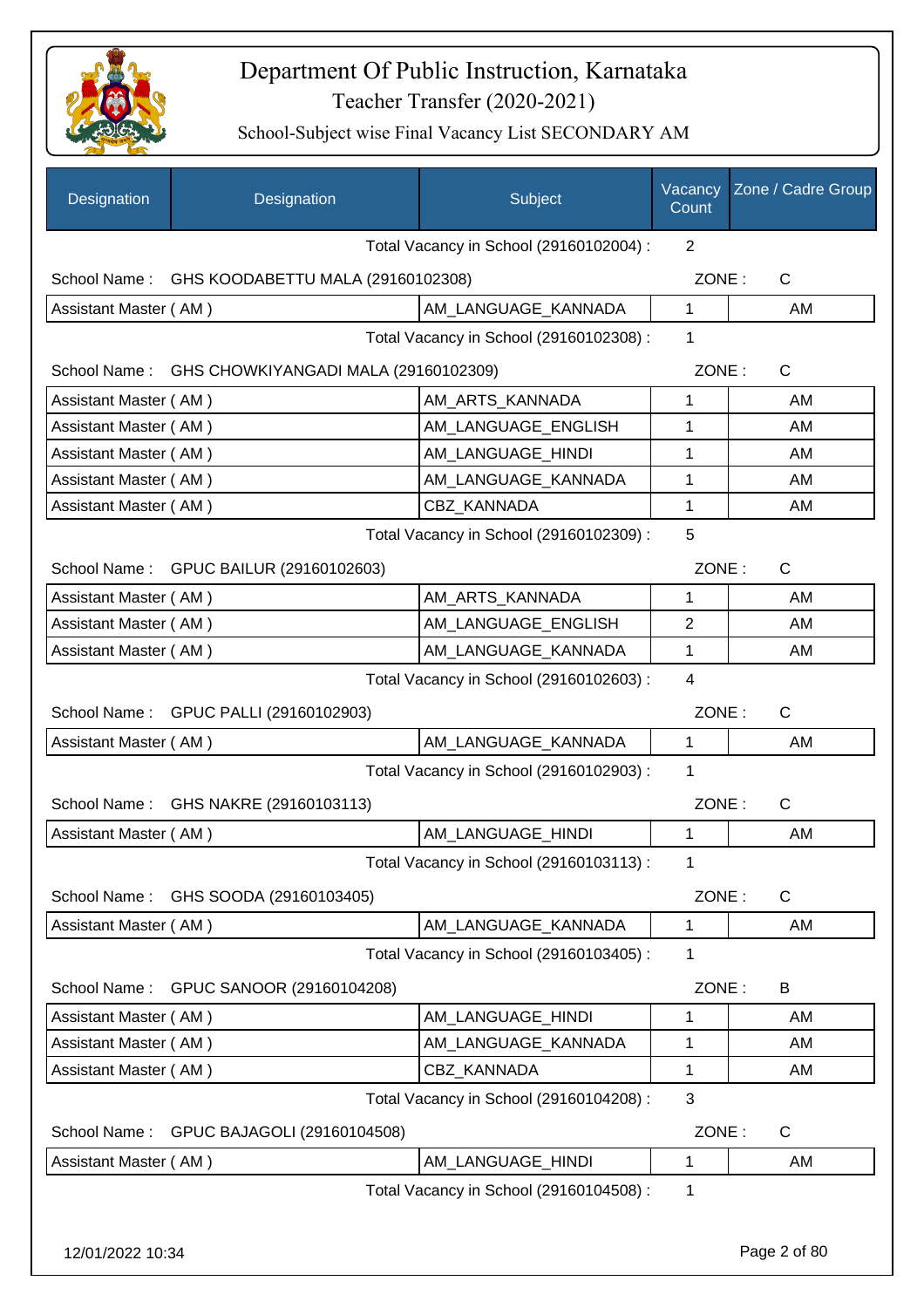

| Designation           | Designation                                                    | Subject                                 | Vacancy<br>Count | Zone / Cadre Group |
|-----------------------|----------------------------------------------------------------|-----------------------------------------|------------------|--------------------|
|                       | School Name: KARNATAKA PUBLIC SCHOOLS GHS HOSMAR (29160104706) |                                         | ZONE:            | $\mathsf{C}$       |
| Assistant Master (AM) |                                                                | AM LANGUAGE ENGLISH                     | $\mathbf{1}$     | AM                 |
|                       |                                                                | Total Vacancy in School (29160104706) : | 1                |                    |
|                       | School Name: GHS NALLURU (29160104807)                         |                                         | ZONE:            | C                  |
| Assistant Master (AM) |                                                                | AM LANGUAGE ENGLISH                     | $\mathbf{1}$     | AM                 |
|                       |                                                                | Total Vacancy in School (29160104807) : | 1                |                    |
|                       | School Name: GHS RENJALA (29160104904)                         |                                         | ZONE:            | $\mathsf{C}$       |
| Assistant Master (AM) |                                                                | AM_LANGUAGE_HINDI                       | 1                | AM                 |
| Assistant Master (AM) |                                                                | AM_LANGUAGE_KANNADA                     | 1                | AM                 |
|                       |                                                                | Total Vacancy in School (29160104904) : | $\overline{2}$   |                    |
|                       | School Name: GPUC KARKALA (29160105212)                        |                                         | ZONE:            | A                  |
| Assistant Master (AM) |                                                                | AM_LANGUAGE_KANNADA                     | 1                | AM                 |
|                       |                                                                | Total Vacancy in School (29160105212) : | $\mathbf 1$      |                    |
|                       | School Name: GHS KABETTU (29160105505)                         |                                         | ZONE:            | A                  |
| Assistant Master (AM) |                                                                | AM_ARTS_KANNADA                         | 1                | AM                 |
| Assistant Master (AM) |                                                                | CBZ_KANNADA                             | 1                | AM                 |
|                       |                                                                | Total Vacancy in School (29160105505) : | $\overline{2}$   |                    |
|                       | School Name: GHS SUNDARA PURANIK MEM PERVAJE (29160105803)     |                                         | ZONE:            | A                  |
| Assistant Master (AM) |                                                                | AM_LANGUAGE_ENGLISH                     | $\overline{2}$   | AM                 |
| Assistant Master (AM) |                                                                | AM_LANGUAGE_HINDI                       | 1                | AM                 |
| Assistant Master (AM) |                                                                | AM_LANGUAGE_KANNADA                     | $\overline{2}$   | AM                 |
| Assistant Master (AM) |                                                                | CBZ_KANNADA                             | 2                | AM                 |
|                       |                                                                | Total Vacancy in School (29160105803) : | $\overline{7}$   |                    |
|                       |                                                                | Total Vacancy in Taluka (291601) :      | 45               |                    |
| Taluka Name:          | <b>UDUPI (291602)</b>                                          |                                         |                  |                    |
| School Name:          | GHS MOOLUR (29160203908)                                       |                                         | ZONE:            | A                  |
| Assistant Master (AM) |                                                                | AM_LANGUAGE_ENGLISH                     | 1                | AM                 |
|                       |                                                                | Total Vacancy in School (29160203908) : | 1                |                    |
| School Name:          | GPUC YERMALU BADA (29160204004)                                |                                         | ZONE:            | C                  |
| Assistant Master (AM) |                                                                | AM ARTS KANNADA                         | 1                | AM                 |
| Assistant Master (AM) |                                                                | AM_LANGUAGE_ENGLISH                     | 1                | AM                 |
| Assistant Master (AM) |                                                                | AM_LANGUAGE_KANNADA                     | 1                | AM                 |
| Assistant Master (AM) |                                                                | CBZ_KANNADA                             | 1                | AM                 |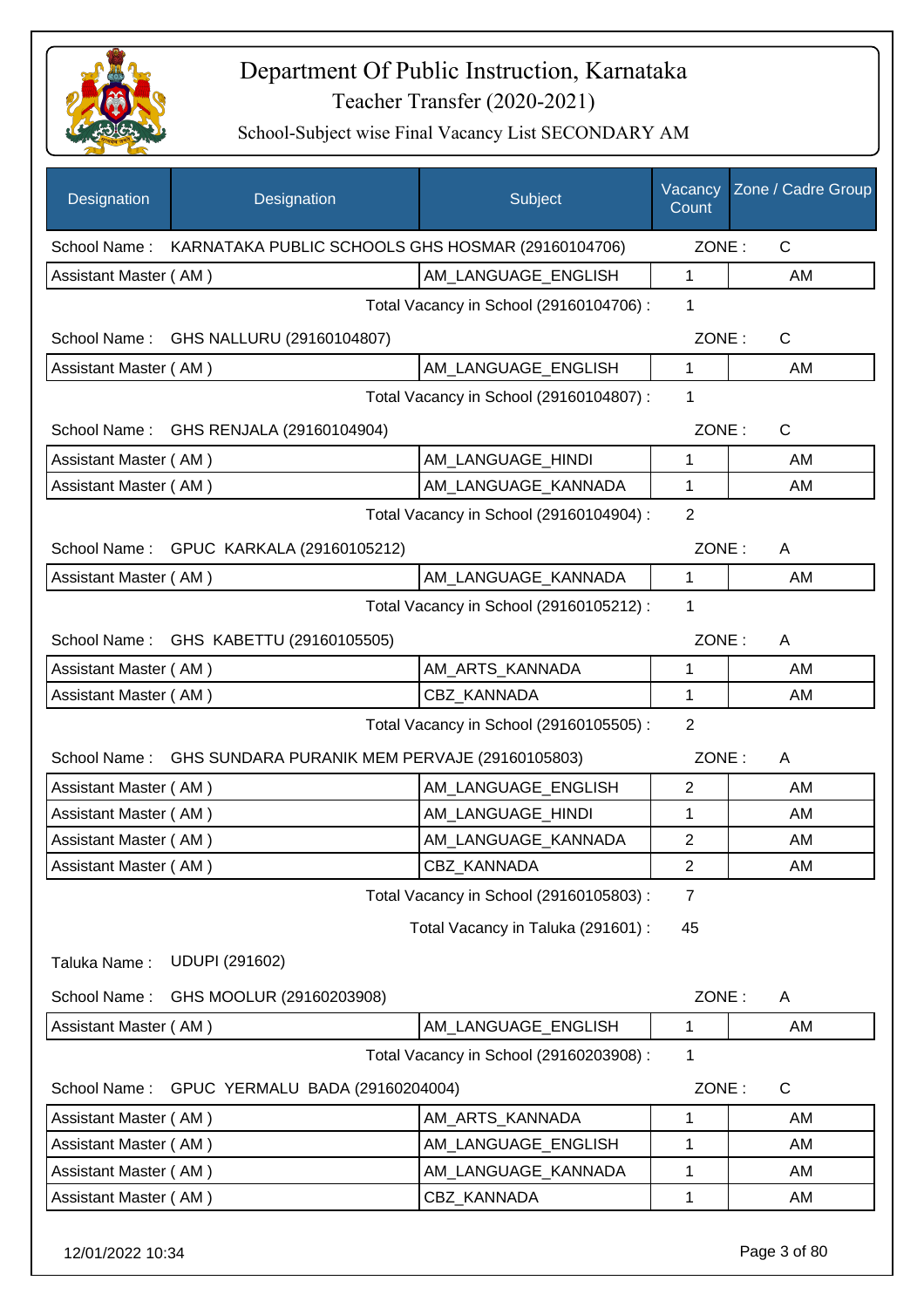

| Designation           | Designation                                           | Subject                                 | Vacancy<br>Count | Zone / Cadre Group |
|-----------------------|-------------------------------------------------------|-----------------------------------------|------------------|--------------------|
|                       |                                                       | Total Vacancy in School (29160204004) : | 4                |                    |
|                       | School Name: GHS BELAPU (29160204103)                 |                                         | ZONE:            | В                  |
| Assistant Master (AM) |                                                       | AM_LANGUAGE_ENGLISH                     | 1                | AM                 |
|                       |                                                       | Total Vacancy in School (29160204103) : | 1                |                    |
| School Name:          | KARNATAKA PUBLIC SCHOOLS GPUC PADUBIDRI (29160204810) |                                         | ZONE:            | C                  |
| Assistant Master (AM) |                                                       | AM_LANGUAGE_KANNADA                     | 1                | AM                 |
|                       |                                                       | Total Vacancy in School (29160204810) : | 1                |                    |
|                       | School Name: GHS HEJAMDI KODI (29160204905)           |                                         | ZONE:            | C                  |
| Assistant Master (AM) |                                                       | CBZ KANNADA                             | $\mathbf{1}$     | AM                 |
|                       |                                                       | Total Vacancy in School (29160204905) : | 1                |                    |
|                       | School Name: GPUC HEJAMADI (29160204906)              |                                         | ZONE:            | $\mathsf{C}$       |
| Assistant Master (AM) |                                                       | AM ARTS KANNADA                         | 1                | AM                 |
| Assistant Master (AM) |                                                       | AM_LANGUAGE_KANNADA                     | 1                | AM                 |
|                       |                                                       | Total Vacancy in School (29160204906) : | 2                |                    |
|                       | School Name: GPUC PALIMAR (29160205002)               |                                         | ZONE:            | $\mathsf{C}$       |
| Assistant Master (AM) |                                                       | AM_ARTS_KANNADA                         | $\mathbf{1}$     | AM                 |
|                       |                                                       | Total Vacancy in School (29160205002) : | 1                |                    |
| School Name:          | GHS URDU MALLARU (29160205303)                        |                                         | ZONE:            | A                  |
| Assistant Master (AM) |                                                       | AM_LANGUAGE_KANNADA                     | 1                | AM                 |
|                       |                                                       | Total Vacancy in School (29160205303) : | 1                |                    |
| School Name:          | GHS MALPE (29160210767)                               |                                         | ZONE:            | Α                  |
| Assistant Master (AM) |                                                       | AM LANGUAGE ENGLISH                     | 1                | AM                 |
| Assistant Master (AM) |                                                       | AM_LANGUAGE_HINDI                       | 1                | AM                 |
|                       |                                                       | Total Vacancy in School (29160210767) : | $\overline{2}$   |                    |
| School Name:          | GOVT PRE-UNIVERSITY COLLEGE MALPE (29160210901)       |                                         | ZONE:            | A                  |
| Assistant Master (AM) |                                                       | AM_LANGUAGE_HINDI                       | 1                | AM                 |
|                       |                                                       | Total Vacancy in School (29160210901) : | 1                |                    |
| School Name:          | GHS VOLAKADU (29160212202)                            |                                         | ZONE:            | Α                  |
| Assistant Master (AM) |                                                       | AM_ARTS_KANNADA                         | $\overline{2}$   | AM                 |
| Assistant Master (AM) |                                                       | AM_LANGUAGE_KANNADA                     | $\overline{2}$   | AM                 |
| Assistant Master (AM) |                                                       | CBZ_KANNADA                             | $\overline{2}$   | AM                 |
|                       |                                                       | Total Vacancy in School (29160212202) : | 6                |                    |
| 12/01/2022 10:34      |                                                       |                                         |                  | Page 4 of 80       |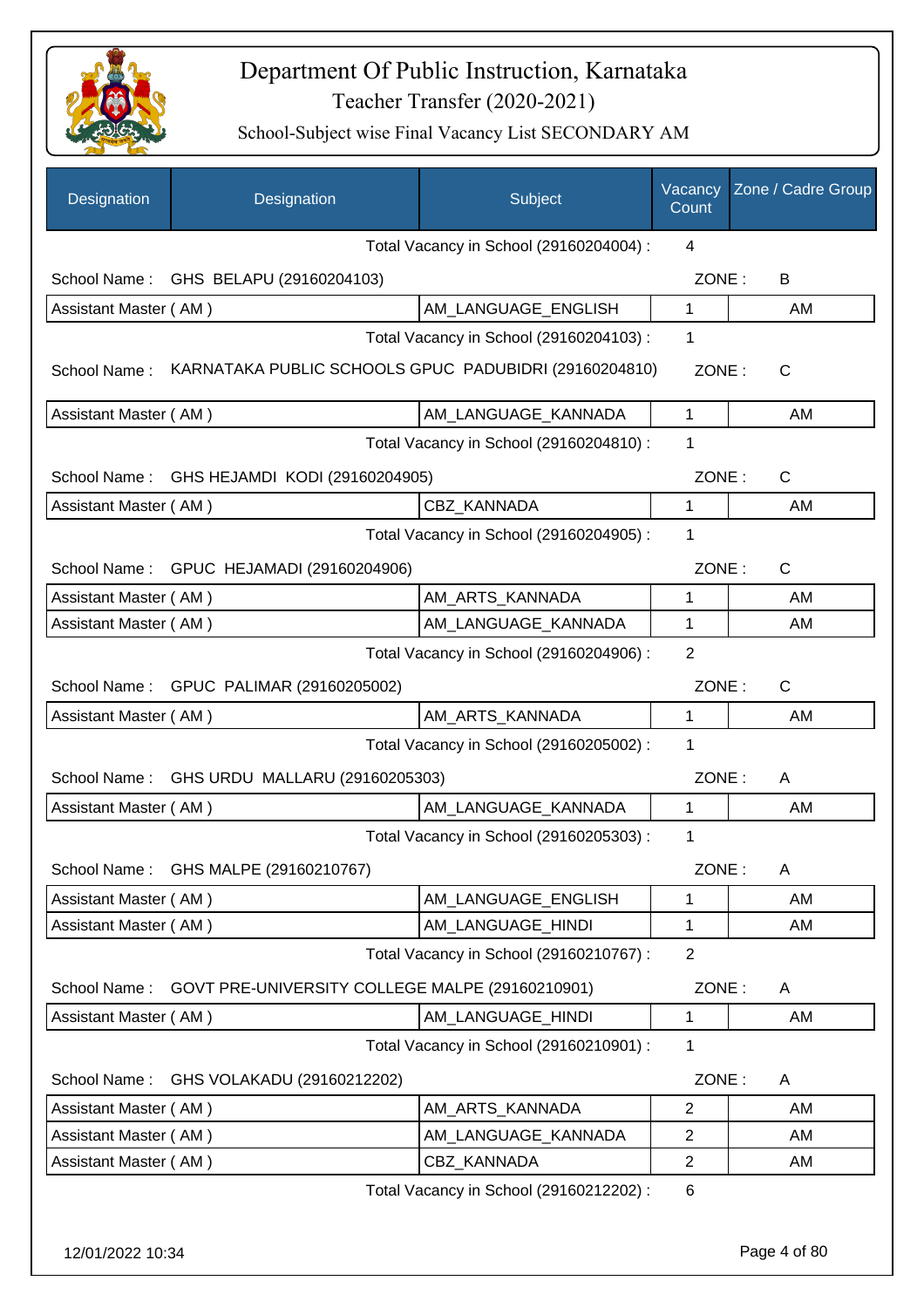

| Designation           | Designation                                                | Subject                                 | Vacancy<br>Count | Zone / Cadre Group |
|-----------------------|------------------------------------------------------------|-----------------------------------------|------------------|--------------------|
| School Name:          | GHS AJJARKADU (29160212502)                                |                                         | ZONE:            | A                  |
| Assistant Master (AM) |                                                            | AM_LANGUAGE_HINDI                       | 1                | AM                 |
|                       |                                                            | Total Vacancy in School (29160212502) : | 1                |                    |
|                       |                                                            | Total Vacancy in Taluka (291602):       | 22               |                    |
| Taluka Name:          | <b>KUNDAPURA (291603)</b>                                  |                                         |                  |                    |
| School Name:          | GPUC HS SECTION SHANKARANARAYANA (29160305708)             |                                         | ZONE:            | $\mathsf{C}$       |
| Assistant Master (AM) |                                                            | AM_LANGUAGE_ENGLISH                     | 1                | AM                 |
| Assistant Master (AM) |                                                            | <b>CBZ KANNADA</b>                      | 1                | AM                 |
|                       |                                                            | Total Vacancy in School (29160305708) : | $\overline{2}$   |                    |
| School Name:          | GPUC HOSANGADI (29160306208)                               |                                         | ZONE:            | $\mathsf{C}$       |
| Assistant Master (AM) |                                                            | AM LANGUAGE HINDI                       | 1                | AM                 |
|                       |                                                            | Total Vacancy in School (29160306208) : | 1                |                    |
| School Name:          | GHS KONI (29160306704)                                     |                                         | ZONE:            | $\mathsf{C}$       |
| Assistant Master (AM) |                                                            | AM_LANGUAGE_HINDI                       | 1                | AM                 |
|                       |                                                            | Total Vacancy in School (29160306704) : | 1                |                    |
| School Name:          | KARNATAKA PUBLIC SCHOOLS GPUC KOTESHWARA<br>(29160306804)  |                                         | ZONE:            | B                  |
| Assistant Master (AM) |                                                            | AM_ARTS_KANNADA                         | 1                | AM                 |
|                       |                                                            | Total Vacancy in School (29160306804) : | 1                |                    |
| School Name:          | KARNATAKA PUBLIC SCHOOLS GPUC BIDKALKATTE<br>(29160308906) |                                         | ZONE:            | $\mathsf{C}$       |
| Assistant Master (AM) |                                                            | AM_ARTS_KANNADA                         | $\mathbf 1$      | AM                 |
|                       |                                                            | Total Vacancy in School (29160308906) : | 1                |                    |
| School Name:          | GPUC HALADI (29160309203)                                  |                                         | ZONE:            | C                  |
| Assistant Master (AM) |                                                            | AM_ARTS_KANNADA                         | 1                | AM                 |
|                       |                                                            | Total Vacancy in School (29160309203) : | 1                |                    |
| School Name:          | CNSMGHS ALBADY-ARDI (29160309507)                          |                                         | ZONE:            | $\mathsf{C}$       |
| Assistant Master (AM) |                                                            | AM_ARTS_KANNADA                         | 1                | AM                 |
| Assistant Master (AM) |                                                            | AM_LANGUAGE_KANNADA                     | 1                | AM                 |
|                       |                                                            | Total Vacancy in School (29160309507) : | $\overline{2}$   |                    |
| School Name:          | GPUC KUNDAPURA (29160311003)                               |                                         | ZONE:            | A                  |
| Assistant Master (AM) |                                                            | AM_LANGUAGE_HINDI                       | 1                | AM                 |
| Assistant Master (AM) |                                                            | CBZ_KANNADA                             | $\overline{2}$   | AM                 |
|                       |                                                            | Total Vacancy in School (29160311003) : | 3                |                    |
| 12/01/2022 10:34      |                                                            |                                         |                  | Page 5 of 80       |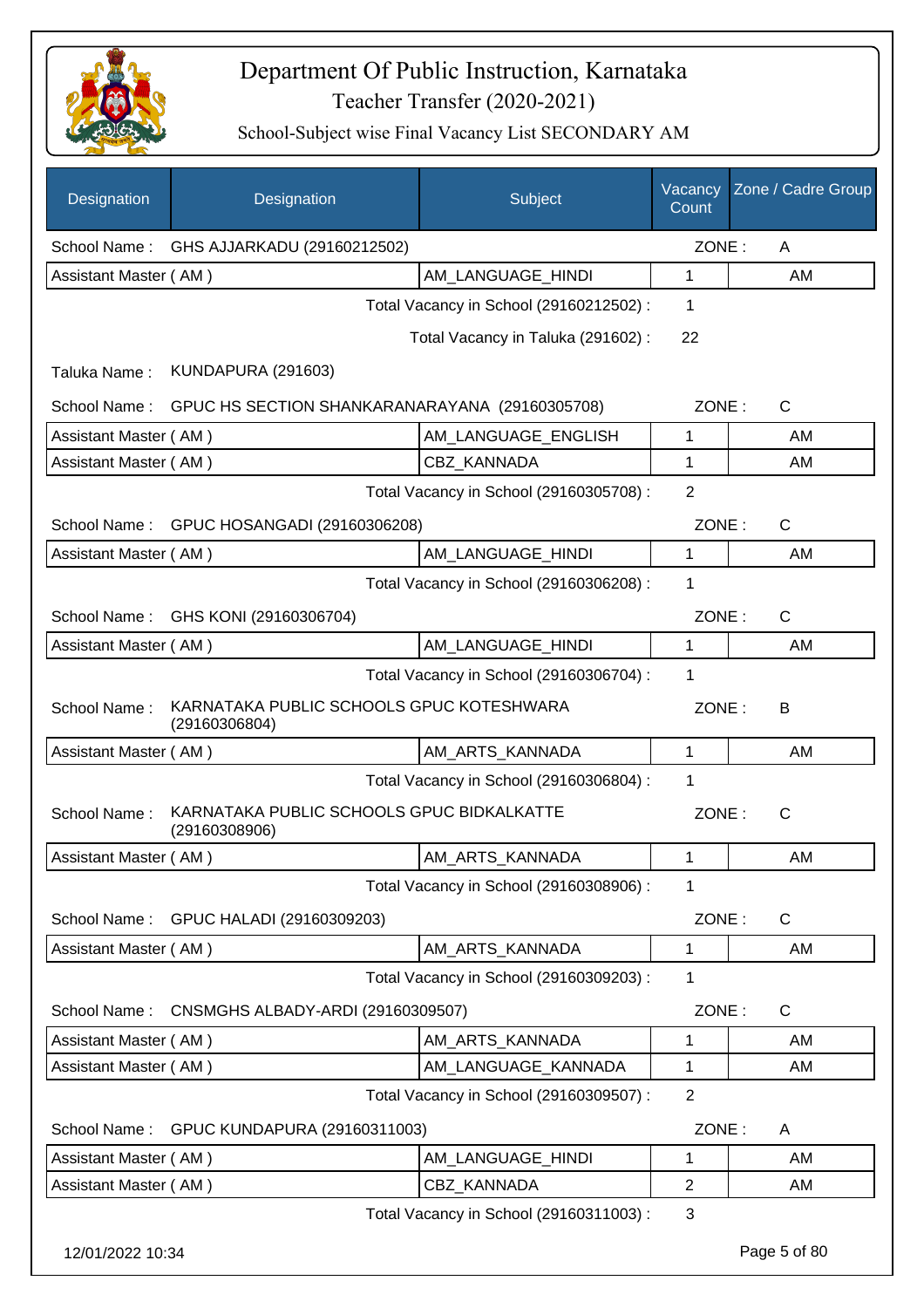

| Designation           | Designation                                                     | Subject                                 | Count          | Vacancy Zone / Cadre Group |
|-----------------------|-----------------------------------------------------------------|-----------------------------------------|----------------|----------------------------|
|                       | School Name: GHS SIDDAPURA (29160311210)                        |                                         | ZONE:          | $\mathsf{C}$               |
| Assistant Master (AM) |                                                                 | AM ARTS KANNADA                         | 3              | AM                         |
| Assistant Master (AM) |                                                                 | AM_LANGUAGE_ENGLISH                     | 1              | AM                         |
| Assistant Master (AM) |                                                                 | AM_LANGUAGE_HINDI                       | $\overline{2}$ | AM                         |
|                       |                                                                 | Total Vacancy in School (29160311210) : | 6              |                            |
|                       |                                                                 | Total Vacancy in Taluka (291603):       | 18             |                            |
| Taluka Name:          | <b>BYNDOOR (291604)</b>                                         |                                         |                |                            |
| School Name:          | M BHASKARA PAI GHS GUJJADI (29160400904)                        |                                         | ZONE:          | $\mathsf{C}$               |
| Assistant Master (AM) |                                                                 | AM_ARTS_KANNADA                         | 1              | AM                         |
| Assistant Master (AM) |                                                                 | CBZ_KANNADA                             | $\mathbf{1}$   | AM                         |
|                       |                                                                 | Total Vacancy in School (29160400904) : | $\overline{2}$ |                            |
|                       | School Name: SHRI K.S.S.G.H.S HAKLADY (29160401003)             |                                         | ZONE:          | $\mathsf{C}$               |
| Assistant Master (AM) |                                                                 | AM ARTS KANNADA                         | 1              | AM                         |
| Assistant Master (AM) |                                                                 | AM_LANGUAGE_ENGLISH                     | 1              | AM                         |
| Assistant Master (AM) |                                                                 | AM_LANGUAGE_HINDI                       | 1              | AM                         |
|                       |                                                                 | Total Vacancy in School (29160401003) : | 3              |                            |
| School Name:          | GPUC KAMBADAKONE (29160402605)                                  |                                         | ZONE:          | B                          |
| Assistant Master (AM) |                                                                 | AM_LANGUAGE_HINDI                       | 1              | AM                         |
| Assistant Master (AM) |                                                                 | <b>CBZ KANNADA</b>                      | $\mathbf{1}$   | AM                         |
|                       |                                                                 | Total Vacancy in School (29160402605) : | $\overline{2}$ |                            |
|                       | School Name: KARNATAKA PUBLIC SCHOOLS GPUC VANDSE (29160402906) |                                         | ZONE:          | $\mathsf{C}$               |
| Assistant Master (AM) |                                                                 | AM_ARTS_KANNADA                         | 1              | AM                         |
| Assistant Master (AM) |                                                                 | AM LANGUAGE ENGLISH                     | 1              | AM                         |
|                       |                                                                 | Total Vacancy in School (29160402906) : | $\overline{2}$ |                            |
| School Name:          | NETHAJI SUBHASHCHANDRA BOSE GHS MARAVANTHE<br>(29160403604)     |                                         | ZONE:          | $\mathsf{C}$               |
| Assistant Master (AM) |                                                                 | AM_ARTS_KANNADA                         | 1              | AM                         |
|                       |                                                                 | Total Vacancy in School (29160403604) : | 1              |                            |
| School Name:          | GHS KIRIMANJESHWARA (29160404107)                               |                                         | ZONE:          | C                          |
| Assistant Master (AM) |                                                                 | AM_ARTS_KANNADA                         | $\overline{2}$ | AM                         |
|                       |                                                                 | Total Vacancy in School (29160404107) : | $\overline{2}$ |                            |
| School Name:          | GPUC NAVUNDA (29160404108)                                      |                                         | ZONE:          | C                          |
| Assistant Master (AM) |                                                                 | AM_ARTS_KANNADA                         | $\mathbf 1$    | AM                         |
| Assistant Master (AM) |                                                                 | AM_LANGUAGE_HINDI                       | $\mathbf{2}$   | AM                         |
| 12/01/2022 10:34      |                                                                 |                                         |                | Page 6 of 80               |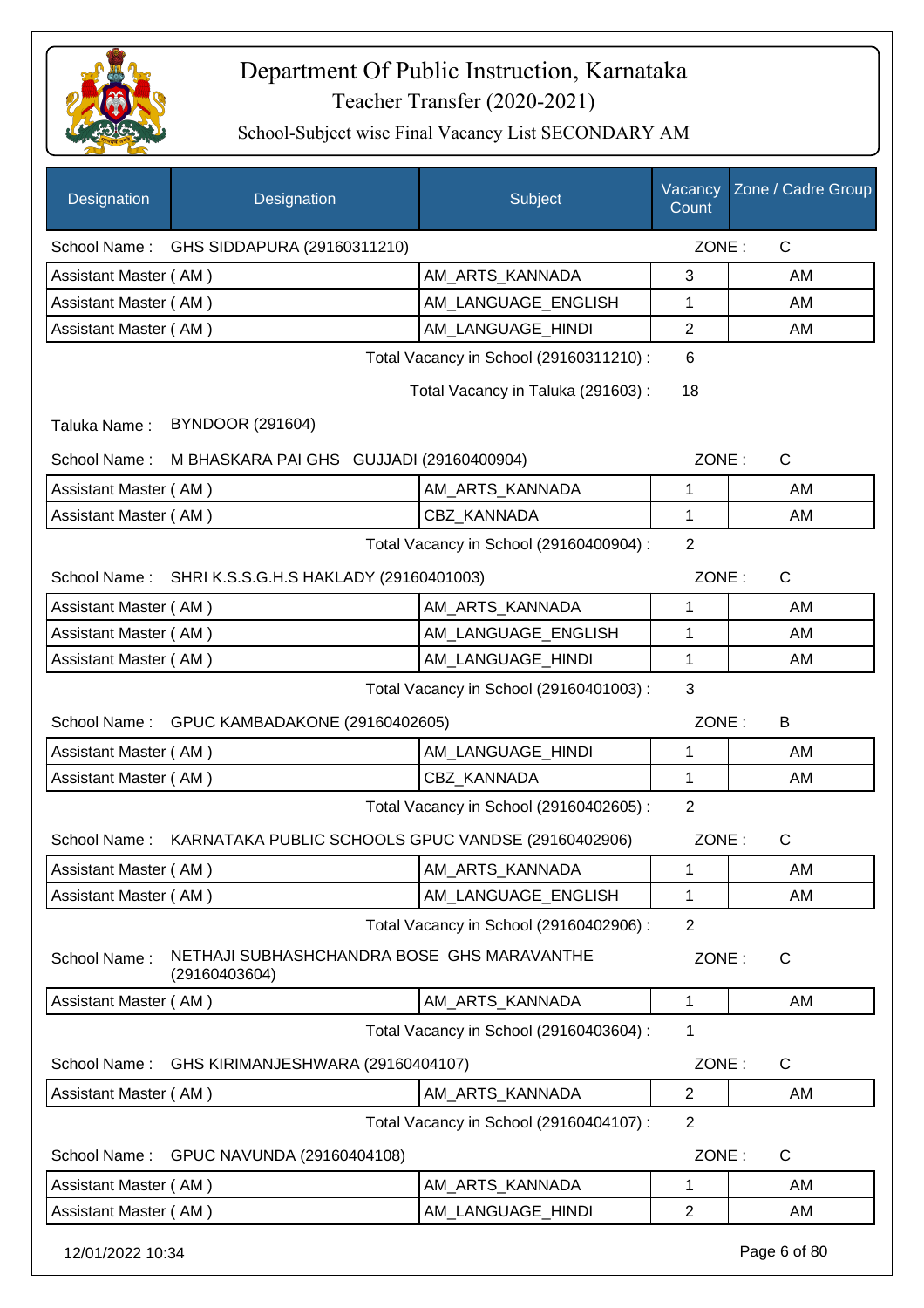

| Designation                                    | Designation                                          | Subject                                 | Vacancy<br>Count | Zone / Cadre Group |
|------------------------------------------------|------------------------------------------------------|-----------------------------------------|------------------|--------------------|
|                                                |                                                      | Total Vacancy in School (29160404108) : | 3                |                    |
|                                                | School Name: GPUC SHIROORU (29160404313)             |                                         | ZONE:            | B                  |
| Assistant Master (AM)                          |                                                      | AM LANGUAGE ENGLISH                     | $\mathbf{1}$     | AM                 |
|                                                |                                                      | Total Vacancy in School (29160404313) : | 1                |                    |
|                                                | School Name: GPUC UPPUNDA (29160404807)              |                                         | ZONE:            | C                  |
| Assistant Master (AM)                          |                                                      | AM_ARTS_KANNADA                         | 1                | AM                 |
| Assistant Master (AM)                          |                                                      | <b>CBZ KANNADA</b>                      | $\mathbf 1$      | AM                 |
|                                                |                                                      | Total Vacancy in School (29160404807) : | $\overline{2}$   |                    |
|                                                | School Name: GPUC BYNDOOR (29160405012)              |                                         | ZONE:            | A                  |
| Assistant Master (AM)                          |                                                      | AM_ARTS_KANNADA                         | $\mathbf{1}$     | <b>AM</b>          |
|                                                |                                                      | Total Vacancy in School (29160405012) : | 1                |                    |
| School Name:                                   | GHS ALOOR (29160405507)                              |                                         | ZONE:            | C                  |
| Assistant Master (AM)                          |                                                      | AM_LANGUAGE_ENGLISH                     | 1                | AM                 |
| Assistant Master (AM)                          |                                                      | CBZ KANNADA                             | 1                | AM                 |
|                                                |                                                      | Total Vacancy in School (29160405507) : | $\overline{2}$   |                    |
|                                                |                                                      | Total Vacancy in Taluka (291604) :      | 21               |                    |
| Taluka Name:                                   | BRAHAMAVARA (291605)                                 |                                         |                  |                    |
|                                                | School Name: GHS AVARSE (29160500202)                |                                         | ZONE:            | C                  |
| Assistant Master (AM)                          |                                                      | AM LANGUAGE HINDI                       | $\mathbf{1}$     | AM                 |
|                                                |                                                      | Total Vacancy in School (29160500202) : | 1                |                    |
| School Name:                                   |                                                      |                                         | ZONE:            | С                  |
|                                                | GPUC GOLIANGADI (29160500303)                        |                                         |                  |                    |
| Assistant Master (AM)<br>Assistant Master (AM) |                                                      | AM_ARTS_KANNADA<br>AM_LANGUAGE_ENGLISH  | 1<br>1           | AM<br>AM           |
| Assistant Master (AM)                          |                                                      | CBZ_KANNADA                             | 1                | AM                 |
|                                                |                                                      | Total Vacancy in School (29160500303) : | 3                |                    |
| School Name:                                   | GPUC KEMMANNU (29160502711)                          |                                         | ZONE:            | $\mathsf{C}$       |
| Assistant Master (AM)                          |                                                      | AM_LANGUAGE_HINDI                       | 1                | AM                 |
|                                                |                                                      | Total Vacancy in School (29160502711) : | 1                |                    |
| School Name:                                   | GHS NALKOOR (29160504203)                            |                                         | ZONE:            | $\mathsf{C}$       |
| Assistant Master (AM)                          |                                                      | AM_LANGUAGE_HINDI                       | 1                | AM                 |
|                                                |                                                      | Total Vacancy in School (29160504203) : | 1                |                    |
| School Name:                                   | KARNATAKA PUBLIC SCHOOLS GPUC KOKKARNE (29160505806) |                                         | ZONE:            | C                  |
| 12/01/2022 10:34                               |                                                      |                                         |                  | Page 7 of 80       |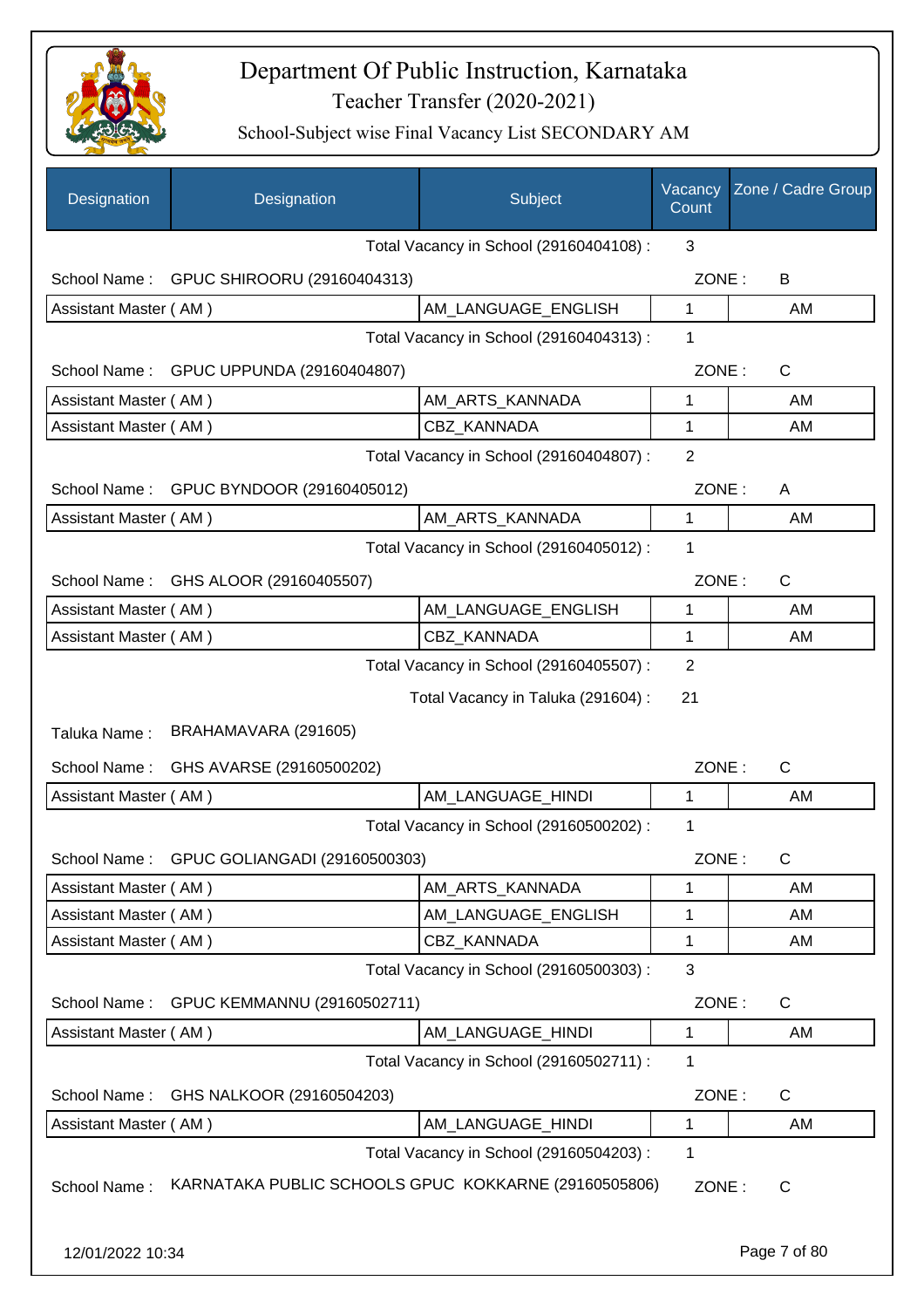

| Designation           | Designation                                                    | Subject                                 | Vacancy<br>Count | Zone / Cadre Group |
|-----------------------|----------------------------------------------------------------|-----------------------------------------|------------------|--------------------|
| Assistant Master (AM) |                                                                | AM_ARTS_KANNADA                         | 1                | AM                 |
| Assistant Master (AM) |                                                                | AM_LANGUAGE_KANNADA                     | 1                | AM                 |
|                       | Total Vacancy in School (29160505806) :                        |                                         |                  |                    |
| School Name:          | GOVERNMENT COMPOSITE HIGH SCHOOL, SHETTYBETTU<br>(29160507303) |                                         | ZONE:            | A                  |
| Assistant Master (AM) |                                                                | AM_ARTS_KANNADA                         | 1                | AM                 |
| Assistant Master (AM) |                                                                | AM_LANGUAGE_KANNADA                     | 1                | AM                 |
|                       |                                                                | Total Vacancy in School (29160507303) : | $\overline{2}$   |                    |
|                       |                                                                | Total Vacancy in Taluka (291605):       | 10               |                    |
| District Name:        | CHIKKAMANGALURU (2917)                                         |                                         |                  |                    |
| Taluka Name:          | <b>SRINGERI (291701)</b>                                       |                                         |                  |                    |
| School Name:          | KARNATAKA PUBLIC SCHOOLS GJC BEGAR (29170100203)               |                                         | ZONE:            | $\mathsf{C}$       |
| Assistant Master (AM) |                                                                | AM_ARTS_KANNADA                         | 1                | AM                 |
|                       |                                                                | Total Vacancy in School (29170100203) : | 1                |                    |
|                       | School Name: G.J.C NEMMAR (29170101507)                        |                                         | ZONE:            | $\mathsf{C}$       |
| Assistant Master (AM) |                                                                | AM_ARTS_KANNADA                         | $\overline{2}$   | AM                 |
| Assistant Master (AM) |                                                                | AM_LANGUAGE_HINDI                       | 1                | AM                 |
|                       |                                                                | Total Vacancy in School (29170101507) : | 3                |                    |
| School Name:          | GHS HOLEKOPPA (29170102803)                                    |                                         | ZONE:            | C                  |
| Assistant Master (AM) |                                                                | AM_ARTS_KANNADA                         | 1                | AM                 |
|                       |                                                                | Total Vacancy in School (29170102803) : | 1                |                    |
| School Name:          | GHS THOREHADLU (29170103104)                                   |                                         | ZONE:            | C                  |
| Assistant Master (AM) |                                                                | AM_ARTS_KANNADA                         | $\overline{2}$   | AM                 |
| Assistant Master (AM) |                                                                | AM LANGUAGE KANNADA                     | 1                | AM                 |
| Assistant Master (AM) |                                                                | AM_LANGUAGE_SANSKRIT                    | 1                | AM                 |
|                       |                                                                | Total Vacancy in School (29170103104) : | 4                |                    |
| School Name:          | G.P.U.C.SRINGERI (29170103609)                                 |                                         | ZONE:            | B                  |
| Assistant Master (AM) |                                                                | CBZ_KANNADA                             | 1                | AM                 |
|                       |                                                                | Total Vacancy in School (29170103609) : | 1                |                    |
| School Name:          | GHS VYKUNTAPURA (29170104405)                                  |                                         | ZONE:            | B                  |
| Assistant Master (AM) |                                                                | AM_ARTS_KANNADA                         | 1                | AM                 |
|                       |                                                                | Total Vacancy in School (29170104405) : | 1                |                    |
|                       |                                                                | Total Vacancy in Taluka (291701) :      | 11               |                    |
|                       |                                                                |                                         |                  |                    |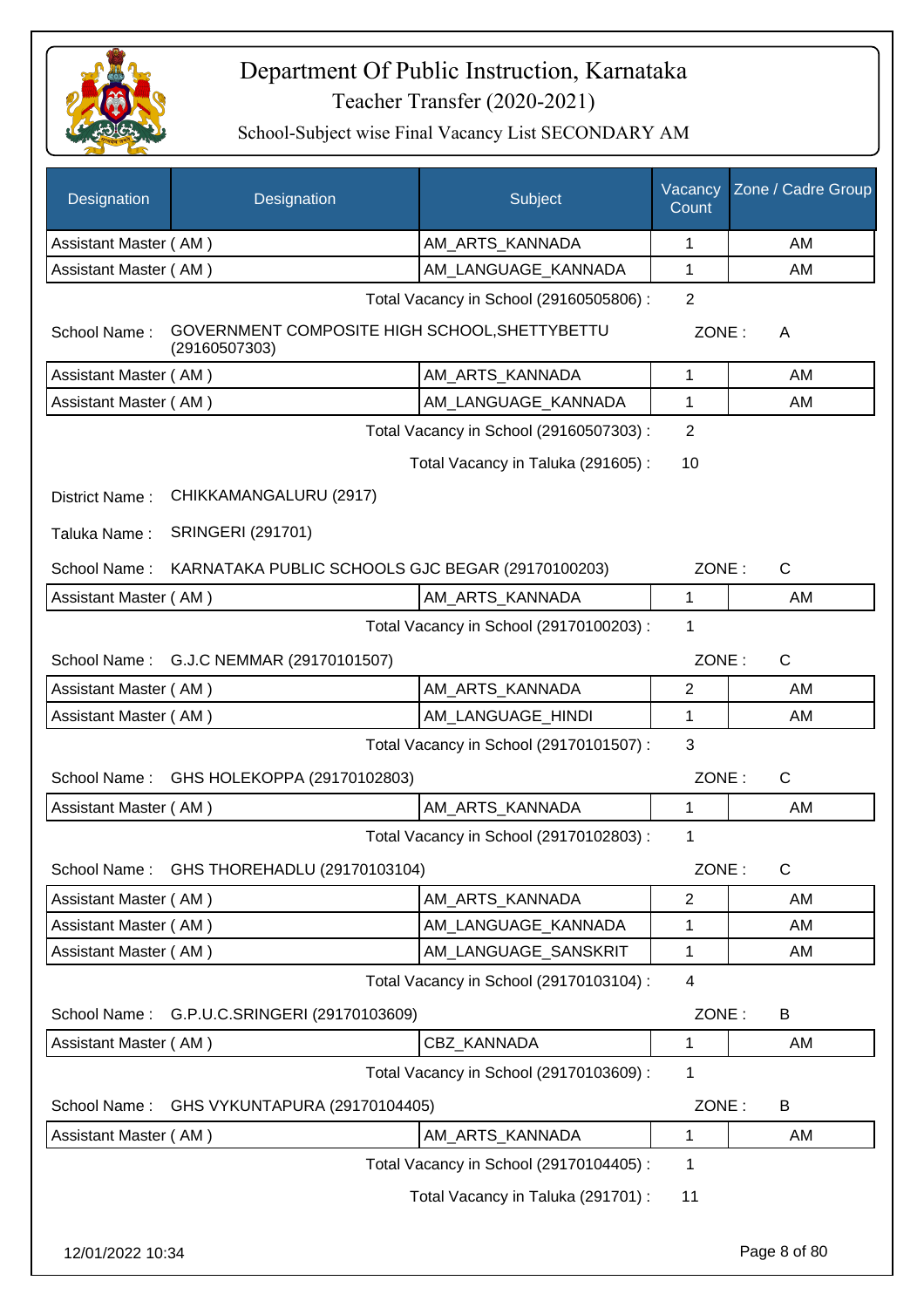

| Designation                             | Designation                               | Subject                                 | Vacancy<br>Count | Zone / Cadre Group |
|-----------------------------------------|-------------------------------------------|-----------------------------------------|------------------|--------------------|
| Taluka Name :                           | KOPPA (291702)                            |                                         |                  |                    |
| School Name:                            | GPUC KAMMARDI (29170200105)               |                                         | ZONE:            | C                  |
| Assistant Master (AM)                   |                                           | AM_LANGUAGE_ENGLISH                     | 1                | AM                 |
| Assistant Master (AM)                   |                                           | AM_LANGUAGE_HINDI                       | 1                | AM                 |
| Assistant Master (AM)                   |                                           | AM_LANGUAGE_KANNADA                     | 1                | AM                 |
| Assistant Master (AM)                   |                                           | <b>CBZ KANNADA</b>                      | 1                | AM                 |
|                                         |                                           | Total Vacancy in School (29170200105) : | $\overline{4}$   |                    |
|                                         | School Name: GHS NILUVAGILU (29170200905) |                                         | ZONE:            | $\mathsf{C}$       |
| Assistant Master (AM)                   |                                           | AM_ARTS_KANNADA                         | 1                | AM                 |
| Assistant Master (AM)                   |                                           | AM_LANGUAGE_ENGLISH                     | 1                | AM                 |
| Assistant Master (AM)                   |                                           | AM_LANGUAGE_KANNADA                     | 1                | AM                 |
| Assistant Master (AM)                   |                                           | AM_PCM_KANNADA                          | 1                | AM                 |
| Total Vacancy in School (29170200905) : |                                           |                                         | $\overline{4}$   |                    |
|                                         | School Name: GHS BOMLAPURA (29170202604)  |                                         | ZONE:            | $\mathsf{C}$       |
| Assistant Master (AM)                   |                                           | CBZ_KANNADA                             | $\mathbf{1}$     | AM                 |
|                                         |                                           | Total Vacancy in School (29170202604) : | 1                |                    |
|                                         | School Name: GHS BAPPUNJI (29170204506)   |                                         | ZONE:            | C                  |
| Assistant Master (AM)                   |                                           | AM_LANGUAGE_ENGLISH                     | $\mathbf{1}$     | AM                 |
|                                         |                                           | Total Vacancy in School (29170204506) : | 1                |                    |
| School Name:                            | GHS LOKANATHAPURA (29170205603)           |                                         | ZONE:            | $\mathsf{C}$       |
| Assistant Master (AM)                   |                                           | AM_LANGUAGE_ENGLISH                     | 1                | AM                 |
| Assistant Master (AM)                   |                                           | AM_LANGUAGE_HINDI                       | 1                | AM                 |
|                                         |                                           | Total Vacancy in School (29170205603) : | $\overline{2}$   |                    |
| School Name:                            | GHS AGALAGANDI (29170205904)              |                                         | ZONE:            | C                  |
| Assistant Master (AM)                   |                                           | AM_LANGUAGE_HINDI                       | 1                | AM                 |
| Assistant Master (AM)                   |                                           | AM_LANGUAGE_KANNADA                     | 1                | AM                 |
| Assistant Master (AM)                   |                                           | AM_PCM_KANNADA                          | 1                | AM                 |
| Assistant Master (AM)                   |                                           | CBZ_KANNADA                             | 1                | AM                 |
|                                         |                                           | Total Vacancy in School (29170205904) : | $\overline{4}$   |                    |
| School Name:                            | GHS SHANTIGRAMA (29170206905)             |                                         | ZONE:            | C                  |
| Assistant Master (AM)                   |                                           | AM_LANGUAGE_HINDI                       | 1                | AM                 |
| Assistant Master (AM)                   |                                           | AM_PCM_KANNADA                          | 1                | AM                 |
|                                         |                                           | Total Vacancy in School (29170206905) : | $\overline{2}$   |                    |
|                                         | School Name: GHS HERUR (29170207506)      |                                         | ZONE:            | C                  |
| 12/01/2022 10:34                        |                                           |                                         |                  | Page 9 of 80       |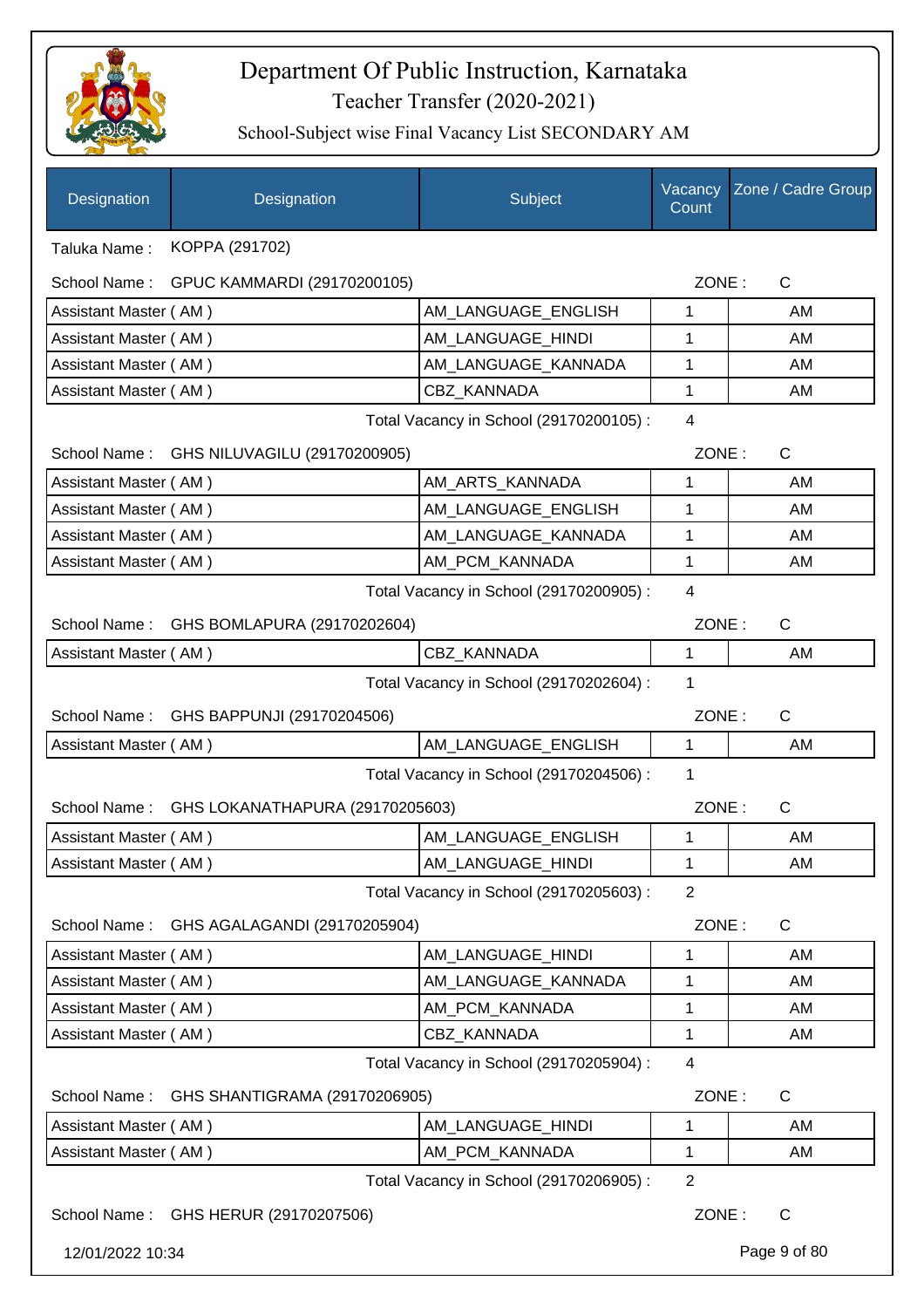

School-Subject wise Final Vacancy List SECONDARY AM

| Designation           | Designation                                        | Subject                                 | Vacancy<br>Count | Zone / Cadre Group |  |
|-----------------------|----------------------------------------------------|-----------------------------------------|------------------|--------------------|--|
| Assistant Master (AM) |                                                    | AM_ARTS_KANNADA                         | 1                | AM                 |  |
| Assistant Master (AM) |                                                    | AM LANGUAGE ENGLISH                     | $\mathbf{1}$     | AM                 |  |
|                       |                                                    | Total Vacancy in School (29170207506) : | $\overline{2}$   |                    |  |
| School Name:          | KARNATAKA PUBLIC SCHOOLS GJC KOPPA (29170208601)   |                                         | ZONE:            | A                  |  |
| Assistant Master (AM) |                                                    | AM_ARTS_KANNADA                         | 1                | AM                 |  |
| Assistant Master (AM) |                                                    | AM_LANGUAGE_ENGLISH                     | $\overline{2}$   | AM                 |  |
|                       |                                                    | Total Vacancy in School (29170208601) : | 3                |                    |  |
|                       |                                                    | Total Vacancy in Taluka (291702):       | 23               |                    |  |
| Taluka Name:          | NARASIMHARAJAPURA (291703)                         |                                         |                  |                    |  |
| School Name:          | GHS, BELLUR (29170303402)                          |                                         | ZONE:            | $\mathsf{C}$       |  |
| Assistant Master (AM) |                                                    | AM_LANGUAGE_KANNADA                     | 1                | AM                 |  |
|                       |                                                    | Total Vacancy in School (29170303402) : | 1                |                    |  |
| School Name:          | GHS, KARKESHWARA (29170305006)                     |                                         | ZONE:            | $\mathsf{C}$       |  |
| Assistant Master (AM) |                                                    | AM_LANGUAGE_HINDI                       | 1                | AM                 |  |
| Assistant Master (AM) |                                                    | AM_PCM_KANNADA                          | 1                | AM                 |  |
| Assistant Master (AM) |                                                    | <b>CBZ KANNADA</b>                      | 1                | AM                 |  |
|                       |                                                    | Total Vacancy in School (29170305006) : | 3                |                    |  |
| School Name:          | GHS, BALEHONNUR (29170305415)                      |                                         | ZONE:            | C                  |  |
| Assistant Master (AM) |                                                    | AM LANGUAGE ENGLISH                     | $\overline{2}$   | AM                 |  |
| Assistant Master (AM) |                                                    | AM_LANGUAGE_HINDI                       | 1                | AM                 |  |
| Assistant Master (AM) |                                                    | AM_LANGUAGE_KANNADA                     | 1                | AM                 |  |
| Assistant Master (AM) |                                                    | AM_PCM_KANNADA                          | 1                | AM                 |  |
| Assistant Master (AM) |                                                    | CBZ KANNADA                             | 1                | AM                 |  |
|                       |                                                    | Total Vacancy in School (29170305415) : | 6                |                    |  |
| School Name:          | GHS, MAGUNDI (29170305803)                         |                                         | ZONE:            | $\mathsf{C}$       |  |
| Assistant Master (AM) |                                                    | AM ARTS KANNADA                         | 1                | AM                 |  |
| Assistant Master (AM) |                                                    | AM LANGUAGE ENGLISH                     | 1                | AM                 |  |
| Assistant Master (AM) |                                                    | AM LANGUAGE HINDI                       | 1                | AM                 |  |
| Assistant Master (AM) |                                                    | AM_LANGUAGE_KANNADA                     | 1                | AM                 |  |
|                       | Total Vacancy in School (29170305803) :<br>4       |                                         |                  |                    |  |
| School Name:          | KARNATAKA PUBLIC SCHOOLS GJC, NRPURA (29170350301) |                                         | ZONE:            | A                  |  |
| Assistant Master (AM) |                                                    | AM_ARTS_KANNADA                         | 1                | AM                 |  |
| Assistant Master (AM) |                                                    | AM_LANGUAGE_ENGLISH                     | 1                | AM                 |  |
| Assistant Master (AM) |                                                    | CBZ_KANNADA                             | 1                | AM                 |  |

12/01/2022 10:34 Page 10 of 80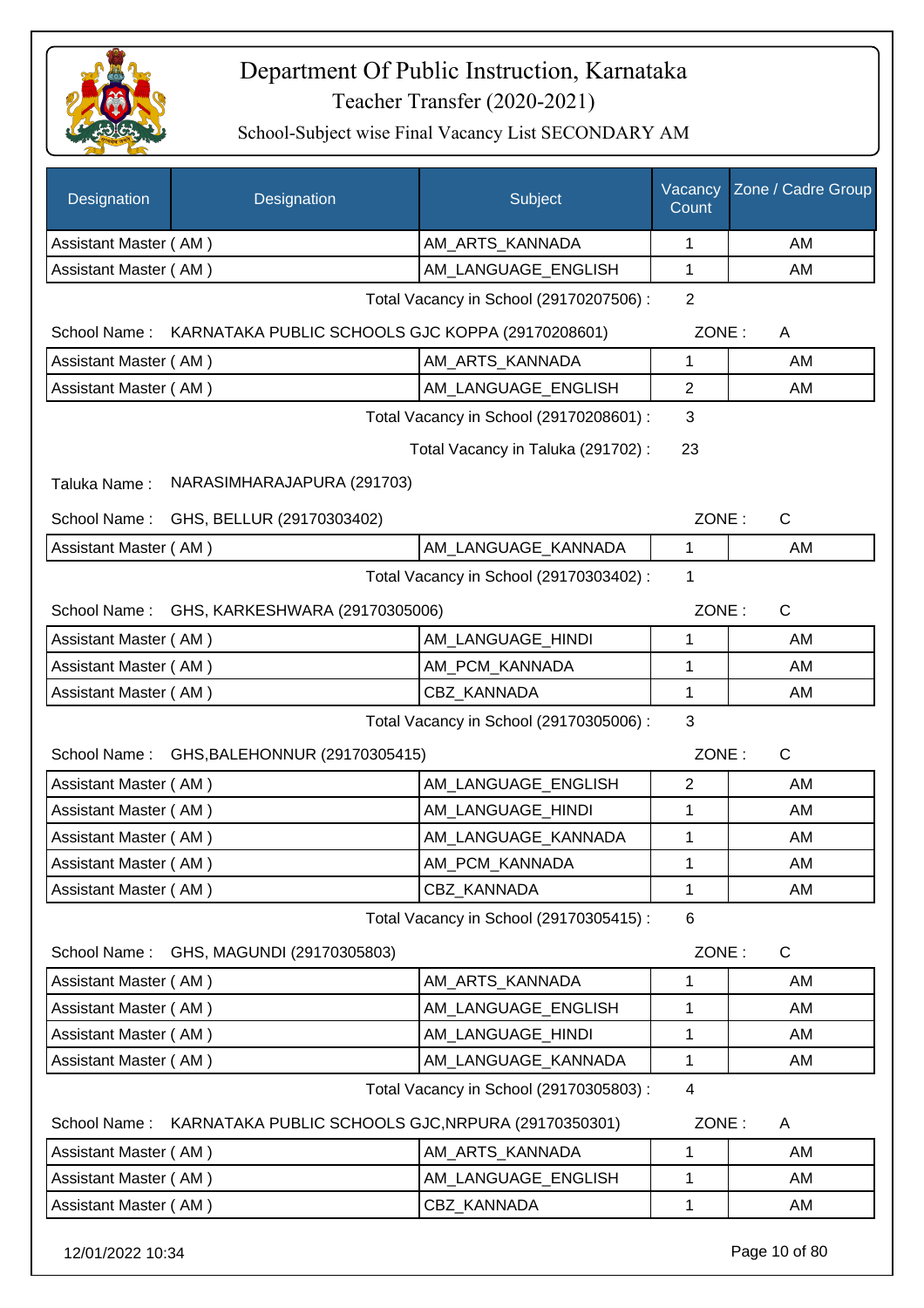

| Designation           | Designation                                         | Subject                                 | Vacancy<br>Count | Zone / Cadre Group |
|-----------------------|-----------------------------------------------------|-----------------------------------------|------------------|--------------------|
|                       |                                                     | Total Vacancy in School (29170350301) : | 3                |                    |
|                       |                                                     | Total Vacancy in Taluka (291703):       | 17               |                    |
| Taluka Name:          | <b>TARIKERE (291704)</b>                            |                                         |                  |                    |
| School Name:          | GHS BAVIKERE (29170400708)                          |                                         | ZONE:            | C                  |
| Assistant Master (AM) |                                                     | AM_ARTS_KANNADA                         | 1                | AM                 |
|                       |                                                     | Total Vacancy in School (29170400708) : | 1                |                    |
|                       | School Name: GHS KUNTINAMADU (29170407902)          |                                         | ZONE:            | $\mathsf{C}$       |
| Assistant Master (AM) |                                                     | AM ARTS KANNADA                         | 1                | AM                 |
| Assistant Master (AM) |                                                     | AM_LANGUAGE_ENGLISH                     | 1                | AM                 |
|                       |                                                     | Total Vacancy in School (29170407902) : | $\overline{2}$   |                    |
| School Name:          | KARNATAKA PUBLIC SCHOOLS GHS. SHIVANI (29170414905) |                                         | ZONE:            | C                  |
| Assistant Master (AM) |                                                     | AM_PCM_KANNADA                          | $\mathbf{1}$     | AM                 |
|                       |                                                     | Total Vacancy in School (29170414905) : | 1                |                    |
| School Name:          | GHS URDU AJJAMPURA (29170419213)                    |                                         | ZONE:            | A                  |
| Assistant Master (AM) |                                                     | CBZ_URDU                                | 1                | AM                 |
|                       |                                                     | Total Vacancy in School (29170419213) : | 1                |                    |
| School Name:          | GHS SOKKE (29170419903)                             |                                         | ZONE:            | B                  |
| Assistant Master (AM) |                                                     | AM_ARTS_KANNADA                         | 1                | AM                 |
| Assistant Master (AM) |                                                     | AM_PCM_KANNADA                          | 1                | AM                 |
| Assistant Master (AM) |                                                     | CBZ_KANNADA                             | 1                | AM                 |
|                       |                                                     | Total Vacancy in School (29170419903) : | 3                |                    |
| School Name:          | GHS BAGGAVALLI (29170425003)                        |                                         | ZONE:            | $\mathsf C$        |
| Assistant Master (AM) |                                                     | AM_ARTS_KANNADA                         | 1                | AM                 |
|                       |                                                     | Total Vacancy in School (29170425003) : | 1                |                    |
| School Name:          | GGJC TARIKERE (29170425810)                         |                                         | ZONE:            | A                  |
| Assistant Master (AM) |                                                     | AM ARTS KANNADA                         | 1                | AM                 |
|                       |                                                     | Total Vacancy in School (29170425810) : | 1                |                    |
|                       |                                                     | Total Vacancy in Taluka (291704) :      | 10               |                    |
| Taluka Name:          | KADUR (291705)                                      |                                         |                  |                    |
| School Name:          | GHS G YARADAKERE (29170509202)                      |                                         | ZONE:            | $\mathsf{C}$       |
| Assistant Master (AM) |                                                     | AM_LANGUAGE_KANNADA                     | 1                | AM                 |
|                       |                                                     | Total Vacancy in School (29170509202) : | 1                |                    |
|                       |                                                     |                                         |                  |                    |
| 12/01/2022 10:34      |                                                     |                                         |                  | Page 11 of 80      |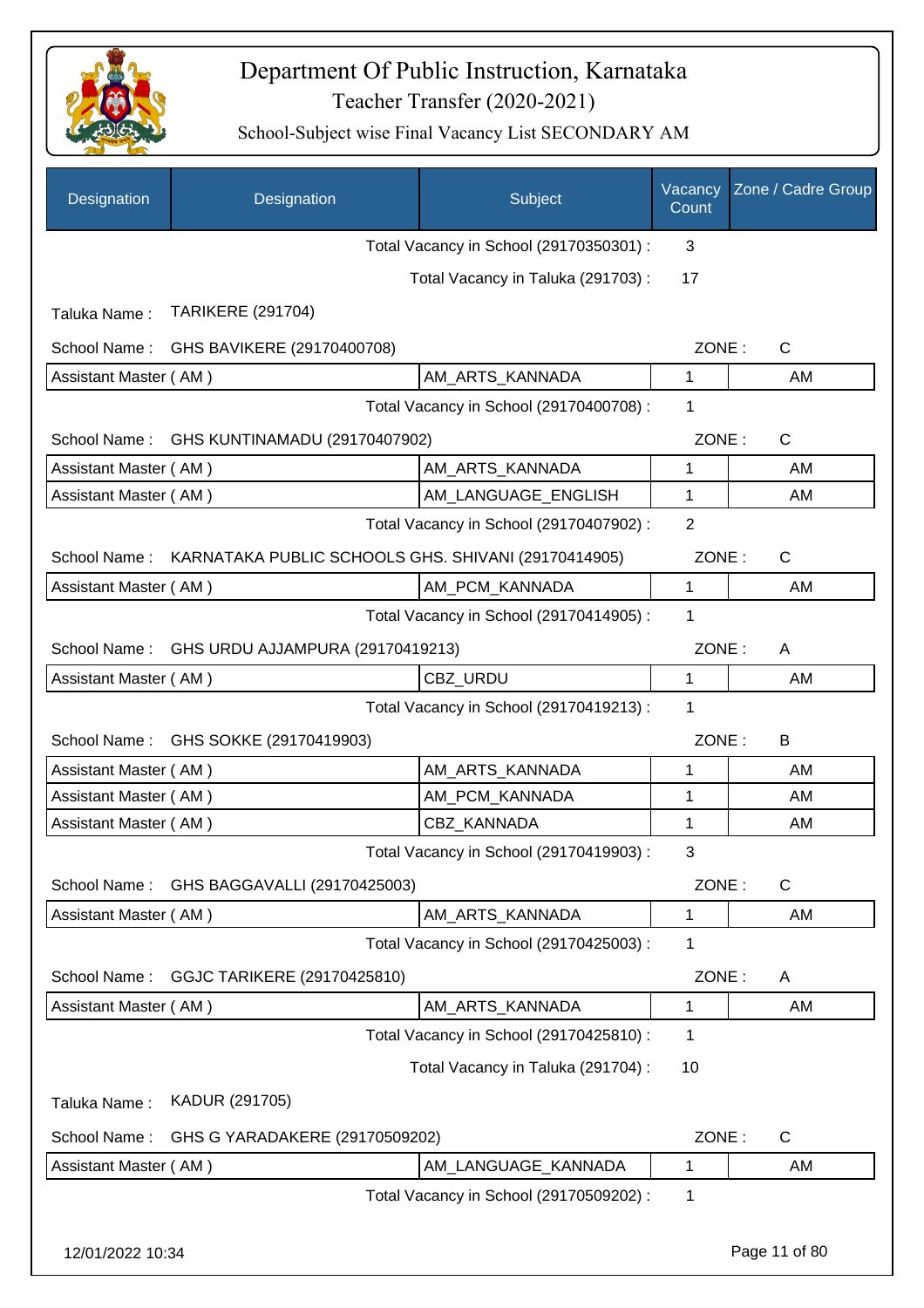

| Designation           | Designation                                     | Subject                                 | Vacancy<br>Count | Zone / Cadre Group |
|-----------------------|-------------------------------------------------|-----------------------------------------|------------------|--------------------|
| School Name:          | GJC YAGATI (29170510705)                        |                                         | ZONE:            | $\mathsf{C}$       |
| Assistant Master (AM) |                                                 | AM_ARTS_KANNADA                         | 1                | AM                 |
|                       |                                                 | Total Vacancy in School (29170510705) : | 1                |                    |
| School Name:          | GHS KUPPALU (29170520109)                       |                                         | ZONE:            | $\mathsf C$        |
| Assistant Master (AM) |                                                 | AM_ARTS_KANNADA                         | 1                | AM                 |
|                       |                                                 | Total Vacancy in School (29170520109) : | 1                |                    |
| School Name:          | GHS GARAGADAHALLI (29170521304)                 |                                         | ZONE:            | $\mathsf C$        |
| Assistant Master (AM) |                                                 | AM_ARTS_KANNADA                         | $\mathbf{1}$     | AM                 |
|                       |                                                 | Total Vacancy in School (29170521304) : | 1                |                    |
|                       | School Name: G.J.C. PANCHANAHALLI (29170523007) |                                         | ZONE:            | $\mathsf{C}$       |
| Assistant Master (AM) |                                                 | AM ARTS KANNADA                         | 1                | AM                 |
| Assistant Master (AM) |                                                 | CBZ_KANNADA                             | 1                | AM                 |
|                       |                                                 | Total Vacancy in School (29170523007) : | $\overline{2}$   |                    |
|                       | School Name: GJC KADUR (29170532504)            |                                         | ZONE:            | A                  |
| Assistant Master (AM) |                                                 | AM_ARTS_KANNADA                         | $\overline{2}$   | AM                 |
|                       |                                                 | Total Vacancy in School (29170532504) : | $\overline{2}$   |                    |
|                       | School Name: GGJC KADUR (29170533106)           |                                         | ZONE:            | A                  |
| Assistant Master (AM) |                                                 | AM_ARTS_KANNADA                         | 1                | AM                 |
|                       |                                                 | Total Vacancy in School (29170533106) : | 1                |                    |
|                       |                                                 | Total Vacancy in Taluka (291705):       | 9                |                    |
|                       | Taluka Name: CHIKMAGALUR (291706)               |                                         |                  |                    |
| School Name:          | GHS, BOGGASE (29170600311)                      |                                         | ZONE:            | $\mathsf C$        |
| Assistant Master (AM) |                                                 | AM_LANGUAGE_HINDI                       | $\mathbf 1$      | AM                 |
|                       |                                                 | Total Vacancy in School (29170600311) : | 1                |                    |
| School Name:          | GHS THOGARIHANKAL (29170601804)                 |                                         | ZONE:            | $\mathsf C$        |
| Assistant Master (AM) |                                                 | AM_ARTS_KANNADA                         | 1                | AM                 |
|                       |                                                 | Total Vacancy in School (29170601804) : | 1                |                    |
| School Name:          | GHS MALLANDUR (29170603909)                     |                                         | ZONE:            | $\mathsf C$        |
| Assistant Master (AM) |                                                 | AM_ARTS_KANNADA                         | 1                | AM                 |
|                       |                                                 | Total Vacancy in School (29170603909) : | 1                |                    |
| School Name:          | GHS AVATHI (29170605007)                        |                                         | ZONE:            | $\mathsf C$        |
| Assistant Master (AM) |                                                 | <b>CBZ KANNADA</b>                      | 1                | AM                 |
| 12/01/2022 10:34      |                                                 |                                         |                  | Page 12 of 80      |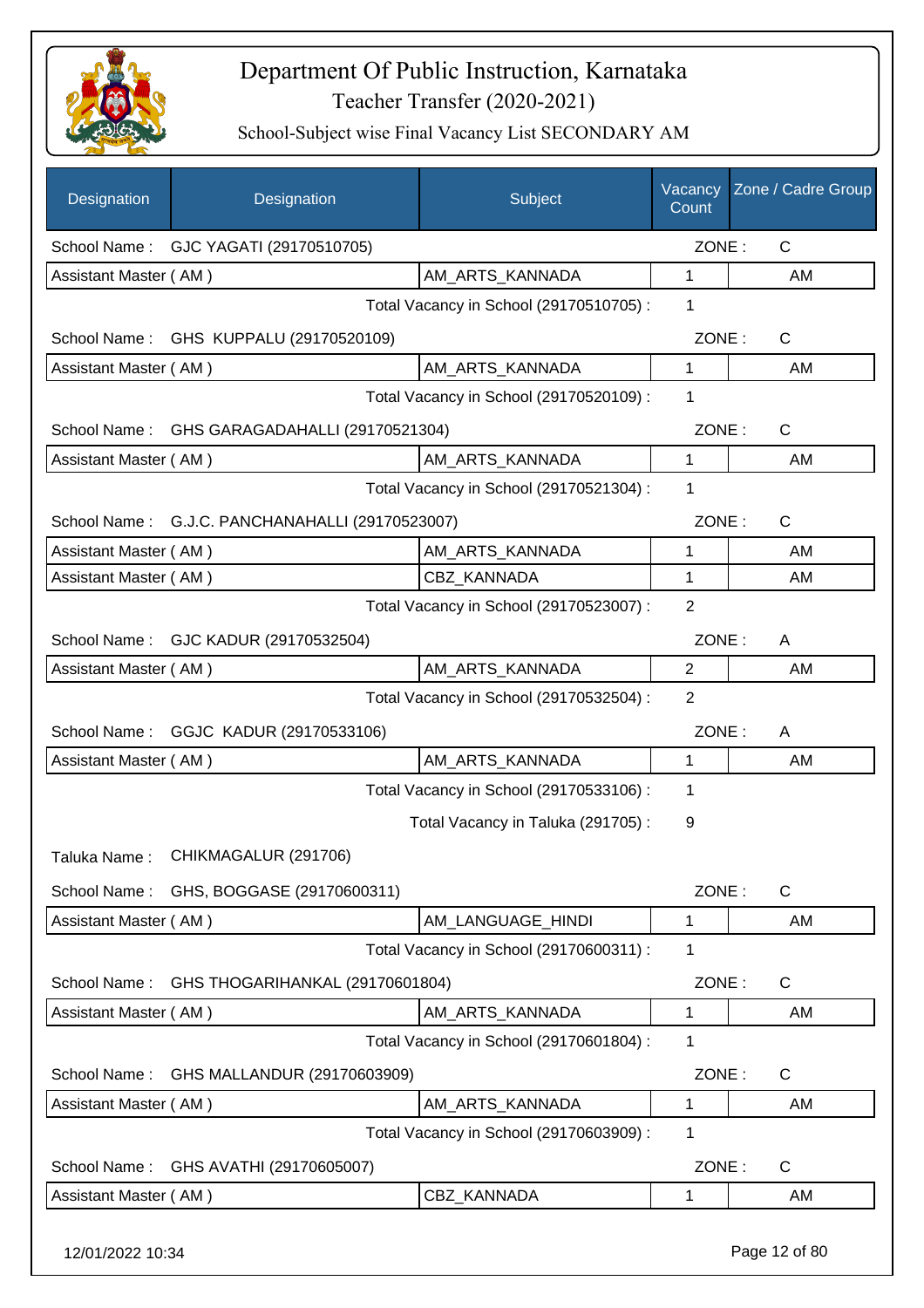

| Designation           | Designation                               | Subject                                 | Vacancy<br>Count | Zone / Cadre Group |
|-----------------------|-------------------------------------------|-----------------------------------------|------------------|--------------------|
|                       |                                           | Total Vacancy in School (29170605007) : | 1                |                    |
| School Name:          | GOVT HIGH SCHOOL ANOOR (29170616103)      |                                         | ZONE:            | $\mathsf{C}$       |
| Assistant Master (AM) |                                           | AM_ARTS_KANNADA                         | 1                | AM                 |
| Assistant Master (AM) |                                           | CBZ_KANNADA                             | 1                | AM                 |
|                       |                                           | Total Vacancy in School (29170616103) : | $\overline{2}$   |                    |
|                       | School Name: GHS BASAGAL (29170618602)    |                                         | ZONE:            | $\mathsf{C}$       |
| Assistant Master (AM) |                                           | AM_ARTS_KANNADA                         | 1                | AM                 |
|                       |                                           | Total Vacancy in School (29170618602) : | 1                |                    |
|                       | School Name: GJC BELUR ROAD (29170623703) |                                         | ZONE:            | A                  |
| Assistant Master (AM) |                                           | AM_ARTS_KANNADA                         | 1                | AM                 |
|                       |                                           | Total Vacancy in School (29170623703) : | 1                |                    |
|                       |                                           | Total Vacancy in Taluka (291706):       | 8                |                    |
| Taluka Name:          | <b>MOODIGERE (291707)</b>                 |                                         |                  |                    |
| School Name:          | GHS SAMSE (29170700117)                   |                                         | ZONE:            | $\mathsf{C}$       |
| Assistant Master (AM) |                                           | AM LANGUAGE_HINDI                       | 1                | AM                 |
| Assistant Master (AM) |                                           | AM_LANGUAGE_KANNADA                     | 1                | AM                 |
|                       |                                           | Total Vacancy in School (29170700117) : | $\overline{2}$   |                    |
|                       | School Name: GHS, HORANADU (29170700305)  |                                         | ZONE:            | C                  |
| Assistant Master (AM) |                                           | AM_ARTS_KANNADA                         | 1                | AM                 |
| Assistant Master (AM) |                                           | AM_LANGUAGE_ENGLISH                     | 1                | AM                 |
| Assistant Master (AM) |                                           | AM_LANGUAGE_HINDI                       | 1                | AM                 |
|                       |                                           | Total Vacancy in School (29170700305) : | 3                |                    |
|                       | School Name: GHS, BALEHOLE (29170700720)  |                                         | ZONE:            | $\mathsf{C}$       |
| Assistant Master (AM) |                                           | AM_LANGUAGE_ENGLISH                     | 1                | AM                 |
| Assistant Master (AM) |                                           | AM_LANGUAGE_HINDI                       | 1                | AM                 |
|                       |                                           | Total Vacancy in School (29170700720) : | $\overline{2}$   |                    |
|                       | School Name: GHS, HIREBYLU (29170701305)  |                                         | ZONE:            | C                  |
| Assistant Master (AM) |                                           | AM_LANGUAGE_ENGLISH                     | 1                | AM                 |
| Assistant Master (AM) |                                           | AM_LANGUAGE_HINDI                       | 1                | AM                 |
| Assistant Master (AM) |                                           | AM_PCM_KANNADA                          | 1                | AM                 |
|                       |                                           | Total Vacancy in School (29170701305) : | 3                |                    |
|                       | School Name: GHS, GABGAL (29170702110)    |                                         | ZONE:            | $\mathsf C$        |
| Assistant Master (AM) |                                           | AM_ARTS_KANNADA                         | 1                | AM                 |
| 12/01/2022 10:34      |                                           |                                         |                  | Page 13 of 80      |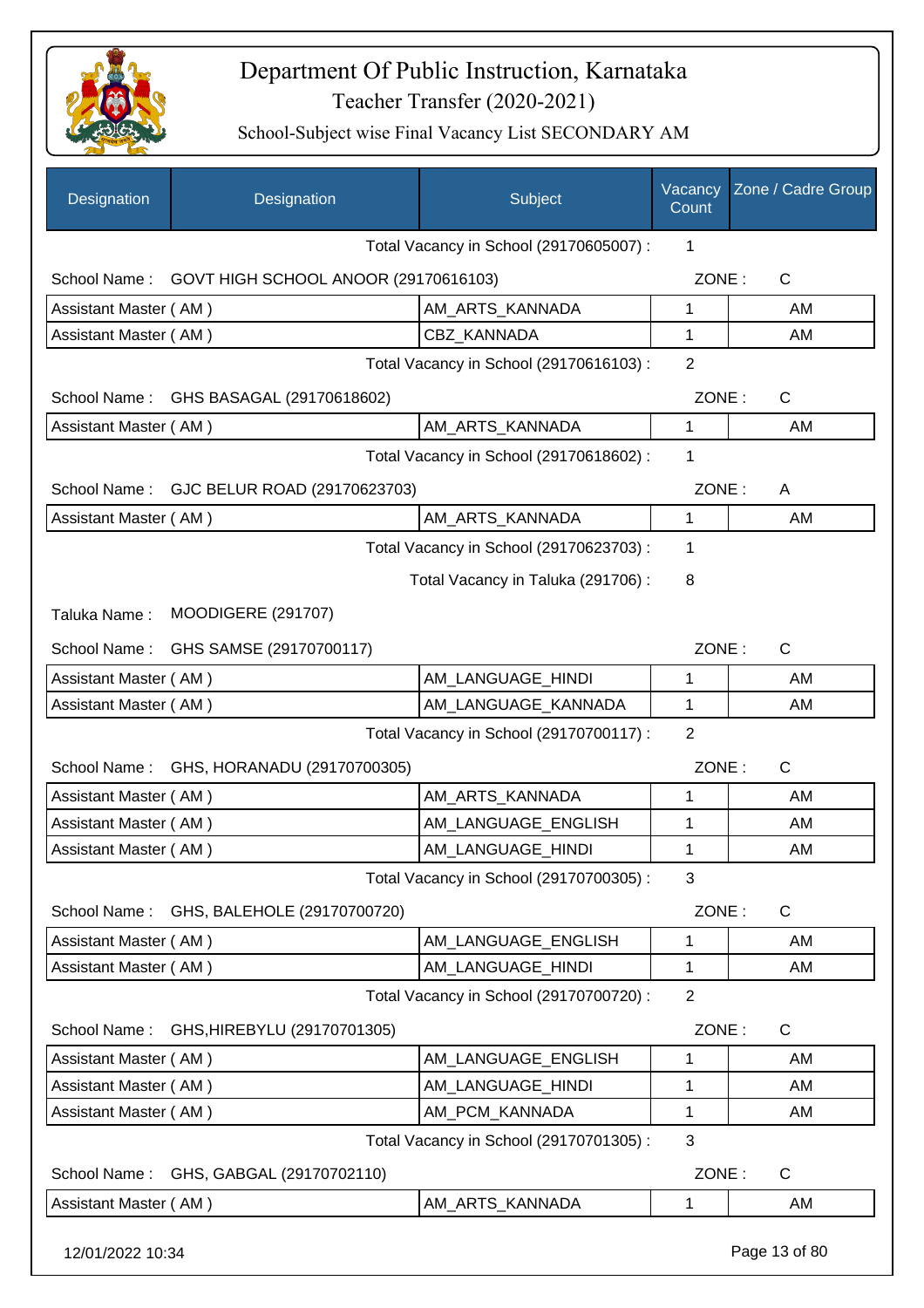

| Designation                             | Designation                                        | Subject                                 | Vacancy<br>Count | Zone / Cadre Group |
|-----------------------------------------|----------------------------------------------------|-----------------------------------------|------------------|--------------------|
| Assistant Master (AM)                   |                                                    | AM LANGUAGE KANNADA                     | $\mathbf{1}$     | AM                 |
|                                         |                                                    | Total Vacancy in School (29170702110) : | $\overline{2}$   |                    |
|                                         | School Name: GHS KUNDURU (29170704009)             |                                         | ZONE:            | C                  |
| Assistant Master (AM)                   |                                                    | AM ARTS KANNADA                         | 1                | AM                 |
| Assistant Master (AM)                   |                                                    | AM LANGUAGE KANNADA                     | 1                | AM                 |
| Total Vacancy in School (29170704009) : |                                                    |                                         | $\overline{2}$   |                    |
| School Name:                            | GHS BETTAGERE (29170705303)                        |                                         | ZONE:            | C                  |
| Assistant Master (AM)                   |                                                    | AM_LANGUAGE_HINDI                       | 1                | AM                 |
| Assistant Master (AM)                   |                                                    | AM_LANGUAGE_KANNADA                     | 1                | AM                 |
|                                         |                                                    | Total Vacancy in School (29170705303) : | $\overline{2}$   |                    |
|                                         | School Name: GHS GOWDAHALLI (29170712103)          |                                         | ZONE:            | $\mathsf{C}$       |
| Assistant Master (AM)                   |                                                    | AM_LANGUAGE_KANNADA                     | 1                | AM                 |
|                                         |                                                    | Total Vacancy in School (29170712103) : | 1                |                    |
|                                         | School Name: GGJC MUDIGERE (29170715001)           |                                         | ZONE:            | A                  |
| Assistant Master (AM)                   |                                                    | AM_LANGUAGE_KANNADA                     | $\mathbf{1}$     | AM                 |
|                                         |                                                    | Total Vacancy in School (29170715001) : | 1                |                    |
|                                         | School Name: GJC, MUDIGERE (29170715502)           |                                         | ZONE:            | A                  |
| Assistant Master (AM)                   |                                                    | AM_LANGUAGE_ENGLISH                     | 1                | AM                 |
| Assistant Master (AM)                   |                                                    | <b>CBZ KANNADA</b>                      | 1                | AM.                |
|                                         |                                                    | Total Vacancy in School (29170715502) : | $\overline{2}$   |                    |
| School Name:                            | GJCHS CHINNIGA (29170715803)                       |                                         | ZONE:            | $\mathsf{C}$       |
| Assistant Master (AM)                   |                                                    | AM_ARTS_KANNADA                         | 1                | AM                 |
| Assistant Master (AM)                   |                                                    | AM_LANGUAGE_HINDI                       | 1                | AM                 |
|                                         |                                                    | Total Vacancy in School (29170715803) : | $\overline{2}$   |                    |
| School Name:                            | GJC KUDUREMUKHA (29170716001)                      |                                         | ZONE:            | C                  |
| Assistant Master (AM)                   |                                                    | AM_LANGUAGE_ENGLISH                     | 1                | AM                 |
| Assistant Master (AM)                   |                                                    | AM_LANGUAGE_HINDI                       | 1                | AM                 |
| Assistant Master (AM)                   |                                                    | AM_LANGUAGE_KANNADA                     | 1                | AM                 |
| Assistant Master (AM)                   |                                                    | AM_PCM_KANNADA                          | 1                | AM                 |
|                                         |                                                    | Total Vacancy in School (29170716001) : | 4                |                    |
| School Name:                            | KARNATAKA PUBLIC SCHOOLS GJC, KALASA (29170716312) |                                         | ZONE:            | C                  |
| Assistant Master (AM)                   |                                                    | AM_ARTS_KANNADA                         | 1                | AM                 |
| Assistant Master (AM)                   |                                                    | AM_LANGUAGE_HINDI                       | 1                | AM                 |
| Assistant Master (AM)                   |                                                    | AM_LANGUAGE_KANNADA                     | $\overline{2}$   | AM                 |
| 12/01/2022 10:34                        |                                                    |                                         |                  | Page 14 of 80      |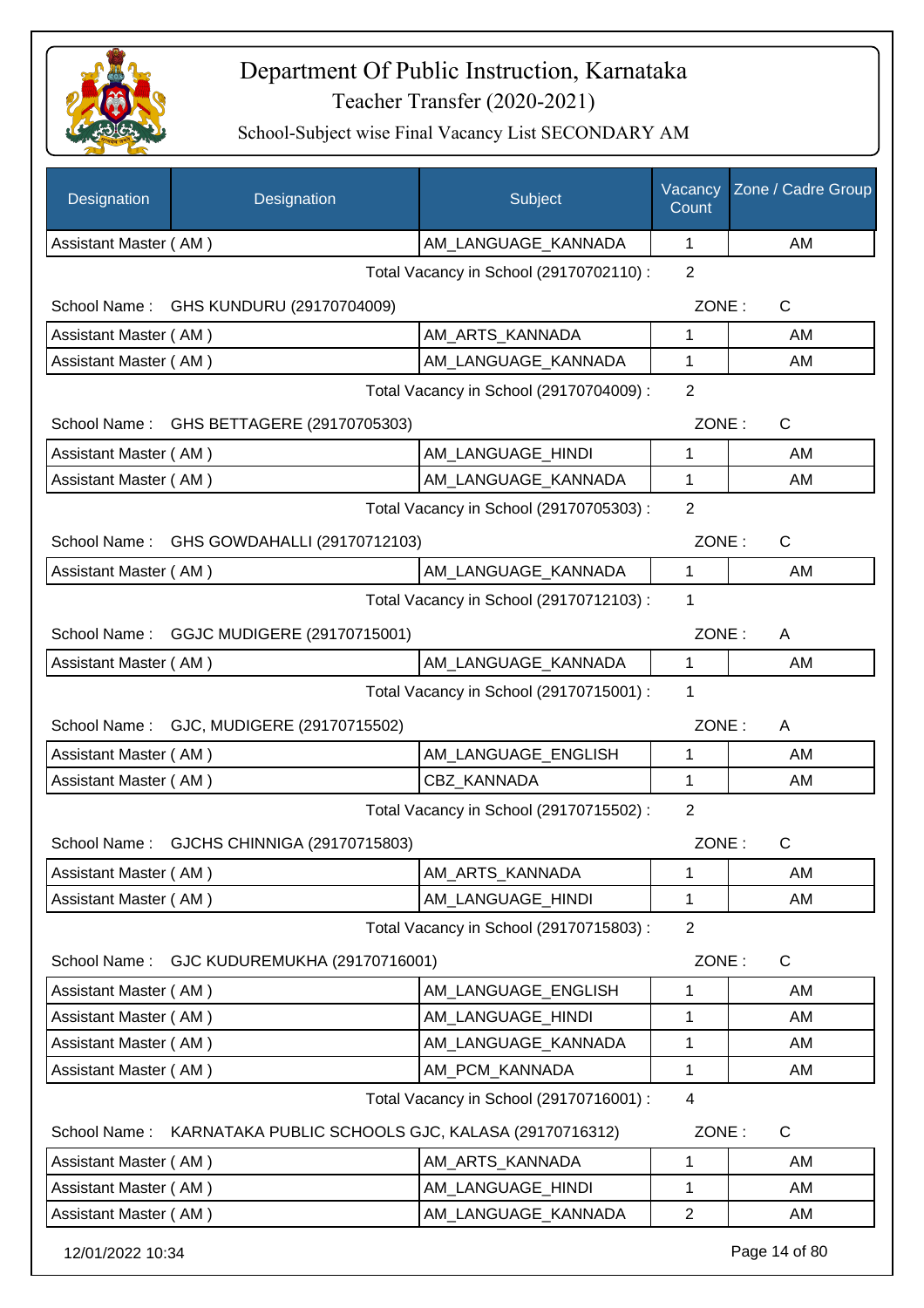

| Designation           | Designation                                 | Subject                                 | Vacancy<br>Count | Zone / Cadre Group |
|-----------------------|---------------------------------------------|-----------------------------------------|------------------|--------------------|
|                       |                                             | Total Vacancy in School (29170716312) : | 4                |                    |
|                       |                                             | Total Vacancy in Taluka (291707) :      | 30               |                    |
| Taluka Name:          | <b>BIRURU (291708)</b>                      |                                         |                  |                    |
| School Name:          | GHS LINGADAHALLI (29170800606)              |                                         | ZONE:            | C                  |
| Assistant Master (AM) |                                             | <b>CBZ KANNADA</b>                      | 1                | AM                 |
|                       |                                             | Total Vacancy in School (29170800606) : | 1                |                    |
| School Name:          | GHS ALAGHATTA-Panchehosalli (29170801503)   |                                         | ZONE:            | $\mathsf{C}$       |
| Assistant Master (AM) |                                             | AM_LANGUAGE_KANNADA                     | $\mathbf{1}$     | AM                 |
|                       |                                             | Total Vacancy in School (29170801503) : | 1                |                    |
|                       | School Name: GHS BALLIGANUR (29170801804)   |                                         | ZONE:            | $\mathsf{C}$       |
| Assistant Master (AM) |                                             | AM ARTS KANNADA                         | 1                | AM                 |
| Assistant Master (AM) |                                             | AM_LANGUAGE_KANNADA                     | 1                | AM                 |
|                       |                                             | Total Vacancy in School (29170801804) : | $\overline{2}$   |                    |
| School Name:          | GHSGUBBIHALLI (29170804102)                 |                                         | ZONE:            | $\mathsf C$        |
| Assistant Master (AM) |                                             | CBZ_KANNADA                             | 1                | AM                 |
|                       |                                             | Total Vacancy in School (29170804102) : | 1                |                    |
| School Name:          | GHS SAKARAYAPATNA (29170805111)             |                                         | ZONE:            | $\mathsf{C}$       |
| Assistant Master (AM) |                                             | AM_ARTS_KANNADA                         | 1                | AM                 |
|                       |                                             | Total Vacancy in School (29170805111) : | 1                |                    |
| School Name:          | GHS S.BIDARE (29170806162)                  |                                         | ZONE:            | $\mathsf{C}$       |
| Assistant Master (AM) |                                             | AM_LANGUAGE_KANNADA                     | 1                | AM                 |
|                       |                                             | Total Vacancy in School (29170806162) : | 1                |                    |
| School Name:          | GHS MARGADA MAHADEVAPPA BIRUR (29170819801) |                                         | ZONE:            | A                  |
| Assistant Master (AM) |                                             | AM_ARTS_KANNADA                         | $\overline{2}$   | AM                 |
|                       |                                             | Total Vacancy in School (29170819801) : | 2                |                    |
| School Name:          | GHS AMR GIRLS BIRUR (29170827303)           |                                         | ZONE:            | A                  |
| Assistant Master (AM) |                                             | AM_ARTS_KANNADA                         | $\mathbf{1}$     | AM                 |
|                       |                                             | Total Vacancy in School (29170827303) : | 1                |                    |
| School Name:          | GHS KLK BIRUR (29170827405)                 |                                         | ZONE:            | A                  |
| Assistant Master (AM) |                                             | AM_ARTS_KANNADA                         | 1                | AM                 |
| Assistant Master (AM) |                                             | AM_LANGUAGE_SANSKRIT                    | 1                | AM                 |
|                       |                                             | Total Vacancy in School (29170827405) : | $\overline{2}$   |                    |
|                       |                                             |                                         |                  |                    |
| 12/01/2022 10:34      |                                             |                                         |                  | Page 15 of 80      |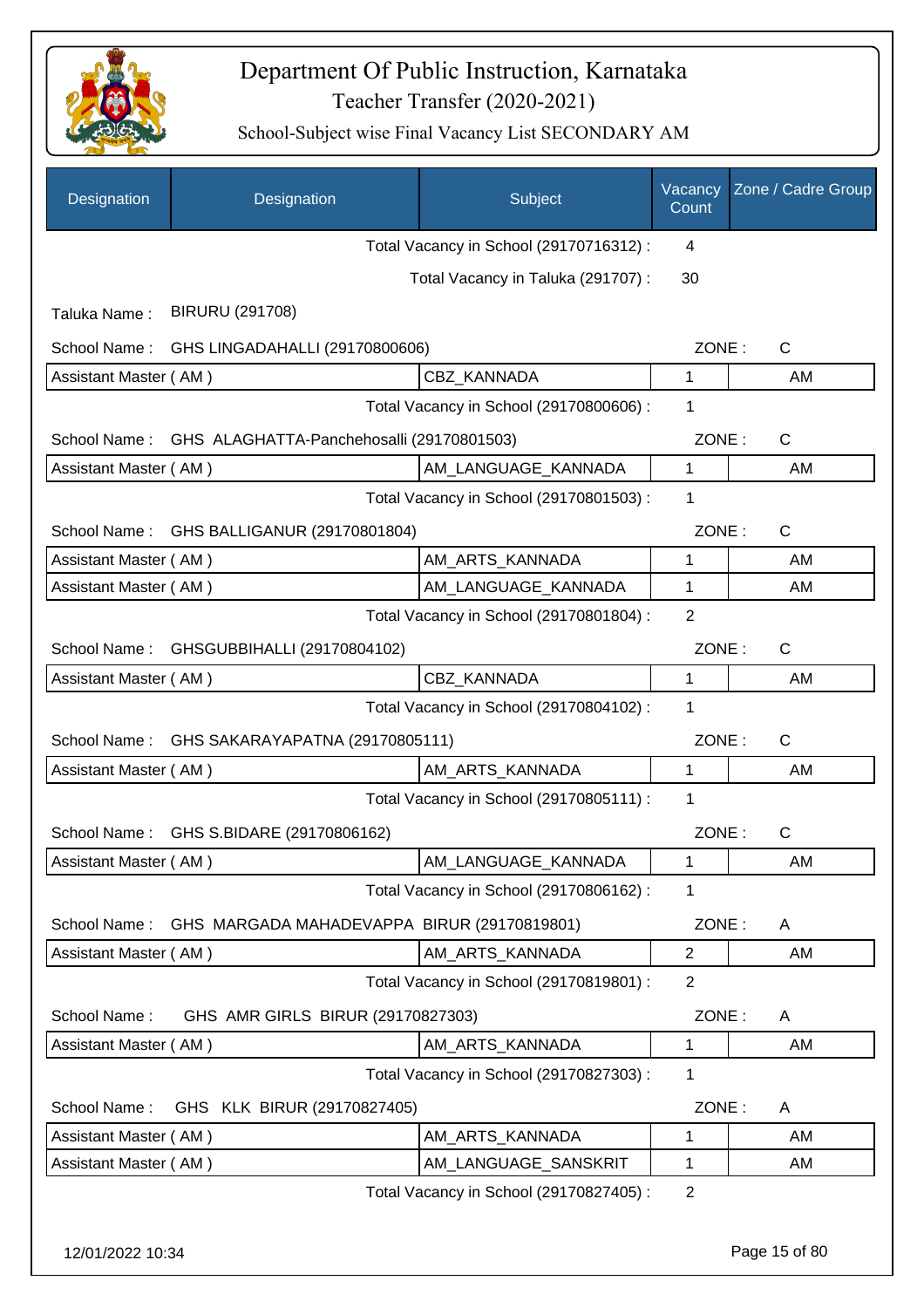

| Designation           | Designation                                | Subject                                 | Vacancy<br>Count | Zone / Cadre Group |
|-----------------------|--------------------------------------------|-----------------------------------------|------------------|--------------------|
|                       |                                            | Total Vacancy in Taluka (291708):       | 12               |                    |
| District Name:        | <b>MANDYA (2922)</b>                       |                                         |                  |                    |
| Taluka Name:          | KRISHNARAJA PET (292201)                   |                                         |                  |                    |
| School Name:          | GHS AGRAHARABACHAHALLY (29220100602)       |                                         | ZONE:            | B                  |
| Assistant Master (AM) |                                            | AM LANGUAGE ENGLISH                     | 1                | AM                 |
| Assistant Master (AM) |                                            | AM_LANGUAGE_KANNADA                     | 1                | AM                 |
|                       |                                            | Total Vacancy in School (29220100602) : | 2                |                    |
|                       | School Name: GJC AKKIHEBBALU (29220100705) |                                         | ZONE:            | $\mathsf{C}$       |
| Assistant Master (AM) |                                            | AM PCM KANNADA                          | 1                | AM                 |
| Assistant Master (AM) |                                            | CBZ_KANNADA                             | 1                | AM                 |
|                       |                                            | Total Vacancy in School (29220100705) : | $\overline{2}$   |                    |
| School Name:          | GHS ALAMBADI (29220100902)                 |                                         | ZONE:            | $\mathsf{C}$       |
| Assistant Master (AM) |                                            | AM_LANGUAGE_HINDI                       | 1                | AM                 |
| Assistant Master (AM) |                                            | CBZ KANNADA                             | 1                | AM                 |
|                       |                                            | Total Vacancy in School (29220100902) : | $\overline{2}$   |                    |
| School Name:          | GHS ALENAHALLI (29220101002)               |                                         | ZONE:            | $\mathsf{C}$       |
| Assistant Master (AM) |                                            | AM_LANGUAGE_HINDI                       | 1                | AM                 |
|                       |                                            | Total Vacancy in School (29220101002) : | 1                |                    |
| School Name:          | GHS BALLEKERE (29220103006)                |                                         | ZONE:            | $\mathsf{C}$       |
| Assistant Master (AM) |                                            | CBZ KANNADA                             | 1                | AM                 |
|                       |                                            | Total Vacancy in School (29220103006) : | 1                |                    |
| School Name:          | GJC BALLENAHALLY (29220103202)             |                                         | ZONE:            | $\mathsf{C}$       |
| Assistant Master (AM) |                                            | CBZ KANNADA                             | 1                | AM                 |
|                       |                                            | Total Vacancy in School (29220103202) : | 1                |                    |
| School Name:          | GHS BILLENHALLY (29220105302)              |                                         | ZONE:            | C                  |
| Assistant Master (AM) |                                            | AM_LANGUAGE_HINDI                       | 1                | AM                 |
| Assistant Master (AM) |                                            | AM_LANGUAGE_KANNADA                     | 1                | AM                 |
| Assistant Master (AM) |                                            | CBZ_KANNADA                             | 1                | AM                 |
|                       |                                            | Total Vacancy in School (29220105302) : | 3                |                    |
| School Name:          | GJC BOOKANAKERE (29220106405)              |                                         | ZONE:            | C                  |
| Assistant Master (AM) |                                            | AM_ARTS_KANNADA                         | 1                | AM                 |
| Assistant Master (AM) |                                            | AM_LANGUAGE_KANNADA                     | 1                | AM                 |
|                       |                                            | Total Vacancy in School (29220106405) : | $\overline{2}$   |                    |
| 12/01/2022 10:34      |                                            |                                         |                  | Page 16 of 80      |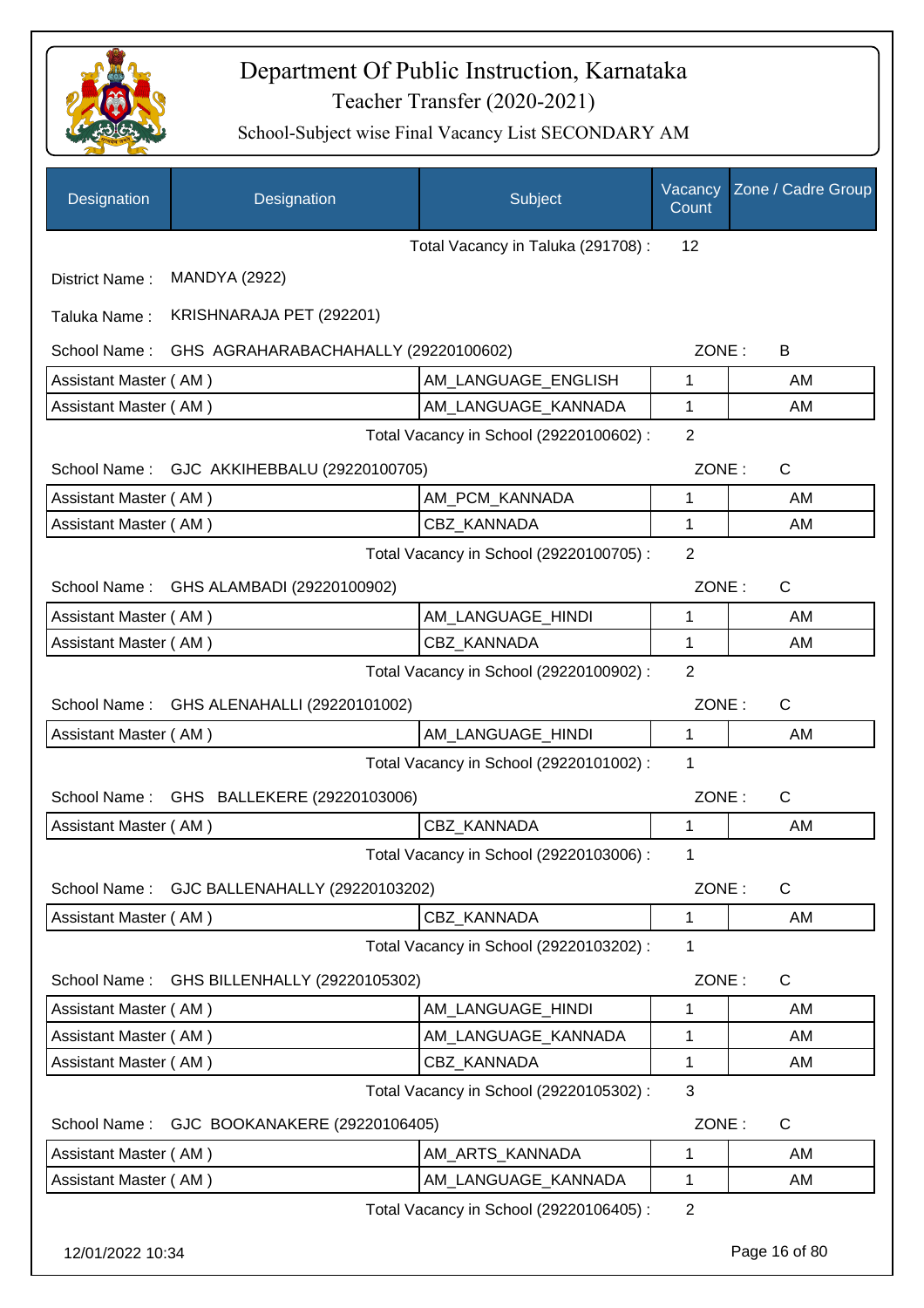

| Designation                             | Designation                                                      | Subject                                 | Vacancy<br>Count | Zone / Cadre Group |
|-----------------------------------------|------------------------------------------------------------------|-----------------------------------------|------------------|--------------------|
|                                         | School Name: GHS CHATAMGERE (29220107002)                        |                                         | ZONE:            | $\mathsf{C}$       |
| Assistant Master (AM)                   |                                                                  | AM LANGUAGE KANNADA                     | 1                | AM                 |
|                                         |                                                                  | Total Vacancy in School (29220107002) : | 1                |                    |
| School Name:                            | GHS CHUJALAKYATHANAHALLY (29220109102)                           |                                         | ZONE:            | $\mathsf{C}$       |
| Assistant Master (AM)                   |                                                                  | AM LANGUAGE HINDI                       | 1                | AM                 |
|                                         |                                                                  | Total Vacancy in School (29220109102) : | 1                |                    |
|                                         | School Name: GHS GANJIGERE (29220111206)                         |                                         | ZONE:            | C                  |
| Assistant Master (AM)                   |                                                                  | AM_ARTS_KANNADA                         | 1                | AM                 |
| Assistant Master (AM)                   |                                                                  | AM_LANGUAGE_KANNADA                     | 1                | AM                 |
| Assistant Master (AM)                   |                                                                  | AM PCM KANNADA                          | 1                | AM                 |
|                                         |                                                                  | Total Vacancy in School (29220111206) : | 3                |                    |
|                                         | School Name: GJC HARIHARAPURA (29220113404)                      |                                         | ZONE:            | $\mathsf{C}$       |
| Assistant Master (AM)                   |                                                                  | AM_ARTS_KANNADA                         | 1                | AM                 |
|                                         |                                                                  | Total Vacancy in School (29220113404) : | 1                |                    |
|                                         | School Name: KARNATAKA PUBLIC SCHOOLS GGHS KIKKERI (29220118013) |                                         | ZONE:            | $\mathsf{C}$       |
| Assistant Master (AM)                   |                                                                  | AM_LANGUAGE_KANNADA                     | 1                | AM                 |
| Total Vacancy in School (29220118013) : |                                                                  |                                         |                  |                    |
| School Name:                            | KARNATAKA PUBLIC SCHOOLS GPUC KIKKERI (29220118014)              |                                         | ZONE:            | $\mathsf{C}$       |
| Assistant Master (AM)                   |                                                                  | AM_ARTS_KANNADA                         | 1                | AM                 |
| Assistant Master (AM)                   |                                                                  | AM_LANGUAGE_HINDI                       | 1                | AM                 |
| Assistant Master (AM)                   |                                                                  | CBZ KANNADA                             | 1                | AM                 |
|                                         |                                                                  | Total Vacancy in School (29220118014) : | 3                |                    |
| School Name:                            | GHS MADAPURA (29220121004)                                       |                                         | ZONE:            | $\mathsf{C}$       |
| Assistant Master (AM)                   |                                                                  | AM_LANGUAGE_ENGLISH                     | 1                | AM                 |
|                                         |                                                                  | Total Vacancy in School (29220121004) : | 1                |                    |
| School Name:                            | GHS MADUVINAKODI (29220121104)                                   |                                         | ZONE:            | C                  |
| Assistant Master (AM)                   |                                                                  | AM_LANGUAGE_HINDI                       | 1                | AM                 |
| Assistant Master (AM)                   |                                                                  | AM PCM KANNADA                          | 1                | AM                 |
|                                         |                                                                  | Total Vacancy in School (29220121104) : | $\overline{2}$   |                    |
| School Name:                            | GJC SANTEBHACHA HALLY (29220127805)                              |                                         | ZONE:            | C                  |
| Assistant Master (AM)                   |                                                                  | AM_ARTS_KANNADA                         | 1                | AM                 |
| Assistant Master (AM)                   |                                                                  | AM_LANGUAGE_ENGLISH                     | 1                | AM                 |
| Assistant Master (AM)                   |                                                                  | AM_LANGUAGE_HINDI                       | 1                | AM                 |
| 12/01/2022 10:34                        |                                                                  |                                         |                  | Page 17 of 80      |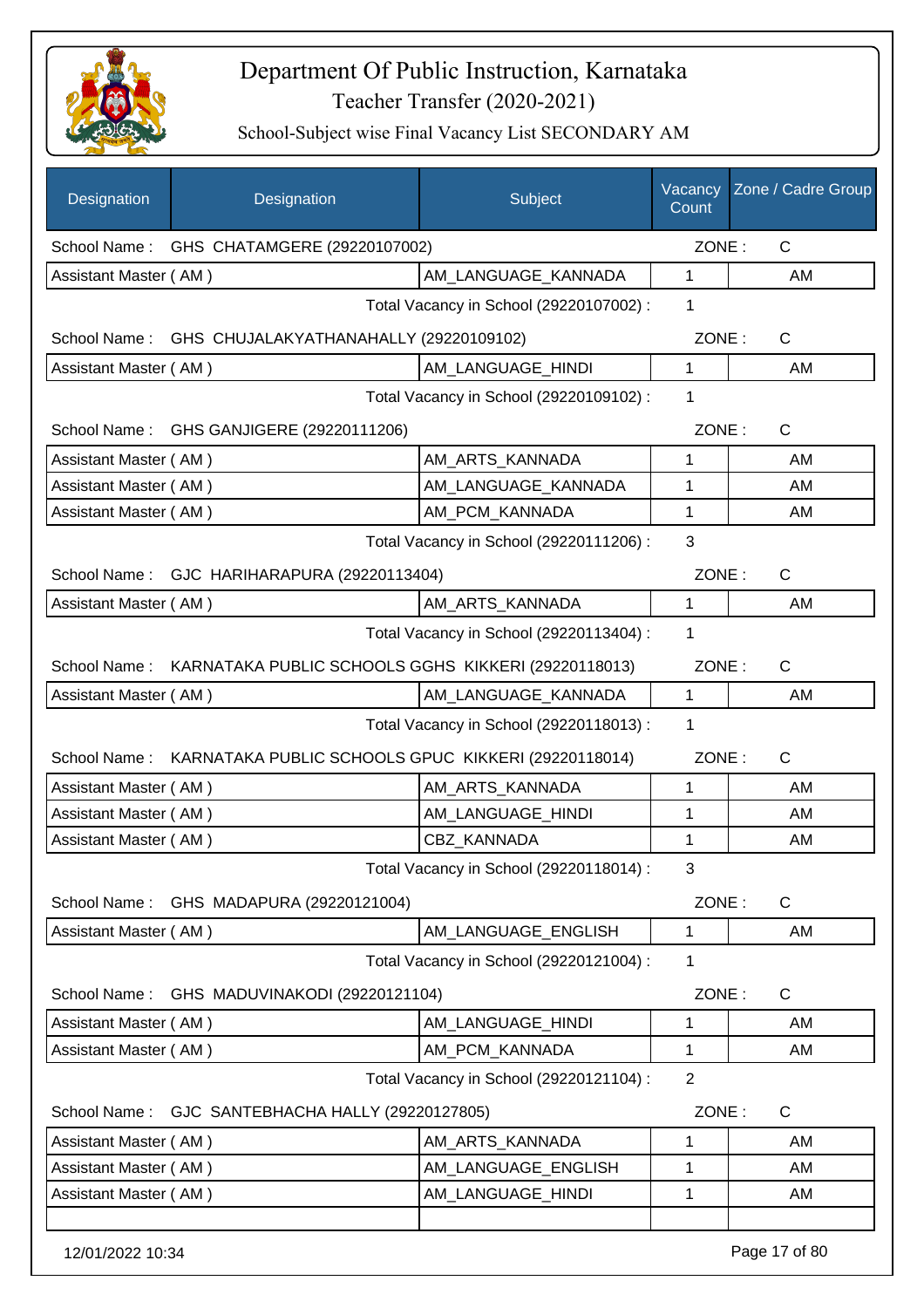

| AM_LANGUAGE_KANNADA<br>Assistant Master (AM)<br>1<br>AM<br>CBZ_KANNADA<br>Assistant Master (AM)<br>1<br>AM<br>Total Vacancy in School (29220127805) :<br>5<br>School Name: GHS SARANGI (29220127903)<br>ZONE:<br>$\mathsf{C}$<br>Assistant Master (AM)<br>CBZ_KANNADA<br>1<br>AM<br>Total Vacancy in School (29220127903) :<br>1<br>School Name: GJC SEELANERE, K.R.PETE TALUK. (29220128107)<br>ZONE:<br>$\mathsf{C}$<br>Assistant Master (AM)<br>AM_LANGUAGE_KANNADA<br>$\mathbf{1}$<br>AM<br>Total Vacancy in School (29220128107) :<br>1<br>GHS SINDHAGATTA (29220128704)<br>ZONE:<br>C<br>School Name:<br>AM_LANGUAGE_ENGLISH<br>Assistant Master (AM)<br>1<br>AM<br>AM_LANGUAGE_KANNADA<br>1<br>Assistant Master (AM)<br>AM<br><b>CBZ KANNADA</b><br>1<br>Assistant Master (AM)<br>AM<br>3<br>Total Vacancy in School (29220128704) :<br>Gpu college K R PET (29220133402)<br>ZONE:<br>School Name:<br>A<br>Assistant Master (AM)<br>1<br>AM<br>AM_ARTS_KANNADA<br>AM_LANGUAGE_KANNADA<br>Assistant Master (AM)<br>3<br>AM<br>AM_LANGUAGE_SANSKRIT<br>Assistant Master (AM)<br>1<br>AM<br>AM PCM KANNADA<br>Assistant Master (AM)<br>1<br>AM<br>Assistant Master (AM)<br>CBZ_KANNADA<br>1<br>AM<br>Total Vacancy in School (29220133402) :<br>$\overline{7}$<br>School Name: GHS HOSA HOLALU (29220134901)<br>ZONE:<br>Α<br>CBZ_KANNADA<br>AM<br>Assistant Master (AM)<br>1<br>Total Vacancy in School (29220134901) :<br>1<br>KARNATAKA PUBLIC SCHOOLS GHS GIRLS K R PET<br>School Name:<br>ZONE:<br>A<br>(29220135305)<br>AM LANGUAGE ENGLISH<br>Assistant Master (AM)<br>AM<br>1<br>AM_LANGUAGE_KANNADA<br>1<br>Assistant Master (AM)<br>AM<br>$\mathbf{2}$<br>Assistant Master (AM)<br>CBZ_KANNADA<br>AM<br>Total Vacancy in School (29220135305) :<br>4<br>ZONE:<br>C<br>School Name:<br>GHS KRISHNA PURA (29220141302)<br>Assistant Master (AM)<br>AM_LANGUAGE_ENGLISH<br>1<br>AM | Designation | Designation | Subject             | Vacancy<br>Count | Zone / Cadre Group |
|-----------------------------------------------------------------------------------------------------------------------------------------------------------------------------------------------------------------------------------------------------------------------------------------------------------------------------------------------------------------------------------------------------------------------------------------------------------------------------------------------------------------------------------------------------------------------------------------------------------------------------------------------------------------------------------------------------------------------------------------------------------------------------------------------------------------------------------------------------------------------------------------------------------------------------------------------------------------------------------------------------------------------------------------------------------------------------------------------------------------------------------------------------------------------------------------------------------------------------------------------------------------------------------------------------------------------------------------------------------------------------------------------------------------------------------------------------------------------------------------------------------------------------------------------------------------------------------------------------------------------------------------------------------------------------------------------------------------------------------------------------------------------------------------------------------------------------------------------------------------------------------------------|-------------|-------------|---------------------|------------------|--------------------|
|                                                                                                                                                                                                                                                                                                                                                                                                                                                                                                                                                                                                                                                                                                                                                                                                                                                                                                                                                                                                                                                                                                                                                                                                                                                                                                                                                                                                                                                                                                                                                                                                                                                                                                                                                                                                                                                                                               |             |             |                     |                  |                    |
|                                                                                                                                                                                                                                                                                                                                                                                                                                                                                                                                                                                                                                                                                                                                                                                                                                                                                                                                                                                                                                                                                                                                                                                                                                                                                                                                                                                                                                                                                                                                                                                                                                                                                                                                                                                                                                                                                               |             |             |                     |                  |                    |
|                                                                                                                                                                                                                                                                                                                                                                                                                                                                                                                                                                                                                                                                                                                                                                                                                                                                                                                                                                                                                                                                                                                                                                                                                                                                                                                                                                                                                                                                                                                                                                                                                                                                                                                                                                                                                                                                                               |             |             |                     |                  |                    |
|                                                                                                                                                                                                                                                                                                                                                                                                                                                                                                                                                                                                                                                                                                                                                                                                                                                                                                                                                                                                                                                                                                                                                                                                                                                                                                                                                                                                                                                                                                                                                                                                                                                                                                                                                                                                                                                                                               |             |             |                     |                  |                    |
|                                                                                                                                                                                                                                                                                                                                                                                                                                                                                                                                                                                                                                                                                                                                                                                                                                                                                                                                                                                                                                                                                                                                                                                                                                                                                                                                                                                                                                                                                                                                                                                                                                                                                                                                                                                                                                                                                               |             |             |                     |                  |                    |
|                                                                                                                                                                                                                                                                                                                                                                                                                                                                                                                                                                                                                                                                                                                                                                                                                                                                                                                                                                                                                                                                                                                                                                                                                                                                                                                                                                                                                                                                                                                                                                                                                                                                                                                                                                                                                                                                                               |             |             |                     |                  |                    |
|                                                                                                                                                                                                                                                                                                                                                                                                                                                                                                                                                                                                                                                                                                                                                                                                                                                                                                                                                                                                                                                                                                                                                                                                                                                                                                                                                                                                                                                                                                                                                                                                                                                                                                                                                                                                                                                                                               |             |             |                     |                  |                    |
|                                                                                                                                                                                                                                                                                                                                                                                                                                                                                                                                                                                                                                                                                                                                                                                                                                                                                                                                                                                                                                                                                                                                                                                                                                                                                                                                                                                                                                                                                                                                                                                                                                                                                                                                                                                                                                                                                               |             |             |                     |                  |                    |
|                                                                                                                                                                                                                                                                                                                                                                                                                                                                                                                                                                                                                                                                                                                                                                                                                                                                                                                                                                                                                                                                                                                                                                                                                                                                                                                                                                                                                                                                                                                                                                                                                                                                                                                                                                                                                                                                                               |             |             |                     |                  |                    |
|                                                                                                                                                                                                                                                                                                                                                                                                                                                                                                                                                                                                                                                                                                                                                                                                                                                                                                                                                                                                                                                                                                                                                                                                                                                                                                                                                                                                                                                                                                                                                                                                                                                                                                                                                                                                                                                                                               |             |             |                     |                  |                    |
|                                                                                                                                                                                                                                                                                                                                                                                                                                                                                                                                                                                                                                                                                                                                                                                                                                                                                                                                                                                                                                                                                                                                                                                                                                                                                                                                                                                                                                                                                                                                                                                                                                                                                                                                                                                                                                                                                               |             |             |                     |                  |                    |
|                                                                                                                                                                                                                                                                                                                                                                                                                                                                                                                                                                                                                                                                                                                                                                                                                                                                                                                                                                                                                                                                                                                                                                                                                                                                                                                                                                                                                                                                                                                                                                                                                                                                                                                                                                                                                                                                                               |             |             |                     |                  |                    |
|                                                                                                                                                                                                                                                                                                                                                                                                                                                                                                                                                                                                                                                                                                                                                                                                                                                                                                                                                                                                                                                                                                                                                                                                                                                                                                                                                                                                                                                                                                                                                                                                                                                                                                                                                                                                                                                                                               |             |             |                     |                  |                    |
|                                                                                                                                                                                                                                                                                                                                                                                                                                                                                                                                                                                                                                                                                                                                                                                                                                                                                                                                                                                                                                                                                                                                                                                                                                                                                                                                                                                                                                                                                                                                                                                                                                                                                                                                                                                                                                                                                               |             |             |                     |                  |                    |
|                                                                                                                                                                                                                                                                                                                                                                                                                                                                                                                                                                                                                                                                                                                                                                                                                                                                                                                                                                                                                                                                                                                                                                                                                                                                                                                                                                                                                                                                                                                                                                                                                                                                                                                                                                                                                                                                                               |             |             |                     |                  |                    |
|                                                                                                                                                                                                                                                                                                                                                                                                                                                                                                                                                                                                                                                                                                                                                                                                                                                                                                                                                                                                                                                                                                                                                                                                                                                                                                                                                                                                                                                                                                                                                                                                                                                                                                                                                                                                                                                                                               |             |             |                     |                  |                    |
|                                                                                                                                                                                                                                                                                                                                                                                                                                                                                                                                                                                                                                                                                                                                                                                                                                                                                                                                                                                                                                                                                                                                                                                                                                                                                                                                                                                                                                                                                                                                                                                                                                                                                                                                                                                                                                                                                               |             |             |                     |                  |                    |
|                                                                                                                                                                                                                                                                                                                                                                                                                                                                                                                                                                                                                                                                                                                                                                                                                                                                                                                                                                                                                                                                                                                                                                                                                                                                                                                                                                                                                                                                                                                                                                                                                                                                                                                                                                                                                                                                                               |             |             |                     |                  |                    |
|                                                                                                                                                                                                                                                                                                                                                                                                                                                                                                                                                                                                                                                                                                                                                                                                                                                                                                                                                                                                                                                                                                                                                                                                                                                                                                                                                                                                                                                                                                                                                                                                                                                                                                                                                                                                                                                                                               |             |             |                     |                  |                    |
|                                                                                                                                                                                                                                                                                                                                                                                                                                                                                                                                                                                                                                                                                                                                                                                                                                                                                                                                                                                                                                                                                                                                                                                                                                                                                                                                                                                                                                                                                                                                                                                                                                                                                                                                                                                                                                                                                               |             |             |                     |                  |                    |
|                                                                                                                                                                                                                                                                                                                                                                                                                                                                                                                                                                                                                                                                                                                                                                                                                                                                                                                                                                                                                                                                                                                                                                                                                                                                                                                                                                                                                                                                                                                                                                                                                                                                                                                                                                                                                                                                                               |             |             |                     |                  |                    |
|                                                                                                                                                                                                                                                                                                                                                                                                                                                                                                                                                                                                                                                                                                                                                                                                                                                                                                                                                                                                                                                                                                                                                                                                                                                                                                                                                                                                                                                                                                                                                                                                                                                                                                                                                                                                                                                                                               |             |             |                     |                  |                    |
|                                                                                                                                                                                                                                                                                                                                                                                                                                                                                                                                                                                                                                                                                                                                                                                                                                                                                                                                                                                                                                                                                                                                                                                                                                                                                                                                                                                                                                                                                                                                                                                                                                                                                                                                                                                                                                                                                               |             |             |                     |                  |                    |
|                                                                                                                                                                                                                                                                                                                                                                                                                                                                                                                                                                                                                                                                                                                                                                                                                                                                                                                                                                                                                                                                                                                                                                                                                                                                                                                                                                                                                                                                                                                                                                                                                                                                                                                                                                                                                                                                                               |             |             |                     |                  |                    |
|                                                                                                                                                                                                                                                                                                                                                                                                                                                                                                                                                                                                                                                                                                                                                                                                                                                                                                                                                                                                                                                                                                                                                                                                                                                                                                                                                                                                                                                                                                                                                                                                                                                                                                                                                                                                                                                                                               |             |             |                     |                  |                    |
|                                                                                                                                                                                                                                                                                                                                                                                                                                                                                                                                                                                                                                                                                                                                                                                                                                                                                                                                                                                                                                                                                                                                                                                                                                                                                                                                                                                                                                                                                                                                                                                                                                                                                                                                                                                                                                                                                               |             |             |                     |                  |                    |
|                                                                                                                                                                                                                                                                                                                                                                                                                                                                                                                                                                                                                                                                                                                                                                                                                                                                                                                                                                                                                                                                                                                                                                                                                                                                                                                                                                                                                                                                                                                                                                                                                                                                                                                                                                                                                                                                                               |             |             |                     |                  |                    |
|                                                                                                                                                                                                                                                                                                                                                                                                                                                                                                                                                                                                                                                                                                                                                                                                                                                                                                                                                                                                                                                                                                                                                                                                                                                                                                                                                                                                                                                                                                                                                                                                                                                                                                                                                                                                                                                                                               |             |             |                     |                  |                    |
|                                                                                                                                                                                                                                                                                                                                                                                                                                                                                                                                                                                                                                                                                                                                                                                                                                                                                                                                                                                                                                                                                                                                                                                                                                                                                                                                                                                                                                                                                                                                                                                                                                                                                                                                                                                                                                                                                               |             |             |                     |                  |                    |
|                                                                                                                                                                                                                                                                                                                                                                                                                                                                                                                                                                                                                                                                                                                                                                                                                                                                                                                                                                                                                                                                                                                                                                                                                                                                                                                                                                                                                                                                                                                                                                                                                                                                                                                                                                                                                                                                                               |             |             |                     |                  |                    |
|                                                                                                                                                                                                                                                                                                                                                                                                                                                                                                                                                                                                                                                                                                                                                                                                                                                                                                                                                                                                                                                                                                                                                                                                                                                                                                                                                                                                                                                                                                                                                                                                                                                                                                                                                                                                                                                                                               |             |             |                     |                  |                    |
| Assistant Master (AM)                                                                                                                                                                                                                                                                                                                                                                                                                                                                                                                                                                                                                                                                                                                                                                                                                                                                                                                                                                                                                                                                                                                                                                                                                                                                                                                                                                                                                                                                                                                                                                                                                                                                                                                                                                                                                                                                         |             |             | AM_LANGUAGE_KANNADA | 1                | AM                 |
| Assistant Master (AM)<br>AM_PCM_KANNADA<br>1<br>AM                                                                                                                                                                                                                                                                                                                                                                                                                                                                                                                                                                                                                                                                                                                                                                                                                                                                                                                                                                                                                                                                                                                                                                                                                                                                                                                                                                                                                                                                                                                                                                                                                                                                                                                                                                                                                                            |             |             |                     |                  |                    |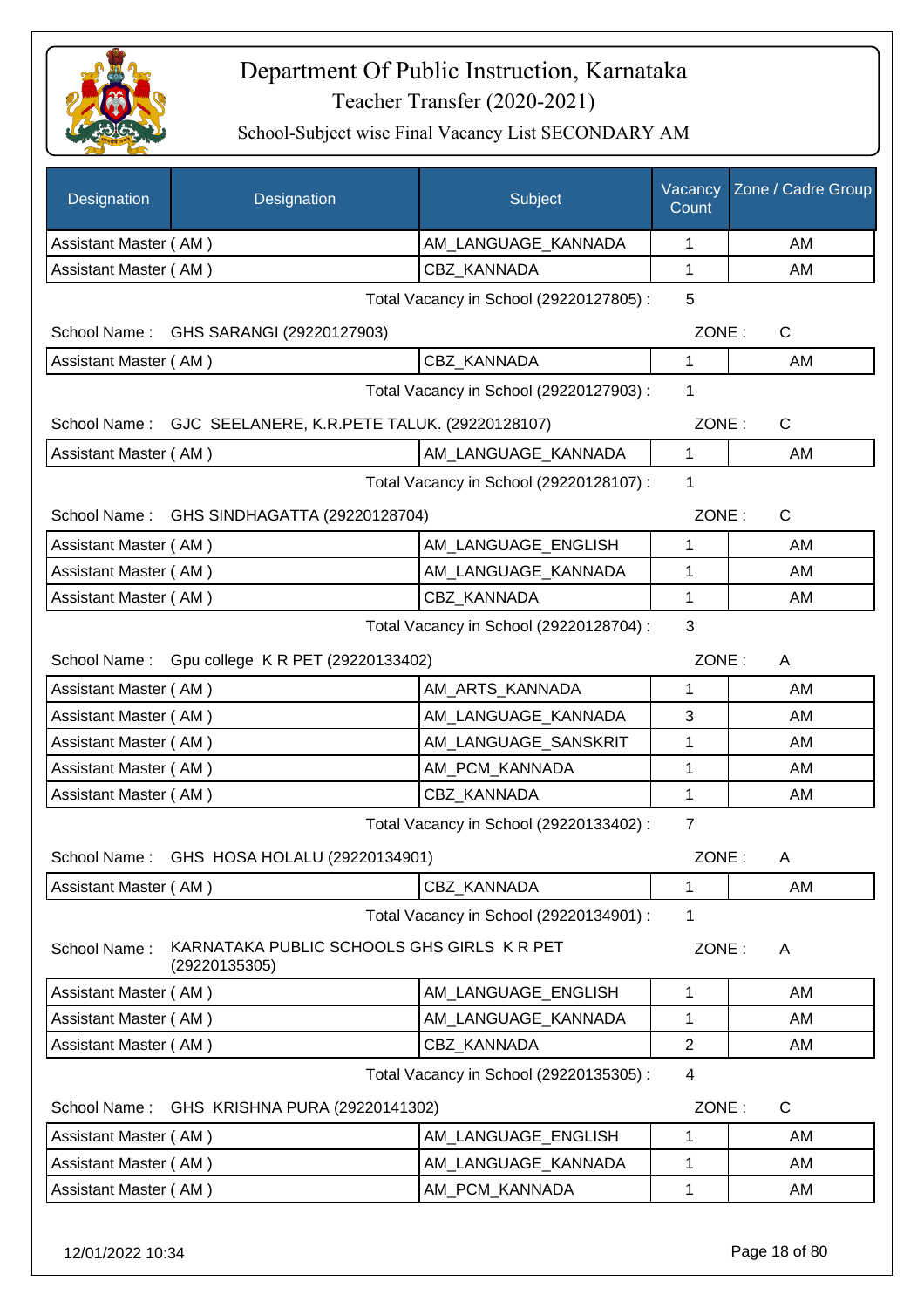

| Designation           | Designation                                                 | Subject                                 | Vacancy<br>Count | Zone / Cadre Group |
|-----------------------|-------------------------------------------------------------|-----------------------------------------|------------------|--------------------|
|                       |                                                             | Total Vacancy in School (29220141302) : | 3                |                    |
|                       |                                                             | Total Vacancy in Taluka (292201) :      | 52               |                    |
| Taluka Name:          | MADDUR (292202)                                             |                                         |                  |                    |
| School Name:          | GHS ABALAVADI (29220200102)                                 |                                         | ZONE:            | C                  |
| Assistant Master (AM) |                                                             | AM_LANGUAGE_ENGLISH                     | 1                | AM                 |
| Assistant Master (AM) |                                                             | AM_LANGUAGE_HINDI                       | 1                | AM                 |
| Assistant Master (AM) |                                                             | AM_LANGUAGE_KANNADA                     | 1                | AM                 |
|                       |                                                             | Total Vacancy in School (29220200102) : | 3                |                    |
| School Name:          | KARNATAKA PUBLIC SCHOOLS GJC BESAGARAHALLY<br>(29220201814) |                                         | ZONE:            | C                  |
| Assistant Master (AM) |                                                             | AM ARTS KANNADA                         | $\overline{2}$   | AM                 |
| Assistant Master (AM) |                                                             | AM_LANGUAGE_ENGLISH                     | 2                | AM                 |
| Assistant Master (AM) |                                                             | AM_LANGUAGE_HINDI                       | 1                | AM                 |
| Assistant Master (AM) |                                                             | AM_LANGUAGE_KANNADA                     | 1                | AM                 |
| Assistant Master (AM) |                                                             | CBZ_KANNADA                             | 1                | AM                 |
|                       |                                                             | Total Vacancy in School (29220201814) : | $\overline{7}$   |                    |
| School Name:          | GHS BIDARAHOSAHALLY (29220202202)                           |                                         | ZONE:            | $\mathsf C$        |
| Assistant Master (AM) |                                                             | AM_ARTS_KANNADA                         | $\mathbf{1}$     | AM                 |
|                       |                                                             | Total Vacancy in School (29220202202) : | 1                |                    |
| School Name:          | GHS BOPPASAMUDRA (29220202602)                              |                                         | ZONE:            | C                  |
| Assistant Master (AM) |                                                             | AM LANGUAGE ENGLISH                     | 1                | AM                 |
| Assistant Master (AM) |                                                             | AM_LANGUAGE_HINDI                       | 1                | AM                 |
| Assistant Master (AM) |                                                             | AM_LANGUAGE_KANNADA                     | 1                | AM                 |
|                       |                                                             | Total Vacancy in School (29220202602) : | 3                |                    |
| School Name:          | GJC CHIKKANKANAHALLY (29220203403)                          |                                         | ZONE:            | C                  |
| Assistant Master (AM) |                                                             | AM_LANGUAGE_HINDI                       | 1                | AM                 |
| Assistant Master (AM) |                                                             | CBZ_KANNADA                             | 1                | AM                 |
|                       |                                                             | Total Vacancy in School (29220203403) : | $\overline{2}$   |                    |
| School Name:          | GHS GEJJALAGERE (29220204603)                               |                                         | ZONE:            | B                  |
| Assistant Master (AM) |                                                             | AM_LANGUAGE_KANNADA                     | 1                | AM                 |
|                       |                                                             | Total Vacancy in School (29220204603) : | 1                |                    |
| School Name:          | GHS HALEHALLY (29220205102)                                 |                                         | ZONE:            | C                  |
| Assistant Master (AM) |                                                             | AM LANGUAGE ENGLISH                     | 1                | AM                 |
| Assistant Master (AM) |                                                             | AM LANGUAGE HINDI                       | 1                | AM                 |
| 12/01/2022 10:34      |                                                             |                                         |                  | Page 19 of 80      |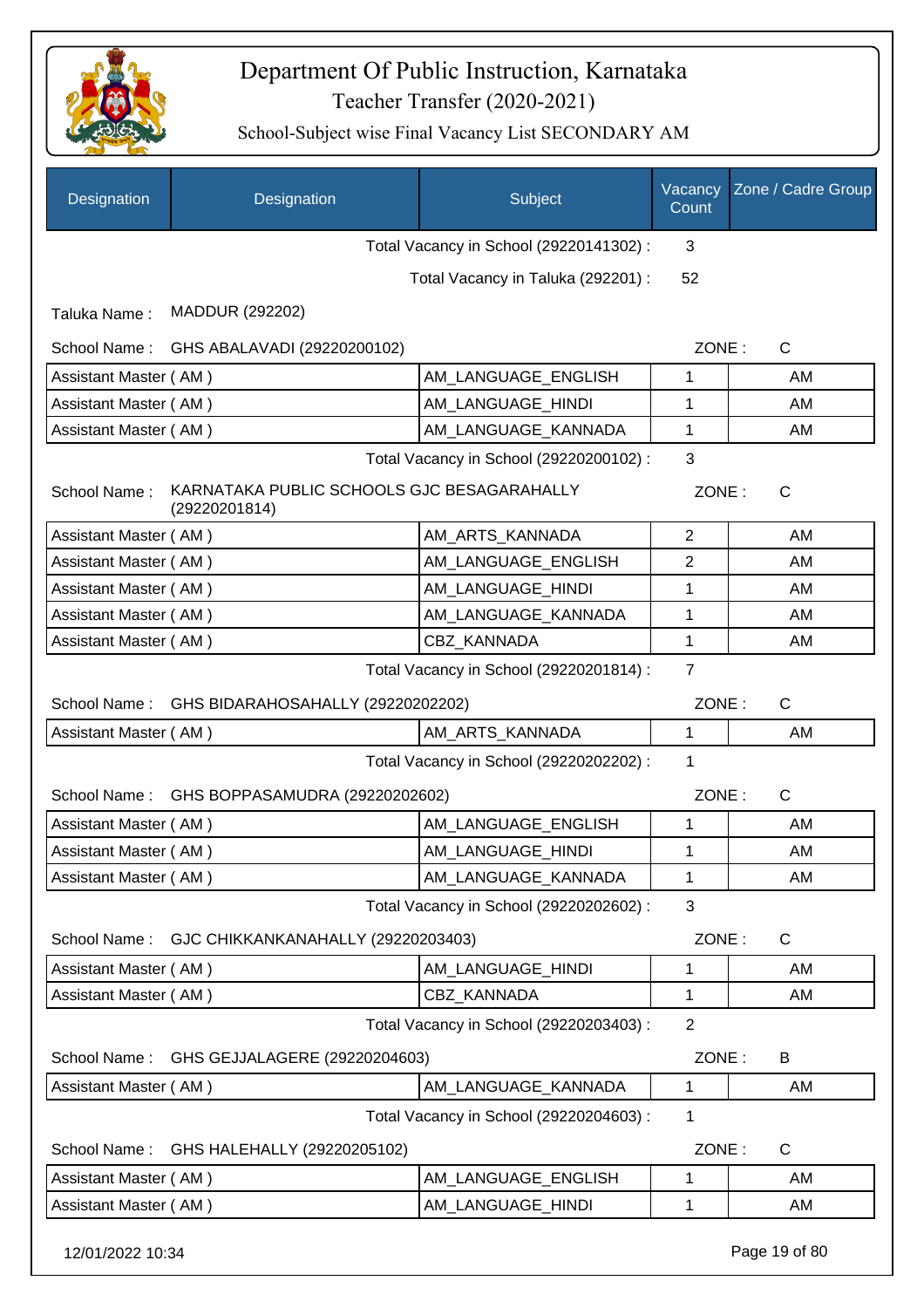

School-Subject wise Final Vacancy List SECONDARY AM

| AM_LANGUAGE_KANNADA<br>1<br>Assistant Master (AM)<br>AM<br>CBZ_KANNADA<br>1<br>AM<br>Assistant Master (AM)<br>$\overline{4}$<br>Total Vacancy in School (29220205102) :<br>GHS HOOTAGERE (29220206004)<br>ZONE:<br>$\mathsf{C}$<br>School Name:<br>Assistant Master (AM)<br>AM_ARTS_KANNADA<br>1<br>AM<br>Assistant Master (AM)<br>AM_LANGUAGE_ENGLISH<br>1<br>AM<br>$\overline{2}$<br>Total Vacancy in School (29220206004) :<br>$\mathsf{C}$<br>School Name:<br>GJC K. HONNALAGERE (29220207108)<br>ZONE:<br>$\mathbf{1}$<br>AM LANGUAGE ENGLISH<br>Assistant Master (AM)<br>AM<br>Total Vacancy in School (29220207108) :<br>1<br>ZONE:<br>$\mathsf{C}$<br>School Name: GHS KONASALE (29220208402)<br>1<br>AM_LANGUAGE_HINDI<br>Assistant Master (AM)<br>AM<br>1<br>Total Vacancy in School (29220208402) :<br>ZONE:<br>$\mathsf{C}$<br>School Name:<br>GHS KOOLAGERE GATE (29220208504)<br>CBZ_KANNADA<br>$\mathbf{1}$<br>AM<br>Assistant Master (AM)<br>Total Vacancy in School (29220208504) :<br>1<br>GJC (GIRLS) KOPPA (29220208607)<br>ZONE:<br>$\mathsf{C}$<br>School Name:<br>Assistant Master (AM)<br>AM_LANGUAGE_ENGLISH<br>1<br>AM<br>Assistant Master (AM)<br>AM_LANGUAGE_HINDI<br>1<br>AM<br>$\overline{2}$<br>Total Vacancy in School (29220208607) :<br>ZONE:<br>School Name:<br>GHS KONGABORANA DODDI (29220209803)<br>С<br>Assistant Master (AM)<br>AM LANGUAGE ENGLISH<br>1<br>AM<br>Assistant Master (AM)<br>AM LANGUAGE HINDI<br>AM<br>1<br>$\overline{2}$<br>Total Vacancy in School (29220209803) :<br>ZONE:<br>C<br>School Name:<br>GHS MADENAHALLY (29220210105)<br>Assistant Master (AM)<br>AM ARTS KANNADA<br>1<br>AM<br>CBZ_KANNADA<br>1<br>Assistant Master (AM)<br>AM<br>$\overline{2}$<br>Total Vacancy in School (29220210105) :<br>GJC MALLANAKUPPE, High school section (29220210303)<br>ZONE:<br>C<br>School Name:<br>AM_LANGUAGE_HINDI<br>Assistant Master (AM)<br>1<br>AM<br>Total Vacancy in School (29220210303) :<br>1<br>ZONE:<br>C<br>School Name:<br>GHS MARALIGA (29220210827)<br>Assistant Master (AM)<br>AM_LANGUAGE_ENGLISH<br>AM<br>1 | Designation | Designation | Subject | Vacancy<br>Count | Zone / Cadre Group |
|-----------------------------------------------------------------------------------------------------------------------------------------------------------------------------------------------------------------------------------------------------------------------------------------------------------------------------------------------------------------------------------------------------------------------------------------------------------------------------------------------------------------------------------------------------------------------------------------------------------------------------------------------------------------------------------------------------------------------------------------------------------------------------------------------------------------------------------------------------------------------------------------------------------------------------------------------------------------------------------------------------------------------------------------------------------------------------------------------------------------------------------------------------------------------------------------------------------------------------------------------------------------------------------------------------------------------------------------------------------------------------------------------------------------------------------------------------------------------------------------------------------------------------------------------------------------------------------------------------------------------------------------------------------------------------------------------------------------------------------------------------------------------------------------------------------------------------------------------------------------------------------------------------------------------------------------------------------------------------------------------------------------------------------------------------------------------------------------|-------------|-------------|---------|------------------|--------------------|
|                                                                                                                                                                                                                                                                                                                                                                                                                                                                                                                                                                                                                                                                                                                                                                                                                                                                                                                                                                                                                                                                                                                                                                                                                                                                                                                                                                                                                                                                                                                                                                                                                                                                                                                                                                                                                                                                                                                                                                                                                                                                                         |             |             |         |                  |                    |
|                                                                                                                                                                                                                                                                                                                                                                                                                                                                                                                                                                                                                                                                                                                                                                                                                                                                                                                                                                                                                                                                                                                                                                                                                                                                                                                                                                                                                                                                                                                                                                                                                                                                                                                                                                                                                                                                                                                                                                                                                                                                                         |             |             |         |                  |                    |
|                                                                                                                                                                                                                                                                                                                                                                                                                                                                                                                                                                                                                                                                                                                                                                                                                                                                                                                                                                                                                                                                                                                                                                                                                                                                                                                                                                                                                                                                                                                                                                                                                                                                                                                                                                                                                                                                                                                                                                                                                                                                                         |             |             |         |                  |                    |
|                                                                                                                                                                                                                                                                                                                                                                                                                                                                                                                                                                                                                                                                                                                                                                                                                                                                                                                                                                                                                                                                                                                                                                                                                                                                                                                                                                                                                                                                                                                                                                                                                                                                                                                                                                                                                                                                                                                                                                                                                                                                                         |             |             |         |                  |                    |
|                                                                                                                                                                                                                                                                                                                                                                                                                                                                                                                                                                                                                                                                                                                                                                                                                                                                                                                                                                                                                                                                                                                                                                                                                                                                                                                                                                                                                                                                                                                                                                                                                                                                                                                                                                                                                                                                                                                                                                                                                                                                                         |             |             |         |                  |                    |
|                                                                                                                                                                                                                                                                                                                                                                                                                                                                                                                                                                                                                                                                                                                                                                                                                                                                                                                                                                                                                                                                                                                                                                                                                                                                                                                                                                                                                                                                                                                                                                                                                                                                                                                                                                                                                                                                                                                                                                                                                                                                                         |             |             |         |                  |                    |
|                                                                                                                                                                                                                                                                                                                                                                                                                                                                                                                                                                                                                                                                                                                                                                                                                                                                                                                                                                                                                                                                                                                                                                                                                                                                                                                                                                                                                                                                                                                                                                                                                                                                                                                                                                                                                                                                                                                                                                                                                                                                                         |             |             |         |                  |                    |
|                                                                                                                                                                                                                                                                                                                                                                                                                                                                                                                                                                                                                                                                                                                                                                                                                                                                                                                                                                                                                                                                                                                                                                                                                                                                                                                                                                                                                                                                                                                                                                                                                                                                                                                                                                                                                                                                                                                                                                                                                                                                                         |             |             |         |                  |                    |
|                                                                                                                                                                                                                                                                                                                                                                                                                                                                                                                                                                                                                                                                                                                                                                                                                                                                                                                                                                                                                                                                                                                                                                                                                                                                                                                                                                                                                                                                                                                                                                                                                                                                                                                                                                                                                                                                                                                                                                                                                                                                                         |             |             |         |                  |                    |
|                                                                                                                                                                                                                                                                                                                                                                                                                                                                                                                                                                                                                                                                                                                                                                                                                                                                                                                                                                                                                                                                                                                                                                                                                                                                                                                                                                                                                                                                                                                                                                                                                                                                                                                                                                                                                                                                                                                                                                                                                                                                                         |             |             |         |                  |                    |
|                                                                                                                                                                                                                                                                                                                                                                                                                                                                                                                                                                                                                                                                                                                                                                                                                                                                                                                                                                                                                                                                                                                                                                                                                                                                                                                                                                                                                                                                                                                                                                                                                                                                                                                                                                                                                                                                                                                                                                                                                                                                                         |             |             |         |                  |                    |
|                                                                                                                                                                                                                                                                                                                                                                                                                                                                                                                                                                                                                                                                                                                                                                                                                                                                                                                                                                                                                                                                                                                                                                                                                                                                                                                                                                                                                                                                                                                                                                                                                                                                                                                                                                                                                                                                                                                                                                                                                                                                                         |             |             |         |                  |                    |
|                                                                                                                                                                                                                                                                                                                                                                                                                                                                                                                                                                                                                                                                                                                                                                                                                                                                                                                                                                                                                                                                                                                                                                                                                                                                                                                                                                                                                                                                                                                                                                                                                                                                                                                                                                                                                                                                                                                                                                                                                                                                                         |             |             |         |                  |                    |
|                                                                                                                                                                                                                                                                                                                                                                                                                                                                                                                                                                                                                                                                                                                                                                                                                                                                                                                                                                                                                                                                                                                                                                                                                                                                                                                                                                                                                                                                                                                                                                                                                                                                                                                                                                                                                                                                                                                                                                                                                                                                                         |             |             |         |                  |                    |
|                                                                                                                                                                                                                                                                                                                                                                                                                                                                                                                                                                                                                                                                                                                                                                                                                                                                                                                                                                                                                                                                                                                                                                                                                                                                                                                                                                                                                                                                                                                                                                                                                                                                                                                                                                                                                                                                                                                                                                                                                                                                                         |             |             |         |                  |                    |
|                                                                                                                                                                                                                                                                                                                                                                                                                                                                                                                                                                                                                                                                                                                                                                                                                                                                                                                                                                                                                                                                                                                                                                                                                                                                                                                                                                                                                                                                                                                                                                                                                                                                                                                                                                                                                                                                                                                                                                                                                                                                                         |             |             |         |                  |                    |
|                                                                                                                                                                                                                                                                                                                                                                                                                                                                                                                                                                                                                                                                                                                                                                                                                                                                                                                                                                                                                                                                                                                                                                                                                                                                                                                                                                                                                                                                                                                                                                                                                                                                                                                                                                                                                                                                                                                                                                                                                                                                                         |             |             |         |                  |                    |
|                                                                                                                                                                                                                                                                                                                                                                                                                                                                                                                                                                                                                                                                                                                                                                                                                                                                                                                                                                                                                                                                                                                                                                                                                                                                                                                                                                                                                                                                                                                                                                                                                                                                                                                                                                                                                                                                                                                                                                                                                                                                                         |             |             |         |                  |                    |
|                                                                                                                                                                                                                                                                                                                                                                                                                                                                                                                                                                                                                                                                                                                                                                                                                                                                                                                                                                                                                                                                                                                                                                                                                                                                                                                                                                                                                                                                                                                                                                                                                                                                                                                                                                                                                                                                                                                                                                                                                                                                                         |             |             |         |                  |                    |
|                                                                                                                                                                                                                                                                                                                                                                                                                                                                                                                                                                                                                                                                                                                                                                                                                                                                                                                                                                                                                                                                                                                                                                                                                                                                                                                                                                                                                                                                                                                                                                                                                                                                                                                                                                                                                                                                                                                                                                                                                                                                                         |             |             |         |                  |                    |
|                                                                                                                                                                                                                                                                                                                                                                                                                                                                                                                                                                                                                                                                                                                                                                                                                                                                                                                                                                                                                                                                                                                                                                                                                                                                                                                                                                                                                                                                                                                                                                                                                                                                                                                                                                                                                                                                                                                                                                                                                                                                                         |             |             |         |                  |                    |
|                                                                                                                                                                                                                                                                                                                                                                                                                                                                                                                                                                                                                                                                                                                                                                                                                                                                                                                                                                                                                                                                                                                                                                                                                                                                                                                                                                                                                                                                                                                                                                                                                                                                                                                                                                                                                                                                                                                                                                                                                                                                                         |             |             |         |                  |                    |
|                                                                                                                                                                                                                                                                                                                                                                                                                                                                                                                                                                                                                                                                                                                                                                                                                                                                                                                                                                                                                                                                                                                                                                                                                                                                                                                                                                                                                                                                                                                                                                                                                                                                                                                                                                                                                                                                                                                                                                                                                                                                                         |             |             |         |                  |                    |
|                                                                                                                                                                                                                                                                                                                                                                                                                                                                                                                                                                                                                                                                                                                                                                                                                                                                                                                                                                                                                                                                                                                                                                                                                                                                                                                                                                                                                                                                                                                                                                                                                                                                                                                                                                                                                                                                                                                                                                                                                                                                                         |             |             |         |                  |                    |
|                                                                                                                                                                                                                                                                                                                                                                                                                                                                                                                                                                                                                                                                                                                                                                                                                                                                                                                                                                                                                                                                                                                                                                                                                                                                                                                                                                                                                                                                                                                                                                                                                                                                                                                                                                                                                                                                                                                                                                                                                                                                                         |             |             |         |                  |                    |
|                                                                                                                                                                                                                                                                                                                                                                                                                                                                                                                                                                                                                                                                                                                                                                                                                                                                                                                                                                                                                                                                                                                                                                                                                                                                                                                                                                                                                                                                                                                                                                                                                                                                                                                                                                                                                                                                                                                                                                                                                                                                                         |             |             |         |                  |                    |
|                                                                                                                                                                                                                                                                                                                                                                                                                                                                                                                                                                                                                                                                                                                                                                                                                                                                                                                                                                                                                                                                                                                                                                                                                                                                                                                                                                                                                                                                                                                                                                                                                                                                                                                                                                                                                                                                                                                                                                                                                                                                                         |             |             |         |                  |                    |
|                                                                                                                                                                                                                                                                                                                                                                                                                                                                                                                                                                                                                                                                                                                                                                                                                                                                                                                                                                                                                                                                                                                                                                                                                                                                                                                                                                                                                                                                                                                                                                                                                                                                                                                                                                                                                                                                                                                                                                                                                                                                                         |             |             |         |                  |                    |
|                                                                                                                                                                                                                                                                                                                                                                                                                                                                                                                                                                                                                                                                                                                                                                                                                                                                                                                                                                                                                                                                                                                                                                                                                                                                                                                                                                                                                                                                                                                                                                                                                                                                                                                                                                                                                                                                                                                                                                                                                                                                                         |             |             |         |                  |                    |
|                                                                                                                                                                                                                                                                                                                                                                                                                                                                                                                                                                                                                                                                                                                                                                                                                                                                                                                                                                                                                                                                                                                                                                                                                                                                                                                                                                                                                                                                                                                                                                                                                                                                                                                                                                                                                                                                                                                                                                                                                                                                                         |             |             |         |                  |                    |
|                                                                                                                                                                                                                                                                                                                                                                                                                                                                                                                                                                                                                                                                                                                                                                                                                                                                                                                                                                                                                                                                                                                                                                                                                                                                                                                                                                                                                                                                                                                                                                                                                                                                                                                                                                                                                                                                                                                                                                                                                                                                                         |             |             |         |                  |                    |
|                                                                                                                                                                                                                                                                                                                                                                                                                                                                                                                                                                                                                                                                                                                                                                                                                                                                                                                                                                                                                                                                                                                                                                                                                                                                                                                                                                                                                                                                                                                                                                                                                                                                                                                                                                                                                                                                                                                                                                                                                                                                                         |             |             |         |                  |                    |
|                                                                                                                                                                                                                                                                                                                                                                                                                                                                                                                                                                                                                                                                                                                                                                                                                                                                                                                                                                                                                                                                                                                                                                                                                                                                                                                                                                                                                                                                                                                                                                                                                                                                                                                                                                                                                                                                                                                                                                                                                                                                                         |             |             |         |                  |                    |

12/01/2022 10:34 Page 20 of 80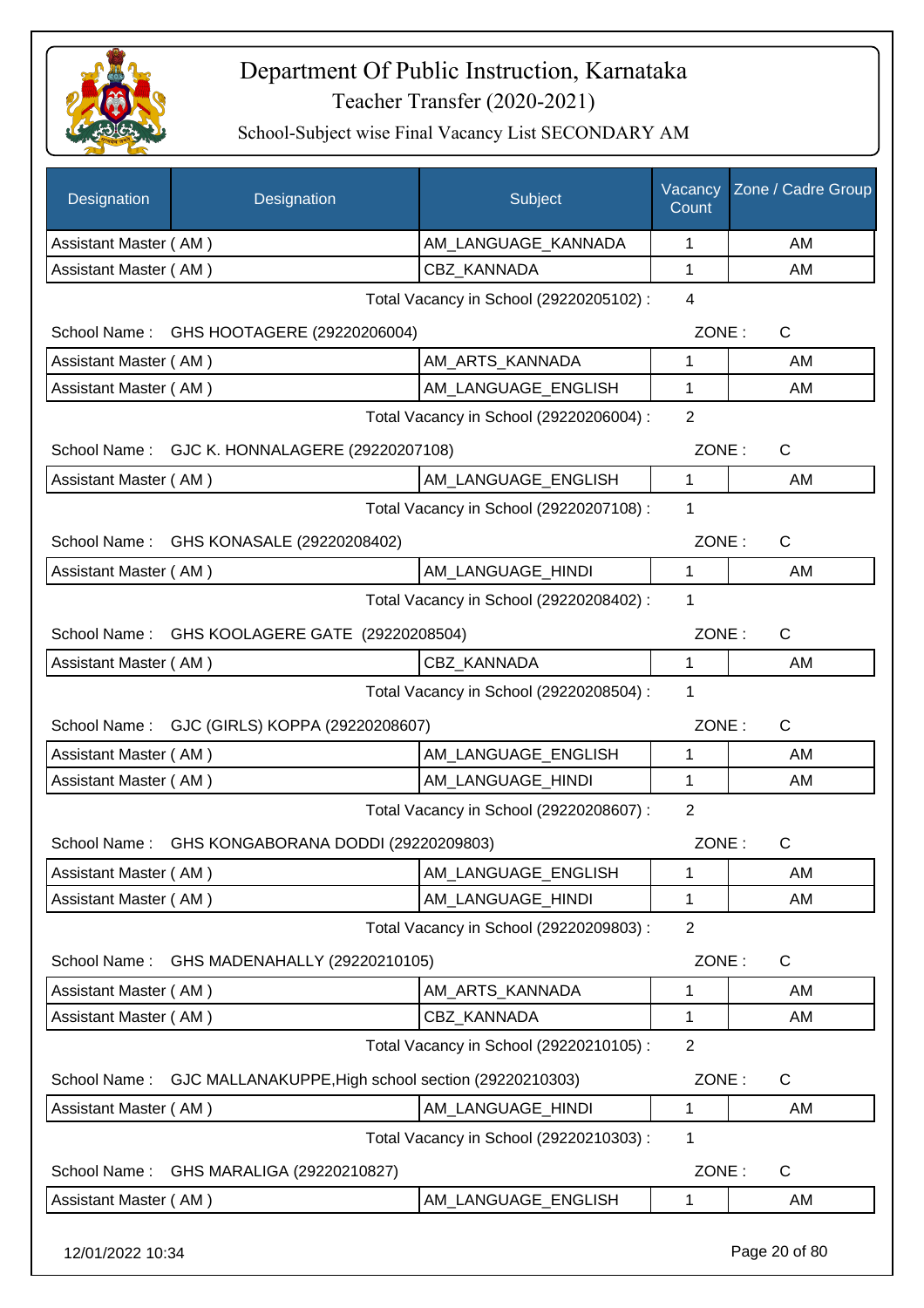

| Designation           | Designation                                   | Subject                                 | Vacancy<br>Count | Zone / Cadre Group |
|-----------------------|-----------------------------------------------|-----------------------------------------|------------------|--------------------|
|                       |                                               | Total Vacancy in School (29220210827) : | 1                |                    |
|                       | School Name: GHS BHARATHINAGARA (29220211114) |                                         | ZONE:            | $\mathsf{C}$       |
| Assistant Master (AM) |                                               | AM_ARTS_KANNADA                         | 1                | AM                 |
| Assistant Master (AM) |                                               | AM_LANGUAGE_KANNADA                     | 1                | AM                 |
| Assistant Master (AM) |                                               | <b>CBZ KANNADA</b>                      | 1                | AM                 |
|                       |                                               | Total Vacancy in School (29220211114) : | 3                |                    |
|                       | School Name: GHS NAVILE (29220212302)         |                                         | ZONE:            | $\mathsf{C}$       |
| Assistant Master (AM) |                                               | CBZ KANNADA                             | 1                | AM                 |
|                       |                                               | Total Vacancy in School (29220212302) : | 1                |                    |
|                       | School Name: GHS NIDAGHATTA (29220212505)     |                                         | ZONE:            | $\mathsf{C}$       |
| Assistant Master (AM) |                                               | AM_LANGUAGE_ENGLISH                     | $\mathbf{1}$     | AM                 |
|                       |                                               | Total Vacancy in School (29220212505) : | 1                |                    |
|                       | School Name: GHS NILUVAGILU (29220212603)     |                                         | ZONE:            | C                  |
| Assistant Master (AM) |                                               | AM_ARTS_KANNADA                         | 1                | AM                 |
| Assistant Master (AM) |                                               | AM_LANGUAGE_ENGLISH                     | 1                | AM                 |
| Assistant Master (AM) |                                               | AM_LANGUAGE_KANNADA                     | 1                | AM                 |
| Assistant Master (AM) |                                               | CBZ KANNADA                             | 1                | AM                 |
|                       |                                               | Total Vacancy in School (29220212603) : | $\overline{4}$   |                    |
|                       | School Name: GHS THAGGAHALLY (29220214107)    |                                         | ZONE:            | $\mathsf{C}$       |
| Assistant Master (AM) |                                               | AM_LANGUAGE_ENGLISH                     | 1                | AM                 |
| Assistant Master (AM) |                                               | AM_LANGUAGE_HINDI                       | 1                | AM                 |
| Assistant Master (AM) |                                               | CBZ_KANNADA                             | 1                | AM                 |
|                       |                                               | Total Vacancy in School (29220214107) : | 3                |                    |
| School Name:          | GHS TYLOORU (29220214803)                     |                                         | ZONE:            | C                  |
| Assistant Master (AM) |                                               | AM_LANGUAGE_ENGLISH                     | 1                | AM                 |
|                       |                                               | Total Vacancy in School (29220214803) : | 1                |                    |
| School Name:          | GJC HIGH SCHOOL SECTION ANNURU (29220216201)  |                                         | ZONE:            | $\mathsf{C}$       |
| Assistant Master (AM) |                                               | AM ARTS KANNADA                         | 1                | AM                 |
| Assistant Master (AM) |                                               | CBZ_KANNADA                             | 1                | AM                 |
|                       |                                               | Total Vacancy in School (29220216201) : | $\overline{2}$   |                    |
| School Name:          | GJC CHANDUPURA (29220216301)                  |                                         | ZONE:            | $\mathsf{C}$       |
| Assistant Master (AM) |                                               | AM_LANGUAGE_HINDI                       | 1                | AM                 |
| Assistant Master (AM) |                                               | CBZ_KANNADA                             | 1                | AM                 |
|                       |                                               |                                         |                  |                    |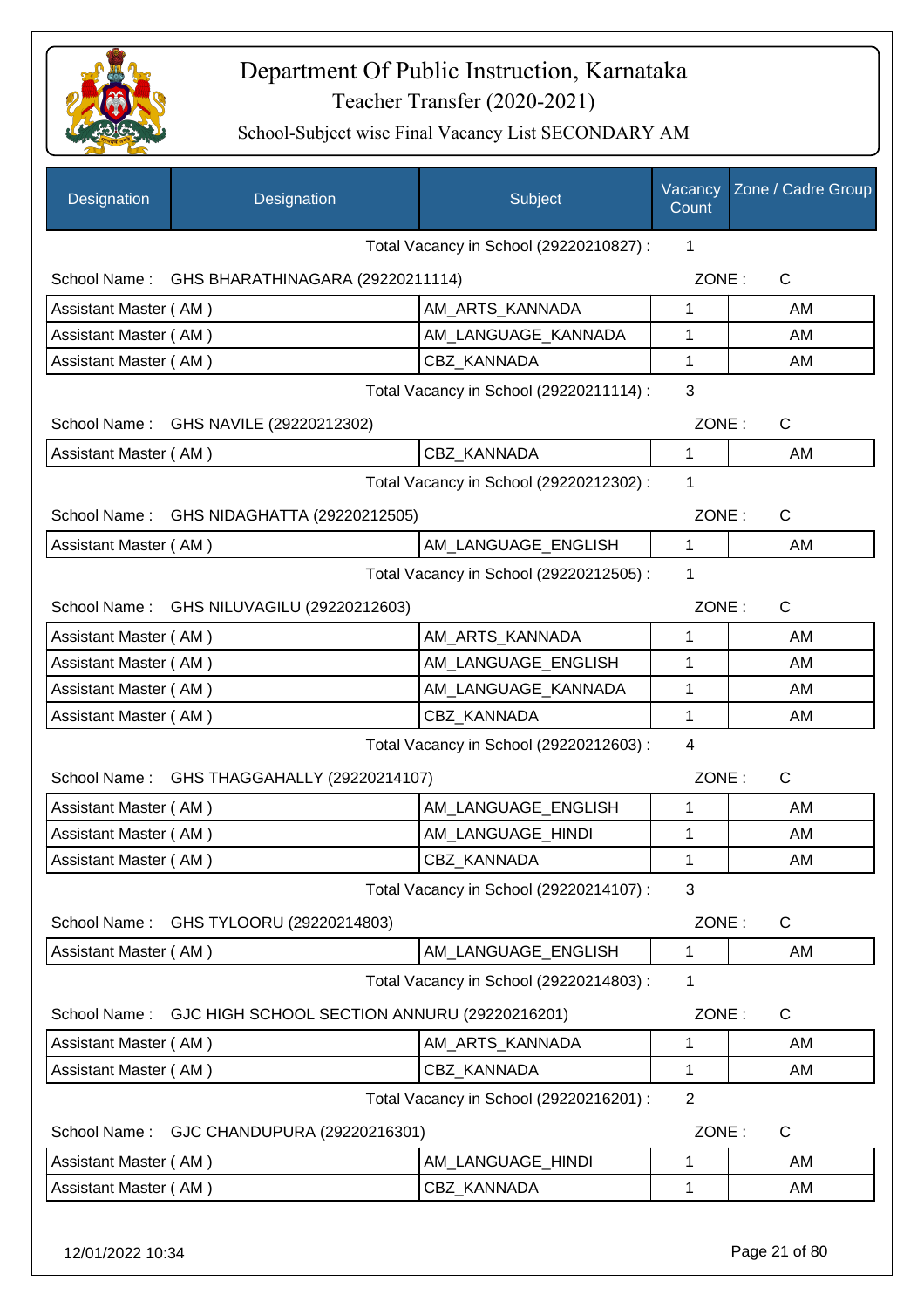

| Designation           | Designation                                   | Subject                                 | Vacancy<br>Count | Zone / Cadre Group |
|-----------------------|-----------------------------------------------|-----------------------------------------|------------------|--------------------|
|                       |                                               | Total Vacancy in School (29220216301) : | 2                |                    |
| School Name:          | GJC MADDUR (29220217504)                      |                                         | ZONE:            | A                  |
| Assistant Master (AM) |                                               | AM_LANGUAGE_HINDI                       | 1                | AM                 |
| Assistant Master (AM) |                                               | AM_LANGUAGE_KANNADA                     | 1                | AM                 |
|                       | Assistant Master (AM)<br>AM_LANGUAGE_URDU     |                                         |                  | AM                 |
|                       | Total Vacancy in School (29220217504) :       |                                         |                  |                    |
|                       |                                               | Total Vacancy in Taluka (292202) :      | 54               |                    |
| Taluka Name:          | <b>MALAVALLY (292203)</b>                     |                                         |                  |                    |
| School Name:          | GHS AGASANAPURA (29220300102)                 |                                         | ZONE:            | $\mathsf{C}$       |
| Assistant Master (AM) |                                               | AM_ARTS_KANNADA                         | 1                | AM                 |
| Assistant Master (AM) |                                               | AM_LANGUAGE_HINDI                       | 1                | AM                 |
|                       |                                               | Total Vacancy in School (29220300102) : | $\overline{2}$   |                    |
| School Name:          | GHS ALADA HALLY (29220300202)                 |                                         | ZONE:            | C                  |
| Assistant Master (AM) |                                               | AM_LANGUAGE_HINDI                       | $\mathbf{1}$     | AM                 |
|                       |                                               | Total Vacancy in School (29220300202) : | 1                |                    |
|                       | School Name: GHS B.G.PURA (29220301104)       |                                         | ZONE:            | $\mathsf{C}$       |
| Assistant Master (AM) |                                               | AM_LANGUAGE_HINDI                       | 1                | AM                 |
| Assistant Master (AM) |                                               | CBZ_KANNADA                             | 1                | AM                 |
|                       |                                               | Total Vacancy in School (29220301104) : | $\overline{2}$   |                    |
|                       | School Name: GHS BYADARAHALLY (29220302509)   |                                         | ZONE:            | $\mathsf C$        |
| Assistant Master (AM) |                                               | AM_LANGUAGE_KANNADA                     | 1                | AM                 |
|                       |                                               | Total Vacancy in School (29220302509) : | 1                |                    |
| School Name:          | GHS CHIKKABAGILU (29220302802)                |                                         | ZONE:            | C                  |
| Assistant Master (AM) |                                               | AM_LANGUAGE_HINDI                       | 1                | AM                 |
|                       |                                               | Total Vacancy in School (29220302802) : | 1                |                    |
|                       | School Name: GHS CHOTTANA HALLY (29220303205) |                                         | ZONE:            | C                  |
| Assistant Master (AM) |                                               | AM ARTS KANNADA                         | 1                | AM                 |
| Assistant Master (AM) |                                               | AM_LANGUAGE_KANNADA                     | 1                | AM                 |
|                       |                                               | Total Vacancy in School (29220303205) : | $\overline{2}$   |                    |
| School Name:          | GHS DALAVAY KODIHALLY (29220303605)           |                                         | ZONE:            | C                  |
| Assistant Master (AM) |                                               | AM_PCM_KANNADA                          | 1                | AM                 |
|                       |                                               | Total Vacancy in School (29220303605) : | 1                |                    |
| School Name:          | GHPS DHANAGOORU(SHEEP BREEDIN RMSA UPGRADED)  |                                         | ZONE:            | C                  |
| 12/01/2022 10:34      |                                               |                                         |                  | Page 22 of 80      |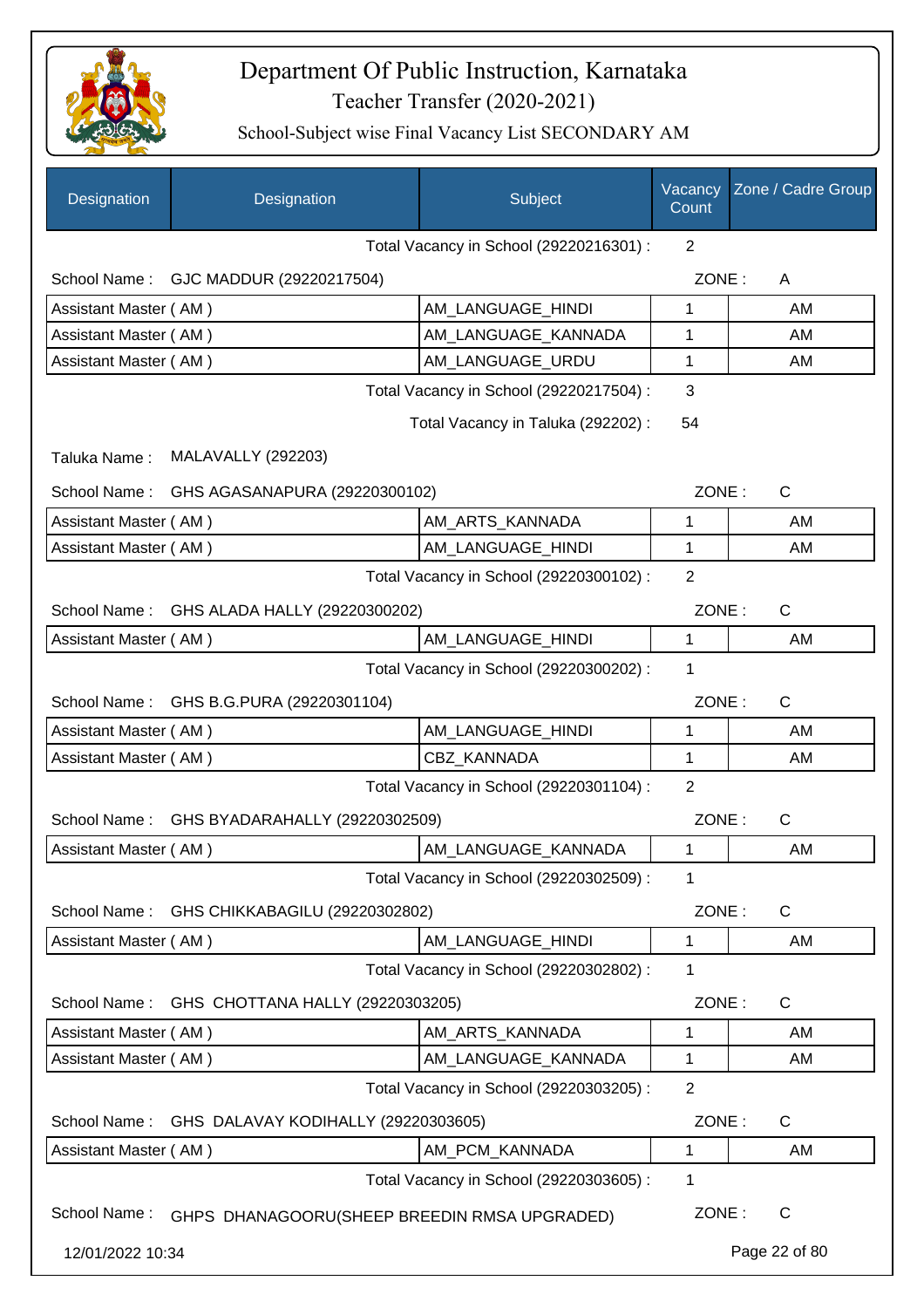

School-Subject wise Final Vacancy List SECONDARY AM

| Designation<br>Designation                                     | Subject                                 | Vacancy<br>Count | Zone / Cadre Group |
|----------------------------------------------------------------|-----------------------------------------|------------------|--------------------|
| (29220304102)                                                  |                                         |                  |                    |
| Assistant Master (AM)                                          | AM_ARTS_KANNADA                         | $\mathbf 1$      | AM                 |
|                                                                | Total Vacancy in School (29220304102) : | 1                |                    |
| School Name: KARNATAKA PUBLIC SCHOOL GJC HALAGUR (29220306017) |                                         | ZONE:            | $\mathsf{C}$       |
| Assistant Master (AM)                                          | AM ARTS KANNADA                         | $\mathbf{1}$     | AM                 |
| Assistant Master (AM)                                          | AM_PCM_KANNADA                          | $\mathbf{1}$     | AM                 |
|                                                                | Total Vacancy in School (29220306017) : | $\overline{2}$   |                    |
| School Name: GHS HUSKURU (29220307707)                         |                                         | ZONE:            | $\mathsf{C}$       |
| Assistant Master (AM)                                          | AM ARTS KANNADA                         | 1                | AM                 |
| Assistant Master (AM)                                          | AM LANGUAGE HINDI                       | 1                | AM                 |
|                                                                | Total Vacancy in School (29220307707) : | $\overline{2}$   |                    |
| School Name: GHS KANDAGALA (29220309004)                       |                                         | ZONE:            | C                  |
| Assistant Master (AM)                                          | AM_LANGUAGE_HINDI                       | $\mathbf{1}$     | AM                 |
|                                                                | Total Vacancy in School (29220309004) : | 1                |                    |
| School Name: GHS KIRUGAVALU (29220309509)                      |                                         | ZONE:            | $\mathsf{C}$       |
| Assistant Master (AM)                                          | AM_ARTS_KANNADA                         | 1                | AM                 |
| Assistant Master (AM)                                          | AM_LANGUAGE_ENGLISH                     | 1                | AM                 |
| Assistant Master (AM)                                          | AM_LANGUAGE_HINDI                       | $\overline{2}$   | AM                 |
| Assistant Master (AM)                                          | AM_LANGUAGE_KANNADA                     | $\mathbf{2}$     | AM                 |
| Assistant Master (AM)                                          | CBZ_KANNADA                             | $\overline{2}$   | AM                 |
|                                                                | Total Vacancy in School (29220309509) : | 8                |                    |
| School Name: GHS KUNDOOR (29220310103)                         |                                         | ZONE:            | C                  |
| Assistant Master (AM)                                          | AM_ARTS_KANNADA                         | 1                | AM                 |
| Assistant Master (AM)                                          | AM LANGUAGE HINDI                       | 1                | AM                 |
|                                                                | Total Vacancy in School (29220310103) : | $\overline{2}$   |                    |
| School Name:<br>GHS LINGAPATNA (29220310405)                   |                                         | ZONE:            | C                  |
| Assistant Master (AM)                                          | AM_LANGUAGE_ENGLISH                     | $\mathbf{1}$     | AM                 |
|                                                                | Total Vacancy in School (29220310405) : | 1                |                    |
| School Name:<br>GHS MARAGOWDANA HALLY (29220311703)            |                                         | ZONE:            | C                  |
| Assistant Master (AM)                                          | AM_ARTS_KANNADA                         | 1                | AM                 |
| Assistant Master (AM)                                          | AM_LANGUAGE_ENGLISH                     | $\overline{2}$   | AM                 |
| Assistant Master (AM)                                          | AM_LANGUAGE_HINDI                       | $\overline{2}$   | AM                 |
| Assistant Master (AM)                                          | AM_LANGUAGE_KANNADA                     | 1                | AM                 |
| Assistant Master (AM)                                          | CBZ_KANNADA                             | $\mathbf{1}$     | AM                 |

12/01/2022 10:34 Page 23 of 80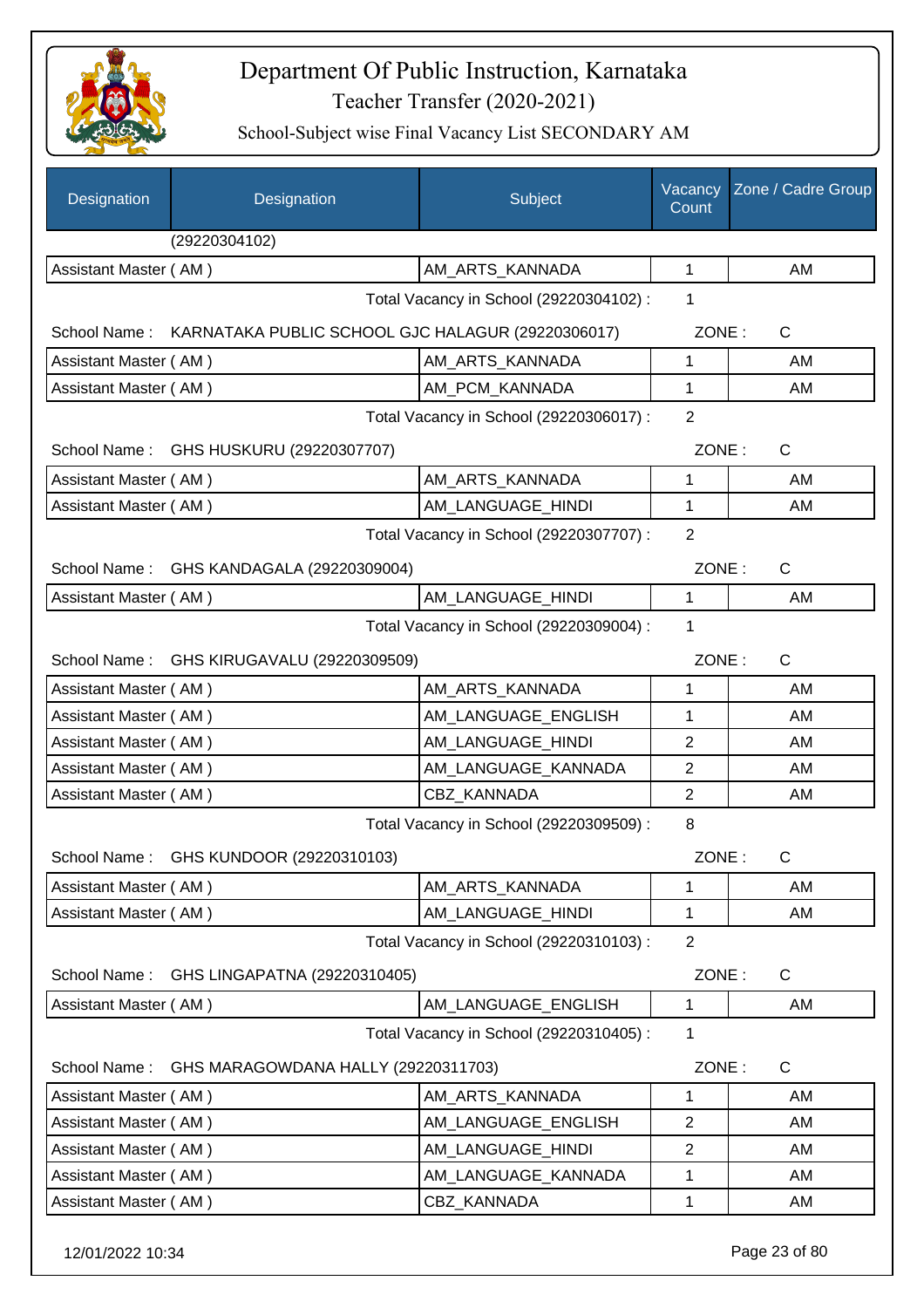

| <b>Designation</b>    | Designation                                                  | Subject                                 | Vacancy<br>Count | Zone / Cadre Group |
|-----------------------|--------------------------------------------------------------|-----------------------------------------|------------------|--------------------|
|                       |                                                              | Total Vacancy in School (29220311703) : | $\overline{7}$   |                    |
| School Name:          | GHS NELAMAKANA HALLY (29220313205)                           |                                         | ZONE:            | $\mathsf{C}$       |
| Assistant Master (AM) |                                                              | AM LANGUAGE HINDI                       | 1                | AM                 |
|                       | Total Vacancy in School (29220313205) :                      | 1                                       |                  |                    |
| School Name:          | GHS KYATHE GOWDANA DODDI (29220313505)                       |                                         | ZONE:            | B                  |
| Assistant Master (AM) |                                                              | CBZ KANNADA                             | 1                | AM                 |
|                       |                                                              | Total Vacancy in School (29220313505) : | 1                |                    |
| School Name:          | GOVT HIGH SCHOOL NITTURU (29220313608)                       |                                         | ZONE:            | $\mathsf{C}$       |
| Assistant Master (AM) |                                                              | AM_LANGUAGE_ENGLISH                     | 1                | AM                 |
| Assistant Master (AM) |                                                              | AM_LANGUAGE_HINDI                       | 1                | AM                 |
|                       |                                                              | Total Vacancy in School (29220313608) : | $\overline{2}$   |                    |
| School Name:          | ADARSHA VIDYALAYA RMSA MAREHALLI, MALAVALLI<br>(29220313806) |                                         | ZONE:            | A                  |
| Assistant Master (AM) |                                                              | AM ARTS ENGLISH                         | 1                | AM                 |
| Assistant Master (AM) |                                                              | AM_LANGUAGE_ENGLISH                     | 2                | AM                 |
| Assistant Master (AM) |                                                              | AM_LANGUAGE_HINDI                       | $\overline{2}$   | AM                 |
| Assistant Master (AM) |                                                              | AM_LANGUAGE_KANNADA                     | 1                | AM                 |
| Assistant Master (AM) |                                                              | CBZ_ENGLISH                             | 1                | AM                 |
|                       |                                                              | Total Vacancy in School (29220313806) : | $\overline{7}$   |                    |
| School Name:          | GHS RAVANI (29220314102)                                     |                                         | ZONE:            | $\mathsf C$        |
| Assistant Master (AM) |                                                              | AM_LANGUAGE_KANNADA                     | 1                | AM                 |
|                       |                                                              | Total Vacancy in School (29220314102) : | 1                |                    |
| School Name:          | GHS SUJJALURU (29220315206)                                  |                                         | ZONE:            | C                  |
| Assistant Master (AM) |                                                              | AM ARTS KANNADA                         | 1                | AM                 |
|                       |                                                              | Total Vacancy in School (29220315206) : | 1                |                    |
| School Name:          | GJC THALAGAVADI (29220315305)                                |                                         | ZONE:            | C                  |
| Assistant Master (AM) |                                                              | AM ARTS KANNADA                         | 1                | AM                 |
| Assistant Master (AM) |                                                              | AM_LANGUAGE_HINDI                       | 1                | AM                 |
| Assistant Master (AM) |                                                              | CBZ_KANNADA                             | 1                | AM                 |
|                       |                                                              | Total Vacancy in School (29220315305) : | 3                |                    |
| School Name:          | GHS YATHAMBADI (29220316702)                                 |                                         | ZONE:            | $\mathsf{C}$       |
| Assistant Master (AM) |                                                              | AM_ARTS_KANNADA                         | 1                | AM                 |
| Assistant Master (AM) |                                                              | <b>CBZ KANNADA</b>                      | 1                | AM                 |
|                       |                                                              | Total Vacancy in School (29220316702) : | $\overline{2}$   |                    |
| 12/01/2022 10:34      |                                                              |                                         |                  | Page 24 of 80      |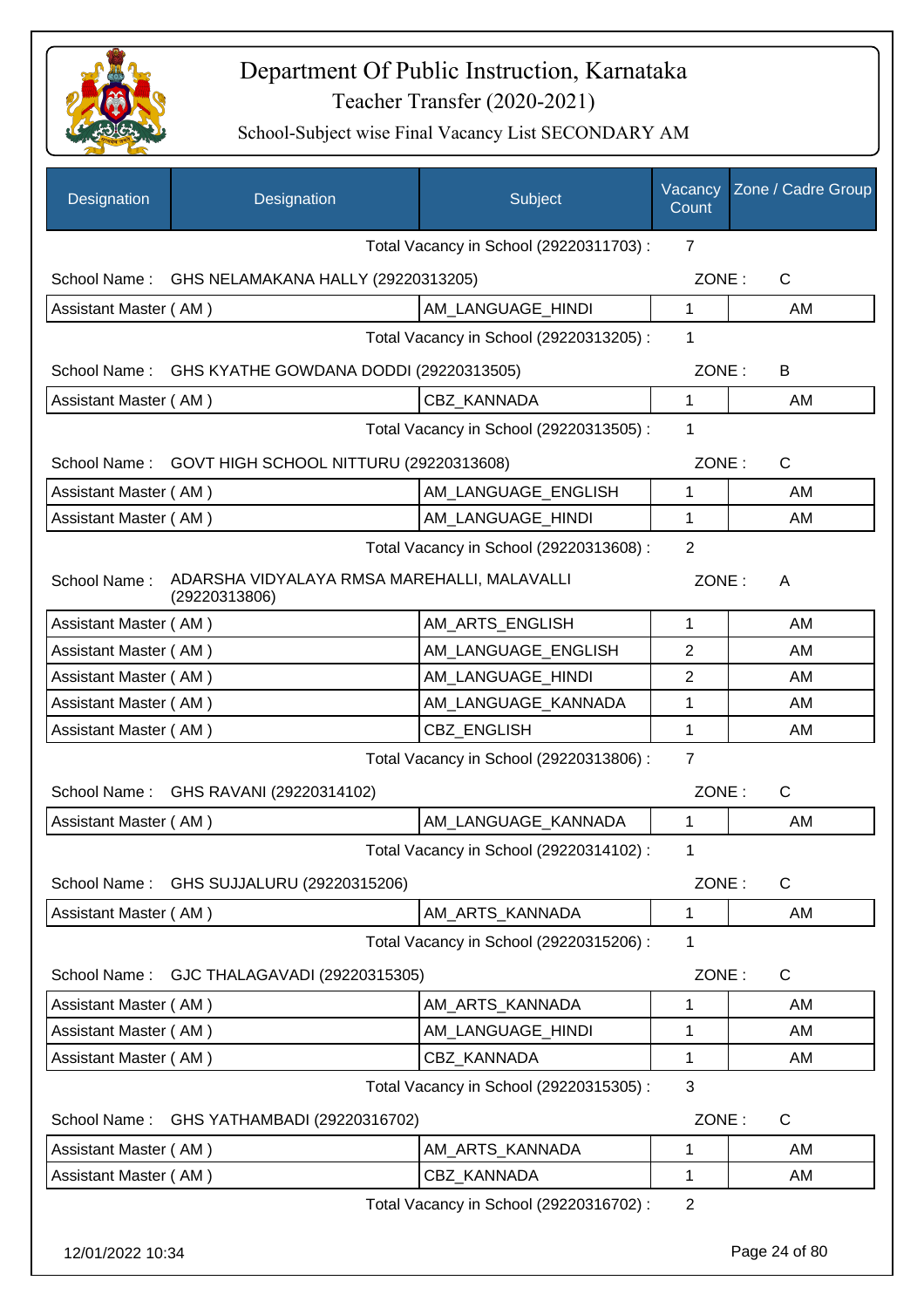

| Designation           | Designation                              | Subject                                 | Vacancy<br>Count | Zone / Cadre Group |
|-----------------------|------------------------------------------|-----------------------------------------|------------------|--------------------|
|                       | School Name: GJC MALAVALLI (29220319603) |                                         | ZONE:            | Α                  |
| Assistant Master (AM) |                                          | AM_ARTS_KANNADA                         | 1                | AM                 |
| Assistant Master (AM) |                                          | AM_LANGUAGE_KANNADA                     | 1                | AM                 |
| Assistant Master (AM) |                                          | <b>CBZ KANNADA</b>                      | 1                | AM                 |
|                       |                                          | Total Vacancy in School (29220319603) : | 3                |                    |
| School Name:          | GHS GIRLS OLD MALAVALLI (29220320404)    |                                         | ZONE:            | Α                  |
| Assistant Master (AM) |                                          | AM_ARTS_KANNADA                         | $\overline{2}$   | AM                 |
| Assistant Master (AM) |                                          | AM_LANGUAGE_KANNADA                     | 1                | AM                 |
| Assistant Master (AM) |                                          | AM_LANGUAGE_URDU                        | 1                | AM                 |
|                       |                                          | Total Vacancy in School (29220320404) : | 4                |                    |
| School Name:          | GHS GIRLS NEW MALAVALLI (29220320701)    |                                         | ZONE:            | A                  |
| Assistant Master (AM) |                                          | AM_LANGUAGE_HINDI                       | 1                | AM                 |
|                       |                                          | Total Vacancy in School (29220320701) : | 1                |                    |
|                       |                                          | Total Vacancy in Taluka (292203) :      | 60               |                    |
| Taluka Name:          | MANDYA SOUTH (292204)                    |                                         |                  |                    |
| School Name:          | GJC KANNALI (29220409904)                |                                         | ZONE:            | C                  |
| Assistant Master (AM) |                                          | AM_ARTS_KANNADA                         | 1                | AM                 |
| Assistant Master (AM) |                                          | AM_LANGUAGE_KANNADA                     | 1                | AM                 |
|                       |                                          | Total Vacancy in School (29220409904) : | 2                |                    |
| School Name:          | GHS CHIKKAMANDYA (29220412207)           |                                         | ZONE:            | B                  |
| Assistant Master (AM) |                                          | AM_ARTS_KANNADA                         | 1                | AM                 |
|                       |                                          | Total Vacancy in School (29220412207) : | 1                |                    |
| School Name:          | GJC TAGGAHALLY (29220416405)             |                                         | ZONE:            | $\mathsf C$        |
| Assistant Master (AM) |                                          | AM ARTS KANNADA                         | 1                | AM                 |
| Assistant Master (AM) |                                          | AM_LANGUAGE_ENGLISH                     | 1                | AM                 |
|                       |                                          | Total Vacancy in School (29220416405) : | $\overline{2}$   |                    |
| School Name:          | GHS SHANKARAPURA (29220418303)           |                                         | ZONE:            | A                  |
| Assistant Master (AM) |                                          | AM_ARTS_KANNADA                         | 1                | AM                 |
|                       |                                          | Total Vacancy in School (29220418303) : | 1                |                    |
| School Name:          | GJC EX.MUNCIPAL (29220419001)            |                                         | ZONE:            | A                  |
| Assistant Master (AM) |                                          | AM_ARTS_KANNADA                         | 1                | AM                 |
|                       |                                          | Total Vacancy in School (29220419001) : | 1                |                    |
| School Name:          | GJC STONE BUILDING(GIRLS) (29220420408)  |                                         | ZONE:            | A                  |
| 12/01/2022 10:34      |                                          |                                         |                  | Page 25 of 80      |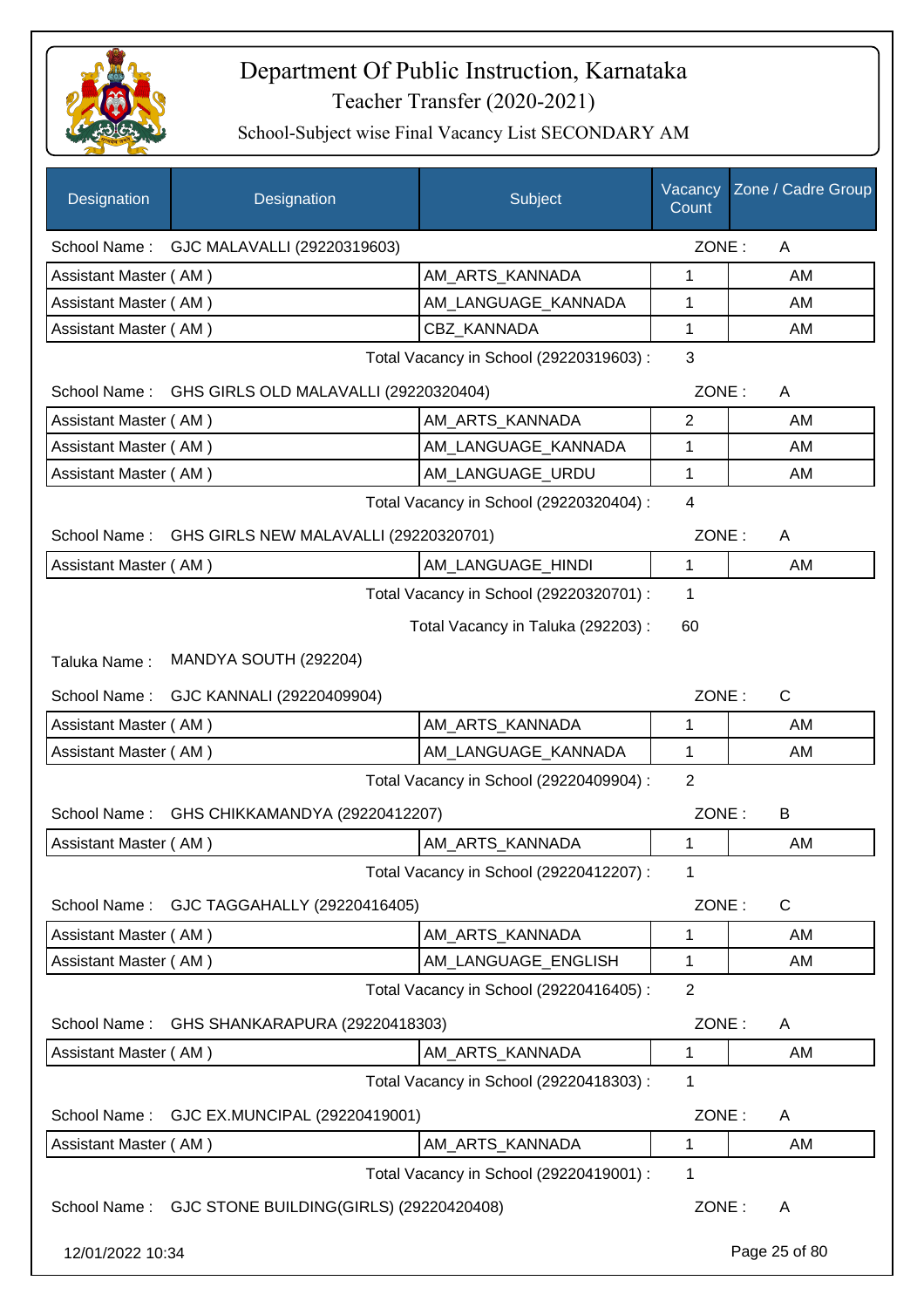

| Designation           | Designation                                                      | Subject                                 | Vacancy<br>Count | Zone / Cadre Group |
|-----------------------|------------------------------------------------------------------|-----------------------------------------|------------------|--------------------|
| Assistant Master (AM) |                                                                  | AM_ARTS_KANNADA                         | 1                | AM                 |
|                       |                                                                  | Total Vacancy in School (29220420408) : | $\mathbf{1}$     |                    |
| School Name:          | KARNATAKA PUBLIC SCHOOLS GGJC ARKESHWARA NAGARA<br>(29220421105) |                                         | ZONE:            | A                  |
| Assistant Master (AM) |                                                                  | AM LANGUAGE KANNADA                     | 1                | AM                 |
|                       |                                                                  | Total Vacancy in School (29220421105) : | 1                |                    |
|                       |                                                                  | Total Vacancy in Taluka (292204) :      | 9                |                    |
| Taluka Name:          | NAGAMANGALA (292205)                                             |                                         |                  |                    |
| School Name:          | RDS GGHS BELLUR (29220503911)                                    |                                         | ZONE:            | A                  |
| Assistant Master (AM) |                                                                  | AM LANGUAGE_ENGLISH                     | $\mathbf 1$      | AM                 |
|                       |                                                                  | Total Vacancy in School (29220503911) : | $\mathbf 1$      |                    |
|                       | School Name: GJC BELLUR (29220503912)                            |                                         | ZONE:            | A                  |
| Assistant Master (AM) |                                                                  | AM PCM KANNADA                          | 1                | AM                 |
| Assistant Master (AM) |                                                                  | CBZ_KANNADA                             | 1                | AM                 |
|                       |                                                                  | Total Vacancy in School (29220503912) : | 2                |                    |
|                       | School Name: HS BHIMANA HALLI (29220504307)                      |                                         | ZONE:            | $\mathsf{C}$       |
| Assistant Master (AM) |                                                                  | AM_LANGUAGE_ENGLISH                     | 1                | AM                 |
| Assistant Master (AM) |                                                                  | <b>CBZ KANNADA</b>                      | 1                | AM                 |
|                       |                                                                  | Total Vacancy in School (29220504307) : | $\overline{2}$   |                    |
|                       | School Name: GJC BOGADI (29220504906)                            |                                         | ZONE:            | $\mathsf{C}$       |
| Assistant Master (AM) |                                                                  | <b>CBZ KANNADA</b>                      | 1                | AM                 |
|                       |                                                                  | Total Vacancy in School (29220504906) : | 1                |                    |
| School Name:          | GJC CHEENYA (29220507005)                                        |                                         | ZONE:            | $\mathsf{C}$       |
| Assistant Master (AM) |                                                                  | AM_LANGUAGE_ENGLISH                     | 1                | AM                 |
|                       |                                                                  | Total Vacancy in School (29220507005) : | 1                |                    |
| School Name:          | KARNATAKA PUBLIC SCHOOLS GJC DEVALAPURA (29220509007)            |                                         | ZONE:            | C                  |
| Assistant Master (AM) |                                                                  | AM_LANGUAGE_ENGLISH                     | 1                | AM                 |
|                       |                                                                  | Total Vacancy in School (29220509007) : | 1                |                    |
| School Name:          | GJC HONNAVARA (29220515207)                                      |                                         | ZONE:            | C                  |
| Assistant Master (AM) |                                                                  | AM PCM KANNADA                          | 1                | AM                 |
|                       |                                                                  | Total Vacancy in School (29220515207) : | 1                |                    |
| School Name:          | GJC KADABA HALLY (29220518905)                                   |                                         | ZONE:            | C                  |
|                       |                                                                  |                                         |                  |                    |
| 12/01/2022 10:34      |                                                                  |                                         |                  | Page 26 of 80      |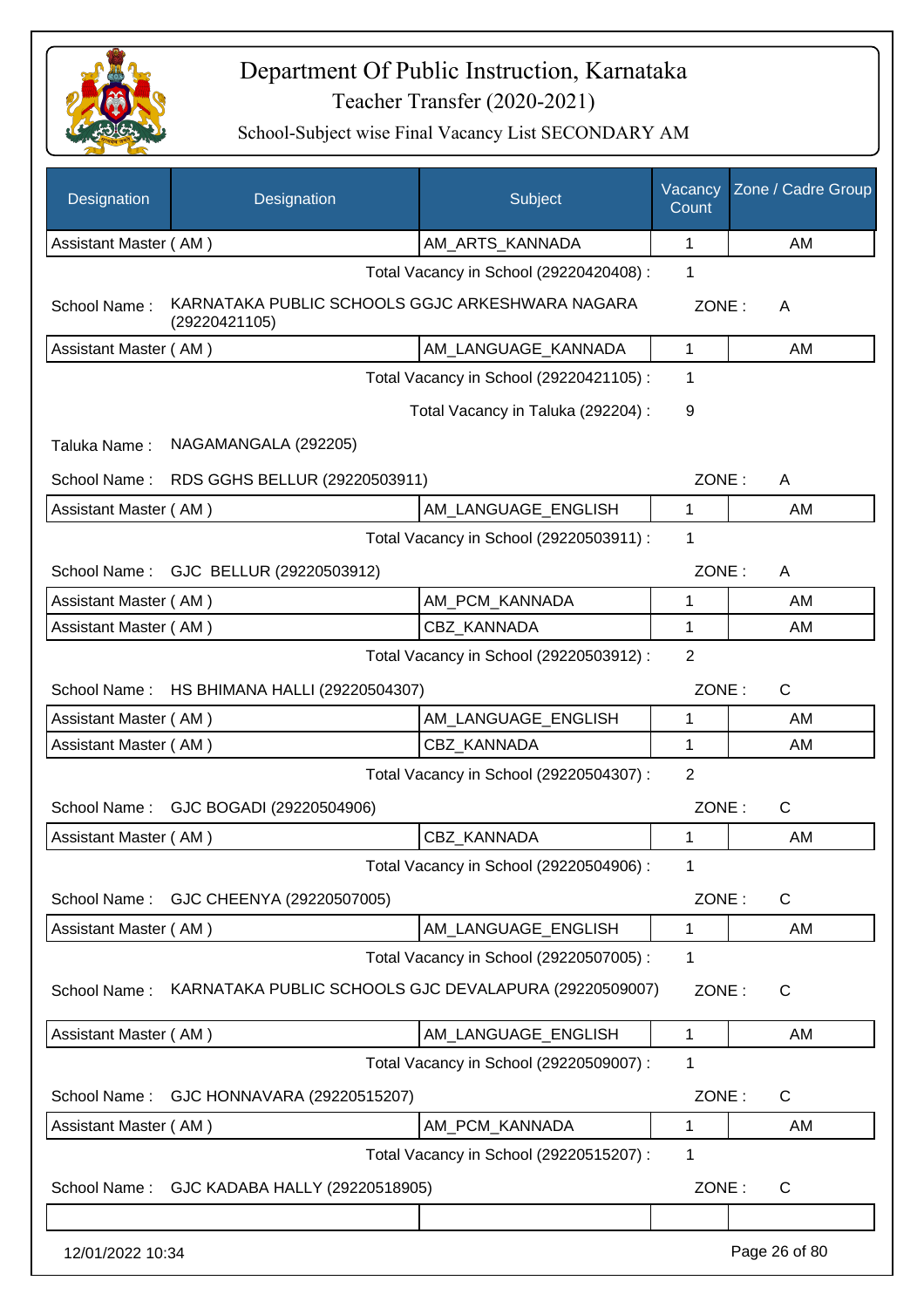

| Designation           | Designation                                  | Subject                                 | Vacancy<br>Count | Zone / Cadre Group |
|-----------------------|----------------------------------------------|-----------------------------------------|------------------|--------------------|
| Assistant Master (AM) |                                              | AM_ARTS_KANNADA                         | 1                | AM                 |
| Assistant Master (AM) |                                              | CBZ KANNADA                             | $\mathbf 1$      | AM                 |
|                       |                                              | Total Vacancy in School (29220518905) : | 2                |                    |
|                       | School Name: GHS HATNA (29220519605)         |                                         | ZONE:            | C                  |
| Assistant Master (AM) |                                              | AM_LANGUAGE_ENGLISH                     | 1                | AM                 |
|                       |                                              | Total Vacancy in School (29220519605) : | 1                |                    |
|                       | School Name: GHS KARADAHALLI (29220521606)   |                                         | ZONE:            | $\mathsf{C}$       |
| Assistant Master (AM) |                                              | AM_LANGUAGE_KANNADA                     | $\mathbf{1}$     | AM                 |
|                       |                                              | Total Vacancy in School (29220521606) : | 1                |                    |
|                       | School Name: GHS P NERALAKERE (29220529902)  |                                         | ZONE:            | $\mathsf{C}$       |
| Assistant Master (AM) |                                              | AM_LANGUAGE_ENGLISH                     | 1                | AM                 |
|                       |                                              | Total Vacancy in School (29220529902) : | 1                |                    |
|                       | School Name: GHS SATHENA HALLI (29220531402) |                                         | ZONE:            | C                  |
| Assistant Master (AM) |                                              | AM_LANGUAGE_ENGLISH                     | 1                | AM                 |
| Assistant Master (AM) |                                              | AM_PCM_KANNADA                          | 1                | AM                 |
| Assistant Master (AM) |                                              | CBZ KANNADA                             | 1                | AM                 |
|                       |                                              | Total Vacancy in School (29220531402) : | 3                |                    |
|                       | School Name: GHS SHETTI HALLY (29220532003)  |                                         | ZONE:            | C                  |
| Assistant Master (AM) |                                              | AM_LANGUAGE_ENGLISH                     | 1                | AM                 |
| Assistant Master (AM) |                                              | CBZ_KANNADA                             | 1                | AM                 |
|                       |                                              | Total Vacancy in School (29220532003) : | $\overline{2}$   |                    |
| School Name:          | GHS T.CHANNAPURA (29220533302)               |                                         | ZONE:            | C                  |
| Assistant Master (AM) |                                              | AM LANGUAGE ENGLISH                     | 1                | AM                 |
|                       |                                              | Total Vacancy in School (29220533302) : | 1                |                    |
| School Name:          | GHS THATTA HALLI (29220533402)               |                                         | ZONE:            | B                  |
| Assistant Master (AM) |                                              | AM LANGUAGE KANNADA                     | 1                | AM                 |
| Assistant Master (AM) |                                              | CBZ KANNADA                             | 1                | AM                 |
|                       |                                              | Total Vacancy in School (29220533402) : | $\overline{2}$   |                    |
| School Name:          | GHS HERAGANAHALLI (29220536102)              |                                         | ZONE:            | C                  |
| Assistant Master (AM) |                                              | AM_ARTS_KANNADA                         | 1                | AM                 |
| Assistant Master (AM) |                                              | AM_LANGUAGE_ENGLISH                     | 1                | AM                 |
|                       |                                              | Total Vacancy in School (29220536102) : | $\overline{2}$   |                    |
| School Name:          | GHS NAGAMANAGALA GIRLS (29220538805)         |                                         | ZONE:            | A                  |
| 12/01/2022 10:34      |                                              |                                         |                  | Page 27 of 80      |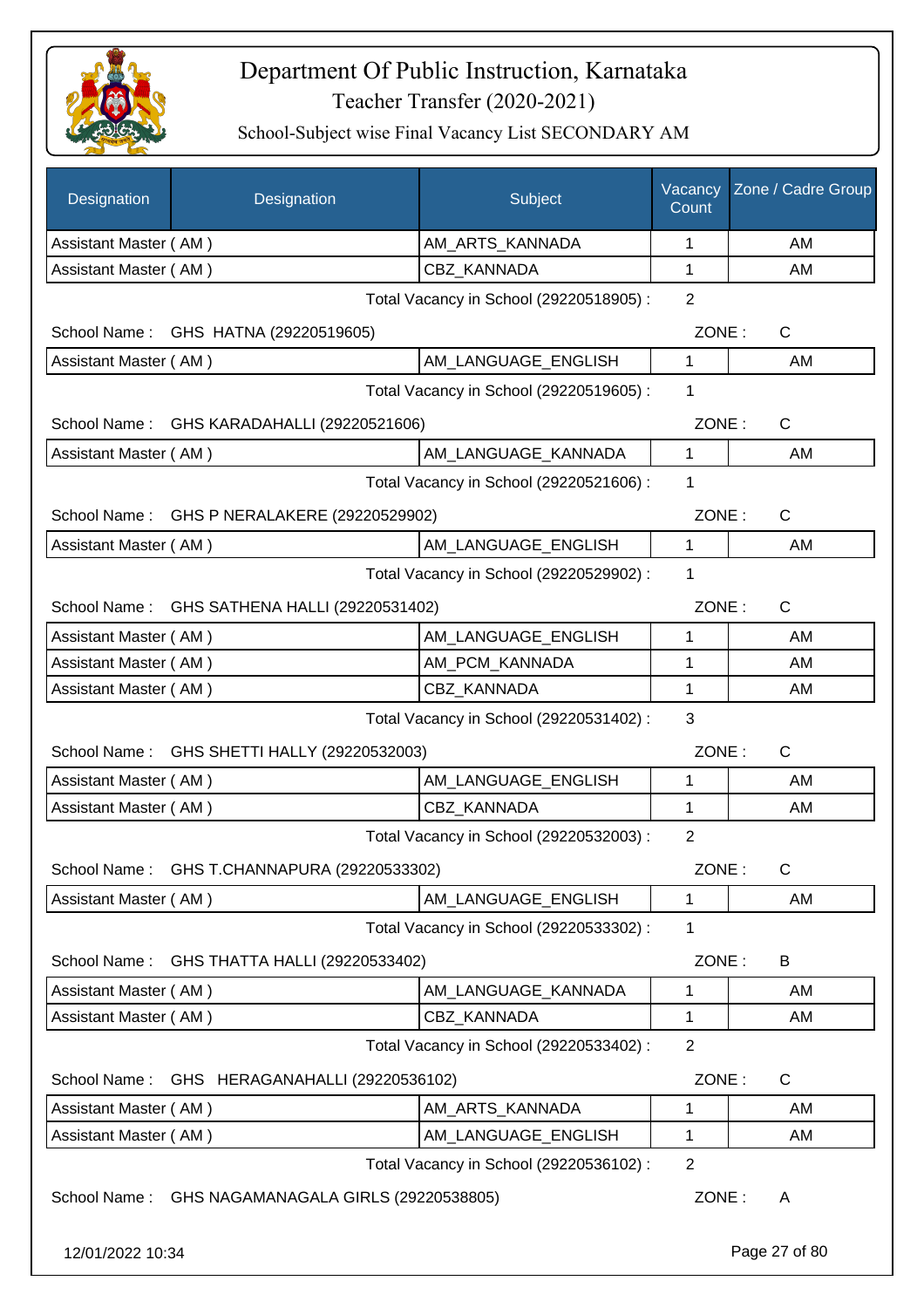

| Designation           | Designation                                            | Subject                                 | Vacancy<br>Count | Zone / Cadre Group |
|-----------------------|--------------------------------------------------------|-----------------------------------------|------------------|--------------------|
| Assistant Master (AM) |                                                        | AM_PCM_KANNADA                          | 1                | AM                 |
|                       |                                                        | Total Vacancy in School (29220538805) : | 1                |                    |
|                       | School Name: GJC NAGAMANAGALA (29220539304)            |                                         | ZONE:            | A                  |
| Assistant Master (AM) |                                                        | AM_LANGUAGE_ENGLISH                     | 1                | AM                 |
| Assistant Master (AM) |                                                        | AM_LANGUAGE_URDU                        | 1                | AM                 |
|                       |                                                        | Total Vacancy in School (29220539304) : | 2                |                    |
|                       |                                                        | Total Vacancy in Taluka (292205):       | 27               |                    |
| Taluka Name:          | PANDAVAPURA (292206)                                   |                                         |                  |                    |
| School Name:          | GJC ARALAKUPPE (29220600804)                           |                                         | ZONE:            | C                  |
| Assistant Master (AM) |                                                        | AM_LANGUAGE_HINDI                       | 1                | AM                 |
|                       |                                                        | Total Vacancy in School (29220600804) : | 1                |                    |
| School Name:          | GHS BABY (29220601104)                                 |                                         | ZONE:            | C                  |
| Assistant Master (AM) |                                                        | AM_LANGUAGE_HINDI                       | 1                | AM                 |
|                       |                                                        | Total Vacancy in School (29220601104) : | 1                |                    |
| School Name:          | KARNATAKA PUBLIC SCHOOLS GJC CHINAKURALI (29220603406) |                                         | ZONE:            | C                  |
| Assistant Master (AM) |                                                        | AM_LANGUAGE_ENGLISH                     | 1                | AM                 |
| Assistant Master (AM) |                                                        | AM_LANGUAGE_KANNADA                     | 1                | AM                 |
|                       |                                                        | Total Vacancy in School (29220603406) : | $\overline{2}$   |                    |
| School Name:          | GHS GIRLS CHINAKURALI (29220603407)                    |                                         | ZONE:            | C                  |
| Assistant Master (AM) |                                                        | AM_ARTS_KANNADA                         | 1                | AM                 |
|                       |                                                        | Total Vacancy in School (29220603407) : | 1                |                    |
| School Name:          | GHS DINKA (29220603903)                                |                                         | ZONE:            | $\mathsf C$        |
| Assistant Master (AM) |                                                        | AM ARTS KANNADA                         | 1                | AM                 |
| Assistant Master (AM) |                                                        | AM_LANGUAGE_KANNADA                     | 1                | AM                 |
|                       |                                                        | Total Vacancy in School (29220603903) : | $\overline{2}$   |                    |
| School Name:          | GHS RAGIMUDDANAHALLI (29220604910)                     |                                         | ZONE:            | $\mathsf{C}$       |
| Assistant Master (AM) |                                                        | AM_LANGUAGE_KANNADA                     | 1                | AM                 |
|                       |                                                        | Total Vacancy in School (29220604910) : | 1                |                    |
| School Name:          | GHS MUDALAKOPPALU (29220605203)                        |                                         | ZONE:            | C                  |
| Assistant Master (AM) |                                                        | AM_LANGUAGE_KANNADA                     | 1                | AM                 |
|                       |                                                        | Total Vacancy in School (29220605203) : | 1                |                    |
|                       | School Name: GHS HIREMARALI (29220605703)              |                                         | ZONE:            | B                  |
| 12/01/2022 10:34      |                                                        |                                         |                  | Page 28 of 80      |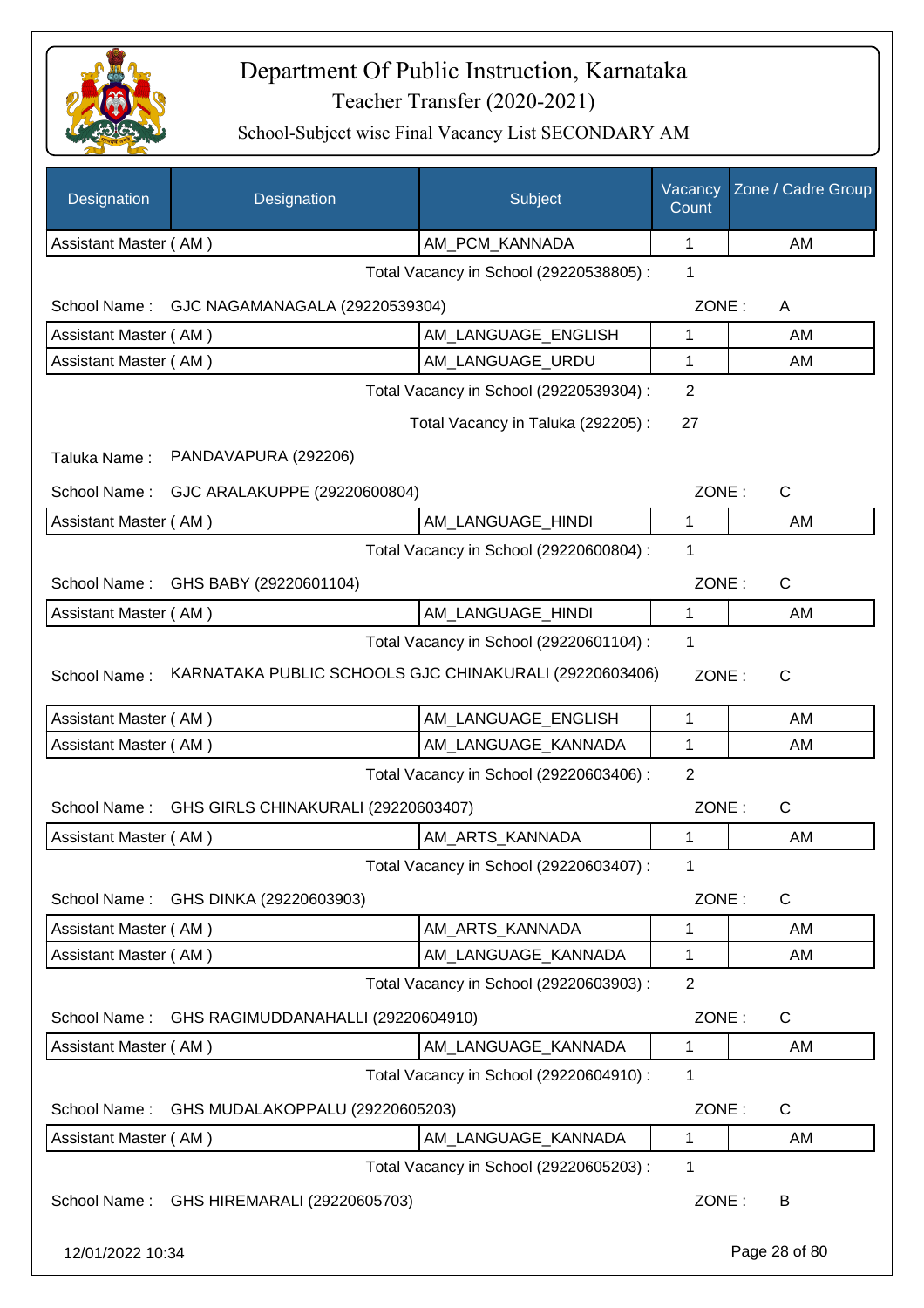

| Designation                                  | Designation                                       | Subject                                 | Vacancy<br>Count | Zone / Cadre Group |
|----------------------------------------------|---------------------------------------------------|-----------------------------------------|------------------|--------------------|
| Assistant Master (AM)                        |                                                   | AM_ARTS_KANNADA                         | 1                | AM                 |
| Assistant Master (AM)                        |                                                   | AM LANGUAGE KANNADA                     | 1                | AM                 |
|                                              |                                                   | Total Vacancy in School (29220605703) : | $\overline{2}$   |                    |
|                                              | School Name: GHS JAKKANAHALLY (29220606604)       |                                         | ZONE:            | $\mathsf{C}$       |
| Assistant Master (AM)                        |                                                   | AM LANGUAGE ENGLISH                     | 1                | AM                 |
| Assistant Master (AM)                        |                                                   | AM_LANGUAGE_HINDI                       | 1                | AM                 |
| Assistant Master (AM)                        |                                                   | AM_PCM_KANNADA                          | $\overline{2}$   | AM                 |
| Assistant Master (AM)                        |                                                   | CBZ_KANNADA                             | 1                | AM                 |
|                                              |                                                   | Total Vacancy in School (29220606604) : | 5                |                    |
|                                              | School Name: GJC NARAYANAPURA (29220610904)       |                                         | ZONE:            | C                  |
| Assistant Master (AM)                        |                                                   | AM LANGUAGE HINDI                       | 1                | AM                 |
| Assistant Master (AM)                        |                                                   | AM_LANGUAGE_KANNADA                     | 1                | AM                 |
| Assistant Master (AM)                        |                                                   | CBZ_KANNADA                             | 1                | AM                 |
| 3<br>Total Vacancy in School (29220610904) : |                                                   |                                         |                  |                    |
|                                              | School Name: GHS SANABA BADAVANE (29220612004)    |                                         | ZONE:            | $\mathsf{C}$       |
| Assistant Master (AM)                        |                                                   | <b>CBZ KANNADA</b>                      | $\mathbf 1$      | AM                 |
| Total Vacancy in School (29220612004) :<br>1 |                                                   |                                         |                  |                    |
|                                              | School Name: GJC SUNKATHONNUR (29220613105)       |                                         | ZONE:            | $\mathsf{C}$       |
| Assistant Master (AM)                        |                                                   | AM ARTS KANNADA                         | 1                | AM                 |
|                                              |                                                   | Total Vacancy in School (29220613105) : | $\mathbf 1$      |                    |
|                                              | School Name: GHS SHANTHINAGARA (29220618203)      |                                         | ZONE:            | A                  |
| Assistant Master (AM)                        |                                                   | AM_ARTS_KANNADA                         | 1                | AM                 |
|                                              |                                                   | Total Vacancy in School (29220618203) : | 1                |                    |
| School Name:                                 | GJC PANDAVAPURA (29220619806)                     |                                         | ZONE:            | A                  |
| Assistant Master (AM)                        |                                                   | CBZ_KANNADA                             | 1                | AM                 |
|                                              |                                                   | Total Vacancy in School (29220619806) : | 1                |                    |
| School Name:                                 | ADARSHA VIDYALAYA RMSA YELEKERE (29220619807)     |                                         | ZONE:            | B                  |
| Assistant Master (AM)                        |                                                   | AM_LANGUAGE_ENGLISH                     | 1                | AM                 |
| Assistant Master (AM)                        |                                                   | AM_LANGUAGE_HINDI                       | 1                | AM                 |
|                                              |                                                   | Total Vacancy in School (29220619807) : | $\overline{2}$   |                    |
|                                              |                                                   | Total Vacancy in Taluka (292206) :      | 25               |                    |
| Taluka Name:                                 | SRIRANGA PATNA (292207)                           |                                         |                  |                    |
| School Name:                                 | KARNATAKA PUBLIC SCHOOLS GJC ARKERE (29220700910) |                                         | ZONE:            | C                  |
| 12/01/2022 10:34                             |                                                   |                                         |                  | Page 29 of 80      |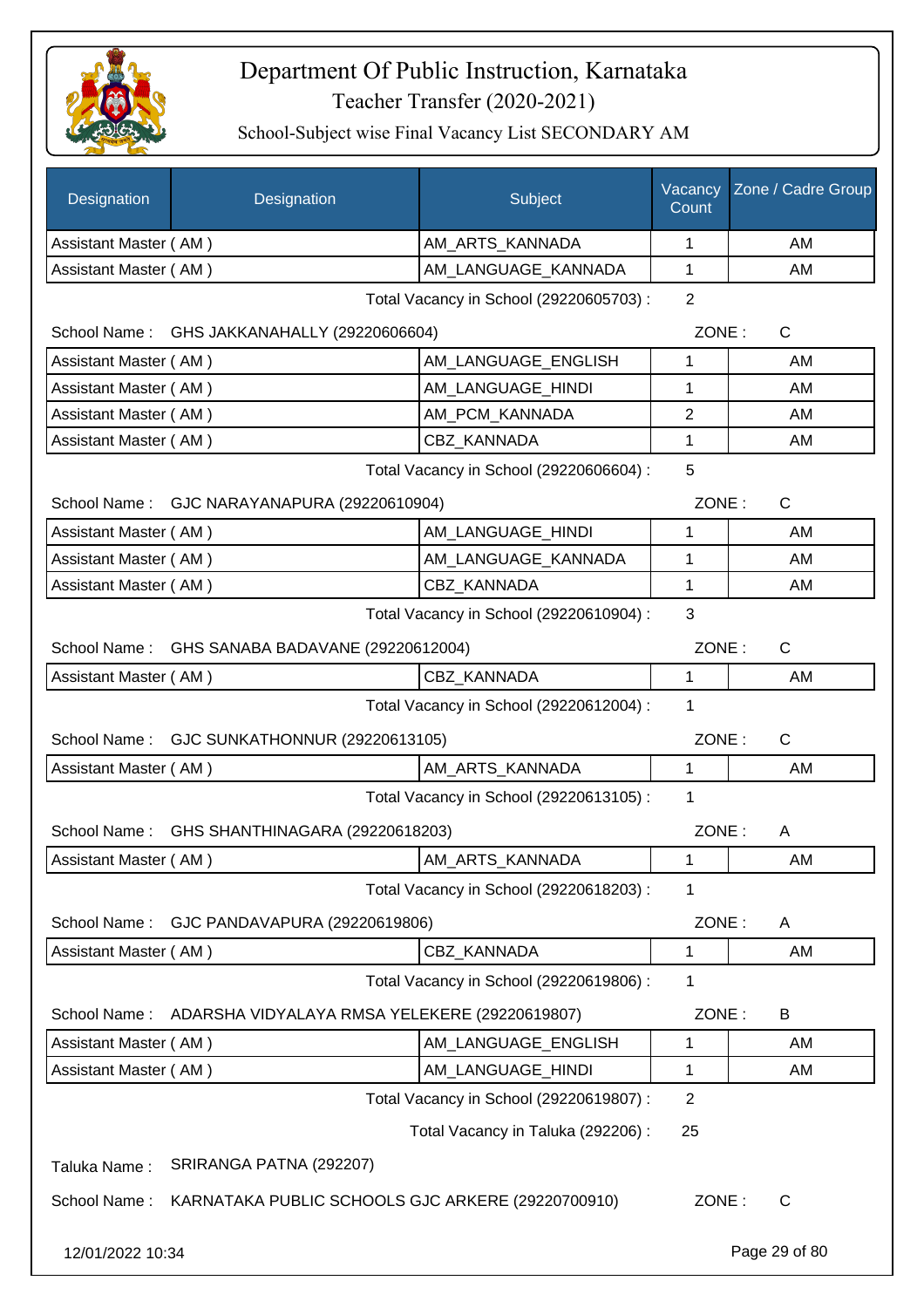

| Designation           | Designation                                                         | Subject                                 | Vacancy<br>Count | Zone / Cadre Group |
|-----------------------|---------------------------------------------------------------------|-----------------------------------------|------------------|--------------------|
| Assistant Master (AM) |                                                                     | AM_ARTS_KANNADA                         | 1                | AM                 |
| Assistant Master (AM) |                                                                     | AM_LANGUAGE_HINDI                       | 1                | AM                 |
|                       |                                                                     | Total Vacancy in School (29220700910) : | $\overline{2}$   |                    |
| School Name:          | GHS GANANGOORU (29220703802)                                        |                                         | ZONE:            | C                  |
| Assistant Master (AM) |                                                                     | AM ARTS KANNADA                         | 1                | AM                 |
| Assistant Master (AM) |                                                                     | AM LANGUAGE HINDI                       | 1                | AM                 |
|                       |                                                                     | Total Vacancy in School (29220703802) : | $\overline{2}$   |                    |
|                       | School Name: GHS NERALEKERE (29220708202)                           |                                         | ZONE:            | $\mathsf{C}$       |
| Assistant Master (AM) |                                                                     | AM LANGUAGE_HINDI                       | 1                | AM                 |
|                       |                                                                     | Total Vacancy in School (29220708202) : | 1                |                    |
|                       | School Name: GJC K.R.SAGARA (29220710002)                           |                                         | ZONE:            | C                  |
| Assistant Master (AM) |                                                                     | AM_ARTS_KANNADA                         | 1                | AM                 |
|                       |                                                                     | Total Vacancy in School (29220710002) : | 1                |                    |
| School Name:          | GJC, SRIRANGAPATNA (29220711503)                                    |                                         | ZONE:            | A                  |
| Assistant Master (AM) |                                                                     | AM_LANGUAGE_HINDI                       | 1                | AM                 |
|                       |                                                                     | Total Vacancy in School (29220711503) : | 1                |                    |
|                       |                                                                     | Total Vacancy in Taluka (292207) :      | $\overline{7}$   |                    |
| Taluka Name:          | MANDYA NORTH (292208)                                               |                                         |                  |                    |
| School Name:          | KARNATAKA PUBLIC SCHOOLS G.P.U.C. COLLEGE BASARALU<br>(29220801705) |                                         | ZONE:            | C                  |
| Assistant Master (AM) |                                                                     | AM_ARTS_KANNADA                         | 1                | AM                 |
|                       |                                                                     | Total Vacancy in School (29220801705) : | 1                |                    |
| School Name:          | GHS DODDAGARUDANAHALLI (29220804102)                                |                                         | ZONE:            | C                  |
| Assistant Master (AM) |                                                                     | AM_LANGUAGE_HINDI                       | 1                | AM                 |
|                       |                                                                     | Total Vacancy in School (29220804102) : | 1                |                    |
| School Name:          | GHS BABY (29220804202)                                              |                                         | ZONE:            | $\mathsf{C}$       |
| Assistant Master (AM) |                                                                     | AM_LANGUAGE_ENGLISH                     | 1                | AM                 |
|                       |                                                                     | Total Vacancy in School (29220804202) : | 1                |                    |
| School Name:          | GHS COMPOSITE JODIHODAGHATTA (29220804603)                          |                                         | ZONE:            | $\mathsf{C}$       |
| Assistant Master (AM) |                                                                     | AM_ARTS_KANNADA                         | 1                | AM                 |
| Assistant Master (AM) |                                                                     | AM_LANGUAGE_KANNADA                     | 1                | AM                 |
|                       |                                                                     | Total Vacancy in School (29220804603) : | $\overline{2}$   |                    |
|                       | School Name: GHS SHIVAPURA (29220805406)                            |                                         | ZONE:            | C                  |
| 12/01/2022 10:34      |                                                                     |                                         |                  | Page 30 of 80      |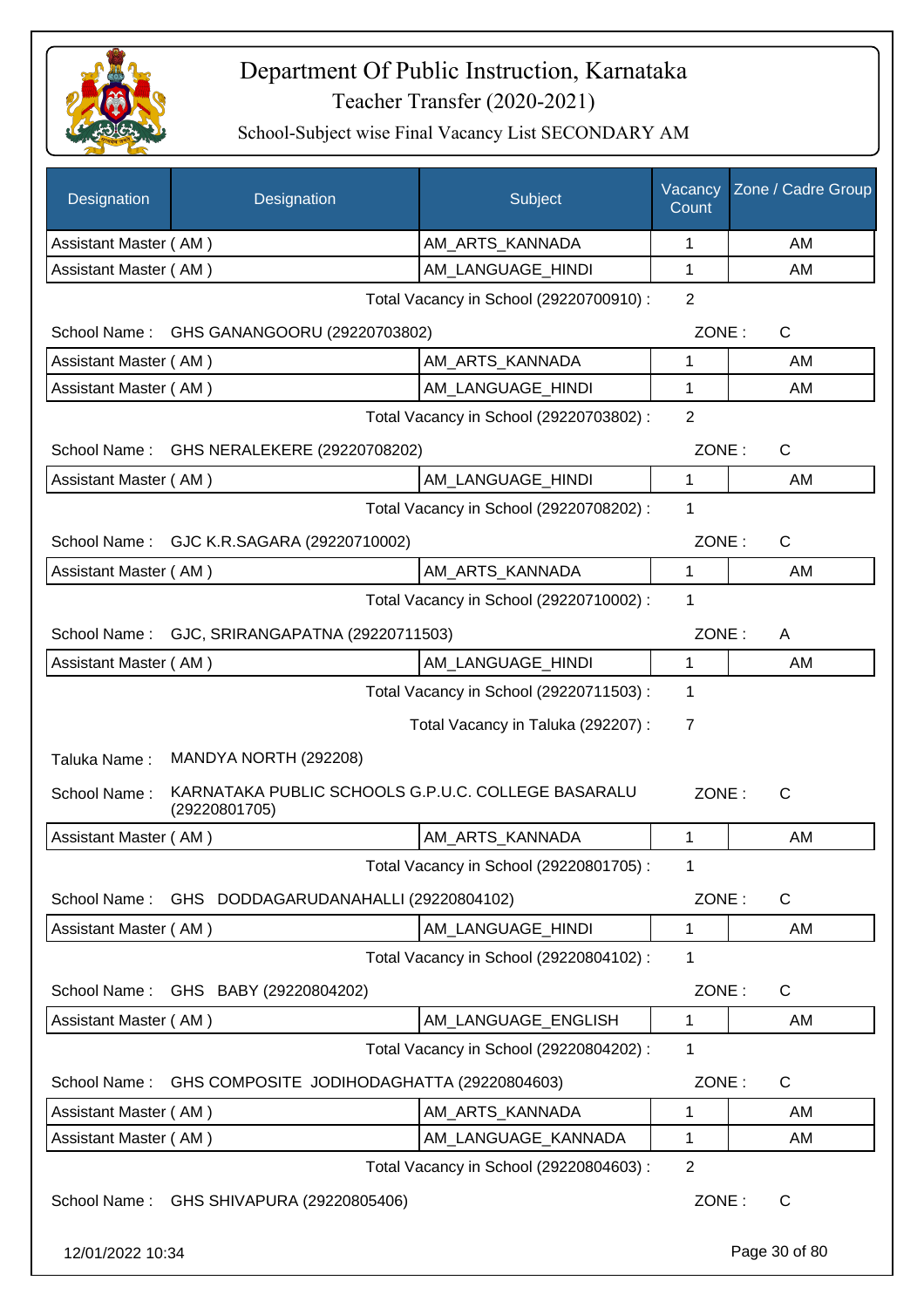

| Designation           | Designation                                          | Subject                                 | Vacancy<br>Count | Zone / Cadre Group |
|-----------------------|------------------------------------------------------|-----------------------------------------|------------------|--------------------|
| Assistant Master (AM) |                                                      | AM_LANGUAGE_HINDI                       | $\mathbf{1}$     | AM                 |
|                       |                                                      | Total Vacancy in School (29220805406) : | $\mathbf{1}$     |                    |
| School Name:          | GHS COMPOSITE G. MALLIGERE (29220806003)             |                                         | ZONE:            | $\mathsf{C}$       |
| Assistant Master (AM) |                                                      | AM_LANGUAGE_KANNADA                     | 1                | AM                 |
|                       |                                                      | Total Vacancy in School (29220806003) : | $\mathbf 1$      |                    |
|                       | School Name: GHS COMPOSITE HULIKERE (29220806105)    |                                         | ZONE:            | C                  |
| Assistant Master (AM) |                                                      | AM_ARTS_KANNADA                         | 1                | AM                 |
| Assistant Master (AM) |                                                      | AM LANGUAGE HINDI                       | 1                | AM                 |
| Assistant Master (AM) |                                                      | AM_LANGUAGE_KANNADA                     | 1                | AM                 |
| Assistant Master (AM) |                                                      | CBZ_KANNADA                             | 1                | AM                 |
|                       |                                                      | Total Vacancy in School (29220806105) : | $\overline{4}$   |                    |
|                       | School Name: GHS MALLENAHALLI (29220806602)          |                                         | ZONE:            | $\mathsf{C}$       |
| Assistant Master (AM) |                                                      | AM_ARTS_KANNADA                         | 1                | AM                 |
| Assistant Master (AM) |                                                      | AM_LANGUAGE_ENGLISH                     | 1                | AM                 |
| Assistant Master (AM) |                                                      | AM_LANGUAGE_HINDI                       | 1                | AM                 |
|                       |                                                      | Total Vacancy in School (29220806602) : | 3                |                    |
|                       | School Name: G P U C COLLEGE DUDDA (29220807304)     |                                         | ZONE:            | C                  |
| Assistant Master (AM) |                                                      | AM_ARTS_KANNADA                         | 1                | AM                 |
| Assistant Master (AM) |                                                      | AM_LANGUAGE_HINDI                       | 1                | AM                 |
|                       |                                                      | Total Vacancy in School (29220807304) : | $\overline{2}$   |                    |
|                       | School Name: GHS COMPOSITE MUDAGANDURU (29220810404) |                                         | ZONE:            | $\mathsf{C}$       |
| Assistant Master (AM) |                                                      | AM_ARTS_KANNADA                         | 1                | AM                 |
| Assistant Master (AM) |                                                      | AM LANGUAGE ENGLISH                     | 1                | AM                 |
|                       |                                                      | Total Vacancy in School (29220810404) : | $\overline{2}$   |                    |
| School Name:          | GHS COMPOSITE MUTHEGERE (29220810805)                |                                         | ZONE:            | C                  |
| Assistant Master (AM) |                                                      | AM_LANGUAGE_HINDI                       | 1                | AM                 |
|                       |                                                      | Total Vacancy in School (29220810805) : | 1                |                    |
|                       |                                                      | Total Vacancy in Taluka (292208) :      | 19               |                    |
| District Name:        | <b>HASSAN (2923)</b>                                 |                                         |                  |                    |
| Taluka Name:          | ALUR (292301)                                        |                                         |                  |                    |
| School Name:          | GOVT GIRLS HIGH SCHOOL ALUR (29230100122)            |                                         | ZONE:            | A                  |
| Assistant Master (AM) |                                                      | AM_LANGUAGE_KANNADA                     | 1                | AM                 |
|                       |                                                      | Total Vacancy in School (29230100122) : | 1                |                    |
| 12/01/2022 10:34      |                                                      |                                         |                  | Page 31 of 80      |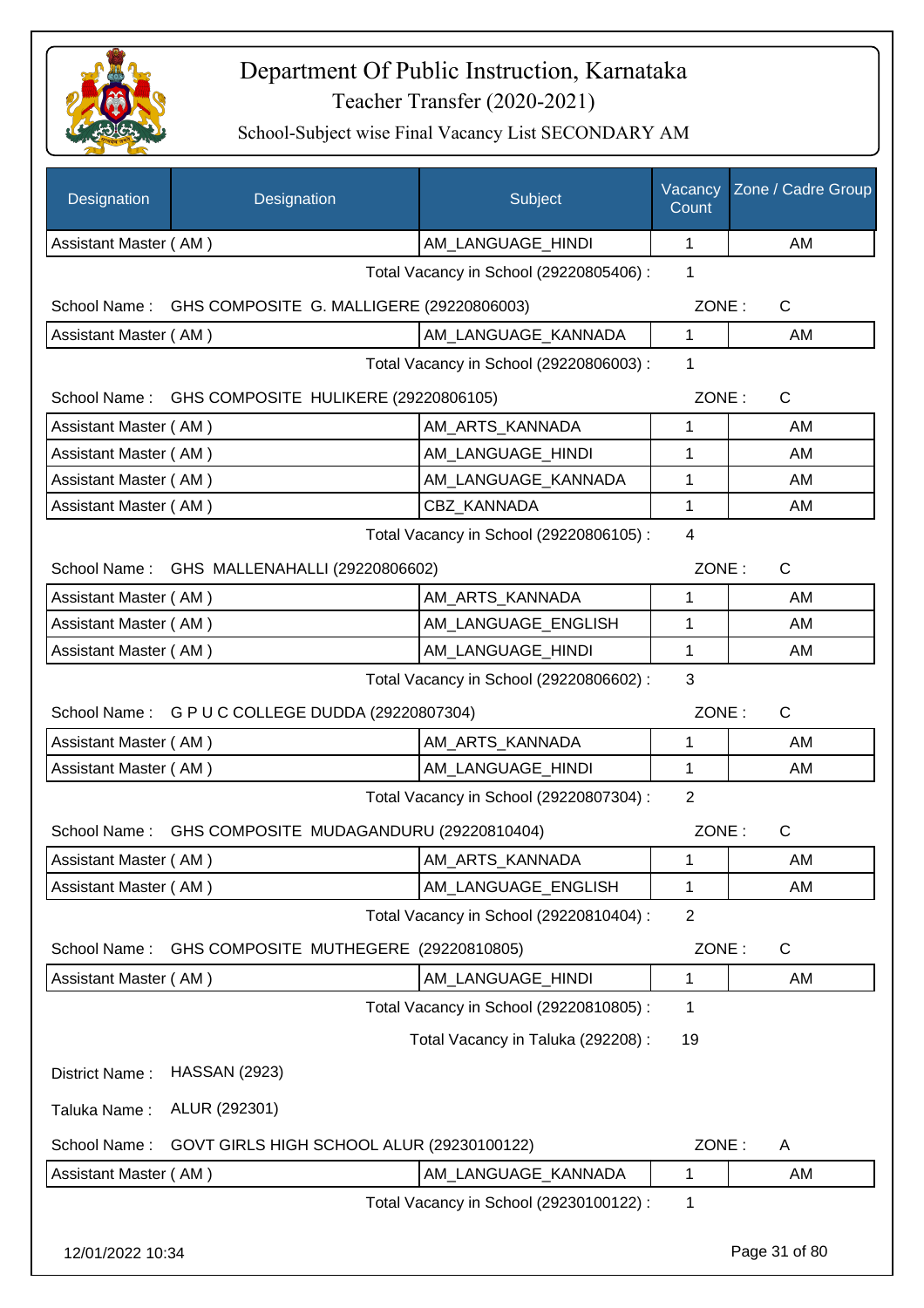

| Designation           | Designation                                                                 | Subject                                 | Vacancy<br>Count | Zone / Cadre Group |
|-----------------------|-----------------------------------------------------------------------------|-----------------------------------------|------------------|--------------------|
|                       | School Name: GOVT HIGH SCHOOL BETTADAHALLY KUDIGE (29230100402)             |                                         | ZONE:            | $\mathsf{C}$       |
| Assistant Master (AM) |                                                                             | AM ARTS KANNADA                         | $\mathbf{1}$     | AM                 |
|                       |                                                                             | Total Vacancy in School (29230100402) : | 1                |                    |
|                       | School Name: GOVT HIGH SCHOOL HARIHALLY (29230102602)                       |                                         | ZONE:            | $\mathsf{C}$       |
| Assistant Master (AM) |                                                                             | AM_ARTS_KANNADA                         | $\mathbf 1$      | AM                 |
| Assistant Master (AM) |                                                                             | AM_LANGUAGE_HINDI                       | $\mathbf{1}$     | AM                 |
|                       |                                                                             | Total Vacancy in School (29230102602) : | $\overline{2}$   |                    |
|                       | School Name: GOVT HIGH SCHOOL JINAGARAVALLI (29230104002)                   |                                         | ZONE:            | C                  |
| Assistant Master (AM) |                                                                             | AM_ARTS_KANNADA                         | $\mathbf{1}$     | AM                 |
| Assistant Master (AM) |                                                                             | AM_LANGUAGE_ENGLISH                     | 1                | AM                 |
| Assistant Master (AM) |                                                                             | AM_PCM_KANNADA                          | 1                | AM                 |
| Assistant Master (AM) |                                                                             | <b>CBZ KANNADA</b>                      | 1                | AM                 |
|                       |                                                                             | Total Vacancy in School (29230104002) : | 4                |                    |
|                       | School Name: GHS HONNENAHALLY KUDIGE (29230105102)                          |                                         | ZONE:            | $\mathsf{C}$       |
| Assistant Master (AM) |                                                                             | AM_ARTS_KANNADA                         | 1                | AM                 |
|                       |                                                                             | Total Vacancy in School (29230105102) : | 1                |                    |
|                       | School Name: GHS DODDAKANAGALU (29230107102)                                |                                         | ZONE:            | $\mathsf{C}$       |
| Assistant Master (AM) |                                                                             | AM_ARTS_KANNADA                         | $\mathbf 1$      | AM                 |
|                       |                                                                             | Total Vacancy in School (29230107102) : | $\mathbf{1}$     |                    |
|                       | School Name: GHS KUNDUR (29230109802)                                       |                                         | ZONE:            | C                  |
| Assistant Master (AM) |                                                                             | AM_ARTS_KANNADA                         | $\mathbf{1}$     | AM                 |
| Assistant Master (AM) |                                                                             | AM_PCM_KANNADA                          | 1                | AM                 |
|                       |                                                                             | Total Vacancy in School (29230109802) : | $\overline{2}$   |                    |
| School Name:          | GHS MADABALU (29230110202)                                                  |                                         | ZONE:            | C                  |
| Assistant Master (AM) |                                                                             | AM_PCM_KANNADA                          | 1                | AM                 |
|                       |                                                                             | Total Vacancy in School (29230110202) : | 1                |                    |
| School Name:          | GOVTHIGH SCHOOL KAMATHI KUDIGE (29230110602)                                |                                         | ZONE:            | C                  |
| Assistant Master (AM) |                                                                             | AM LANGUAGE KANNADA                     | 1                | AM                 |
|                       |                                                                             | Total Vacancy in School (29230110602) : | 1                |                    |
| School Name:          | KARNATAKA PUBLIC SCHOOLS GOVT JUNIOR COLLEGE<br>RAYARAKOPPALU (29230114202) |                                         | ZONE:            | $\mathsf{C}$       |
| Assistant Master (AM) |                                                                             | AM_LANGUAGE_HINDI                       | 1                | AM                 |
| Assistant Master (AM) |                                                                             | AM_PCM_KANNADA                          | 1                | AM                 |
|                       |                                                                             | Total Vacancy in School (29230114202) : | $\overline{2}$   |                    |
| 12/01/2022 10:34      |                                                                             |                                         |                  | Page 32 of 80      |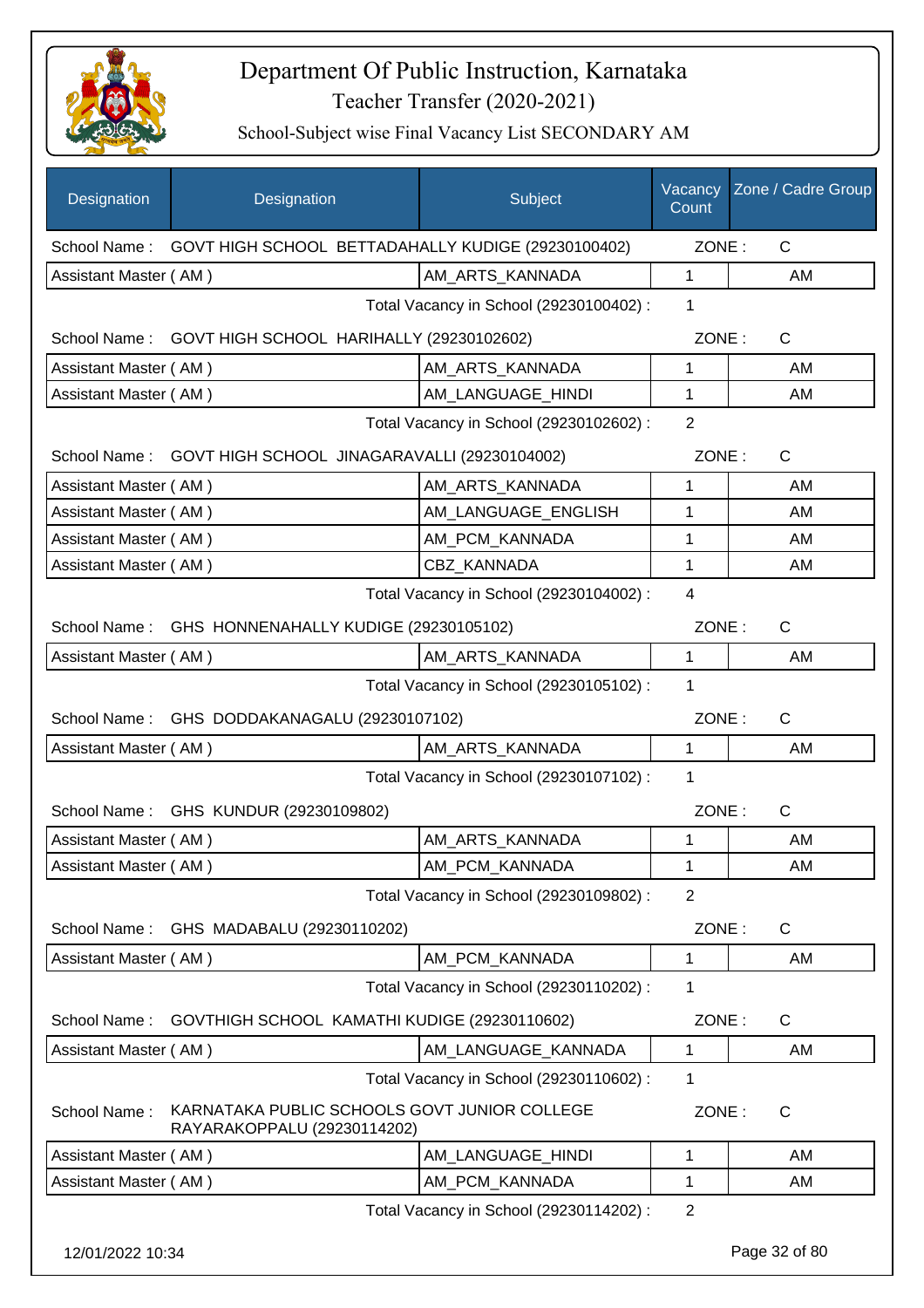

| Designation           | Designation                                                                 | Subject                                                                      | Count                | Vacancy Zone / Cadre Group |
|-----------------------|-----------------------------------------------------------------------------|------------------------------------------------------------------------------|----------------------|----------------------------|
|                       | School Name: GHS KALLARE (29230114902)                                      |                                                                              | ZONE:                | $\mathsf{C}$               |
| Assistant Master (AM) |                                                                             | AM LANGUAGE ENGLISH                                                          | 1                    | AM                         |
| Assistant Master (AM) |                                                                             | AM LANGUAGE HINDI                                                            | 1                    | AM                         |
| Assistant Master (AM) |                                                                             | AM_LANGUAGE_KANNADA                                                          | 1                    | AM                         |
| Assistant Master (AM) |                                                                             | AM PCM KANNADA                                                               | 1                    | AM                         |
|                       |                                                                             | Total Vacancy in School (29230114902):<br>Total Vacancy in Taluka (292301) : | $\overline{4}$<br>20 |                            |
| Taluka Name:          | ARAKALAGUDU (292302)                                                        |                                                                              |                      |                            |
| School Name:          | GHS HANDARANGI (29230200304)                                                |                                                                              | ZONE:                | $\mathsf{C}$               |
| Assistant Master (AM) |                                                                             | AM_ARTS_KANNADA                                                              | 1                    | AM                         |
| Assistant Master (AM) |                                                                             | AM_LANGUAGE_ENGLISH                                                          | 1                    | AM                         |
| Assistant Master (AM) |                                                                             | AM_LANGUAGE_HINDI                                                            | $\mathbf 1$          | AM                         |
|                       |                                                                             | Total Vacancy in School (29230200304) :                                      | 3                    |                            |
| School Name:          | GHS BIDARUR (29230202302)                                                   |                                                                              | ZONE:                | $\mathsf{C}$               |
| Assistant Master (AM) |                                                                             | AM_LANGUAGE_KANNADA                                                          | 1                    | AM                         |
|                       |                                                                             | Total Vacancy in School (29230202302) :                                      | 1                    |                            |
| School Name:          | B.S.S.GOVT JUNIOR COLLEGE, KONANUR (29230202508)                            |                                                                              | ZONE:                | $\mathsf{C}$               |
| Assistant Master (AM) |                                                                             | AM_LANGUAGE_ENGLISH                                                          | 1                    | AM                         |
| Assistant Master (AM) |                                                                             | AM LANGUAGE HINDI                                                            | 1                    | AM                         |
| Assistant Master (AM) |                                                                             | AM_LANGUAGE_KANNADA                                                          | 1                    | AM                         |
|                       |                                                                             | Total Vacancy in School (29230202508) :                                      | 3                    |                            |
|                       | School Name: GHS KALENAHALLI (29230203305)                                  |                                                                              | ZONE:                | $\mathsf C$                |
| Assistant Master (AM) |                                                                             | AM ARTS KANNADA                                                              | 1                    | AM                         |
| Assistant Master (AM) |                                                                             | AM_LANGUAGE_ENGLISH                                                          | 1                    | AM                         |
| Assistant Master (AM) |                                                                             | AM_PCM_KANNADA                                                               | 1                    | AM                         |
|                       |                                                                             | Total Vacancy in School (29230203305) :                                      | 3                    |                            |
| School Name:          | KARNATAKA PUBLIC SCHOOLS GOVT JUNIER COLLEGE<br>BASAVAPATTANA (29230203605) |                                                                              | ZONE:                | $\mathsf{C}$               |
| Assistant Master (AM) |                                                                             | AM_ARTS_KANNADA                                                              | $\mathbf{1}$         | AM                         |
| Assistant Master (AM) |                                                                             | AM_LANGUAGE_ENGLISH                                                          | 1                    | AM                         |
|                       |                                                                             | Total Vacancy in School (29230203605) :                                      | $\overline{2}$       |                            |
| School Name:          | GOVT JUNIEOR COLLEGE BELAVADI (29230204503)                                 |                                                                              | ZONE:                | C                          |
| Assistant Master (AM) |                                                                             | AM_LANGUAGE_ENGLISH                                                          | 1                    | AM                         |
|                       |                                                                             | Total Vacancy in School (29230204503) :                                      | $\mathbf 1$          |                            |
| 12/01/2022 10:34      |                                                                             |                                                                              |                      | Page 33 of 80              |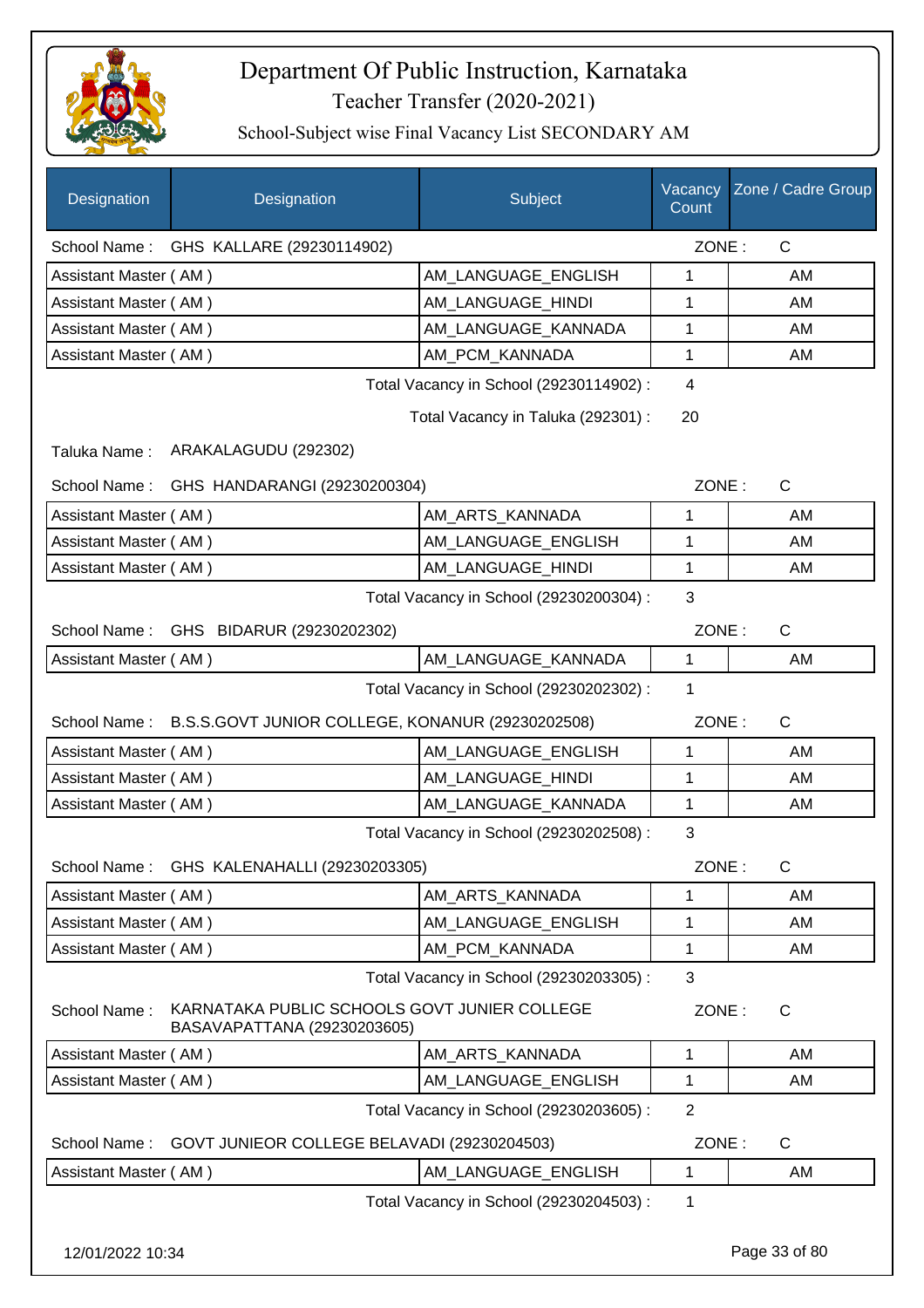

School-Subject wise Final Vacancy List SECONDARY AM

| Designation                             | Designation                                                  | Subject                                 | Vacancy<br>Count | Zone / Cadre Group |
|-----------------------------------------|--------------------------------------------------------------|-----------------------------------------|------------------|--------------------|
|                                         | School Name: GOVT JUNIER COLLEGE DODDABEMMATHI (29230208202) |                                         | ZONE:            | $\mathsf{C}$       |
| Assistant Master (AM)                   |                                                              | AM ARTS KANNADA                         | 1                | AM                 |
| Assistant Master (AM)                   |                                                              | AM_LANGUAGE_ENGLISH                     | $\mathbf{1}$     | AM                 |
|                                         |                                                              | Total Vacancy in School (29230208202) : | $\overline{2}$   |                    |
|                                         | School Name: GHS H.KONGALALE (29230208502)                   |                                         | ZONE:            | C                  |
| Assistant Master (AM)                   |                                                              | AM_ARTS_KANNADA                         | 1                | AM                 |
| Assistant Master (AM)                   |                                                              | AM_LANGUAGE_KANNADA                     | 1                | AM                 |
| Assistant Master (AM)                   |                                                              | CBZ_KANNADA                             | 1                | AM                 |
|                                         |                                                              | Total Vacancy in School (29230208502) : | 3                |                    |
|                                         | School Name: GHS ABM HALLY (29230208603)                     |                                         | ZONE:            | $\mathsf{C}$       |
| Assistant Master (AM)                   |                                                              | AM ARTS KANNADA                         | 1                | AM                 |
|                                         |                                                              | Total Vacancy in School (29230208603) : | 1                |                    |
|                                         | School Name: GHS HANAGALLU (29230208802)                     |                                         | ZONE:            | $\mathsf{C}$       |
| Assistant Master (AM)                   |                                                              | AM_ARTS_KANNADA                         | 1                | AM                 |
| Assistant Master (AM)                   |                                                              | AM_LANGUAGE_ENGLISH                     | 1                | AM                 |
| Assistant Master (AM)                   |                                                              | CBZ_KANNADA                             | 1                | AM                 |
|                                         |                                                              | Total Vacancy in School (29230208802) : | 3                |                    |
| School Name:                            | GOVT JUNIER COLLEGE SIDDAPURA GATE (29230210302)             |                                         | ZONE:            | $\mathsf{C}$       |
| Assistant Master (AM)                   |                                                              | AM_ARTS_KANNADA                         | $\mathbf{1}$     | AM                 |
|                                         |                                                              | Total Vacancy in School (29230210302) : | 1                |                    |
|                                         | School Name: GHS GANJALAGUDU (29230212904)                   |                                         | ZONE:            | С                  |
| Assistant Master (AM)                   |                                                              | AM_ARTS_KANNADA                         | 1                | AM                 |
|                                         |                                                              | Total Vacancy in School (29230212904) : | 1                |                    |
| School Name:                            | GHS HANYALU (29230216402)                                    |                                         | ZONE:            | C                  |
| Assistant Master (AM)                   |                                                              | AM_LANGUAGE_ENGLISH                     | 1                | AM                 |
|                                         |                                                              | Total Vacancy in School (29230216402) : | 1                |                    |
| School Name:                            | GHS BANNUR (29230217303)                                     |                                         | ZONE:            | $\mathsf{C}$       |
| Assistant Master (AM)                   |                                                              | AM LANGUAGE KANNADA                     | 1                | AM                 |
| Assistant Master (AM)                   |                                                              | CBZ KANNADA                             | 1                | AM                 |
| Total Vacancy in School (29230217303) : |                                                              |                                         | $\overline{2}$   |                    |
| School Name:                            | GOVT JUNIOR COLLEGE MALLIPATTANA (29230217503)               |                                         | ZONE:            | $\mathsf{C}$       |
| Assistant Master (AM)                   |                                                              | AM_ARTS_KANNADA                         | $\overline{c}$   | AM                 |
| Assistant Master (AM)                   |                                                              | AM_LANGUAGE_HINDI                       | 1                | AM                 |
|                                         |                                                              |                                         |                  |                    |

12/01/2022 10:34 Page 34 of 80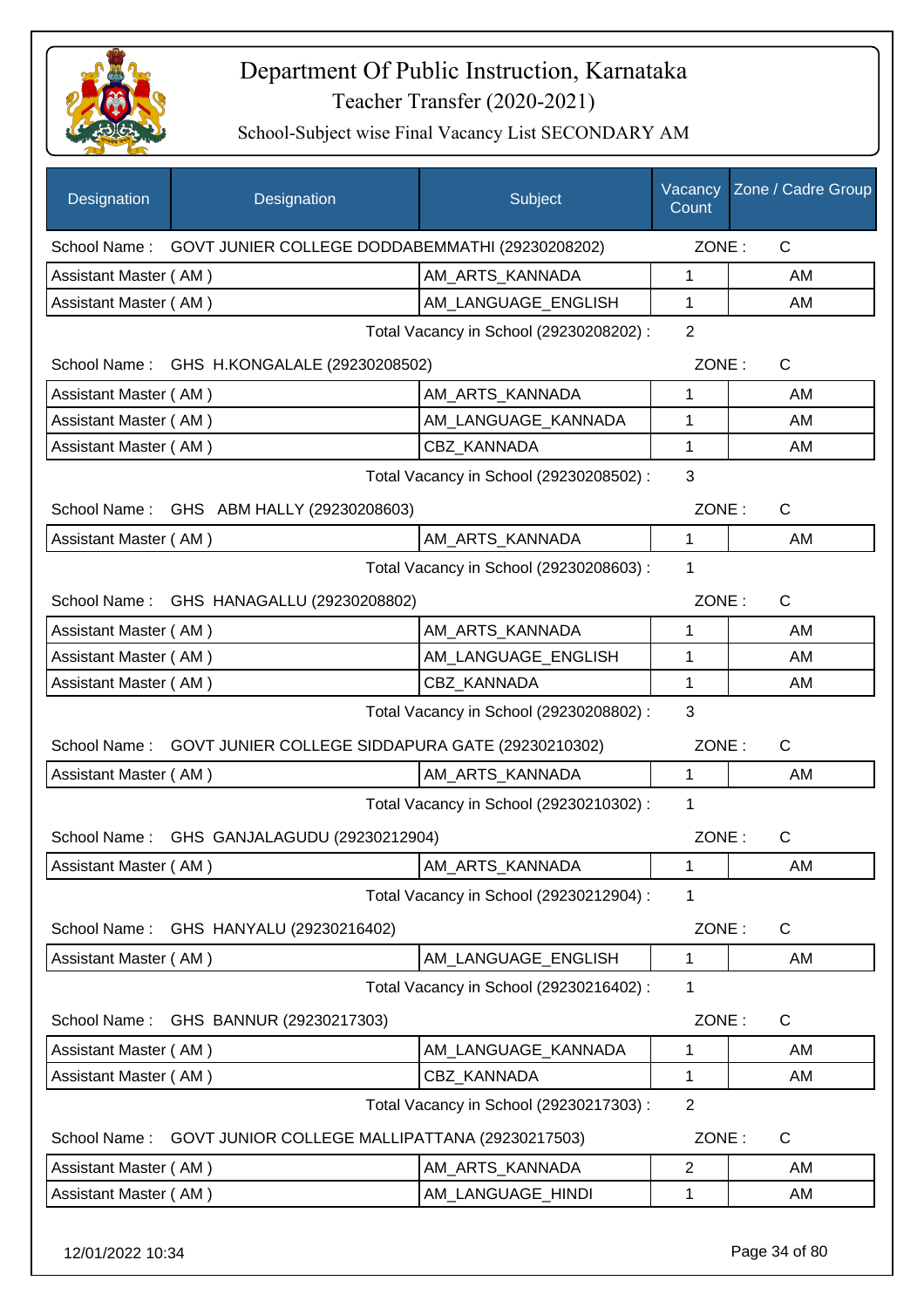

| Designation           | Designation                                            | <b>Subject</b>                          | Vacancy<br>Count | Zone / Cadre Group |
|-----------------------|--------------------------------------------------------|-----------------------------------------|------------------|--------------------|
|                       |                                                        | Total Vacancy in School (29230217503) : | 3                |                    |
| School Name:          | GOVT HIGH SCHOOL HULIKAL (29230219004)                 |                                         | ZONE:            | C                  |
| Assistant Master (AM) |                                                        | AM_ARTS_KANNADA                         | 1                | AM                 |
| Assistant Master (AM) |                                                        | AM_LANGUAGE_HINDI                       | $\mathbf{1}$     | AM                 |
|                       |                                                        | Total Vacancy in School (29230219004) : | $\overline{2}$   |                    |
| School Name:          | GOVT JUNIOR COLLEGE DODDAMAGGE (29230220503)           |                                         | ZONE:            | $\mathsf C$        |
| Assistant Master (AM) |                                                        | AM_ARTS_KANNADA                         | 1                | AM                 |
| Assistant Master (AM) |                                                        | AM_LANGUAGE_ENGLISH                     | 1                | AM                 |
| Assistant Master (AM) |                                                        | AM LANGUAGE HINDI                       | 1                | AM                 |
| Assistant Master (AM) |                                                        | CBZ KANNADA                             | $\mathbf{1}$     | AM                 |
|                       |                                                        | Total Vacancy in School (29230220503) : | $\overline{4}$   |                    |
|                       | School Name: GHS SANTHEMARUR (29230222502)             |                                         | ZONE:            | C                  |
| Assistant Master (AM) |                                                        | AM ARTS KANNADA                         | $\mathbf{1}$     | <b>AM</b>          |
| Assistant Master (AM) |                                                        | AM_LANGUAGE_ENGLISH                     | 1                | AM                 |
| Assistant Master (AM) |                                                        | AM_LANGUAGE_HINDI                       | 1                | AM                 |
|                       |                                                        | Total Vacancy in School (29230222502) : | 3                |                    |
| School Name:          | GHS YALAGATHAVALLI (29230222602)                       |                                         | ZONE:            | $\mathsf C$        |
| Assistant Master (AM) |                                                        | AM LANGUAGE ENGLISH                     | $\mathbf{1}$     | AM                 |
|                       |                                                        | Total Vacancy in School (29230222602) : | 1                |                    |
|                       | School Name: GOVT JUNIER COLLEGE HEBBALE (29230224003) |                                         | ZONE:            | $\mathsf{C}$       |
| Assistant Master (AM) |                                                        | AM LANGUAGE ENGLISH                     | 1                | AM                 |
| Assistant Master (AM) |                                                        | AM_LANGUAGE_HINDI                       | $\mathbf{1}$     | AM                 |
| Assistant Master (AM) |                                                        | AM_LANGUAGE_KANNADA                     | 1                | AM                 |
|                       |                                                        | Total Vacancy in School (29230224003) : | 3                |                    |
| School Name:          | GHS MOKALI (29230226602)                               |                                         | ZONE:            | B                  |
| Assistant Master (AM) |                                                        | AM_LANGUAGE_KANNADA                     | 1                | AM                 |
|                       |                                                        | Total Vacancy in School (29230226602) : | 1                |                    |
| School Name:          | GHS VIJAPURA ARANYA (29230227302)                      |                                         | ZONE:            | $\mathsf C$        |
| Assistant Master (AM) |                                                        | AM_LANGUAGE_HINDI                       | 1                | AM                 |
|                       |                                                        | Total Vacancy in School (29230227302) : | 1                |                    |
| School Name:          | GHS KATHIMALLENAHALLY (29230227802)                    |                                         | ZONE:            | B                  |
| Assistant Master (AM) |                                                        | AM LANGUAGE ENGLISH                     | 1                | AM                 |
|                       |                                                        | Total Vacancy in School (29230227802) : | 1                |                    |
|                       |                                                        |                                         |                  |                    |
| 12/01/2022 10:34      |                                                        |                                         |                  | Page 35 of 80      |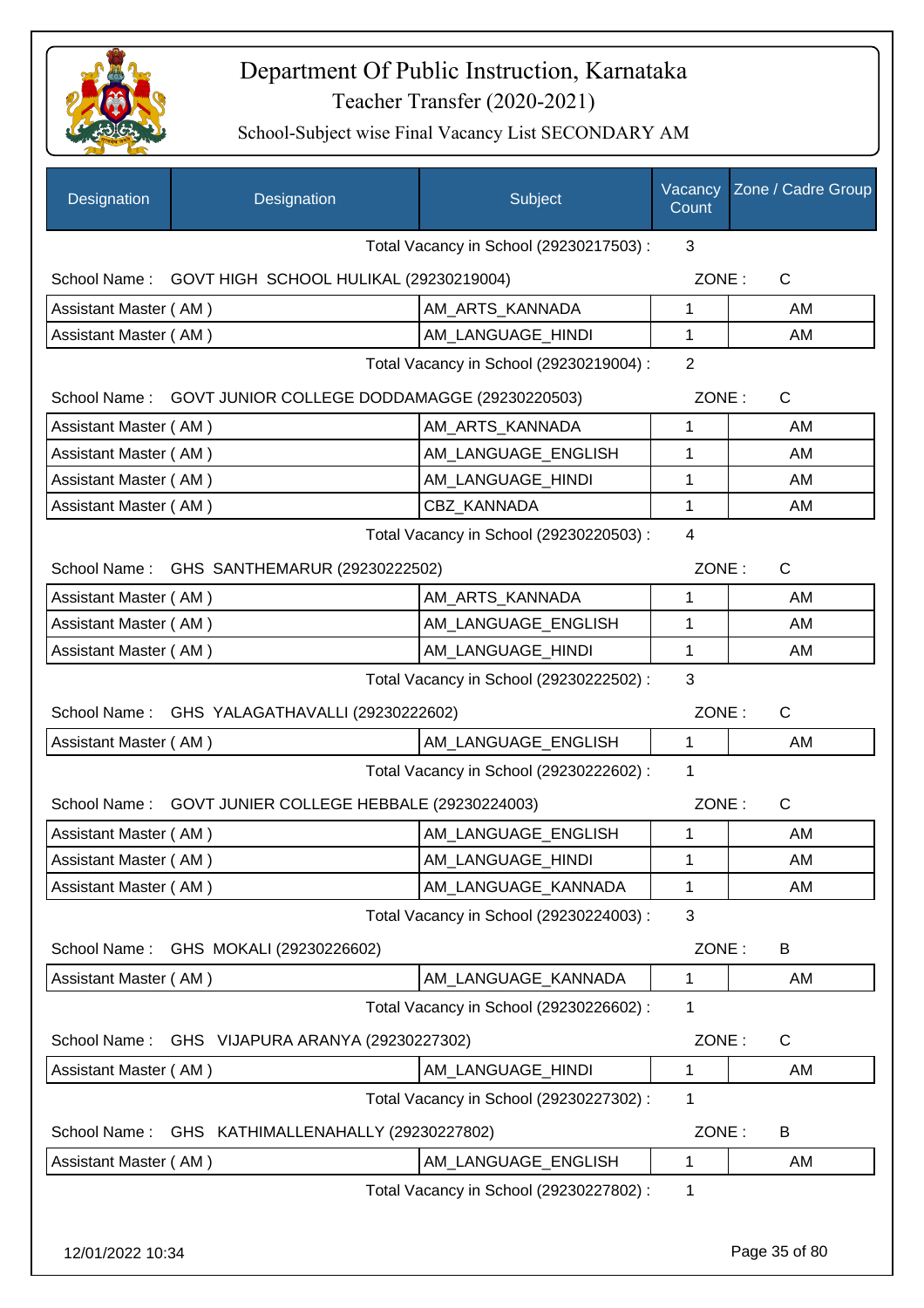

| <b>Designation</b>    | Designation                                         | Subject                                 | Vacancy<br>Count | Zone / Cadre Group |
|-----------------------|-----------------------------------------------------|-----------------------------------------|------------------|--------------------|
| School Name:          | GOVT JUNIEOR BOYS COLLEGE ARAKALAGUDU (29230228324) |                                         | ZONE:            | A                  |
| Assistant Master (AM) |                                                     | AM_LANGUAGE_ENGLISH                     | 1                | AM                 |
| Assistant Master (AM) |                                                     | AM_LANGUAGE_KANNADA                     | 1                | AM                 |
|                       |                                                     | Total Vacancy in School (29230228324) : | $\overline{2}$   |                    |
| School Name:          | GOVT JUNIOR GIRLS COLLEGE ARAKALAGUDU (29230228325) |                                         | ZONE:            | A                  |
| Assistant Master (AM) |                                                     | AM_ARTS_KANNADA                         | 1                | AM                 |
|                       |                                                     | Total Vacancy in School (29230228325) : | 1                |                    |
|                       |                                                     | Total Vacancy in Taluka (292302) :      | 49               |                    |
| Taluka Name:          | <b>ARASIKERE (292303)</b>                           |                                         |                  |                    |
| School Name:          | GHS KALYADI (29230300402)                           |                                         | ZONE:            | $\mathsf{C}$       |
| Assistant Master (AM) |                                                     | AM_PCM_KANNADA                          | 1                | AM                 |
|                       |                                                     | Total Vacancy in School (29230300402) : | 1                |                    |
| School Name:          | GHS KENKERE (29230305302)                           |                                         | ZONE:            | $\mathsf{C}$       |
| Assistant Master (AM) |                                                     | AM_ARTS_KANNADA                         | $\mathbf{1}$     | AM                 |
|                       |                                                     | Total Vacancy in School (29230305302) : | 1                |                    |
| School Name:          | HS RANGAPUR (29230308202)                           |                                         | ZONE:            | $\mathsf{C}$       |
| Assistant Master (AM) |                                                     | AM_LANGUAGE_ENGLISH                     | 1                | AM                 |
|                       |                                                     | Total Vacancy in School (29230308202) : | 1                |                    |
| School Name:          | GHS BAGESHAPURA (29230308802)                       |                                         | ZONE:            | $\mathsf{C}$       |
| Assistant Master (AM) |                                                     | AM_LANGUAGE_ENGLISH                     | 1                | AM                 |
|                       |                                                     | Total Vacancy in School (29230308802) : | 1                |                    |
| School Name:          | GHS BALENAHALLI (29230311204)                       |                                         | ZONE:            | C                  |
| Assistant Master (AM) |                                                     | AM ARTS KANNADA                         | 1                | AM                 |
|                       |                                                     | Total Vacancy in School (29230311204) : | 1                |                    |
| School Name:          | GHS BELAVATTHAHALLY (29230312102)                   |                                         | ZONE:            | C                  |
| Assistant Master (AM) |                                                     | AM LANGUAGE ENGLISH                     | 1                | AM                 |
|                       |                                                     | Total Vacancy in School (29230312102) : | 1                |                    |
| School Name:          | GJC BANAVARA (29230314914)                          |                                         | ZONE:            | C                  |
| Assistant Master (AM) |                                                     | AM_ARTS_KANNADA                         | 1                | AM                 |
| Assistant Master (AM) |                                                     | AM_PCM_KANNADA                          | 1                | AM                 |
|                       |                                                     | Total Vacancy in School (29230314914) : | $\overline{2}$   |                    |
| School Name:          | GHS NAGAVEDI (29230326702)                          |                                         | ZONE:            | C                  |
|                       |                                                     |                                         |                  |                    |
| 12/01/2022 10:34      |                                                     |                                         |                  | Page 36 of 80      |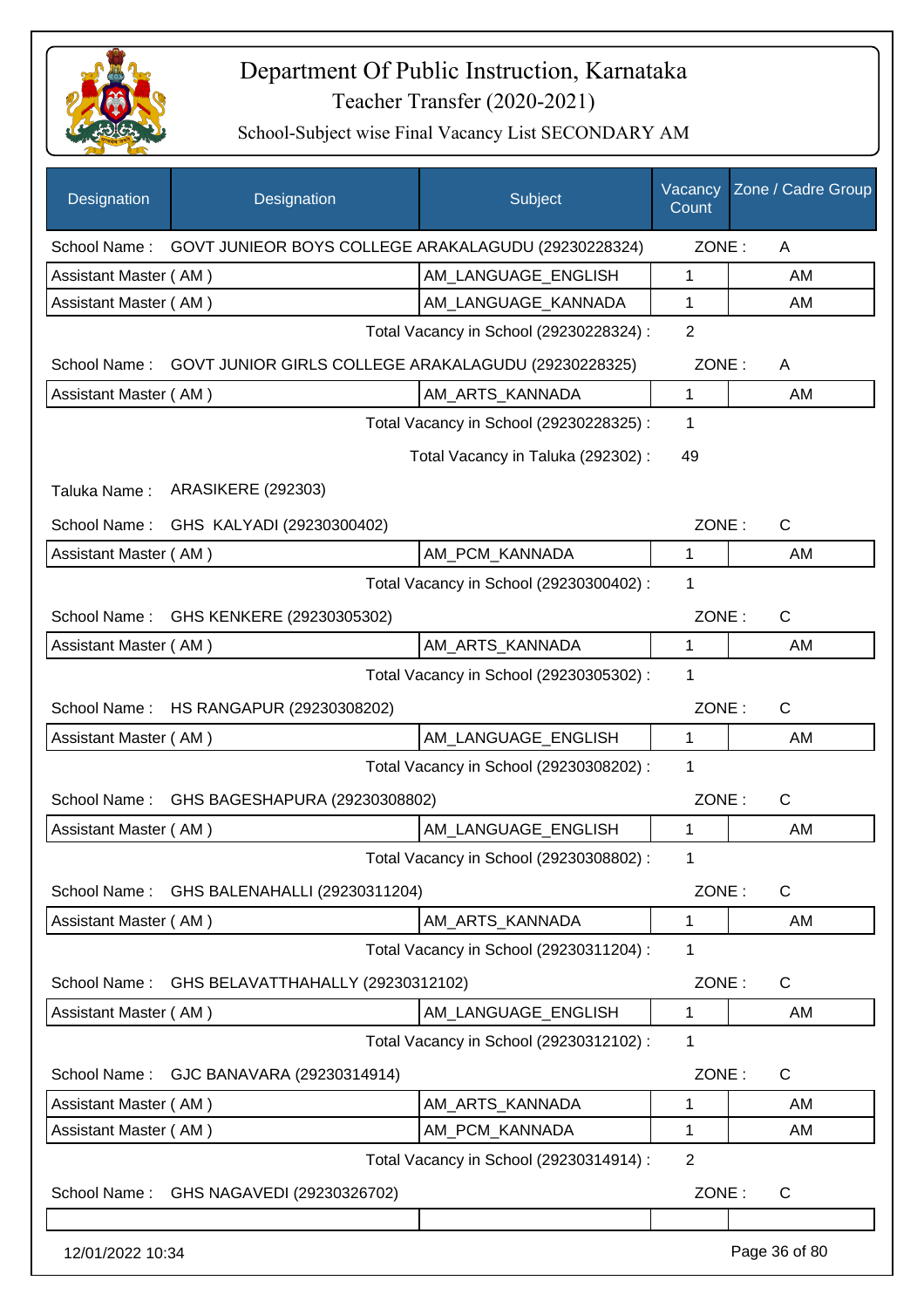

| Designation                                     | Designation                                        | Subject                                 | Vacancy<br>Count | Zone / Cadre Group |
|-------------------------------------------------|----------------------------------------------------|-----------------------------------------|------------------|--------------------|
| Assistant Master (AM)                           |                                                    | AM_LANGUAGE_ENGLISH                     | 1                | AM                 |
| Assistant Master (AM)                           |                                                    | AM_PCM_KANNADA                          | 1                | AM                 |
| Assistant Master (AM)                           |                                                    | <b>CBZ KANNADA</b>                      | 1                | AM                 |
|                                                 |                                                    | Total Vacancy in School (29230326702) : | 3                |                    |
|                                                 | School Name: GHS J.C.PURA (29230326805)            |                                         | ZONE:            | C                  |
| Assistant Master (AM)                           |                                                    | AM_ARTS_KANNADA                         | 1                | AM                 |
| Assistant Master (AM)                           |                                                    | AM_LANGUAGE_ENGLISH                     | 1                | AM                 |
| Total Vacancy in School (29230326805) :         |                                                    |                                         |                  |                    |
|                                                 | School Name: G.P.U COLLEGE D.M.KURKE (29230327205) |                                         |                  | ZONE:<br>C         |
| Assistant Master (AM)                           |                                                    | AM_LANGUAGE_KANNADA                     | 1                | AM                 |
| Assistant Master (AM)                           |                                                    | AM_PCM_KANNADA                          | 1                | AM                 |
| Total Vacancy in School (29230327205) :         |                                                    |                                         |                  |                    |
| School Name: GHS KALLUSADARAHALLY (29230330103) |                                                    |                                         | ZONE:            | $\mathsf{C}$       |
| Assistant Master (AM)                           |                                                    | AM_ARTS_KANNADA                         | 1                | AM                 |
| Assistant Master (AM)                           |                                                    | AM_LANGUAGE_ENGLISH                     | 1                | AM                 |
|                                                 |                                                    | Total Vacancy in School (29230330103) : | $\overline{2}$   |                    |
| School Name: GPUC JAVAGAL (29230333207)         |                                                    |                                         | ZONE:            | $\mathsf{C}$       |
| Assistant Master (AM)                           |                                                    | AM_LANGUAGE_ENGLISH                     | $\overline{2}$   | AM                 |
| Assistant Master (AM)                           |                                                    | AM_LANGUAGE_HINDI                       | 1                | AM                 |
| Assistant Master (AM)                           |                                                    | AM_LANGUAGE_KANNADA                     | 1                | AM                 |
| Assistant Master (AM)                           |                                                    | AM_PCM_KANNADA                          | 3                | AM                 |
|                                                 |                                                    | Total Vacancy in School (29230333207) : | $\overline{7}$   |                    |
| School Name:                                    | GHS NERLIGE (29230333604)                          |                                         | ZONE:            | $\mathsf{C}$       |
| Assistant Master (AM)                           |                                                    | AM_LANGUAGE_ENGLISH                     | 1                | AM                 |
| Assistant Master (AM)                           |                                                    | AM LANGUAGE KANNADA                     | 1                | AM                 |
|                                                 |                                                    | Total Vacancy in School (29230333604) : | $\overline{2}$   |                    |
| School Name:                                    | GHS KOLAGUNDA (29230333703)                        |                                         | ZONE:            | C                  |
| Assistant Master (AM)                           |                                                    | AM_LANGUAGE_ENGLISH                     | 1                | AM                 |
| Assistant Master (AM)                           |                                                    | <b>CBZ KANNADA</b>                      | 1                | AM                 |
|                                                 |                                                    | Total Vacancy in School (29230333703) : | $\overline{2}$   |                    |
| School Name:                                    | GHS GANDASI (29230335414)                          |                                         | ZONE:            | C                  |
| Assistant Master (AM)                           |                                                    | AM_ARTS_KANNADA                         | 1                | AM                 |
|                                                 |                                                    | Total Vacancy in School (29230335414) : | 1                |                    |
|                                                 | School Name: GHS BACHENAHALLY (29230336502)        |                                         | ZONE:            | C                  |
| 12/01/2022 10:34                                |                                                    |                                         |                  | Page 37 of 80      |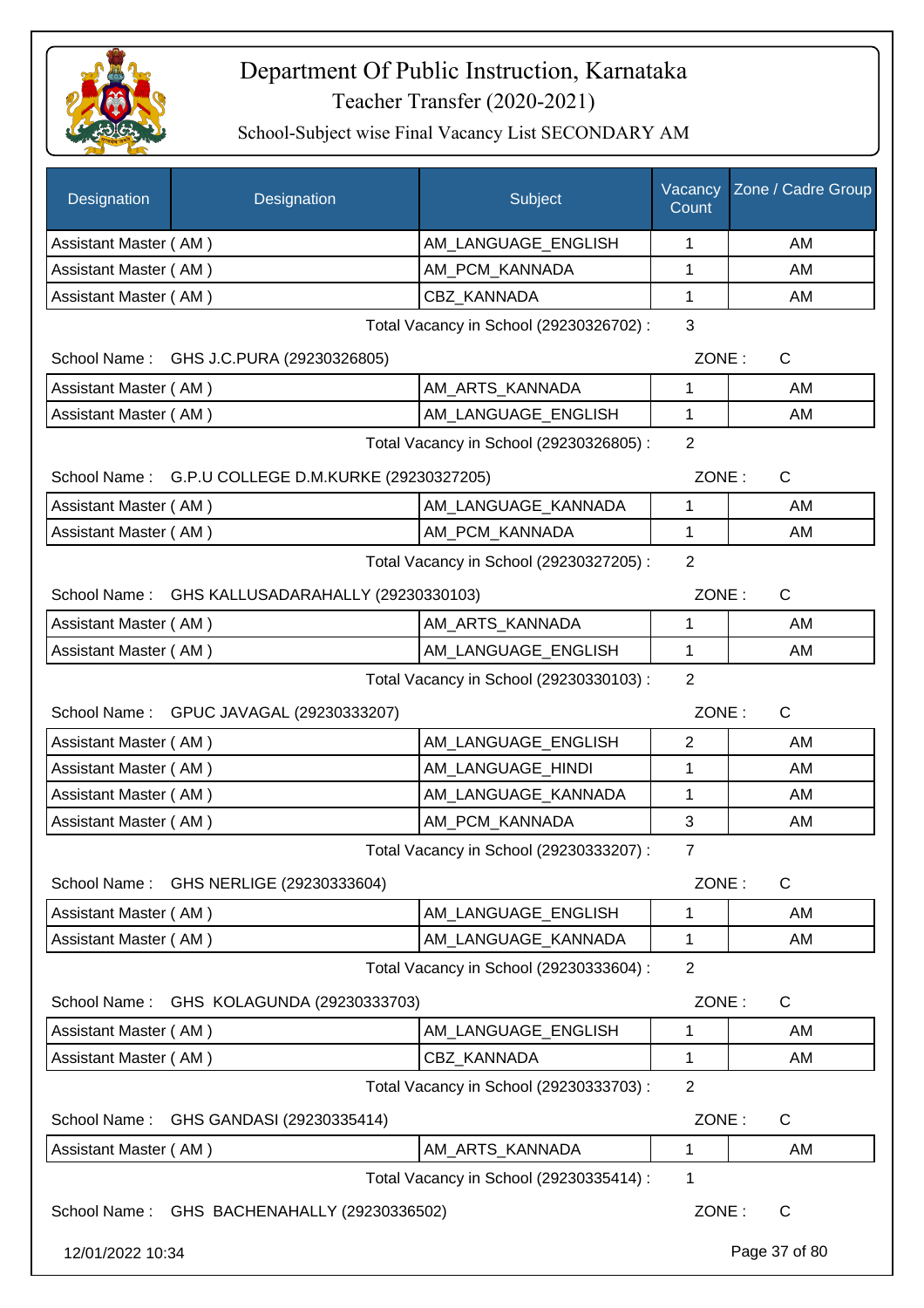

| Designation                                                                | Designation                                                         | Subject                                 | Vacancy<br>Count | Zone / Cadre Group |  |
|----------------------------------------------------------------------------|---------------------------------------------------------------------|-----------------------------------------|------------------|--------------------|--|
| Assistant Master (AM)                                                      |                                                                     | AM_LANGUAGE_ENGLISH                     | 1                | AM                 |  |
| Assistant Master (AM)                                                      |                                                                     | AM_LANGUAGE_KANNADA                     | 1                | AM                 |  |
| Assistant Master (AM)                                                      |                                                                     | AM_PCM_KANNADA                          | 1                | AM                 |  |
|                                                                            |                                                                     | Total Vacancy in School (29230336502) : | 3                |                    |  |
|                                                                            | School Name: GHS K.SHANKARANAHALLI (29230342801)                    |                                         | ZONE:            | $\mathsf{C}$       |  |
| Assistant Master (AM)                                                      |                                                                     | AM PCM KANNADA                          | 1                | AM                 |  |
|                                                                            |                                                                     | Total Vacancy in School (29230342801) : | 1                |                    |  |
| 33<br>Total Vacancy in Taluka (292303) :<br>BELUR (292304)<br>Taluka Name: |                                                                     |                                         |                  |                    |  |
| GOVT PU COLLEGE GENDEHALLY (29230405606)<br>ZONE:                          |                                                                     |                                         |                  |                    |  |
| School Name:                                                               |                                                                     |                                         |                  | $\mathsf{C}$       |  |
| Assistant Master (AM)                                                      |                                                                     | <b>CBZ KANNADA</b>                      | 1                | AM                 |  |
| 1<br>Total Vacancy in School (29230405606) :                               |                                                                     |                                         |                  |                    |  |
|                                                                            | School Name: GOVT PU COLLEGE HAGARE (29230407007)                   |                                         | ZONE:            | $\mathsf{C}$       |  |
| Assistant Master (AM)                                                      |                                                                     | AM_ARTS_KANNADA                         | 1                | AM                 |  |
| Assistant Master (AM)                                                      |                                                                     | AM_LANGUAGE_ENGLISH                     | 1                | AM                 |  |
| Assistant Master (AM)                                                      |                                                                     | AM_LANGUAGE_KANNADA                     | 1                | AM                 |  |
| 3<br>Total Vacancy in School (29230407007) :                               |                                                                     |                                         |                  |                    |  |
| School Name:                                                               | GHS CHEEKANAHALLY (29230410502)                                     |                                         | ZONE:            | $\mathsf{C}$       |  |
| Assistant Master (AM)                                                      |                                                                     | AM_PCM_KANNADA                          | 1                | AM                 |  |
| 1<br>Total Vacancy in School (29230410502) :                               |                                                                     |                                         |                  |                    |  |
| School Name:                                                               | GHS HANUMIDI (29230416802)                                          |                                         | ZONE:            | C                  |  |
| Assistant Master (AM)                                                      |                                                                     | AM_LANGUAGE_HINDI                       | 1                | AM                 |  |
|                                                                            |                                                                     | Total Vacancy in School (29230416802) : | 1                |                    |  |
| School Name:                                                               | GHS DODDA KODIHALLY (29230417402)                                   |                                         | ZONE:            | C                  |  |
| Assistant Master (AM)                                                      |                                                                     | AM_PCM_KANNADA                          | 1                | AM                 |  |
|                                                                            |                                                                     | Total Vacancy in School (29230417402) : | 1                |                    |  |
| School Name:                                                               | KARNATAKA PUBLIC SCHOOLS GOVT PU COLLEGE HALEBEEDU<br>(29230422305) |                                         | ZONE:            | $\mathsf{C}$       |  |
| Assistant Master (AM)                                                      |                                                                     | AM_ARTS_KANNADA                         | $\overline{2}$   | AM                 |  |
| Assistant Master (AM)                                                      |                                                                     | AM_PCM_KANNADA                          | $\overline{2}$   | AM                 |  |
| Assistant Master (AM)                                                      |                                                                     | CBZ_KANNADA                             | 1                | AM                 |  |
|                                                                            |                                                                     | Total Vacancy in School (29230422305) : | 5                |                    |  |
| School Name:                                                               | GHS TARIMARA (29230426202)                                          |                                         | ZONE:            | C                  |  |
|                                                                            |                                                                     |                                         |                  |                    |  |
| 12/01/2022 10:34                                                           |                                                                     |                                         |                  | Page 38 of 80      |  |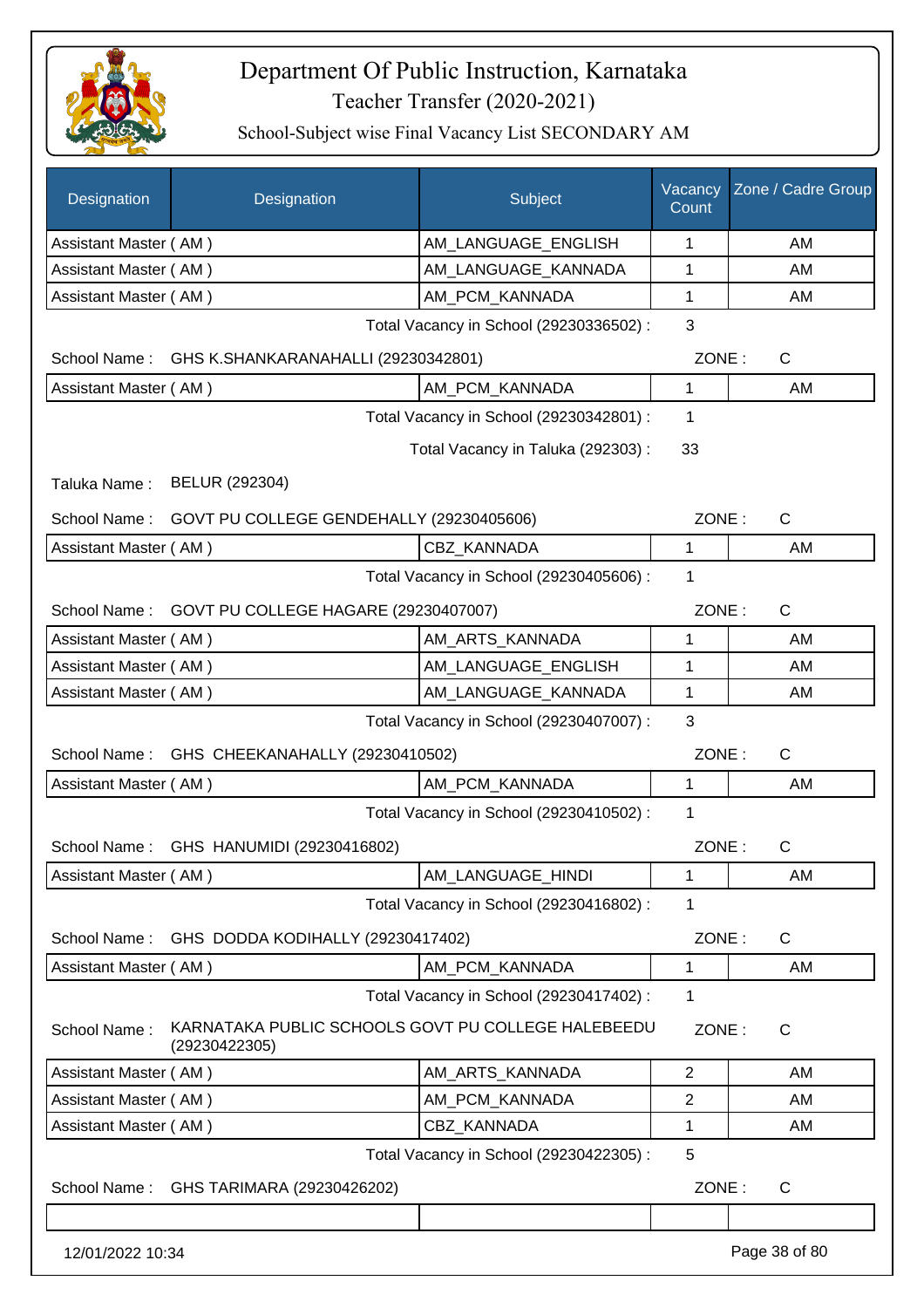

| Designation                                   | Designation                                         | <b>Subject</b>                          | Vacancy<br>Count | Zone / Cadre Group |  |  |
|-----------------------------------------------|-----------------------------------------------------|-----------------------------------------|------------------|--------------------|--|--|
| Assistant Master (AM)                         |                                                     | AM_LANGUAGE_KANNADA                     | 1                | AM                 |  |  |
|                                               |                                                     | Total Vacancy in School (29230426202) : | 1                |                    |  |  |
| School Name:                                  | GOVT PU COLLEGE AREHALLY (29230426409)              |                                         | ZONE:            | C                  |  |  |
| Assistant Master (AM)                         |                                                     | AM ARTS KANNADA                         | 1                | AM                 |  |  |
| Assistant Master (AM)                         |                                                     | AM_LANGUAGE_KANNADA                     | 1                | AM                 |  |  |
| Assistant Master (AM)                         |                                                     | <b>CBZ KANNADA</b>                      | 1                | AM                 |  |  |
|                                               |                                                     | Total Vacancy in School (29230426409) : | 3                |                    |  |  |
| School Name:                                  | GHS ANUGATTA (29230427102)                          |                                         | ZONE:            | C                  |  |  |
| Assistant Master (AM)                         |                                                     | AM LANGUAGE HINDI                       | 1                | AM                 |  |  |
| Assistant Master (AM)                         |                                                     | AM_LANGUAGE_KANNADA                     | 1                | AM                 |  |  |
|                                               | 2<br>Total Vacancy in School (29230427102) :        |                                         |                  |                    |  |  |
| School Name:<br>GHS NERALAKATTE (29230427104) |                                                     |                                         | ZONE:            | C                  |  |  |
| Assistant Master (AM)                         |                                                     | AM_PCM_KANNADA                          | 1                | AM                 |  |  |
|                                               |                                                     | Total Vacancy in School (29230427104) : | 1                |                    |  |  |
|                                               |                                                     | Total Vacancy in Taluka (292304) :      | 19               |                    |  |  |
| CHANNARAYAPATNA (292305)<br>Taluka Name:      |                                                     |                                         |                  |                    |  |  |
| School Name:                                  | GOVT.HIGH SCHOOL ANEKERE (29230502403)              |                                         | ZONE:            | $\mathsf{C}$       |  |  |
| Assistant Master (AM)                         |                                                     | AM_LANGUAGE_HINDI                       | 1                | AM                 |  |  |
| Total Vacancy in School (29230502403) :       |                                                     |                                         |                  |                    |  |  |
| School Name:                                  | GJC UDAYAPURA (29230502506)                         |                                         | ZONE:            | C                  |  |  |
| Assistant Master (AM)                         |                                                     | AM ARTS KANNADA                         | 1                | AM                 |  |  |
| Assistant Master (AM)                         |                                                     | AM_LANGUAGE_HINDI                       | 1                | AM                 |  |  |
| Assistant Master (AM)                         |                                                     | AM_PCM_KANNADA                          | 1                | AM                 |  |  |
|                                               |                                                     | Total Vacancy in School (29230502506) : | 3                |                    |  |  |
| School Name:                                  | GOVT.HIGH SCHOOL DIDAGA (29230503305)               |                                         | ZONE:            | C                  |  |  |
| Assistant Master (AM)                         |                                                     | AM ARTS KANNADA                         | 1                | AM                 |  |  |
| Assistant Master (AM)                         |                                                     | AM LANGUAGE HINDI                       | 1                | AM                 |  |  |
| 2<br>Total Vacancy in School (29230503305) :  |                                                     |                                         |                  |                    |  |  |
| School Name:                                  | GOVT.HIGH SCHOOL DAMMANINGALA (29230508005)         |                                         | ZONE:            | C                  |  |  |
| Assistant Master (AM)                         |                                                     | AM_LANGUAGE_ENGLISH                     | 1                | AM                 |  |  |
| Assistant Master (AM)                         |                                                     | AM_LANGUAGE_HINDI                       | 1                | AM                 |  |  |
|                                               |                                                     | Total Vacancy in School (29230508005) : | $\overline{2}$   |                    |  |  |
|                                               | School Name: GOVT.HIGH SCHOOL KEMBALU (29230511003) |                                         | ZONE:            | C                  |  |  |
|                                               | 12/01/2022 10:34                                    |                                         |                  | Page 39 of 80      |  |  |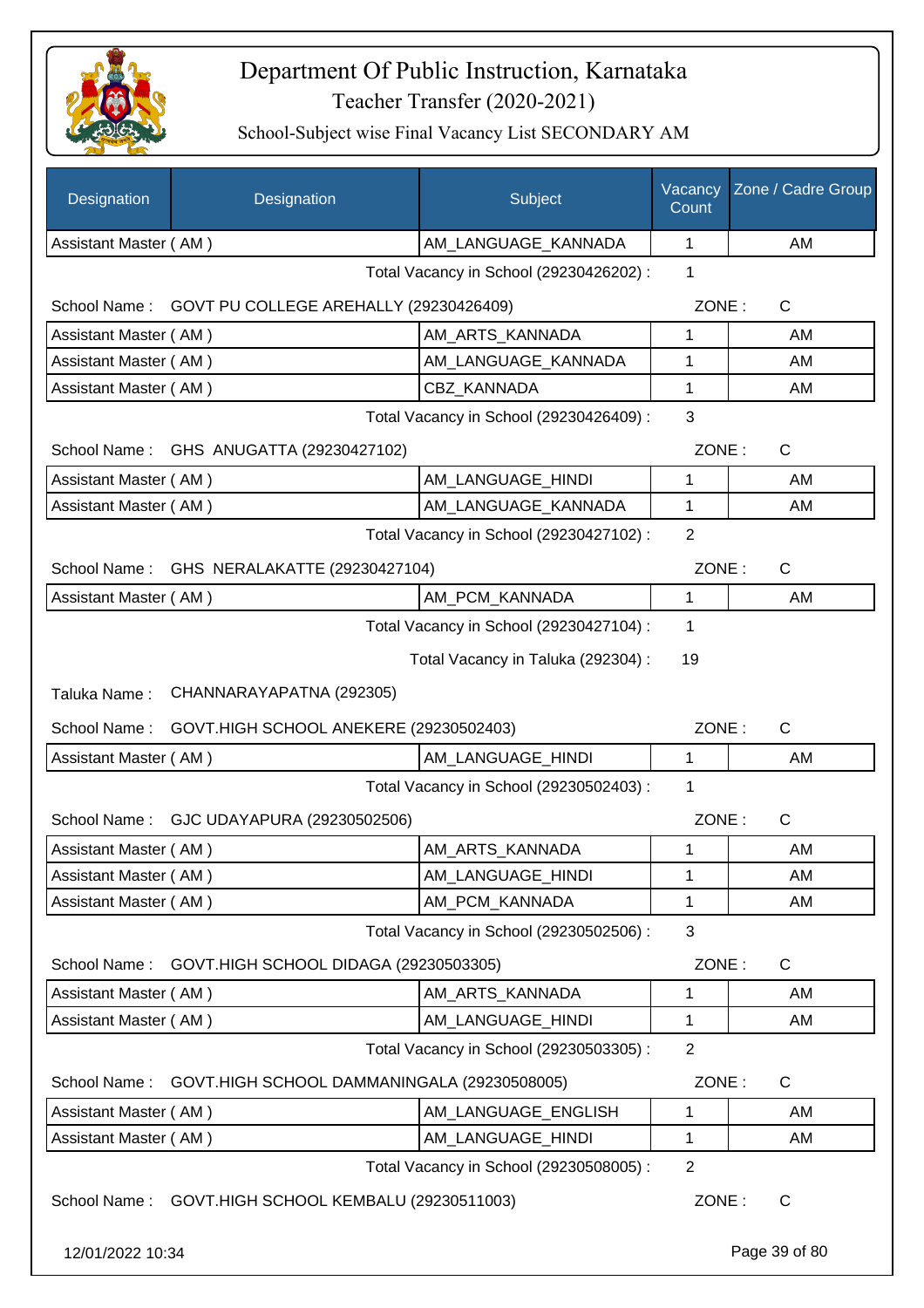

| Designation                                           | Designation                                                       | Subject                                 | Vacancy<br>Count | Zone / Cadre Group |
|-------------------------------------------------------|-------------------------------------------------------------------|-----------------------------------------|------------------|--------------------|
| Assistant Master (AM)                                 |                                                                   | AM PCM KANNADA                          | $\mathbf{1}$     | AM                 |
|                                                       |                                                                   | Total Vacancy in School (29230511003):  | $\mathbf 1$      |                    |
|                                                       | School Name: GOVT.HIGH SCHOOL K.BYRAPURA (29230511103)            |                                         | ZONE:            | C                  |
| Assistant Master (AM)                                 |                                                                   | AM_ARTS_KANNADA                         | 1                | AM                 |
| Assistant Master (AM)                                 |                                                                   | AM LANGUAGE KANNADA                     | 1                | AM                 |
| Assistant Master (AM)                                 |                                                                   | AM_PCM_KANNADA                          | 1                | AM                 |
|                                                       | Total Vacancy in School (29230511103) :                           | 3                                       |                  |                    |
|                                                       | School Name: GOVT.HIGH SCHOOL GOVINAKERE (29230511402)            |                                         |                  | ZONE:<br>C         |
| Assistant Master (AM)                                 |                                                                   | AM_LANGUAGE_HINDI                       | $\mathbf{1}$     | AM                 |
|                                                       |                                                                   | Total Vacancy in School (29230511402) : | 1                |                    |
| School Name: GOVT.HIGH SCHOOL OBALAPURA (29230511502) |                                                                   |                                         | ZONE:            | $\mathsf C$        |
| Assistant Master (AM)                                 |                                                                   | AM_LANGUAGE_ENGLISH                     | 1                | AM                 |
| Assistant Master (AM)                                 |                                                                   | AM_LANGUAGE_HINDI                       | 1                | AM                 |
| Assistant Master (AM)                                 |                                                                   | AM_LANGUAGE_KANNADA                     | 1                | AM                 |
| Assistant Master (AM)                                 |                                                                   | AM_PCM_KANNADA                          | 1                | AM                 |
| 4<br>Total Vacancy in School (29230511502) :          |                                                                   |                                         |                  |                    |
|                                                       | School Name: GOVT.HIGH SCHOOL AKKANAHALLY CROSS (29230512003)     |                                         | ZONE:            | C                  |
| Assistant Master (AM)                                 |                                                                   | AM_LANGUAGE_ENGLISH                     | $\mathbf{1}$     | AM                 |
| Assistant Master (AM)                                 |                                                                   | AM LANGUAGE HINDI                       | 1                | AM                 |
|                                                       |                                                                   | Total Vacancy in School (29230512003) : | $\overline{2}$   |                    |
|                                                       | School Name: GOVT.HIGH SCHOOL HEBBALALU (29230514402)             |                                         | ZONE:            | C                  |
| Assistant Master (AM)                                 |                                                                   | AM_ARTS_KANNADA                         | $\mathbf{1}$     | AM                 |
|                                                       |                                                                   | Total Vacancy in School (29230514402) : | 1                |                    |
| School Name:                                          | GOVT.HIGH SCHOOL, GULASINDA (29230515303)                         |                                         | ZONE:            | B                  |
| Assistant Master (AM)                                 |                                                                   | AM_ARTS_KANNADA                         | $\overline{2}$   | AM                 |
| Assistant Master (AM)                                 |                                                                   | AM_PCM_KANNADA                          | 1                | AM                 |
| Total Vacancy in School (29230515303) :               |                                                                   |                                         |                  |                    |
| School Name:                                          | GOVT.HIGH SCHOOL CHANNARAYAPATNA (29230515433)                    |                                         | ZONE:            | A                  |
| Assistant Master (AM)                                 |                                                                   | AM LANGUAGE HINDI                       | 1                | AM                 |
| Assistant Master (AM)                                 |                                                                   | AM_LANGUAGE_URDU                        | 1                | AM                 |
| Assistant Master (AM)                                 |                                                                   | AM_PCM_KANNADA                          | 1                | AM                 |
|                                                       |                                                                   | Total Vacancy in School (29230515433) : | 3                |                    |
| School Name:                                          | GOVT.HIGH SCHOOL CHANNARAYAPATNA(BEHIND BEO OFF)<br>(29230515434) |                                         | ZONE:            | A                  |
| 12/01/2022 10:34                                      |                                                                   |                                         |                  | Page 40 of 80      |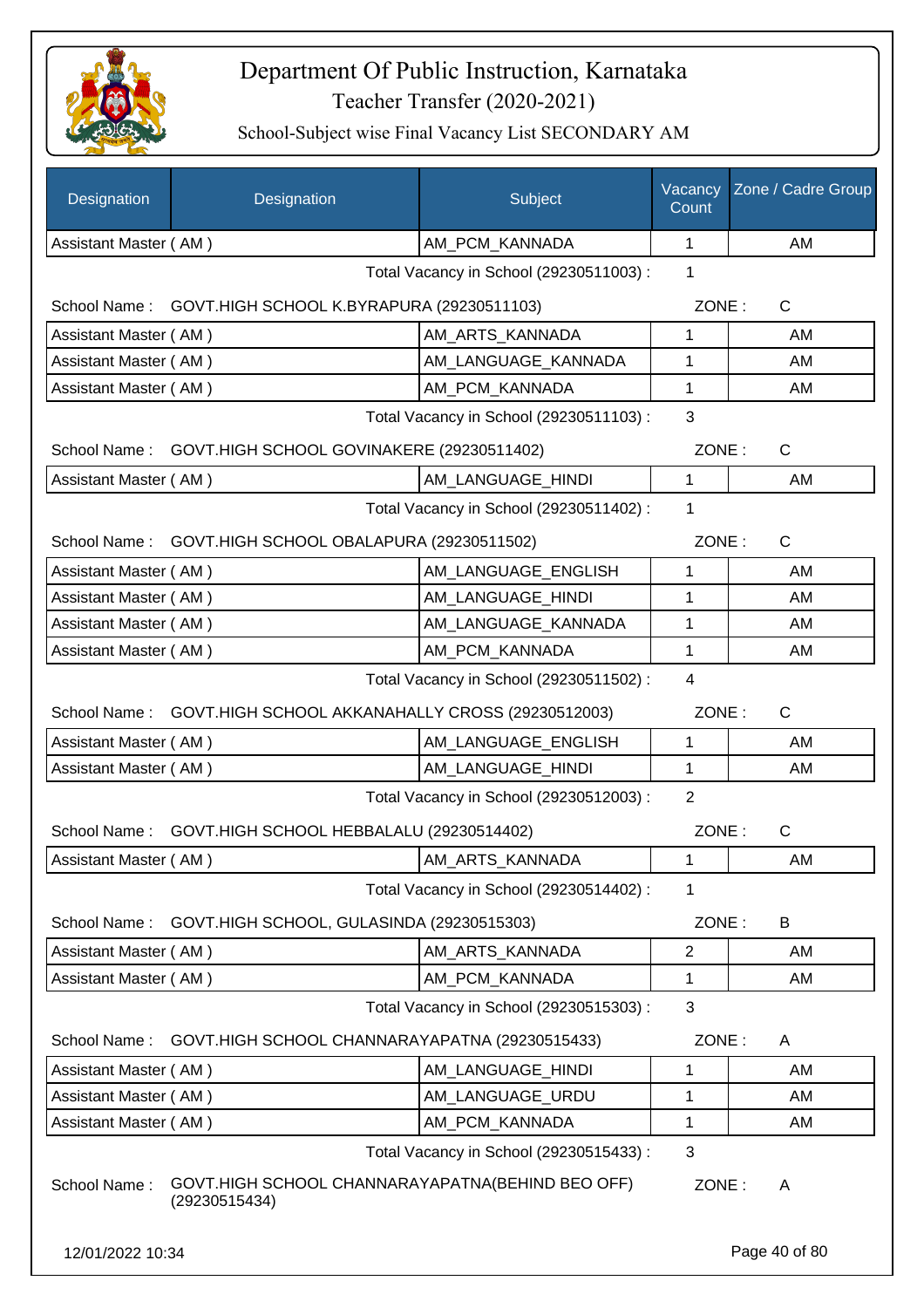

| Designation                             | Designation                                  | Subject                                 | Vacancy<br>Count | Zone / Cadre Group |
|-----------------------------------------|----------------------------------------------|-----------------------------------------|------------------|--------------------|
| Assistant Master (AM)                   |                                              | AM_LANGUAGE_HINDI                       | 1                | AM                 |
|                                         |                                              | Total Vacancy in School (29230515434) : | 1                |                    |
|                                         | School Name: GJC SRINIVASAPURA (29230518803) |                                         | ZONE:            | C                  |
| Assistant Master (AM)                   |                                              | AM_ARTS_KANNADA                         | 1                | AM                 |
|                                         |                                              | Total Vacancy in School (29230518803) : | 1                |                    |
| School Name:                            | GOVT.HIGH SCHOOL BIDARE (29230521302)        |                                         | ZONE:            | C                  |
| Assistant Master (AM)                   |                                              | AM_ARTS_KANNADA                         | 1                | AM                 |
| Assistant Master (AM)                   |                                              | AM_LANGUAGE_HINDI                       | 1                | AM                 |
| Assistant Master (AM)                   |                                              | CBZ KANNADA                             | 1                | AM                 |
|                                         |                                              | Total Vacancy in School (29230521302) : | 3                |                    |
| School Name:                            | GOVT.HIGH SCHOOL NAVILE (29230521804)        |                                         | ZONE:            | C                  |
| Assistant Master (AM)                   |                                              | AM_PCM_KANNADA                          | 1                | AM                 |
| Assistant Master (AM)                   |                                              | CBZ KANNADA                             | 1                | AM                 |
|                                         |                                              | Total Vacancy in School (29230521804) : | $\overline{2}$   |                    |
| School Name:                            | GOVT.HIGH SCHOOL VALAGERAHALLY (29230522002) |                                         | ZONE:            | C                  |
| Assistant Master (AM)                   |                                              | AM_LANGUAGE_HINDI                       | 1                | AM                 |
|                                         |                                              | Total Vacancy in School (29230522002) : | 1                |                    |
| School Name:                            | GOVT.HIGH SCHOOL KUMBENAHALLY (29230524002)  |                                         | ZONE:            | C                  |
| Assistant Master (AM)                   |                                              | AM_LANGUAGE_KANNADA                     | 1                | AM                 |
|                                         |                                              | Total Vacancy in School (29230524002) : | 1                |                    |
| School Name:                            | GOVT.HIGH SCHOOL PADUVANAHALLY (29230524402) |                                         | ZONE:            | C                  |
| Assistant Master (AM)                   |                                              | AM_ARTS_KANNADA                         | 1                | AM                 |
|                                         |                                              | Total Vacancy in School (29230524402) : | 1                |                    |
| School Name:                            | GOVT.HIGH SCHOOL SATHENAHALLY (29230524902)  |                                         | ZONE:            | C                  |
| Assistant Master (AM)                   |                                              | AM_ARTS_KANNADA                         | 1                | AM                 |
| Assistant Master (AM)                   |                                              | AM_LANGUAGE_ENGLISH                     | 1                | AM                 |
| Assistant Master (AM)                   |                                              | AM LANGUAGE KANNADA                     | 1                | AM                 |
| Total Vacancy in School (29230524902) : |                                              |                                         |                  |                    |
| School Name:                            | GOVT.HIGH SCHOOL KUNDUR MUTT (29230525302)   |                                         | ZONE:            | $\mathsf{C}$       |
| Assistant Master (AM)                   |                                              | AM_ARTS_KANNADA                         | 1                | AM                 |
| Assistant Master (AM)                   |                                              | AM_LANGUAGE_HINDI                       | 1                | AM                 |
| Assistant Master (AM)                   |                                              | AM_PCM_KANNADA                          | 1                | AM                 |
|                                         |                                              | Total Vacancy in School (29230525302) : | 3                |                    |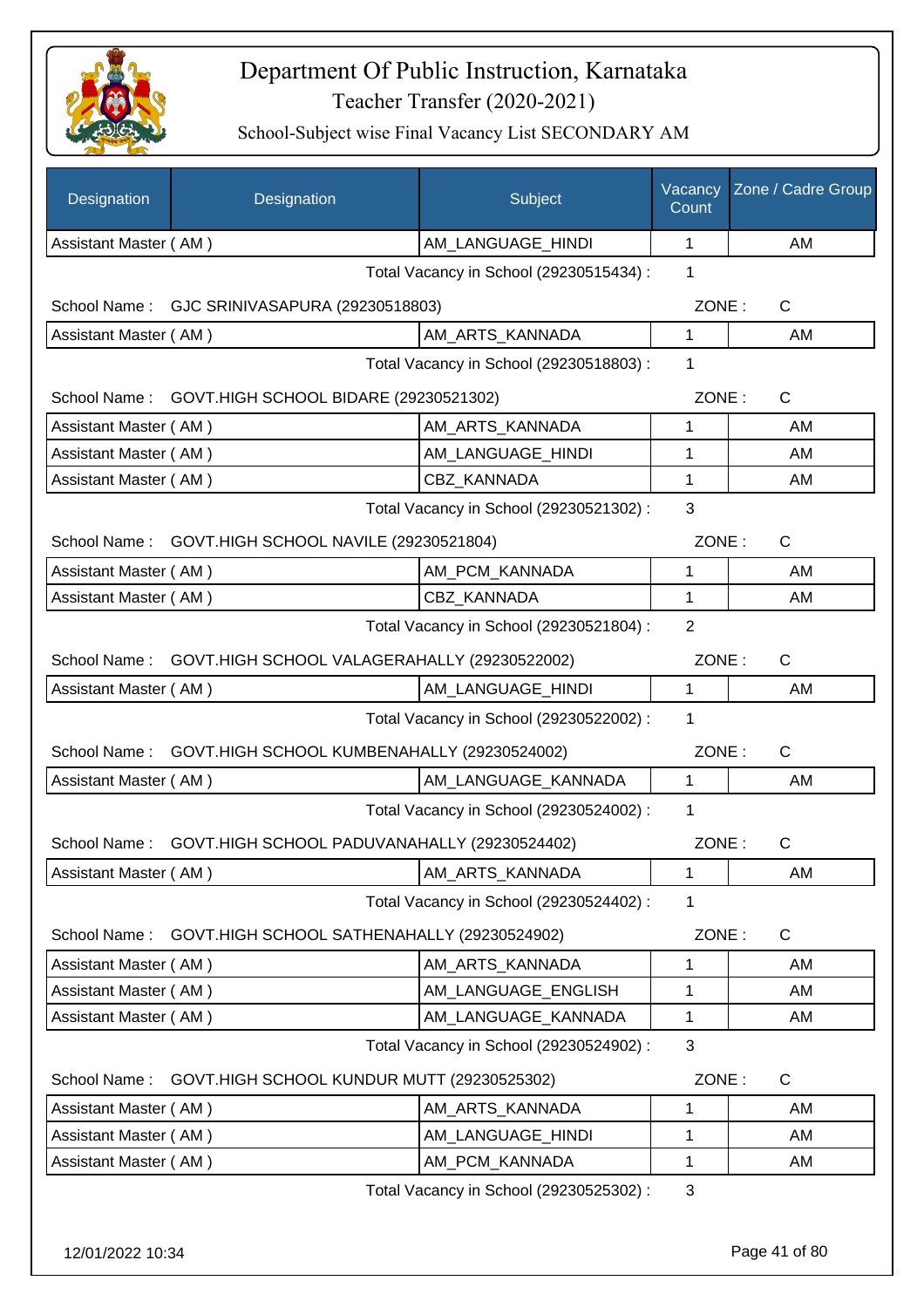

| <b>Designation</b>                           | Designation                                           | Subject                                 | Vacancy<br>Count | Zone / Cadre Group |
|----------------------------------------------|-------------------------------------------------------|-----------------------------------------|------------------|--------------------|
| School Name:                                 | GOVT.HIGH SCHOOL MATTANAVILE (29230530002)            |                                         | ZONE:            | $\mathsf{C}$       |
| Assistant Master (AM)                        |                                                       | AM_LANGUAGE_HINDI                       | $\mathbf{1}$     | AM                 |
| Assistant Master (AM)                        |                                                       | AM_LANGUAGE_KANNADA                     | 1                | AM                 |
|                                              |                                                       | Total Vacancy in School (29230530002) : | $\overline{2}$   |                    |
| School Name:                                 | GOVT.HIGH SCHOOL KALKERE (29230531504)                |                                         | ZONE:            | C                  |
| Assistant Master (AM)                        |                                                       | AM LANGUAGE HINDI                       | $\mathbf{1}$     | AM                 |
|                                              |                                                       | Total Vacancy in School (29230531504) : | 1                |                    |
| School Name:                                 | KARNATAKA PUBLIC SCHOOLS GJC NUGGEHALLI (29230532106) |                                         | ZONE:            | $\mathsf{C}$       |
| Assistant Master (AM)                        |                                                       | AM_ARTS_KANNADA                         | 1                | AM                 |
| Assistant Master (AM)                        |                                                       | AM_LANGUAGE_ENGLISH                     | 1                | AM                 |
| Assistant Master (AM)                        |                                                       | AM LANGUAGE_HINDI                       | 1                | AM                 |
| Assistant Master (AM)                        |                                                       | AM LANGUAGE KANNADA                     | 1                | AM                 |
| Assistant Master (AM)                        |                                                       | AM PCM KANNADA                          | 1                | AM                 |
| 5<br>Total Vacancy in School (29230532106) : |                                                       |                                         |                  |                    |
| School Name:                                 | GOVT.HIGH SCHOOL HAROSOMANAHALLY (29230532602)        |                                         | ZONE:            | C                  |
| Assistant Master (AM)                        |                                                       | AM_PCM_KANNADA                          | $\mathbf{1}$     | AM                 |
| Total Vacancy in School (29230532602) :      |                                                       |                                         |                  |                    |
| School Name:                                 | GOVT.HIGH SCHOOL JINNENAHALLI (29230533503)           |                                         | ZONE:            | $\mathsf{C}$       |
| Assistant Master (AM)                        |                                                       | AM_LANGUAGE_ENGLISH                     | $\mathbf{1}$     | AM                 |
|                                              |                                                       | Total Vacancy in School (29230533503) : | 1                |                    |
|                                              | School Name: GJC HIRISAVE (29230534607)               |                                         | ZONE:            | C.                 |
| Assistant Master (AM)                        |                                                       | AM LANGUAGE ENGLISH                     | 1                | AM                 |
| Assistant Master (AM)                        |                                                       | AM_LANGUAGE_HINDI                       | 1                | AM                 |
|                                              |                                                       | Total Vacancy in School (29230534607) : | $\overline{2}$   |                    |
| School Name:                                 | GOVT.HIGH SCHOOL BALAGANCHI (29230534802)             |                                         | ZONE:            | C                  |
| Assistant Master (AM)                        |                                                       | AM LANGUAGE ENGLISH                     | 1                | AM                 |
| Assistant Master (AM)                        |                                                       | AM_LANGUAGE_HINDI                       | 1                | AM                 |
|                                              |                                                       | Total Vacancy in School (29230534802) : | $\overline{2}$   |                    |
| School Name:                                 | GOVT.HIGH SCHOOL BELAGIHALLY (29230535002)            |                                         |                  | ZONE:<br>C         |
| Assistant Master (AM)                        |                                                       | AM_LANGUAGE_ENGLISH                     | 1                | AM                 |
| Assistant Master (AM)                        |                                                       | AM_LANGUAGE_HINDI                       | 1                | AM                 |
| Assistant Master (AM)                        |                                                       | AM_PCM_KANNADA                          | 1                | AM                 |
|                                              |                                                       | Total Vacancy in School (29230535002) : | 3                |                    |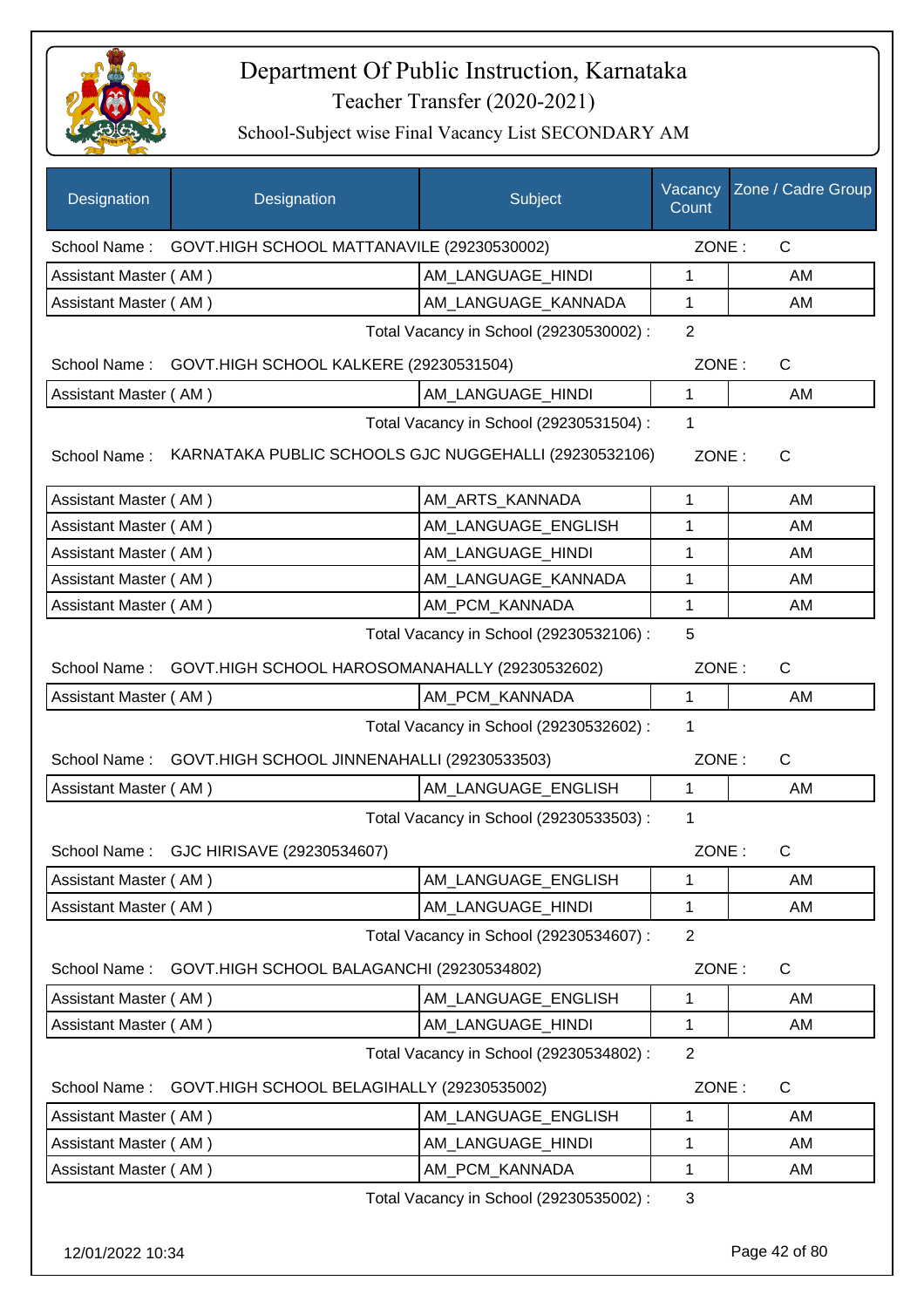

| Designation           | Designation                                                                | Subject                                 | Vacancy<br>Count | Zone / Cadre Group |  |  |
|-----------------------|----------------------------------------------------------------------------|-----------------------------------------|------------------|--------------------|--|--|
|                       | School Name: GJC SRAVANABELAGOLA (29230535719)                             |                                         | ZONE:            | C                  |  |  |
| Assistant Master (AM) |                                                                            | AM_ARTS_KANNADA                         | 1                | AM                 |  |  |
| Assistant Master (AM) |                                                                            | AM_LANGUAGE_HINDI                       | 1                | AM                 |  |  |
|                       |                                                                            | Total Vacancy in School (29230535719) : | $\overline{2}$   |                    |  |  |
| School Name:          | GOVT.GIRLS HIGH SCHOOL SRAVANABELAGOLA (29230535720)                       |                                         | ZONE:            | C                  |  |  |
| Assistant Master (AM) |                                                                            | AM_LANGUAGE_HINDI                       | $\mathbf{1}$     | AM                 |  |  |
|                       |                                                                            | Total Vacancy in School (29230535720) : | 1                |                    |  |  |
| School Name:          | GOVT.HIGH SCHOOL HALEBELAGOLA (29230537103)                                |                                         | ZONE:            | $\mathsf{C}$       |  |  |
| Assistant Master (AM) |                                                                            | AM_LANGUAGE_KANNADA                     | 1                | AM                 |  |  |
|                       |                                                                            | Total Vacancy in School (29230537103) : | 1                |                    |  |  |
|                       | School Name: GOVT.HIGH SCHOOL JUTTNAHALLY (29230537503)                    |                                         | ZONE:            | C                  |  |  |
| Assistant Master (AM) |                                                                            | AM_PCM_KANNADA                          | $\mathbf{1}$     | AM                 |  |  |
|                       |                                                                            | Total Vacancy in School (29230537503) : | 1                |                    |  |  |
|                       | School Name: GJC SRIRAMNAGARA EXT GMR HALLY (29230541801)                  |                                         | ZONE:            | A                  |  |  |
| Assistant Master (AM) |                                                                            | <b>CBZ KANNADA</b>                      | $\mathbf{1}$     | AM                 |  |  |
|                       |                                                                            | Total Vacancy in School (29230541801) : | 1                |                    |  |  |
|                       | School Name: GOVT.HIGH SCHOOL TAGADURU (29230542402)                       |                                         | ZONE:            | $\mathsf{C}$       |  |  |
| Assistant Master (AM) |                                                                            | AM_LANGUAGE_ENGLISH                     | $\mathbf{1}$     | AM                 |  |  |
| Assistant Master (AM) |                                                                            | AM_LANGUAGE_KANNADA                     | 1                | AM                 |  |  |
|                       |                                                                            | Total Vacancy in School (29230542402) : | 2                |                    |  |  |
|                       |                                                                            | Total Vacancy in Taluka (292305) :      | 67               |                    |  |  |
| Taluka Name:          | HOLENARASIPURA (292306)                                                    |                                         |                  |                    |  |  |
| School Name:          | KARNATAKA PUBLIC SCHOOLS GOVT JUNIOR COLLEGE<br>HARIHARAPURA (29230603103) |                                         | ZONE:            | $\mathsf{C}$       |  |  |
| Assistant Master (AM) |                                                                            | AM LANGUAGE ENGLISH                     | 1                | AM                 |  |  |
| Assistant Master (AM) |                                                                            | AM_PCM_KANNADA                          | 1                | AM                 |  |  |
|                       | $\overline{2}$<br>Total Vacancy in School (29230603103) :                  |                                         |                  |                    |  |  |
| School Name:          | GOVT JUNIOR COLLEGE CHAKENAHALLY (29230603203)                             |                                         | ZONE:            | $\mathsf{C}$       |  |  |
| Assistant Master (AM) |                                                                            | AM_ARTS_KANNADA                         | 1                | AM                 |  |  |
| Assistant Master (AM) |                                                                            | AM_LANGUAGE_ENGLISH                     | 1                | AM                 |  |  |
|                       |                                                                            | Total Vacancy in School (29230603203) : | $\overline{2}$   |                    |  |  |
| School Name:          | GOVT JUNIOR COLLEGE MALALI (29230603402)                                   |                                         | ZONE:            | C                  |  |  |
| Assistant Master (AM) |                                                                            | AM_ARTS_KANNADA                         | 1                | AM                 |  |  |
| 12/01/2022 10:34      |                                                                            |                                         |                  | Page 43 of 80      |  |  |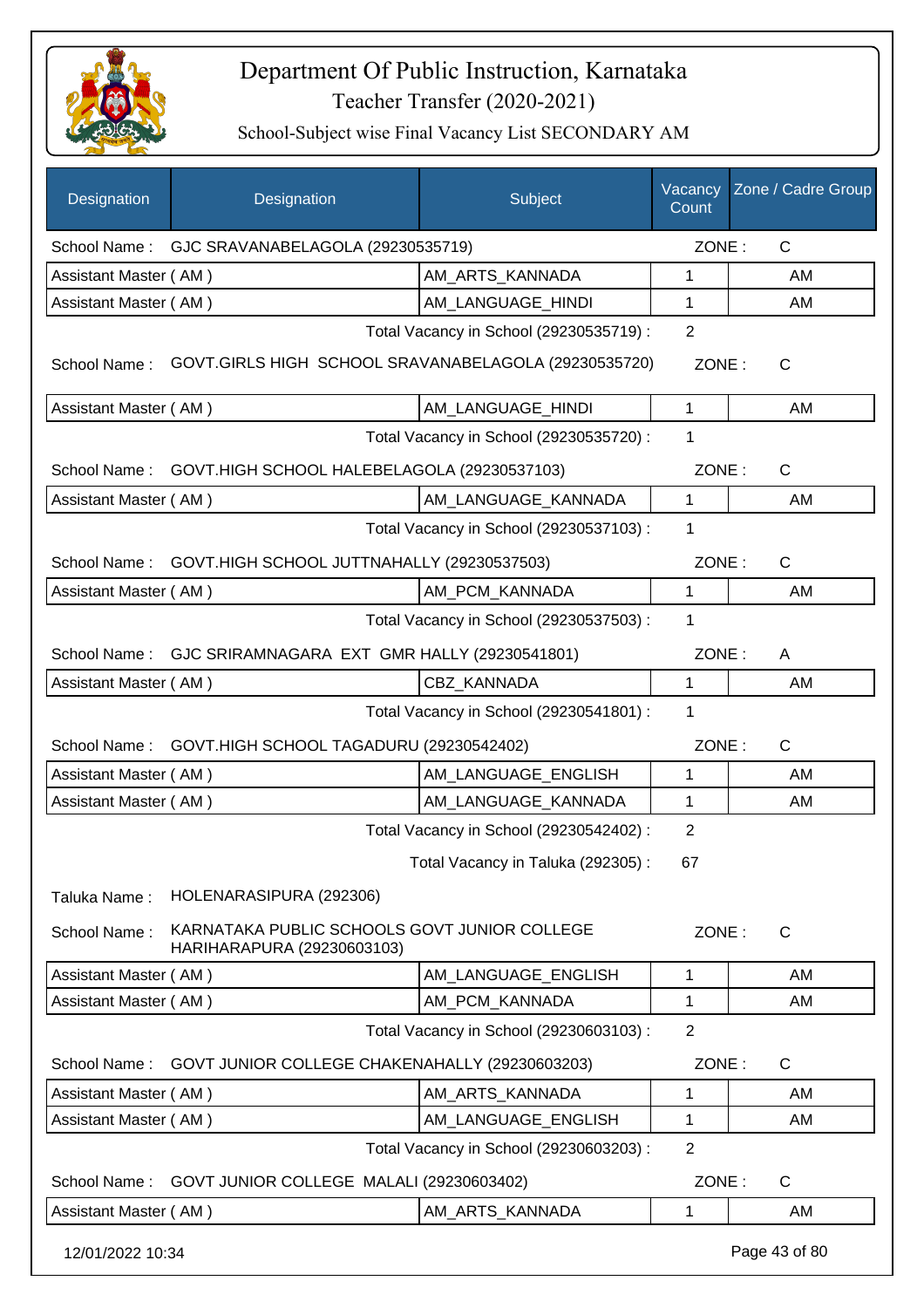

School-Subject wise Final Vacancy List SECONDARY AM

| Total Vacancy in School (29230603402) :<br>1<br>School Name: GHS BEDIGANAHALLY (29230603802)<br>ZONE:<br>C<br>Assistant Master (AM)<br>AM LANGUAGE ENGLISH<br>1<br>AM<br>AM LANGUAGE HINDI<br>1<br>AM<br>Assistant Master (AM)<br>AM_LANGUAGE_KANNADA<br>1<br>Assistant Master (AM)<br>AM<br><b>CBZ KANNADA</b><br>1<br>Assistant Master (AM)<br>AM<br>Total Vacancy in School (29230603802) :<br>$\overline{4}$<br>ZONE:<br>School Name: GHS GUDDENAHALLY (29230604104)<br>C<br>$\mathbf{1}$<br>Assistant Master (AM)<br>AM_LANGUAGE_ENGLISH<br>AM<br>AM_LANGUAGE_HINDI<br>1<br>Assistant Master (AM)<br>AM<br>2<br>Total Vacancy in School (29230604104) :<br>GHS SOMANAHALLY (29230604902)<br>ZONE:<br>C<br>School Name:<br>Assistant Master (AM)<br>AM_LANGUAGE_KANNADA<br>1<br>AM<br>$\mathbf{1}$<br><b>CBZ KANNADA</b><br>Assistant Master (AM)<br>AM<br>$\overline{2}$<br>Total Vacancy in School (29230604902) :<br>School Name: GHS BAGIVALU (29230606202)<br>ZONE:<br>B<br>$\mathbf{1}$<br>AM_LANGUAGE_HINDI<br>AM<br>Assistant Master (AM)<br>Total Vacancy in School (29230606202) :<br>1<br>GOVT JUNIOR COLLEGE HALEKOTE (29230607803)<br>ZONE:<br>C<br>School Name:<br>AM_PCM_KANNADA<br>$\mathbf{1}$<br>AM<br>Assistant Master (AM)<br>1<br>Total Vacancy in School (29230607803) :<br>ZONE:<br>$\mathsf C$<br>School Name:<br>GHS HARADANAHALLY (29230607902)<br>$\mathbf{1}$<br>Assistant Master (AM)<br>AM_LANGUAGE_ENGLISH<br>AM<br>Total Vacancy in School (29230607902) :<br>1 | Designation | Designation | Subject | Vacancy<br>Count | Zone / Cadre Group |
|-----------------------------------------------------------------------------------------------------------------------------------------------------------------------------------------------------------------------------------------------------------------------------------------------------------------------------------------------------------------------------------------------------------------------------------------------------------------------------------------------------------------------------------------------------------------------------------------------------------------------------------------------------------------------------------------------------------------------------------------------------------------------------------------------------------------------------------------------------------------------------------------------------------------------------------------------------------------------------------------------------------------------------------------------------------------------------------------------------------------------------------------------------------------------------------------------------------------------------------------------------------------------------------------------------------------------------------------------------------------------------------------------------------------------------------------------------------------------------------------------------|-------------|-------------|---------|------------------|--------------------|
|                                                                                                                                                                                                                                                                                                                                                                                                                                                                                                                                                                                                                                                                                                                                                                                                                                                                                                                                                                                                                                                                                                                                                                                                                                                                                                                                                                                                                                                                                                     |             |             |         |                  |                    |
|                                                                                                                                                                                                                                                                                                                                                                                                                                                                                                                                                                                                                                                                                                                                                                                                                                                                                                                                                                                                                                                                                                                                                                                                                                                                                                                                                                                                                                                                                                     |             |             |         |                  |                    |
|                                                                                                                                                                                                                                                                                                                                                                                                                                                                                                                                                                                                                                                                                                                                                                                                                                                                                                                                                                                                                                                                                                                                                                                                                                                                                                                                                                                                                                                                                                     |             |             |         |                  |                    |
|                                                                                                                                                                                                                                                                                                                                                                                                                                                                                                                                                                                                                                                                                                                                                                                                                                                                                                                                                                                                                                                                                                                                                                                                                                                                                                                                                                                                                                                                                                     |             |             |         |                  |                    |
|                                                                                                                                                                                                                                                                                                                                                                                                                                                                                                                                                                                                                                                                                                                                                                                                                                                                                                                                                                                                                                                                                                                                                                                                                                                                                                                                                                                                                                                                                                     |             |             |         |                  |                    |
|                                                                                                                                                                                                                                                                                                                                                                                                                                                                                                                                                                                                                                                                                                                                                                                                                                                                                                                                                                                                                                                                                                                                                                                                                                                                                                                                                                                                                                                                                                     |             |             |         |                  |                    |
|                                                                                                                                                                                                                                                                                                                                                                                                                                                                                                                                                                                                                                                                                                                                                                                                                                                                                                                                                                                                                                                                                                                                                                                                                                                                                                                                                                                                                                                                                                     |             |             |         |                  |                    |
|                                                                                                                                                                                                                                                                                                                                                                                                                                                                                                                                                                                                                                                                                                                                                                                                                                                                                                                                                                                                                                                                                                                                                                                                                                                                                                                                                                                                                                                                                                     |             |             |         |                  |                    |
|                                                                                                                                                                                                                                                                                                                                                                                                                                                                                                                                                                                                                                                                                                                                                                                                                                                                                                                                                                                                                                                                                                                                                                                                                                                                                                                                                                                                                                                                                                     |             |             |         |                  |                    |
|                                                                                                                                                                                                                                                                                                                                                                                                                                                                                                                                                                                                                                                                                                                                                                                                                                                                                                                                                                                                                                                                                                                                                                                                                                                                                                                                                                                                                                                                                                     |             |             |         |                  |                    |
|                                                                                                                                                                                                                                                                                                                                                                                                                                                                                                                                                                                                                                                                                                                                                                                                                                                                                                                                                                                                                                                                                                                                                                                                                                                                                                                                                                                                                                                                                                     |             |             |         |                  |                    |
|                                                                                                                                                                                                                                                                                                                                                                                                                                                                                                                                                                                                                                                                                                                                                                                                                                                                                                                                                                                                                                                                                                                                                                                                                                                                                                                                                                                                                                                                                                     |             |             |         |                  |                    |
|                                                                                                                                                                                                                                                                                                                                                                                                                                                                                                                                                                                                                                                                                                                                                                                                                                                                                                                                                                                                                                                                                                                                                                                                                                                                                                                                                                                                                                                                                                     |             |             |         |                  |                    |
|                                                                                                                                                                                                                                                                                                                                                                                                                                                                                                                                                                                                                                                                                                                                                                                                                                                                                                                                                                                                                                                                                                                                                                                                                                                                                                                                                                                                                                                                                                     |             |             |         |                  |                    |
|                                                                                                                                                                                                                                                                                                                                                                                                                                                                                                                                                                                                                                                                                                                                                                                                                                                                                                                                                                                                                                                                                                                                                                                                                                                                                                                                                                                                                                                                                                     |             |             |         |                  |                    |
|                                                                                                                                                                                                                                                                                                                                                                                                                                                                                                                                                                                                                                                                                                                                                                                                                                                                                                                                                                                                                                                                                                                                                                                                                                                                                                                                                                                                                                                                                                     |             |             |         |                  |                    |
|                                                                                                                                                                                                                                                                                                                                                                                                                                                                                                                                                                                                                                                                                                                                                                                                                                                                                                                                                                                                                                                                                                                                                                                                                                                                                                                                                                                                                                                                                                     |             |             |         |                  |                    |
|                                                                                                                                                                                                                                                                                                                                                                                                                                                                                                                                                                                                                                                                                                                                                                                                                                                                                                                                                                                                                                                                                                                                                                                                                                                                                                                                                                                                                                                                                                     |             |             |         |                  |                    |
|                                                                                                                                                                                                                                                                                                                                                                                                                                                                                                                                                                                                                                                                                                                                                                                                                                                                                                                                                                                                                                                                                                                                                                                                                                                                                                                                                                                                                                                                                                     |             |             |         |                  |                    |
|                                                                                                                                                                                                                                                                                                                                                                                                                                                                                                                                                                                                                                                                                                                                                                                                                                                                                                                                                                                                                                                                                                                                                                                                                                                                                                                                                                                                                                                                                                     |             |             |         |                  |                    |
|                                                                                                                                                                                                                                                                                                                                                                                                                                                                                                                                                                                                                                                                                                                                                                                                                                                                                                                                                                                                                                                                                                                                                                                                                                                                                                                                                                                                                                                                                                     |             |             |         |                  |                    |
|                                                                                                                                                                                                                                                                                                                                                                                                                                                                                                                                                                                                                                                                                                                                                                                                                                                                                                                                                                                                                                                                                                                                                                                                                                                                                                                                                                                                                                                                                                     |             |             |         |                  |                    |
|                                                                                                                                                                                                                                                                                                                                                                                                                                                                                                                                                                                                                                                                                                                                                                                                                                                                                                                                                                                                                                                                                                                                                                                                                                                                                                                                                                                                                                                                                                     |             |             |         |                  |                    |
|                                                                                                                                                                                                                                                                                                                                                                                                                                                                                                                                                                                                                                                                                                                                                                                                                                                                                                                                                                                                                                                                                                                                                                                                                                                                                                                                                                                                                                                                                                     |             |             |         |                  |                    |
| $\mathsf C$<br>School Name:<br>GHS HANGARAHALLY (29230608103)<br>ZONE:                                                                                                                                                                                                                                                                                                                                                                                                                                                                                                                                                                                                                                                                                                                                                                                                                                                                                                                                                                                                                                                                                                                                                                                                                                                                                                                                                                                                                              |             |             |         |                  |                    |
| Assistant Master (AM)<br>AM_ARTS_KANNADA<br>1<br>AM                                                                                                                                                                                                                                                                                                                                                                                                                                                                                                                                                                                                                                                                                                                                                                                                                                                                                                                                                                                                                                                                                                                                                                                                                                                                                                                                                                                                                                                 |             |             |         |                  |                    |
| Total Vacancy in School (29230608103) :<br>1                                                                                                                                                                                                                                                                                                                                                                                                                                                                                                                                                                                                                                                                                                                                                                                                                                                                                                                                                                                                                                                                                                                                                                                                                                                                                                                                                                                                                                                        |             |             |         |                  |                    |
| ZONE:<br>B<br>School Name:<br>GHS SANKANAHALLY (29230609102)                                                                                                                                                                                                                                                                                                                                                                                                                                                                                                                                                                                                                                                                                                                                                                                                                                                                                                                                                                                                                                                                                                                                                                                                                                                                                                                                                                                                                                        |             |             |         |                  |                    |
| Assistant Master (AM)<br>AM LANGUAGE KANNADA<br>1<br>AM                                                                                                                                                                                                                                                                                                                                                                                                                                                                                                                                                                                                                                                                                                                                                                                                                                                                                                                                                                                                                                                                                                                                                                                                                                                                                                                                                                                                                                             |             |             |         |                  |                    |
| Total Vacancy in School (29230609102) :<br>1                                                                                                                                                                                                                                                                                                                                                                                                                                                                                                                                                                                                                                                                                                                                                                                                                                                                                                                                                                                                                                                                                                                                                                                                                                                                                                                                                                                                                                                        |             |             |         |                  |                    |
| $\mathsf{C}$<br>School Name:<br>GOVT JUNIOR COLLEGE PADAVALAHIPPE (29230609502)<br>ZONE:                                                                                                                                                                                                                                                                                                                                                                                                                                                                                                                                                                                                                                                                                                                                                                                                                                                                                                                                                                                                                                                                                                                                                                                                                                                                                                                                                                                                            |             |             |         |                  |                    |
| AM_LANGUAGE_KANNADA<br>$\mathbf 1$<br>Assistant Master (AM)<br>AM                                                                                                                                                                                                                                                                                                                                                                                                                                                                                                                                                                                                                                                                                                                                                                                                                                                                                                                                                                                                                                                                                                                                                                                                                                                                                                                                                                                                                                   |             |             |         |                  |                    |
| CBZ_KANNADA<br>Assistant Master (AM)<br>1<br>AM                                                                                                                                                                                                                                                                                                                                                                                                                                                                                                                                                                                                                                                                                                                                                                                                                                                                                                                                                                                                                                                                                                                                                                                                                                                                                                                                                                                                                                                     |             |             |         |                  |                    |

12/01/2022 10:34 Page 44 of 80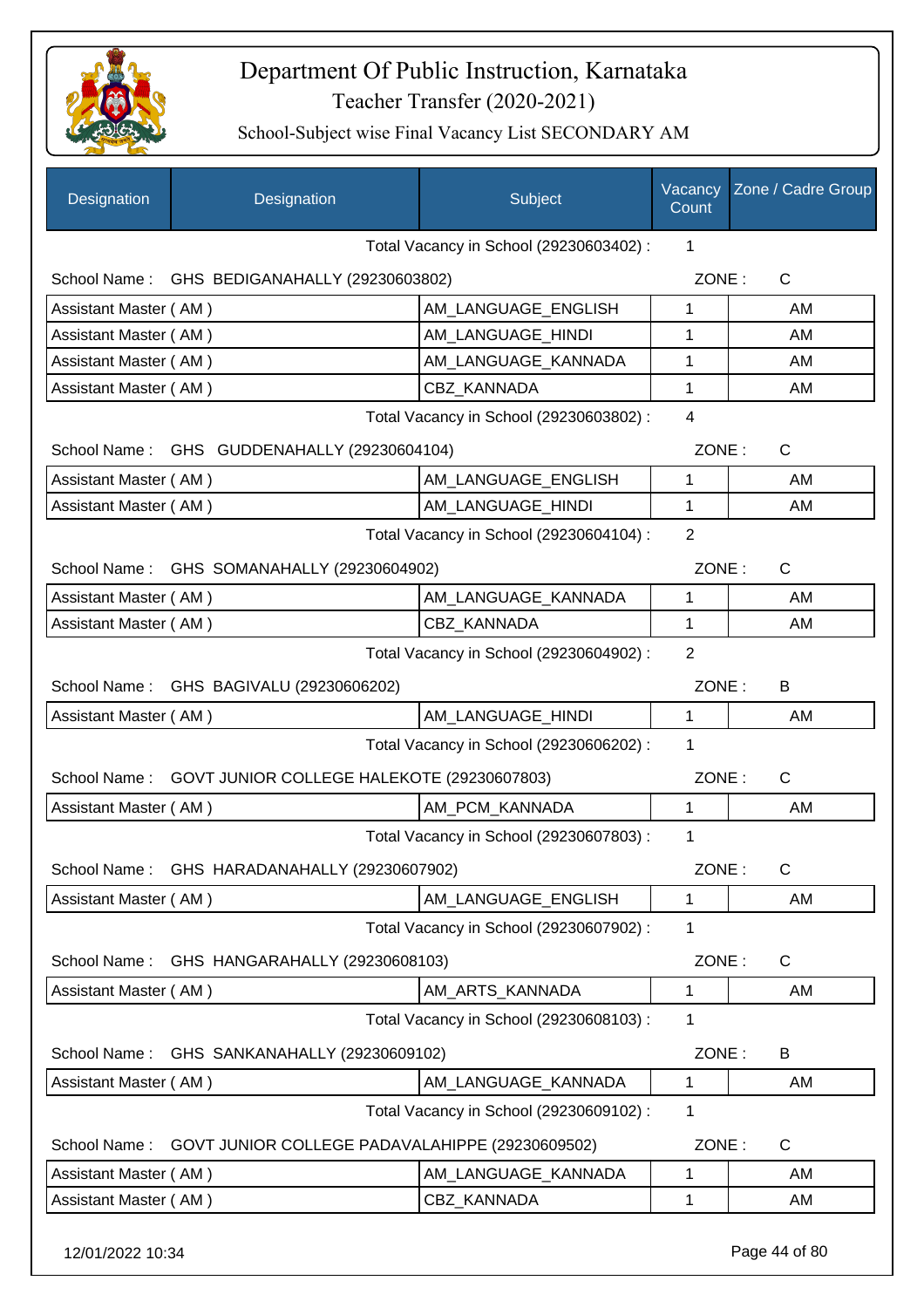

| Designation                                               | Designation                                                        | Subject                                 | Vacancy<br>Count | Zone / Cadre Group |
|-----------------------------------------------------------|--------------------------------------------------------------------|-----------------------------------------|------------------|--------------------|
|                                                           |                                                                    | Total Vacancy in School (29230609502) : | $\overline{2}$   |                    |
| School Name:                                              | GOVT BOYS PU COLLEGE HOLENARASIPURA (29230612134)                  |                                         | ZONE:            | A                  |
| Assistant Master (AM)                                     |                                                                    | AM_ARTS_KANNADA                         | $\overline{2}$   | AM                 |
| Assistant Master (AM)                                     |                                                                    | AM_LANGUAGE_KANNADA                     | 1                | AM                 |
| Assistant Master (AM)                                     |                                                                    | AM PCM KANNADA                          | 1                | AM                 |
|                                                           |                                                                    | Total Vacancy in School (29230612134) : | $\overline{4}$   |                    |
| School Name:                                              | GOVT GIRLS JUNIOR COLLEGE HOLENARASIPURA (29230612135)             |                                         | ZONE:            | A                  |
| Assistant Master (AM)                                     |                                                                    | AM_ARTS_KANNADA                         | 1                | AM                 |
| Assistant Master (AM)                                     |                                                                    | AM LANGUAGE KANNADA                     | $\mathbf 1$      | AM                 |
|                                                           |                                                                    | Total Vacancy in School (29230612135) : | $\overline{2}$   |                    |
| School Name:                                              | GHS KARNATAKA HOUSING BOARD COLONY HOLENARASIPURA<br>(29230612139) |                                         | ZONE:            | A                  |
| Assistant Master (AM)                                     |                                                                    | AM_ARTS_KANNADA                         | 1                | AM                 |
| Assistant Master (AM)                                     |                                                                    | AM_LANGUAGE_HINDI                       | 1                | AM                 |
| $\overline{2}$<br>Total Vacancy in School (29230612139) : |                                                                    |                                         |                  |                    |
|                                                           | School Name: ADARSHA VIDYALAYA RMSA, TATTEKERE (29230612146)       |                                         | ZONE:            | B                  |
| Assistant Master (AM)                                     |                                                                    | AM_LANGUAGE_ENGLISH                     | 1                | AM                 |
| Assistant Master (AM)                                     |                                                                    | AM_LANGUAGE_HINDI                       | 1                | AM                 |
| Assistant Master (AM)                                     |                                                                    | CBZ_ENGLISH                             | $\mathbf 1$      | AM                 |
|                                                           |                                                                    | Total Vacancy in School (29230612146) : | 3                |                    |
| School Name:                                              | GHS HIREHALLYKOPPALU (29230613204)                                 |                                         | ZONE:            | $\mathsf C$        |
| Assistant Master (AM)                                     |                                                                    | AM_LANGUAGE_HINDI                       | 1                | AM.                |
|                                                           |                                                                    | Total Vacancy in School (29230613204) : | 1                |                    |
| School Name:                                              | GHS ATTICHOWDENAHALLY (29230615402)                                |                                         | ZONE:            | $\mathsf{C}$       |
| Assistant Master (AM)                                     |                                                                    | AM LANGUAGE ENGLISH                     | 1                | AM                 |
| Total Vacancy in School (29230615402) :<br>1              |                                                                    |                                         |                  |                    |
| School Name:                                              | GHS BANUKUPPE (29230615602)                                        |                                         | ZONE:            | $\mathsf{C}$       |
| Assistant Master (AM)                                     |                                                                    | AM_LANGUAGE_ENGLISH                     | 1                | AM                 |
| Assistant Master (AM)                                     |                                                                    | AM_LANGUAGE_HINDI                       | 1                | AM                 |
|                                                           |                                                                    | Total Vacancy in School (29230615602):  | $\overline{2}$   |                    |
| School Name:                                              | GHS HADAVANAHALLY (29230616102)                                    |                                         | ZONE:            | $\mathsf{C}$       |
| Assistant Master (AM)                                     |                                                                    | AM_LANGUAGE_HINDI                       | 1                | AM                 |
|                                                           |                                                                    | Total Vacancy in School (29230616102) : | 1                |                    |
| 12/01/2022 10:34                                          |                                                                    |                                         |                  | Page 45 of 80      |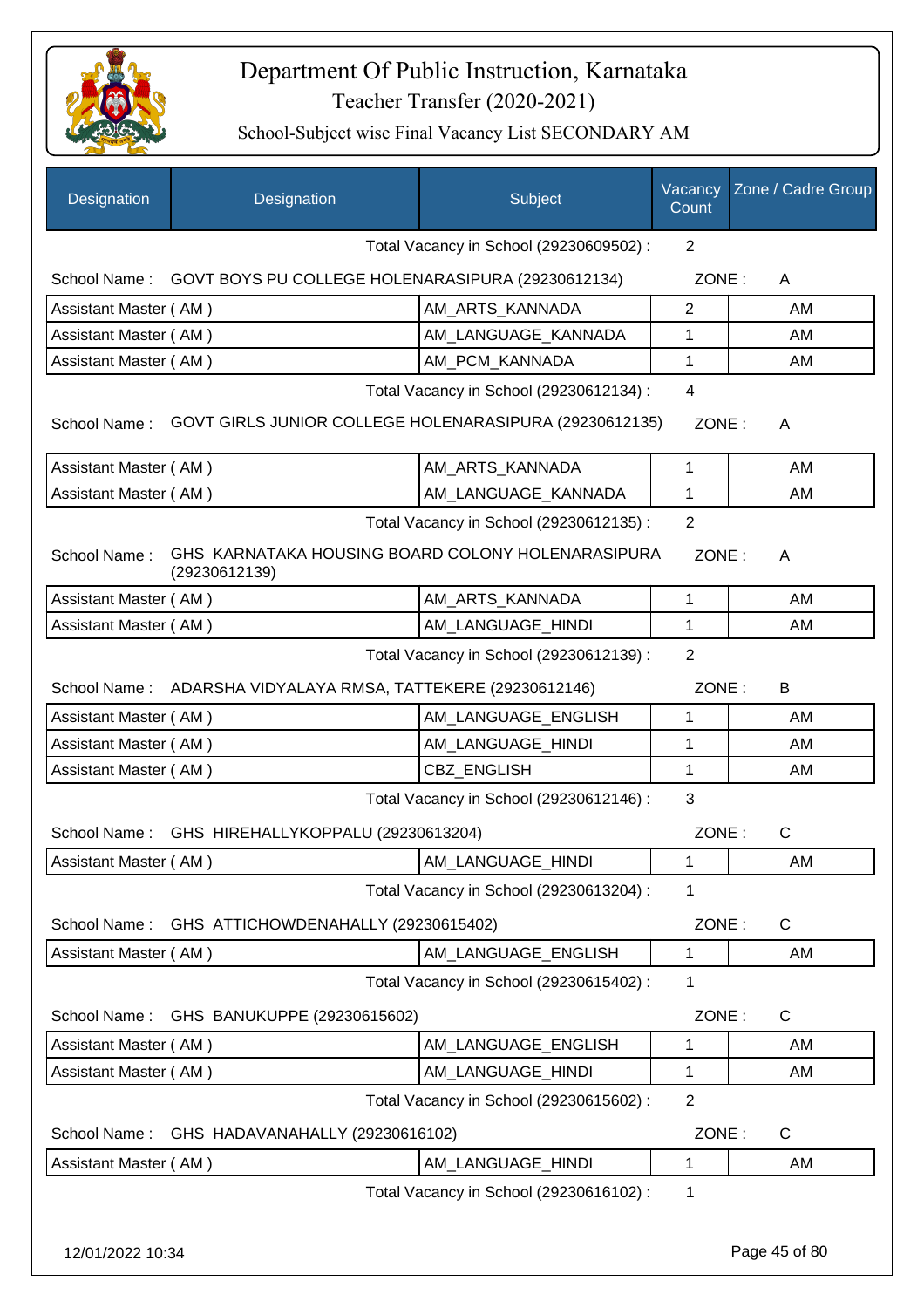

| Designation                                  | Designation                                               | Subject                                 | Vacancy<br>Count | Zone / Cadre Group |
|----------------------------------------------|-----------------------------------------------------------|-----------------------------------------|------------------|--------------------|
|                                              | School Name: GHS SINGAPURA (29230617502)                  |                                         | ZONE:            | C                  |
| Assistant Master (AM)                        |                                                           | AM_LANGUAGE_ENGLISH                     | 1                | AM                 |
| Assistant Master (AM)                        |                                                           | AM_LANGUAGE_HINDI                       | 1                | AM                 |
|                                              |                                                           | Total Vacancy in School (29230617502) : | 2                |                    |
|                                              | School Name: GOVT JUNIOR COLLEGE MUDALHIPPE (29230617701) |                                         | ZONE:            | C                  |
| Assistant Master (AM)                        |                                                           | AM_LANGUAGE_HINDI                       | 1                | AM                 |
|                                              |                                                           | Total Vacancy in School (29230617701) : | 1                |                    |
|                                              | School Name: GHS ALADAHALLY (29230617707)                 |                                         | ZONE:            | В                  |
| Assistant Master (AM)                        |                                                           | AM_LANGUAGE_ENGLISH                     | 1                | AM                 |
| Assistant Master (AM)                        |                                                           | AM_LANGUAGE_KANNADA                     | 1                | AM                 |
|                                              |                                                           | Total Vacancy in School (29230617707) : | 2                |                    |
| School Name:                                 | GHS THATTEKERE BORE (29230617802)                         |                                         | ZONE:            | B                  |
| Assistant Master (AM)                        |                                                           | AM_LANGUAGE_ENGLISH                     | $\mathbf{1}$     | AM                 |
|                                              |                                                           | Total Vacancy in School (29230617802) : | 1                |                    |
| School Name:                                 | GHS GANNIKADA (29230618202)                               |                                         | ZONE:            | C                  |
| Assistant Master (AM)                        |                                                           | AM_ARTS_KANNADA                         | 1                | AM                 |
|                                              |                                                           | Total Vacancy in School (29230618202) : | 1                |                    |
| School Name:                                 | GOVT JUNIOR COLLEGE DEVARAMUDDANAHALLY (29230620202)      |                                         | ZONE:            | C                  |
| Assistant Master (AM)                        |                                                           | AM_LANGUAGE_ENGLISH                     | $\mathbf{1}$     | AM                 |
|                                              |                                                           | Total Vacancy in School (29230620202) : | 1                |                    |
| School Name:                                 | GHS ANNEKANAMBODY (29230621203)                           |                                         | ZONE:            | $\mathsf C$        |
| Assistant Master (AM)                        |                                                           | AM_LANGUAGE_KANNADA                     | 1                | AM                 |
|                                              |                                                           | Total Vacancy in School (29230621203) : | 1                |                    |
| School Name:                                 | GOVT JUNIOR COLLEGE HALLYMYSORE (29230621606)             |                                         | ZONE:            | C                  |
| Assistant Master (AM)                        |                                                           | AM ARTS KANNADA                         | 1                | AM                 |
| Assistant Master (AM)                        |                                                           | AM LANGUAGE ENGLISH                     | 1                | AM                 |
| Assistant Master (AM)                        |                                                           | AM_LANGUAGE_KANNADA                     | 1                | AM                 |
| Assistant Master (AM)                        |                                                           | CBZ_KANNADA                             | 1                | AM                 |
| Total Vacancy in School (29230621606) :<br>4 |                                                           |                                         |                  |                    |
| School Name:                                 | GHS NIDUVANI (29230623503)                                |                                         | ZONE:            | C                  |
| Assistant Master (AM)                        |                                                           | AM_LANGUAGE_ENGLISH                     | $\mathbf{1}$     | AM                 |
|                                              |                                                           | Total Vacancy in School (29230623503) : | 1                |                    |
| 12/01/2022 10:34                             |                                                           |                                         |                  | Page 46 of 80      |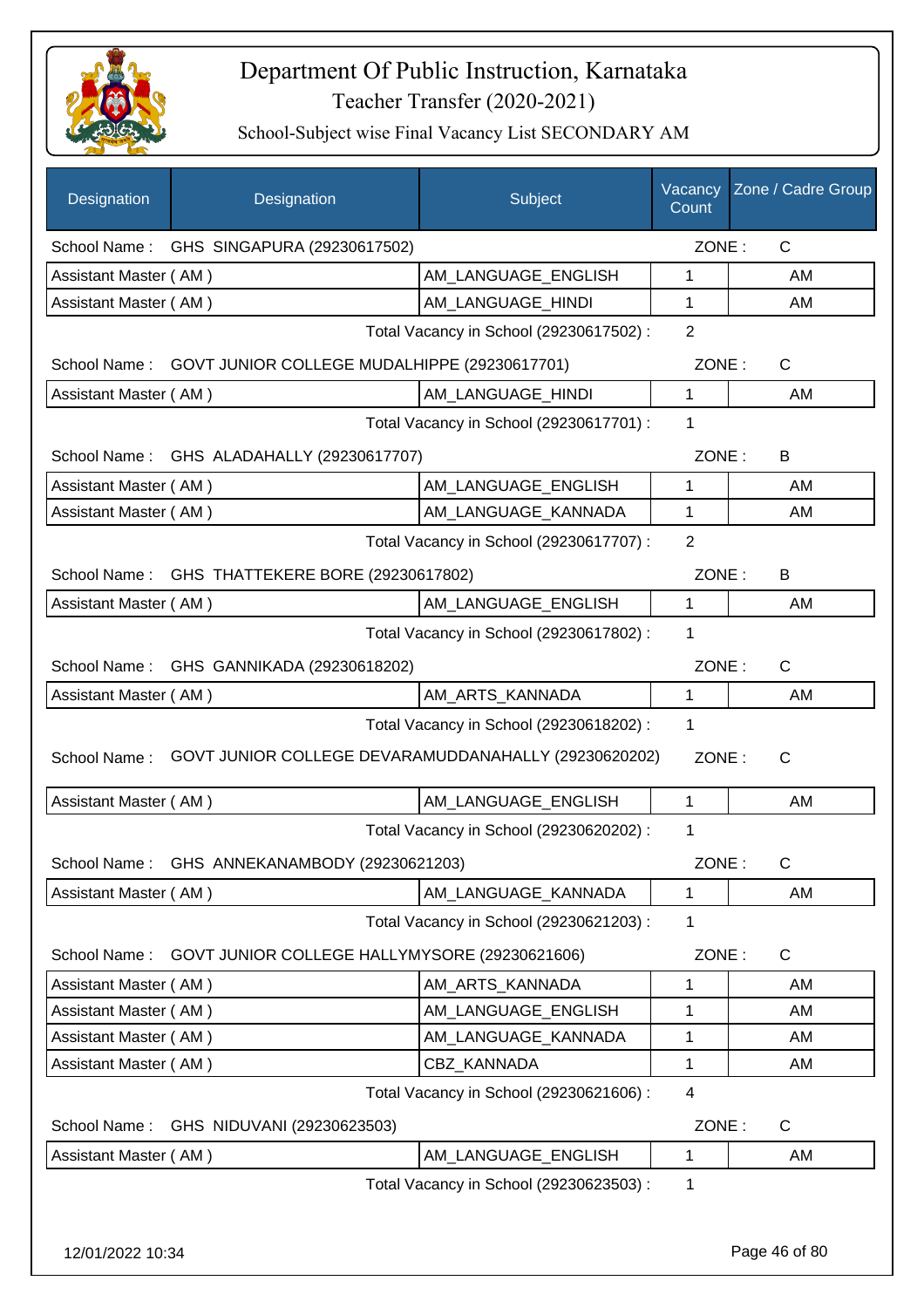

| Designation           | Designation                                                                    | Subject                                 | Vacancy<br>Count | Zone / Cadre Group |
|-----------------------|--------------------------------------------------------------------------------|-----------------------------------------|------------------|--------------------|
| School Name:          | GOVT JUNIOR COLLEGE JODIGUBBI (29230623702)                                    |                                         | ZONE:            | C                  |
| Assistant Master (AM) |                                                                                | AM ARTS KANNADA                         | $\mathbf{1}$     | AM                 |
|                       |                                                                                | Total Vacancy in School (29230623702) : | 1                |                    |
|                       |                                                                                | Total Vacancy in Taluka (292306):       | 51               |                    |
| Taluka Name:          | HASSAN (292307)                                                                |                                         |                  |                    |
| School Name:          | KARNATAKA PUBLIC SCHOOLS GOVT JUNIOR COLLEGE MOSALE<br>HOSAHALLY (29230700105) |                                         | ZONE:            | $\mathsf{C}$       |
| Assistant Master (AM) |                                                                                | AM_LANGUAGE_KANNADA                     | $\mathbf{1}$     | AM                 |
|                       |                                                                                | Total Vacancy in School (29230700105) : | 1                |                    |
|                       | School Name: GOVT HIGH SCHOOL ANKAPURA (29230700504)                           |                                         | ZONE:            | C                  |
| Assistant Master (AM) |                                                                                | AM_LANGUAGE_KANNADA                     | $\mathbf{1}$     | AM                 |
|                       |                                                                                | Total Vacancy in School (29230700504) : | 1                |                    |
| School Name:          | Govt High School MARKULI (29230704303)                                         |                                         | ZONE:            | $\mathsf{C}$       |
| Assistant Master (AM) |                                                                                | AM_ARTS_KANNADA                         | 1                | AM                 |
| Assistant Master (AM) |                                                                                | AM_LANGUAGE_KANNADA                     | $\mathbf{1}$     | AM                 |
|                       |                                                                                | Total Vacancy in School (29230704303) : | $\overline{2}$   |                    |
| School Name:          | GOVT HIGH SCHOOL POOMAGAME (29230711302)                                       |                                         | ZONE:            | $\mathsf{C}$       |
| Assistant Master (AM) |                                                                                | AM_LANGUAGE_KANNADA                     | $\mathbf{1}$     | AM                 |
|                       |                                                                                | Total Vacancy in School (29230711302) : | 1                |                    |
| School Name:          | GOVT HIGH SCHOOL ATTAVARA HOSAHALLY (29230713903)                              |                                         | ZONE:            | $\mathsf{C}$       |
| Assistant Master (AM) |                                                                                | AM_LANGUAGE_KANNADA                     | 1                | AM                 |
|                       |                                                                                | Total Vacancy in School (29230713903) : | 1                |                    |
|                       | School Name: GOVT HIGH SCHOOL KALLAHAALY (29230715602)                         |                                         | ZONE:            | $\mathsf{C}$       |
| Assistant Master (AM) |                                                                                | AM_ARTS_KANNADA                         | 1                | AM                 |
| Assistant Master (AM) |                                                                                | AM PCM KANNADA                          | 1                | AM                 |
|                       |                                                                                | Total Vacancy in School (29230715602) : | $\overline{2}$   |                    |
| School Name:          | Govt High School HONGERE (29230725702)                                         |                                         | ZONE:            | $\mathsf{C}$       |
| Assistant Master (AM) |                                                                                | AM_LANGUAGE_KANNADA                     | 1                | AM                 |
| Assistant Master (AM) |                                                                                | AM_PCM_KANNADA                          | 1                | AM                 |
|                       |                                                                                | Total Vacancy in School (29230725702) : | $\overline{2}$   |                    |
| School Name:          | GHS KATTAYA (29230736404)                                                      |                                         | ZONE:            | C                  |
| Assistant Master (AM) |                                                                                | AM_ARTS_KANNADA                         | 1                | AM                 |
|                       |                                                                                | Total Vacancy in School (29230736404) : | 1                |                    |
| 12/01/2022 10:34      |                                                                                |                                         |                  | Page 47 of 80      |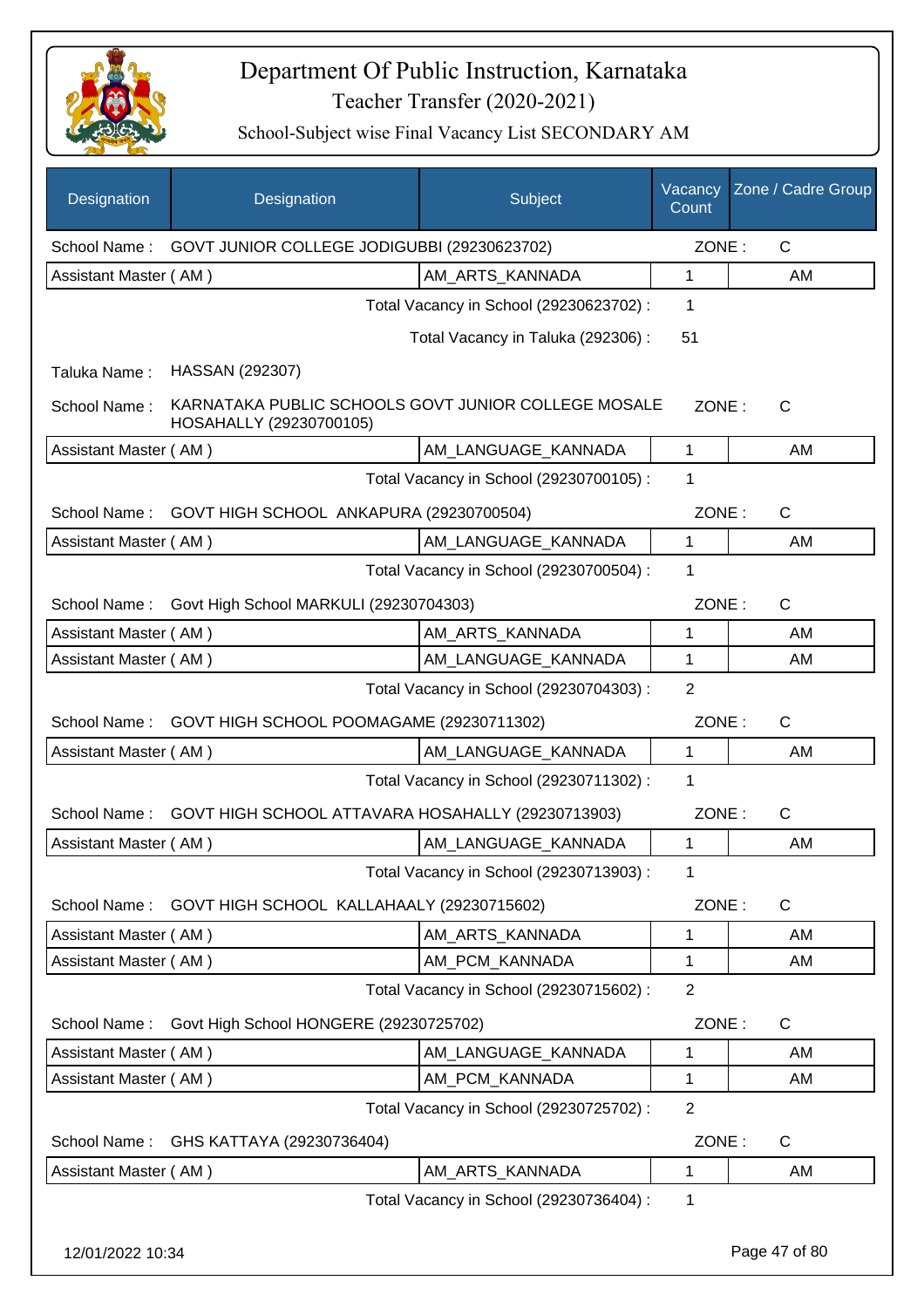

School-Subject wise Final Vacancy List SECONDARY AM

| Designation                                                                           | Designation                                             | Subject                                 | Vacancy<br>Count | Zone / Cadre Group |
|---------------------------------------------------------------------------------------|---------------------------------------------------------|-----------------------------------------|------------------|--------------------|
| School Name:                                                                          | Govt Junior College GORURU (29230737007)                |                                         | ZONE:            | C                  |
| Assistant Master (AM)                                                                 |                                                         | AM_ARTS_KANNADA                         | $\mathbf{1}$     | AM                 |
|                                                                                       |                                                         | Total Vacancy in School (29230737007) : | 1                |                    |
| School Name:                                                                          | Govt Junior College GIRLS(MAIN) (29230742302)           |                                         | ZONE:            | A                  |
| Assistant Master (AM)                                                                 |                                                         | AM LANGUAGE SANSKRIT                    | 1                | AM                 |
| Assistant Master (AM)                                                                 |                                                         | AM LANGUAGE URDU                        | 1                | AM                 |
| Assistant Master (AM)                                                                 |                                                         | <b>CBZ KANNADA</b>                      | 1                | AM                 |
|                                                                                       |                                                         | Total Vacancy in School (29230742302) : | 3                |                    |
|                                                                                       | School Name: G.J.C BOYS, R.C ROAD, HASSAN (29230742303) |                                         | ZONE:            | A                  |
| Assistant Master (AM)                                                                 |                                                         | AM LANGUAGE URDU                        | $\mathbf{1}$     | AM                 |
|                                                                                       |                                                         | Total Vacancy in School (29230742303) : | 1                |                    |
|                                                                                       |                                                         | Total Vacancy in Taluka (292307) :      | 16               |                    |
| Taluka Name:                                                                          | SAKALESHAPURA (292308)                                  |                                         |                  |                    |
| School Name:                                                                          | GHS SUNDEKERE (29230800802)                             |                                         | ZONE:            | $\mathsf{C}$       |
| Assistant Master (AM)                                                                 |                                                         | AM_LANGUAGE_ENGLISH                     | $\mathbf{1}$     | AM                 |
|                                                                                       |                                                         | Total Vacancy in School (29230800802) : | 1                |                    |
|                                                                                       | School Name: GHS KUMBARADI (29230802802)                |                                         | ZONE:            | $\mathsf{C}$       |
| Assistant Master (AM)                                                                 |                                                         | AM_LANGUAGE_ENGLISH                     | $\mathbf{1}$     | AM                 |
|                                                                                       |                                                         | Total Vacancy in School (29230802802) : | 1                |                    |
| KARNATAKA PUBLIC SCHOOLS GOVT JUNIOR COLLEGE<br>School Name:<br>HANBALU (29230803606) |                                                         |                                         | ZONE:            | С                  |
| Assistant Master (AM)                                                                 |                                                         | AM PCM KANNADA                          | 1                | AM                 |
|                                                                                       |                                                         | Total Vacancy in School (29230803606) : | 1                |                    |
| School Name:                                                                          | GHS HURUDI (29230804602)                                |                                         | ZONE:            | C                  |
| Assistant Master (AM)                                                                 |                                                         | AM LANGUAGE HINDI                       | 1                | AM                 |
| Assistant Master (AM)                                                                 |                                                         | CBZ_KANNADA                             | 1                | AM                 |
|                                                                                       |                                                         | Total Vacancy in School (29230804602) : | $\overline{2}$   |                    |
| School Name:                                                                          | GHS DEVALADAKERE (29230804802)                          |                                         | ZONE:            | C                  |
| Assistant Master (AM)                                                                 |                                                         | AM_LANGUAGE_ENGLISH                     | 1                | AM                 |
| Assistant Master (AM)                                                                 |                                                         | AM_PCM_KANNADA                          | 1                | AM                 |
|                                                                                       |                                                         | Total Vacancy in School (29230804802) : | $\overline{2}$   |                    |
| School Name:                                                                          | GHS MARANAHALLY (29230805105)                           |                                         | ZONE:            | C                  |
| Assistant Master (AM)                                                                 |                                                         | AM_LANGUAGE_ENGLISH                     | 1                | AM                 |
|                                                                                       |                                                         |                                         |                  |                    |

12/01/2022 10:34 Page 48 of 80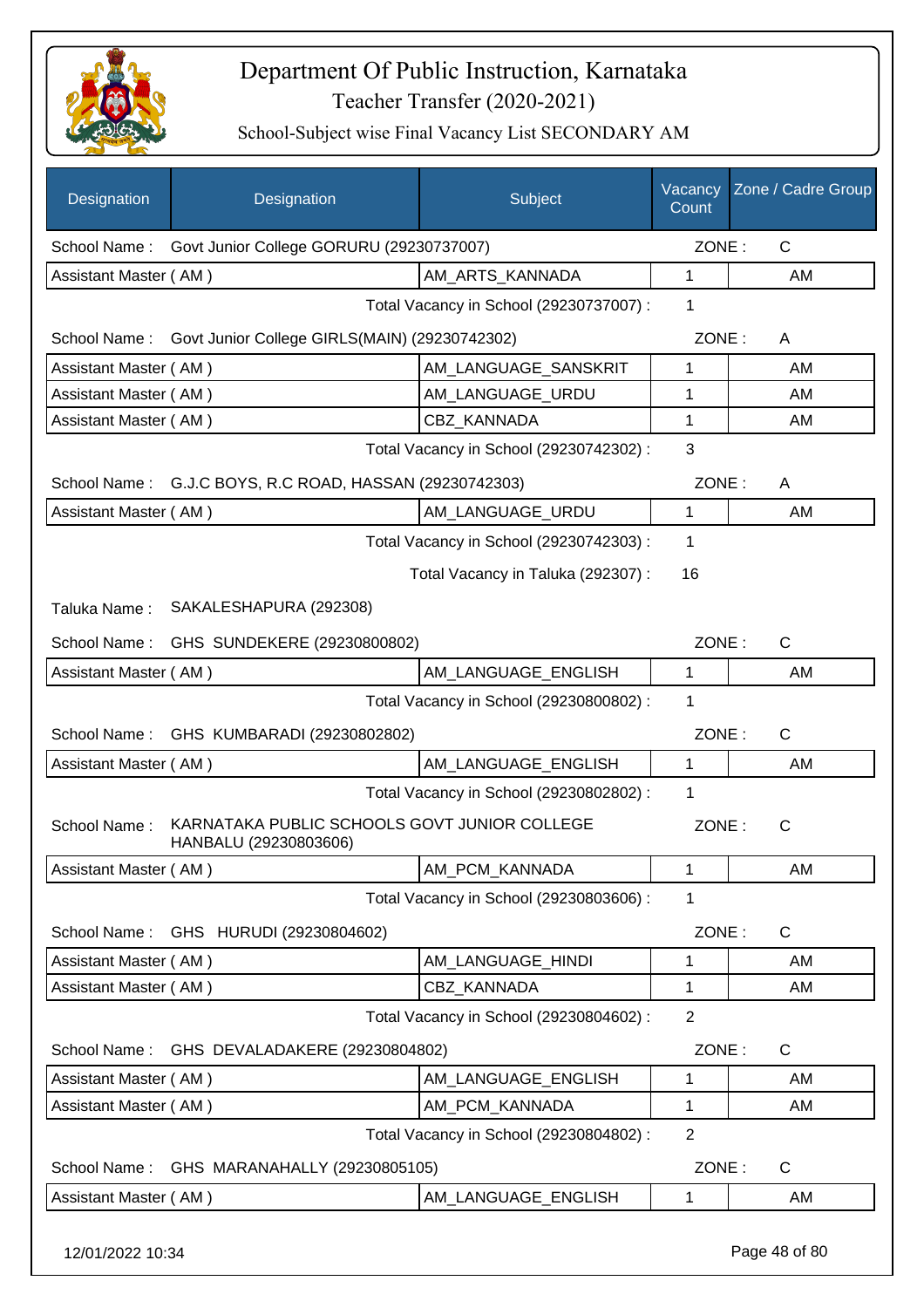

School-Subject wise Final Vacancy List SECONDARY AM

| Designation           | Designation                                                          | Subject                                 | Vacancy<br>Count | Zone / Cadre Group |
|-----------------------|----------------------------------------------------------------------|-----------------------------------------|------------------|--------------------|
|                       |                                                                      | Total Vacancy in School (29230805105) : | 1                |                    |
|                       | School Name: GHS BELAGODU (29230806302)                              |                                         | ZONE:            | $\mathsf C$        |
| Assistant Master (AM) |                                                                      | AM_LANGUAGE_HINDI                       | 1                | AM                 |
|                       |                                                                      | Total Vacancy in School (29230806302) : | 1                |                    |
| School Name:          | GOVT JUNIOR COLLEGE SAKALESHPURA (29230806938)                       |                                         | ZONE:            | A                  |
| Assistant Master (AM) |                                                                      | AM_ARTS_KANNADA                         | $\overline{2}$   | AM                 |
|                       |                                                                      | Total Vacancy in School (29230806938) : | $\overline{2}$   |                    |
| School Name:          | GOVT GIRLS HIGH SCHOOL SAKALESHPURA (29230806939)                    |                                         | ZONE:            | A                  |
| Assistant Master (AM) |                                                                      | AM ARTS KANNADA                         | 1                | AM                 |
|                       |                                                                      | Total Vacancy in School (29230806939) : | 1                |                    |
| School Name:          | GHS CHANGADIHALLY (29230812103)                                      |                                         | ZONE:            | $\mathsf{C}$       |
| Assistant Master (AM) |                                                                      | AM LANGUAGE KANNADA                     | $\mathbf{1}$     | AM                 |
|                       |                                                                      | Total Vacancy in School (29230812103) : | 1                |                    |
|                       | School Name: GHS ECHALABEEDU (29230812502)                           |                                         | ZONE:            | C                  |
| Assistant Master (AM) |                                                                      | AM_ARTS_KANNADA                         | 1                | AM                 |
| Assistant Master (AM) |                                                                      | AM_LANGUAGE_ENGLISH                     | 1                | AM                 |
|                       |                                                                      | Total Vacancy in School (29230812502) : | $\overline{2}$   |                    |
| School Name:          | KARNATAKA PUBLIC SCHOOLS GOVT JUNIOR COLLEGE HETHUR<br>(29230813303) |                                         | ZONE:            | $\mathsf{C}$       |
| Assistant Master (AM) |                                                                      | AM_ARTS_KANNADA                         | 1                | AM                 |
| Assistant Master (AM) |                                                                      | AM LANGUAGE ENGLISH                     | 1                | AM                 |
| Assistant Master (AM) |                                                                      | AM_LANGUAGE_HINDI                       | 1                | AM                 |
| Assistant Master (AM) |                                                                      | AM_LANGUAGE_KANNADA                     | 1                | AM                 |
|                       |                                                                      | Total Vacancy in School (29230813303) : | $\overline{4}$   |                    |
| School Name:          | GHS HONGADAHALLA (29230813402)                                       |                                         | ZONE:            | C                  |
| Assistant Master (AM) |                                                                      | AM LANGUAGE ENGLISH                     | 1                | AM                 |
| Assistant Master (AM) |                                                                      | AM_LANGUAGE_HINDI                       | 1                | AM                 |
| Assistant Master (AM) |                                                                      | AM_LANGUAGE_KANNADA                     | 1                | AM                 |
|                       |                                                                      | Total Vacancy in School (29230813402) : | 3                |                    |
| School Name:          | GHS UCHANGI (29230814502)                                            |                                         | ZONE:            | C                  |
| Assistant Master (AM) |                                                                      | AM_ARTS_KANNADA                         | 1                | AM                 |
| Assistant Master (AM) |                                                                      | AM_LANGUAGE_ENGLISH                     | 1                | AM                 |
| Assistant Master (AM) |                                                                      | AM_LANGUAGE_KANNADA                     | 1                | AM                 |
|                       |                                                                      | Total Vacancy in School (29230814502) : | 3                |                    |

12/01/2022 10:34 Page 49 of 80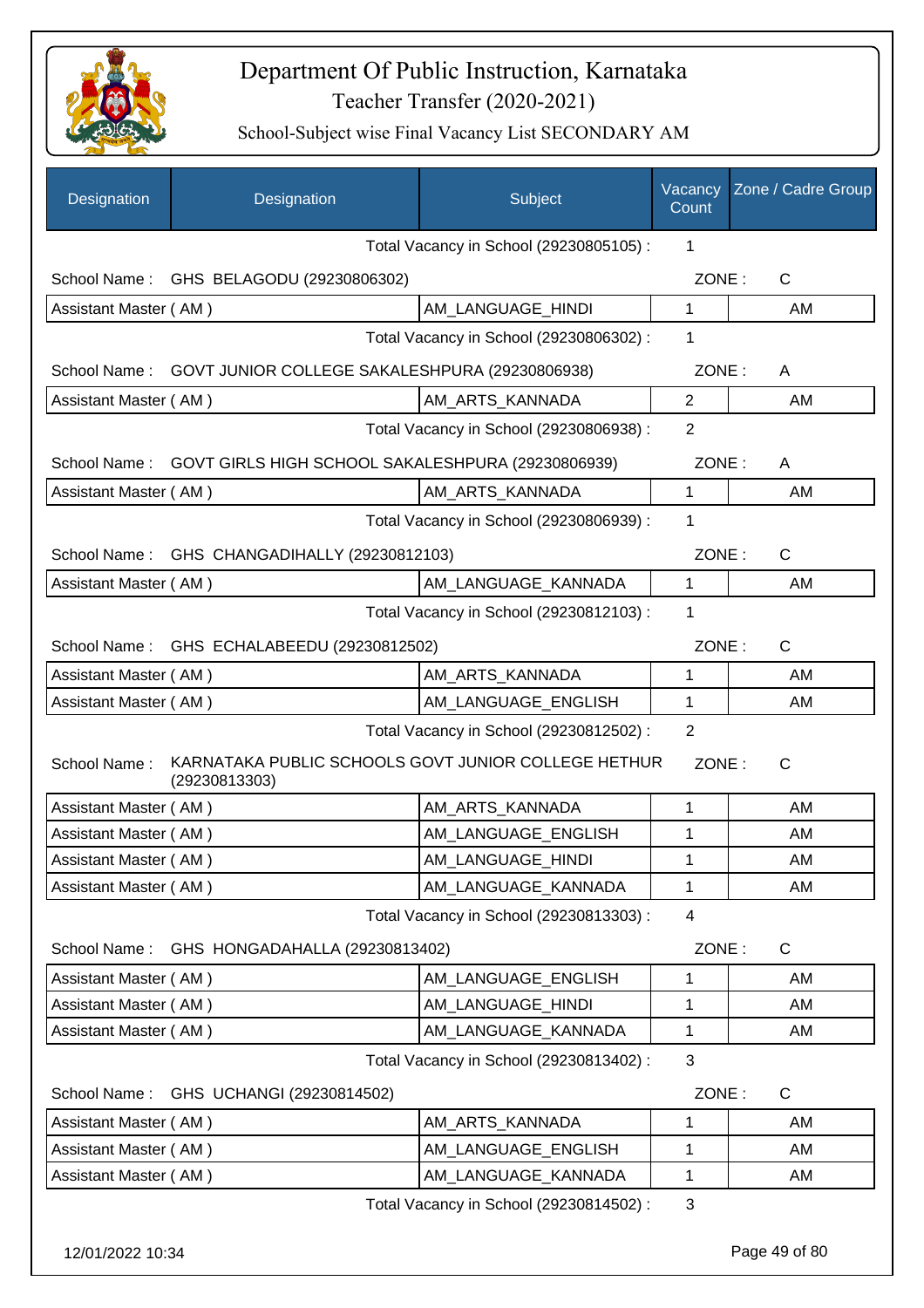

| Designation           | Designation                                                      | Subject                                 | Vacancy<br>Count | Zone / Cadre Group |
|-----------------------|------------------------------------------------------------------|-----------------------------------------|------------------|--------------------|
|                       | School Name: GHS VANAGURU (29230815203)                          |                                         | ZONE:            | $\mathsf{C}$       |
| Assistant Master (AM) |                                                                  | AM ARTS KANNADA                         | 1                | AM                 |
| Assistant Master (AM) |                                                                  | AM_LANGUAGE_ENGLISH                     | 1                | AM                 |
|                       |                                                                  | Total Vacancy in School (29230815203) : | $\overline{2}$   |                    |
|                       |                                                                  | Total Vacancy in Taluka (292308) :      | 27               |                    |
| District Name:        | DAKSHINA KANNADA (2924)                                          |                                         |                  |                    |
| Taluka Name:          | <b>BANTWAL (292401)</b>                                          |                                         |                  |                    |
| School Name:          | DKZP GOVT. PRE UNIVERSITY COLLEGE BENJANA PADAV<br>(29240100303) |                                         | ZONE:            | B                  |
| Assistant Master (AM) |                                                                  | AM_LANGUAGE_ENGLISH                     | $\mathbf 1$      | AM                 |
|                       |                                                                  | Total Vacancy in School (29240100303) : | 1                |                    |
| School Name:          | GPUC VAMADAPADAVU (29240101703)                                  |                                         | ZONE:            | $\mathsf{C}$       |
| Assistant Master (AM) |                                                                  | AM_LANGUAGE_ENGLISH                     | 1                | AM                 |
|                       |                                                                  | Total Vacancy in School (29240101703) : | 1                |                    |
| School Name:          | DKZP GOVT. HIGH SCHOOL GOLTHAMAJAL (29240102106)                 |                                         | ZONE:            | B                  |
| Assistant Master (AM) |                                                                  | AM_ARTS_KANNADA                         | 1                | AM                 |
|                       |                                                                  | Total Vacancy in School (29240102106) : | 1                |                    |
| School Name:          | DKZP GOVT. HIGH SCHOOL KADESHIVALAYA (29240102605)               |                                         | ZONE:            | C                  |
| Assistant Master (AM) |                                                                  | AM_ARTS_KANNADA                         | 1                | AM                 |
| Assistant Master (AM) |                                                                  | AM LANGUAGE KANNADA                     | 1                | AM                 |
|                       |                                                                  | Total Vacancy in School (29240102605) : | 2                |                    |
| School Name:          | KARNATAKA PUBLIC SCHOOL KANYANA (29240102910)                    |                                         | ZONE:            | C                  |
| Assistant Master (AM) |                                                                  | AM_ARTS_KANNADA                         | 1                | AM                 |
|                       |                                                                  | Total Vacancy in School (29240102910) : | 1                |                    |
| School Name:          | DKZP GOVT. HIGH SCHOOL KALLANGALA KEPU (29240103609)             |                                         | ZONE:            | C                  |
| Assistant Master (AM) |                                                                  | AM_LANGUAGE_ENGLISH                     | 1                | AM                 |
|                       |                                                                  | Total Vacancy in School (29240103609) : | 1                |                    |
| School Name:          | DKZP GOVT. HIGH SCHOOL MANCHI (29240103913)                      |                                         | ZONE:            | C                  |
| Assistant Master (AM) |                                                                  | AM_ARTS_KANNADA                         | 1                | AM                 |
| Assistant Master (AM) |                                                                  | CBZ_KANNADA                             | 1                | AM                 |
|                       |                                                                  | Total Vacancy in School (29240103913) : | $\overline{2}$   |                    |
| School Name:          | DKZP GOVT. HIGH SCHOOL KOLNADU KADUMATA (29240103915)            |                                         | ZONE:            | C                  |
|                       |                                                                  |                                         |                  |                    |
| 12/01/2022 10:34      |                                                                  |                                         |                  | Page 50 of 80      |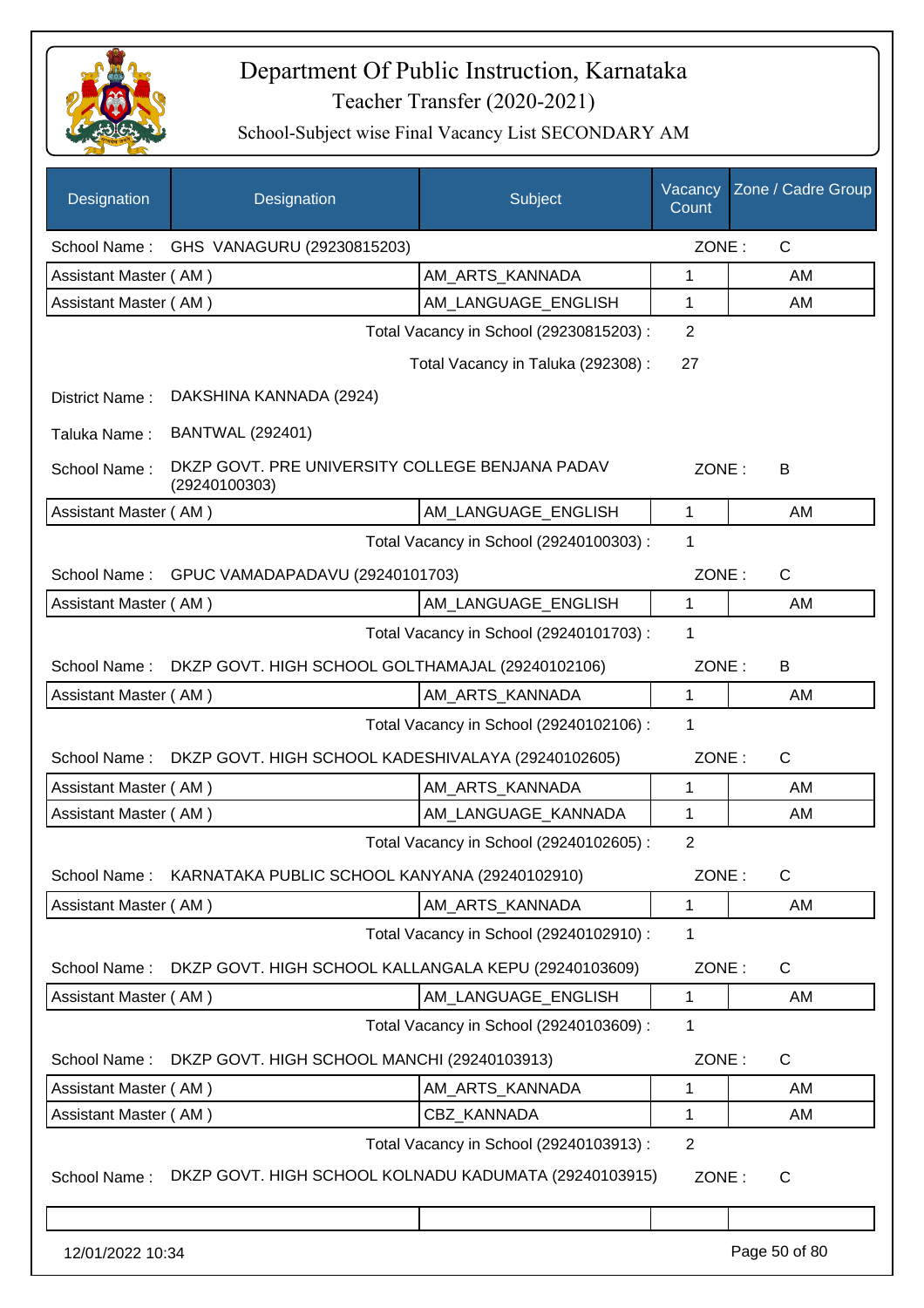

| Designation                             | Designation                                                    | Subject                                 | Vacancy<br>Count | Zone / Cadre Group |
|-----------------------------------------|----------------------------------------------------------------|-----------------------------------------|------------------|--------------------|
| Assistant Master (AM)                   |                                                                | AM_ARTS_KANNADA                         | 1                | AM                 |
|                                         |                                                                | Total Vacancy in School (29240103915) : | 1                |                    |
|                                         | School Name: GOVT. PRE UNIVERSITY COLLEGE KURNAD (29240104405) |                                         | ZONE:            | C                  |
| Assistant Master (AM)                   |                                                                | AM_ARTS_KANNADA                         | $\overline{2}$   | AM                 |
| Assistant Master (AM)                   |                                                                | AM LANGUAGE ENGLISH                     | 1                | AM                 |
| Assistant Master (AM)                   |                                                                | AM_LANGUAGE_KANNADA                     | $\mathbf 1$      | AM                 |
|                                         |                                                                | Total Vacancy in School (29240104405) : | $\overline{4}$   |                    |
| School Name:                            | DKZP GOVT. PRE UNIVERSITY COLLEGE MANINALKUR<br>(29240104805)  |                                         | ZONE:            | C                  |
| Assistant Master (AM)                   |                                                                | AM_LANGUAGE_ENGLISH                     | $\mathbf{1}$     | AM                 |
| Assistant Master (AM)                   |                                                                | AM_LANGUAGE_HINDI                       | $\mathbf{1}$     | AM                 |
|                                         |                                                                | Total Vacancy in School (29240104805) : | $\overline{2}$   |                    |
|                                         | School Name: DKZP GOVT. HIGH SCHOOL DADDALAKADU (29240105001)  |                                         | ZONE:            | B                  |
| Assistant Master (AM)                   |                                                                | AM_ARTS_ENGLISH                         | 1                | AM                 |
| Assistant Master (AM)                   |                                                                | AM_LANGUAGE_ENGLISH                     | 1                | AM                 |
| Assistant Master (AM)                   |                                                                | AM_LANGUAGE_KANNADA                     | 1                | AM                 |
| Assistant Master (AM)                   |                                                                | <b>CBZ ENGLISH</b>                      | $\mathbf{1}$     | AM                 |
| Total Vacancy in School (29240105001) : |                                                                |                                         | $\overline{4}$   |                    |
| School Name:                            | DKZP GOVT. HIGH SCHOOL NAVOOR (29240105404)                    |                                         | ZONE:            | B                  |
| Assistant Master (AM)                   |                                                                | <b>CBZ KANNADA</b>                      | $\mathbf{1}$     | AM                 |
|                                         |                                                                | Total Vacancy in School (29240105404) : | 1                |                    |
| School Name:                            | DKZP GOVT. HIGH SCHOOL PANJIKAL (29240105703)                  |                                         | ZONE:            | C                  |
| Assistant Master (AM)                   |                                                                | CBZ_KANNADA                             | 1                | AM                 |
|                                         |                                                                | Total Vacancy in School (29240105703) : | 1                |                    |
| School Name:                            | DKZP GOVT. HIGH SCHOOL NAYANADU (29240106104)                  |                                         | ZONE:            | C                  |
| Assistant Master (AM)                   |                                                                | AM LANGUAGE_HINDI                       | $\mathbf 1$      | AM                 |
|                                         |                                                                | Total Vacancy in School (29240106104) : | 1                |                    |
| School Name:                            | DKZP GOVT. HIGH SCHOOL KOILA (29240106502)                     |                                         | ZONE:            | C                  |
| Assistant Master (AM)                   |                                                                | AM LANGUAGE ENGLISH                     | 1                | AM                 |
| Assistant Master (AM)                   |                                                                | AM LANGUAGE HINDI                       | 1                | AM                 |
| Assistant Master (AM)                   |                                                                | AM_LANGUAGE_KANNADA                     | 1                | AM                 |
| Assistant Master (AM)                   |                                                                | CBZ_KANNADA                             | 1                | AM                 |
|                                         |                                                                | Total Vacancy in School (29240106502) : | 4                |                    |
| School Name:                            | DKZP GOVT. PRE UNIVERSITY COLLEGE SAJIPAMOODA<br>(29240106607) |                                         | ZONE:            | B                  |
| 12/01/2022 10:34                        |                                                                |                                         |                  | Page 51 of 80      |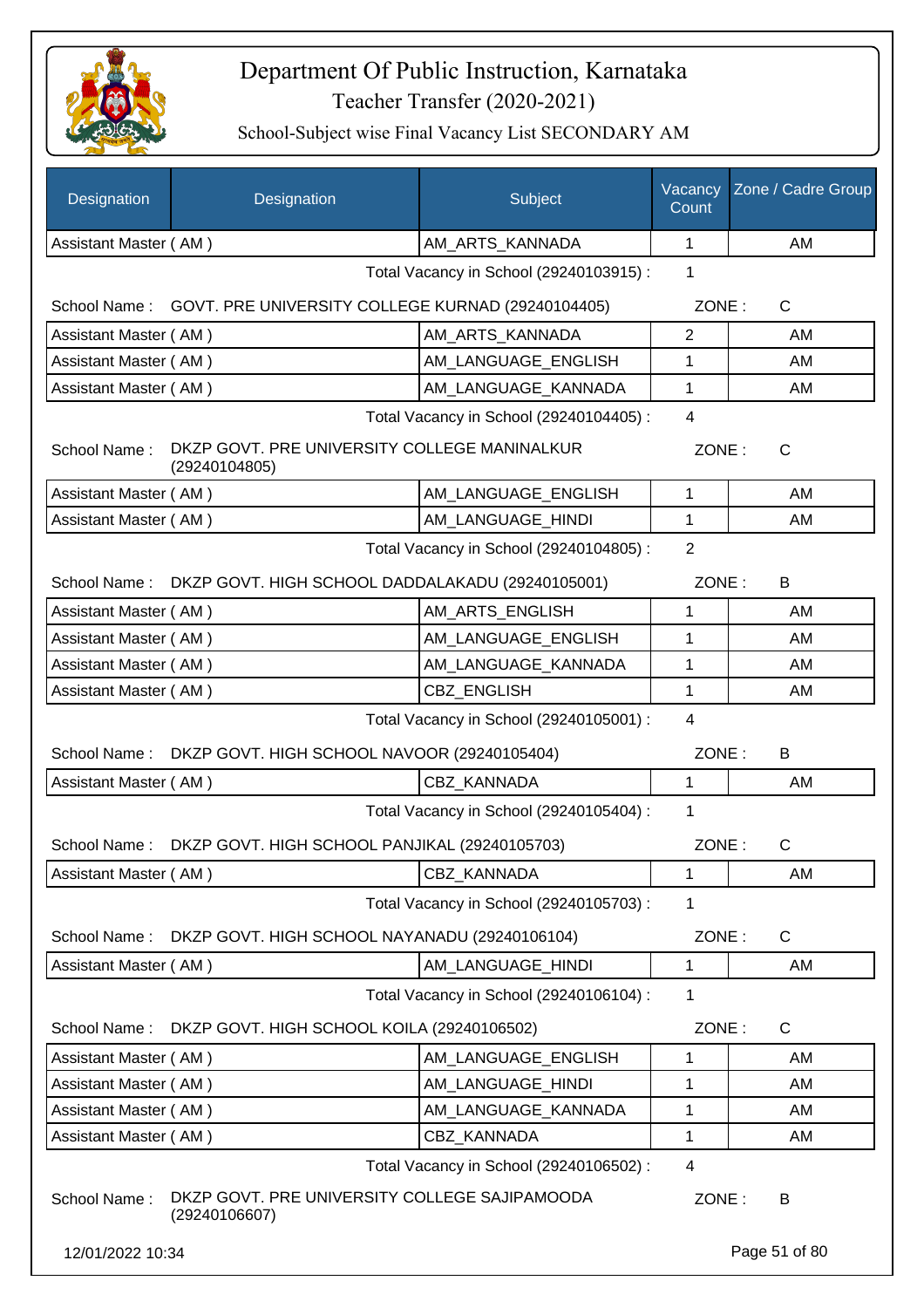

| <b>Designation</b>    | Designation                                                                          | Subject                                 | Vacancy<br>Count | Zone / Cadre Group |
|-----------------------|--------------------------------------------------------------------------------------|-----------------------------------------|------------------|--------------------|
| Assistant Master (AM) |                                                                                      | AM_ARTS_KANNADA                         | 1                | AM                 |
| Assistant Master (AM) |                                                                                      | AM LANGUAGE HINDI                       | 1                | AM                 |
|                       |                                                                                      | Total Vacancy in School (29240106607) : | 2                |                    |
|                       | School Name: DKZP GOVT. HIGH SCHOOL NANDAVARA (29240106705)                          |                                         | ZONE:            | B                  |
| Assistant Master (AM) |                                                                                      | AM_ARTS_KANNADA                         | 1                | AM                 |
|                       |                                                                                      | Total Vacancy in School (29240106705) : | 1                |                    |
|                       | School Name: DKZP GOVT. HIGH SCHOOL SAJIPANADU (29240106805)                         |                                         | ZONE:            | B                  |
| Assistant Master (AM) |                                                                                      | AM_LANGUAGE_KANNADA                     | 1                | AM                 |
|                       |                                                                                      | Total Vacancy in School (29240106805) : | 1                |                    |
| School Name:          | DKZP GOVT. PRE UNIVERSITY COLLEGE SIDDAKATTE<br>(29240107106)                        |                                         | ZONE:            | $\mathsf{C}$       |
| Assistant Master (AM) |                                                                                      | AM LANGUAGE HINDI                       | 1                | AM                 |
| Assistant Master (AM) |                                                                                      | AM_LANGUAGE_KANNADA                     | 1                | AM                 |
|                       |                                                                                      | Total Vacancy in School (29240107106) : | $\overline{2}$   |                    |
|                       | School Name: DKZP GOVT. HIGH SCHOOL SARAPADY (29240107205)                           |                                         | ZONE:            | C                  |
| Assistant Master (AM) |                                                                                      | AM_LANGUAGE_ENGLISH                     | 1                | AM                 |
| Assistant Master (AM) |                                                                                      | CBZ KANNADA                             | 1                | AM                 |
|                       |                                                                                      | Total Vacancy in School (29240107205) : | 2                |                    |
| School Name:          | BONDALA JAGANNATHA SHETTY MEMORIAL DKZP GOVT. HIGH<br>SCHOOL SHAMBHOOR (29240107302) |                                         | ZONE:            | B                  |
| Assistant Master (AM) |                                                                                      | AM LANGUAGE ENGLISH                     | 1                | AM                 |
|                       |                                                                                      | Total Vacancy in School (29240107302) : | 1                |                    |
| School Name:          | DKZP GOVT. HIGH SCHOOL VITTAL - RMSA (29240108107)                                   |                                         | ZONE:            | A                  |
| Assistant Master (AM) |                                                                                      | AM LANGUAGE HINDI                       | 1                | AM                 |
| Assistant Master (AM) |                                                                                      | CBZ_KANNADA                             | 1                | AM                 |
|                       |                                                                                      | Total Vacancy in School (29240108107) : | $\overline{2}$   |                    |
| School Name:          | DKZP GOVT. HIGH SCHOOL BOLANTHIMOGRU (29240108117)                                   |                                         | ZONE:            | A                  |
| Assistant Master (AM) |                                                                                      | AM_LANGUAGE_ENGLISH                     | 1                | AM                 |
|                       |                                                                                      | Total Vacancy in School (29240108117) : | 1                |                    |
|                       |                                                                                      | Total Vacancy in Taluka (292401) :      | 39               |                    |
| Taluka Name:          | BELTHANGADY (292402)                                                                 |                                         |                  |                    |
| School Name:          | DKZP GOVT. HIGH SCHOOL PERLA BAIPADY (29240200705)                                   |                                         | ZONE:            | C                  |
| Assistant Master (AM) |                                                                                      | AM_LANGUAGE_HINDI                       | 1                | AM                 |
|                       |                                                                                      | Total Vacancy in School (29240200705) : | 1                |                    |
| 12/01/2022 10:34      |                                                                                      |                                         |                  | Page 52 of 80      |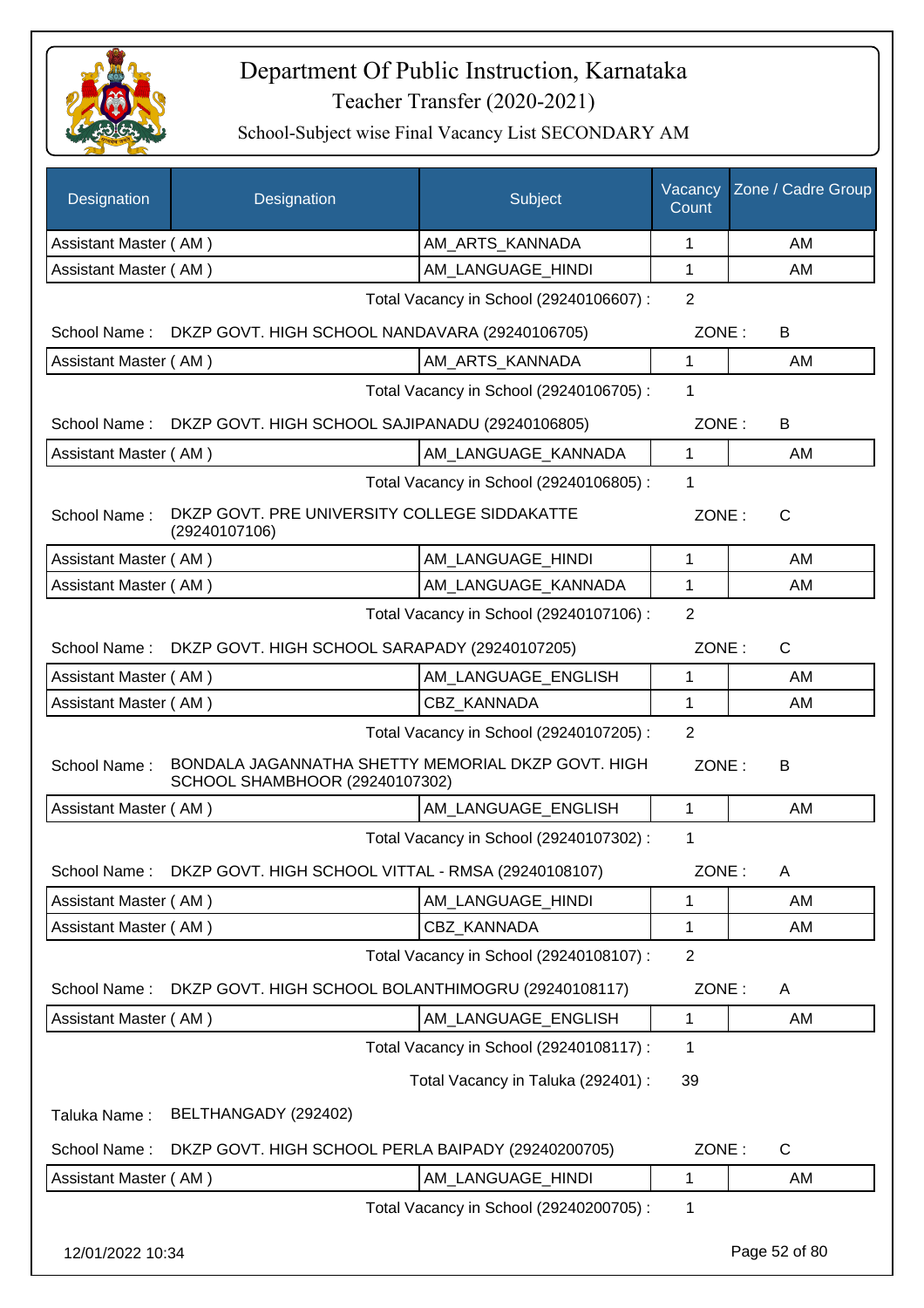

| Designation           | Designation                                                 | Subject                                 | Vacancy<br>Count | Zone / Cadre Group |
|-----------------------|-------------------------------------------------------------|-----------------------------------------|------------------|--------------------|
| School Name:          | DKZP GOVT. HIGH SCHOOL KAKKINJE (29240201004)               |                                         | ZONE:            | $\mathsf{C}$       |
| Assistant Master (AM) |                                                             | CBZ KANNADA                             | 1                | AM                 |
|                       |                                                             | Total Vacancy in School (29240201004) : | 1                |                    |
| School Name:          | DKZP GOVT. HIGH SCHOOL BANGADY (29240201805)                |                                         | ZONE:            | $\mathsf{C}$       |
| Assistant Master (AM) |                                                             | AM_LANGUAGE_KANNADA                     | $\mathbf{1}$     | AM                 |
|                       |                                                             | Total Vacancy in School (29240201805) : | 1                |                    |
| School Name:          | DKZP GOVT. HIGH SCHOOL SALETHADKA -RMSA (29240202001)       |                                         | ZONE:            | C                  |
| Assistant Master (AM) |                                                             | AM_LANGUAGE_HINDI                       | $\mathbf{1}$     | AM                 |
|                       |                                                             | Total Vacancy in School (29240202001) : | 1                |                    |
| School Name:          | DKZP GOVT. HIGH SCHOOL KAYARTHADKA (29240202004)            |                                         | ZONE:            | $\mathsf{C}$       |
| Assistant Master (AM) |                                                             | AM_LANGUAGE_KANNADA                     | 1                | AM                 |
|                       |                                                             | Total Vacancy in School (29240202004) : | 1                |                    |
| School Name:          | DKZP GOVT. PRE UNIVERSITY COLLEGE PADMUNJA<br>(29240202304) |                                         | ZONE:            | $\mathsf{C}$       |
| Assistant Master (AM) |                                                             | AM_LANGUAGE_KANNADA                     | $\mathbf{1}$     | AM                 |
|                       |                                                             | Total Vacancy in School (29240202304) : | 1                |                    |
| School Name:          | DKZP GOVT. HIGH SCHOOL KARAYA (29240202605)                 |                                         | ZONE:            | $\mathsf{C}$       |
| Assistant Master (AM) |                                                             | AM_LANGUAGE_HINDI                       | 1                | AM                 |
|                       |                                                             | Total Vacancy in School (29240202605) : | 1                |                    |
| School Name:          | DKZP GOVT. PRE UNIVERSITY COLLEGE KOKKADA (29240202907)     |                                         | ZONE:            | C                  |
| Assistant Master (AM) |                                                             | AM_ARTS_KANNADA                         | 1                | AM                 |
| Assistant Master (AM) |                                                             | AM_LANGUAGE_ENGLISH                     | 1                | AM                 |
| Assistant Master (AM) |                                                             | AM LANGUAGE KANNADA                     | 1                | AM                 |
| Assistant Master (AM) |                                                             | CBZ_KANNADA                             | 1                | AM                 |
|                       |                                                             | Total Vacancy in School (29240202907) : | 4                |                    |
| School Name:          | DKZP GOVT. HIGH SCHOOL GURUVAINAKERE (29240203604)          |                                         | ZONE:            | B                  |
| Assistant Master (AM) |                                                             | AM_LANGUAGE_HINDI                       | 1                | AM                 |
|                       |                                                             | Total Vacancy in School (29240203604) : | 1                |                    |
| School Name:          | DKZP GOVT. HIGH SCHOOL MITTABAGILU (29240204304)            |                                         | ZONE:            | C                  |
| Assistant Master (AM) |                                                             | AM_LANGUAGE_KANNADA                     | 1                | AM                 |
|                       |                                                             | Total Vacancy in School (29240204304) : | 1                |                    |
| School Name:          | DKZP GOVT. HIGH SCHOOL BULERI - MOGRU (29240204405)         |                                         | ZONE:            | C                  |
| 12/01/2022 10:34      |                                                             |                                         |                  | Page 53 of 80      |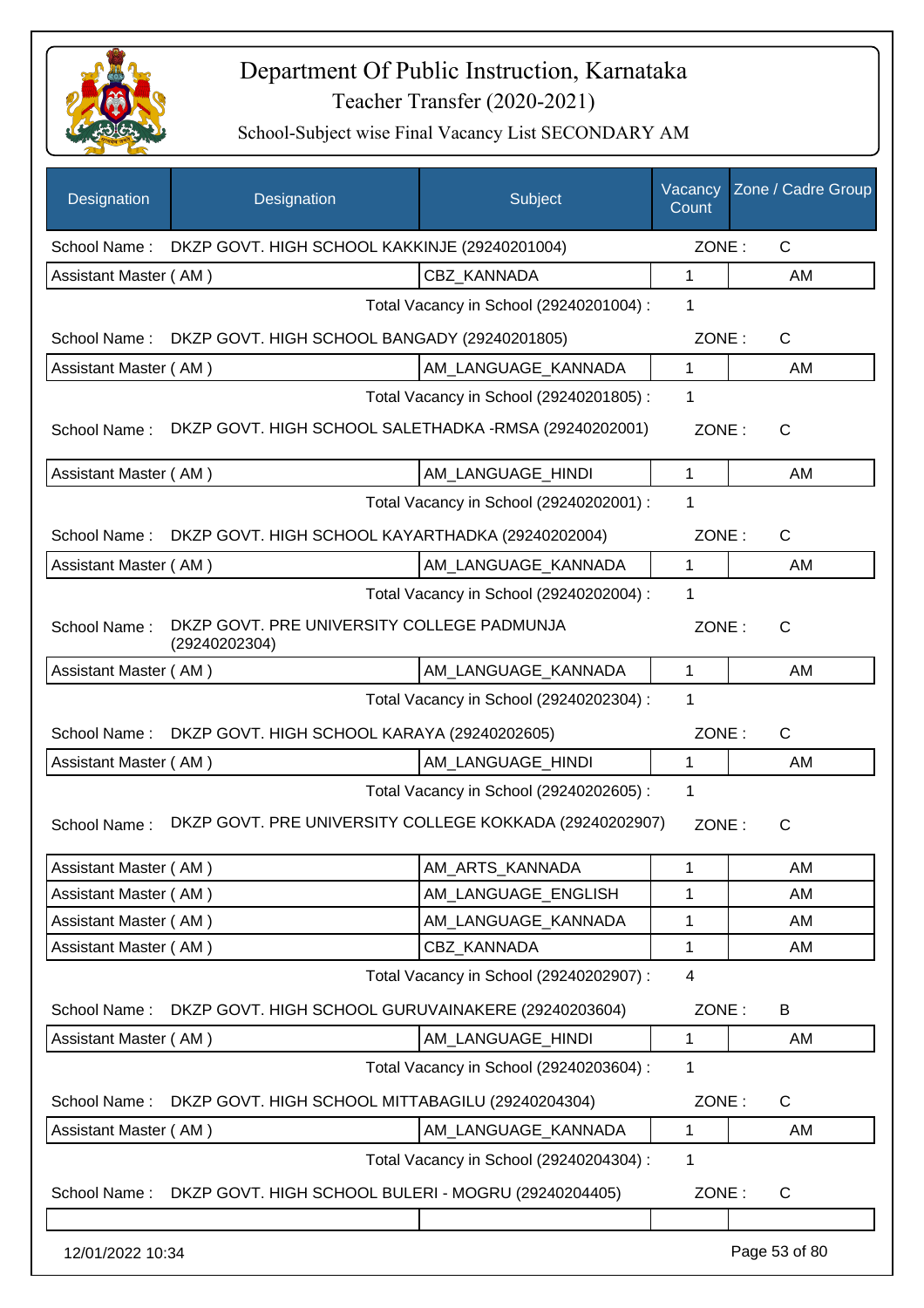

| Designation           | Designation                                                                  | Subject                                 | Vacancy<br>Count | Zone / Cadre Group |
|-----------------------|------------------------------------------------------------------------------|-----------------------------------------|------------------|--------------------|
| Assistant Master (AM) |                                                                              | AM_ARTS_KANNADA                         | 1                | AM                 |
|                       |                                                                              | Total Vacancy in School (29240204405) : | 1                |                    |
| School Name:          | DKZP GOVT. PRE UNIVERSITY COLLEGE NADA (29240204806)                         |                                         | ZONE:            | C                  |
| Assistant Master (AM) |                                                                              | AM LANGUAGE KANNADA                     | $\mathbf{1}$     | AM                 |
|                       |                                                                              | Total Vacancy in School (29240204806) : | 1                |                    |
| School Name:          | DKZP GOVT. HIGH SCHOOL NIDLE (29240205404)                                   |                                         | ZONE:            | $\mathsf{C}$       |
| Assistant Master (AM) |                                                                              | AM_ARTS_KANNADA                         | 1                | AM                 |
|                       |                                                                              | Total Vacancy in School (29240205404) : | 1                |                    |
| School Name:          | DKZP GOVT. HIGH SCHOOL PUTHILA (29240206303)                                 |                                         | ZONE:            | $\mathsf{C}$       |
| Assistant Master (AM) |                                                                              | AM LANGUAGE KANNADA                     | $\mathbf{1}$     | AM                 |
|                       |                                                                              | Total Vacancy in School (29240206303) : | 1                |                    |
|                       | School Name: DKZP GOVT. HIGH SCHOOL NELYADKA (29240206403)                   |                                         | ZONE:            | $\mathsf{C}$       |
| Assistant Master (AM) |                                                                              | AM_ARTS_KANNADA                         | 1                | AM                 |
| Assistant Master (AM) |                                                                              | AM_LANGUAGE_KANNADA                     | 1                | AM                 |
|                       |                                                                              | Total Vacancy in School (29240206403) : | 2                |                    |
| School Name:          | NETHAJI SUBHASHCHANDRA BOSE DKZP GOVT. HIGH SCHOOL<br>SAVANALU (29240206503) |                                         | ZONE:            | $\mathsf{C}$       |
| Assistant Master (AM) |                                                                              | AM_LANGUAGE_HINDI                       | 1                | AM                 |
| Assistant Master (AM) |                                                                              | AM_LANGUAGE_KANNADA                     | 1                | AM                 |
|                       |                                                                              | Total Vacancy in School (29240206503) : | $\overline{2}$   |                    |
| School Name:          | DKZP GOVT. PRE UNIVERSITY COLLEGE VENOOR (29240207902)                       |                                         | ZONE:            | $\mathsf{C}$       |
| Assistant Master (AM) |                                                                              | AM_LANGUAGE_KANNADA                     | 1                | AM                 |
|                       |                                                                              | Total Vacancy in School (29240207902) : | 1                |                    |
| School Name:          | GOVT. PRE UNIVERSITY COLLEGE BELTHANGADY (29240208702)                       |                                         | ZONE:            | A                  |
| Assistant Master (AM) |                                                                              | AM_LANGUAGE_HINDI                       | 1                | AM                 |
|                       |                                                                              | Total Vacancy in School (29240208702) : | 1                |                    |
|                       |                                                                              | Total Vacancy in Taluka (292402) :      | 23               |                    |
| Taluka Name:          | MANGALURU NORTH (292403)                                                     |                                         |                  |                    |
| School Name:          | DKZP GOVT. PRE UNIVERSITY COLLEGE KAVOOR (29240300404)                       |                                         | ZONE:            | A                  |
| Assistant Master (AM) |                                                                              | AM_LANGUAGE_ENGLISH                     | 1                | AM                 |
| Assistant Master (AM) |                                                                              | AM_LANGUAGE_HINDI                       | 1                | AM                 |
|                       |                                                                              | Total Vacancy in School (29240300404) : | $\overline{2}$   |                    |
| 12/01/2022 10:34      |                                                                              |                                         |                  | Page 54 of 80      |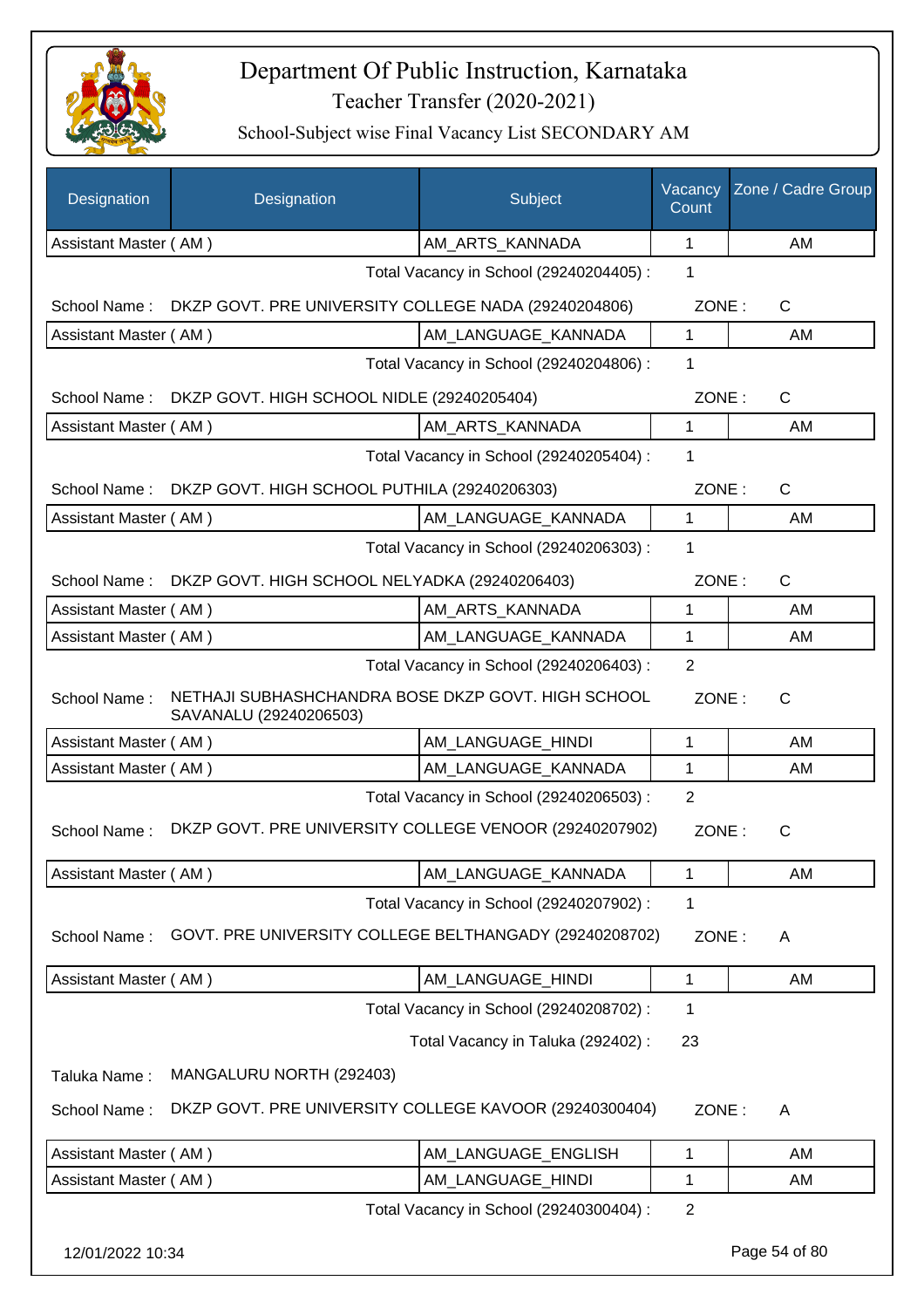

| Designation           | Designation                                                                     | Subject                                 | Vacancy<br>Count | Zone / Cadre Group |  |
|-----------------------|---------------------------------------------------------------------------------|-----------------------------------------|------------------|--------------------|--|
| School Name:          | DKZP GOVT. PRE UNIVERSITY COLLEGE BOKKAPATNA<br>(29240301504)                   |                                         |                  | ZONE:<br>A         |  |
| Assistant Master (AM) |                                                                                 | AM_LANGUAGE_ENGLISH                     | 1                | AM                 |  |
|                       |                                                                                 | Total Vacancy in School (29240301504) : | 1                |                    |  |
| School Name:          | DKZP GOVT. HIGH SCHOOL BUNDER (URDU) (29240303203)                              |                                         | ZONE:            | A                  |  |
| Assistant Master (AM) |                                                                                 | AM_LANGUAGE_KANNADA                     | $\mathbf{1}$     | AM                 |  |
|                       |                                                                                 | Total Vacancy in School (29240303203) : | 1                |                    |  |
| School Name:          | SRI NARAYAN SANIL GOVT. PUC HALEYANGADY (29240305605)                           |                                         | ZONE:            | B                  |  |
| Assistant Master (AM) |                                                                                 | AM LANGUAGE ENGLISH                     | $\mathbf 1$      | AM                 |  |
|                       |                                                                                 | Total Vacancy in School (29240305605) : | 1                |                    |  |
| School Name:          | PANJADA GUTHU SHANTHARAMA SHETTY DKZP GOVT, HIGH<br>SCHOOL KEMRAL (29240306002) |                                         | ZONE:            | $\mathsf{C}$       |  |
| Assistant Master (AM) |                                                                                 | AM_LANGUAGE_HINDI                       | 1                | AM                 |  |
| Assistant Master (AM) |                                                                                 | AM_LANGUAGE_KANNADA                     | 1                | AM                 |  |
| Assistant Master (AM) |                                                                                 | <b>CBZ KANNADA</b>                      | 1                | AM                 |  |
|                       |                                                                                 | Total Vacancy in School (29240306002) : | 3                |                    |  |
| School Name:          | DKZP GOVT. PRE UNIVERSITY COLLEGE CHELLAIRU<br>(29240307203)                    |                                         | ZONE:            | B                  |  |
| Assistant Master (AM) |                                                                                 | AM_LANGUAGE_HINDI                       | 1                | AM                 |  |
| Assistant Master (AM) |                                                                                 | CBZ KANNADA                             | 1                | AM                 |  |
|                       |                                                                                 | Total Vacancy in School (29240307203) : | $\overline{2}$   |                    |  |
| School Name:          | DKZP GOVT. HIGH SCHOOL JOKATTE (29240307406)                                    |                                         | ZONE:            | B                  |  |
| Assistant Master (AM) |                                                                                 | AM_LANGUAGE_KANNADA                     | $\mathbf 1$      | AM                 |  |
|                       |                                                                                 | Total Vacancy in School (29240307406) : | 1                |                    |  |
| School Name:          | DKZP GOVT. HIGH SCHOOL BADAGA YEKKARU (29240307802)                             |                                         | ZONE:            | $\mathsf{C}$       |  |
| Assistant Master (AM) |                                                                                 | AM_LANGUAGE_ENGLISH                     | 1                | AM                 |  |
|                       |                                                                                 | Total Vacancy in School (29240307802) : | 1                |                    |  |
| School Name:          | DKZP GOVT. HIGH SCHOOL KENJAR (29240308102)                                     |                                         | ZONE:            | B                  |  |
| Assistant Master (AM) |                                                                                 | AM_LANGUAGE_ENGLISH                     | 1                | AM                 |  |
|                       |                                                                                 | Total Vacancy in School (29240308102) : | 1                |                    |  |
| School Name:          | DKZP GOVT. HIGH SCHOOL SOORINJE (29240308403)                                   |                                         | ZONE:            | B                  |  |
| Assistant Master (AM) |                                                                                 | AM_LANGUAGE_ENGLISH                     | 1                | AM                 |  |
|                       |                                                                                 | Total Vacancy in School (29240308403) : | 1                |                    |  |
| School Name:          | DKZP GOVT. HIGH SCHOOL BENGRE KASABA (29240308705)                              |                                         | ZONE:            | A                  |  |
|                       |                                                                                 |                                         |                  |                    |  |
| 12/01/2022 10:34      |                                                                                 |                                         |                  | Page 55 of 80      |  |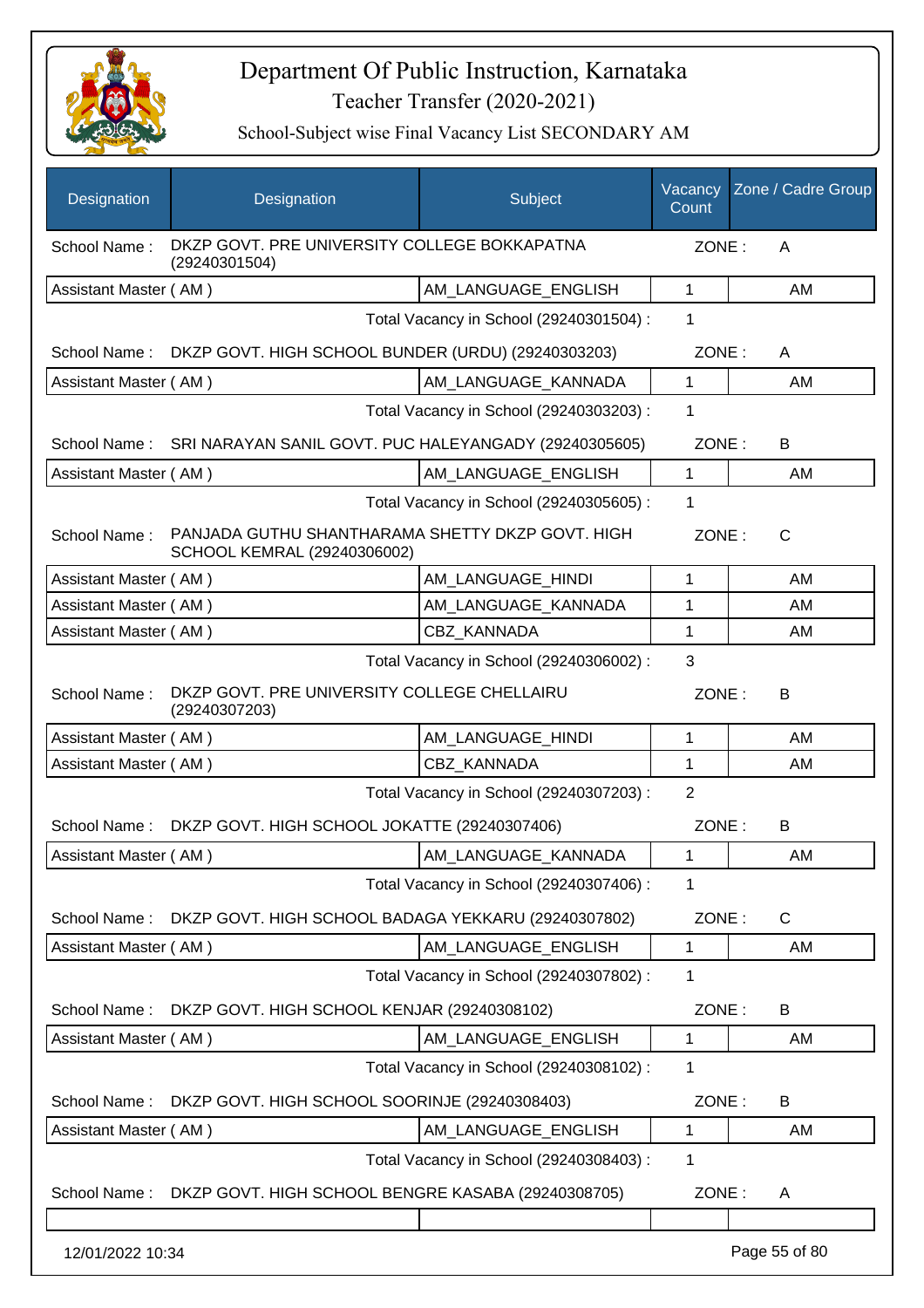

| Designation           | Designation                                                           | Subject                                 | Vacancy<br>Count | Zone / Cadre Group |
|-----------------------|-----------------------------------------------------------------------|-----------------------------------------|------------------|--------------------|
| Assistant Master (AM) |                                                                       | AM LANGUAGE HINDI                       | 1                | AM                 |
|                       |                                                                       | Total Vacancy in School (29240308705) : | 1                |                    |
| School Name:          | DKZP GOVT. PRE UNIVERSITY COLLEGE KATIPALLA<br>(29240309204)          |                                         | ZONE:            | A                  |
| Assistant Master (AM) |                                                                       | AM LANGUAGE ENGLISH                     | $\mathbf{1}$     | AM                 |
|                       |                                                                       | Total Vacancy in School (29240309204) : | 1                |                    |
|                       | School Name: DKZP GOVT. HIGH SCHOOL ANGARAGUNDI (29240309704)         |                                         | ZONE:            | A                  |
| Assistant Master (AM) |                                                                       | AM_LANGUAGE_ENGLISH                     | 1                | AM                 |
| Assistant Master (AM) |                                                                       | AM_LANGUAGE_HINDI                       | 1                | AM                 |
| Assistant Master (AM) |                                                                       | AM_LANGUAGE_KANNADA                     | 1                | AM                 |
|                       |                                                                       | Total Vacancy in School (29240309704) : | 3                |                    |
| School Name:          | DKZP GOVT. HIGH SCHOOL BAIKAMPADY MEENAKALIYA<br>(29240309705)        |                                         | ZONE:            | A                  |
| Assistant Master (AM) |                                                                       | AM LANGUAGE ENGLISH                     | $\mathbf{1}$     | AM                 |
|                       |                                                                       | Total Vacancy in School (29240309705) : | 1                |                    |
| School Name:          | DKZP GOVT. MODEL HIGH SCHOOL K.S.RAO NAGAR - RMSA<br>(29240309901)    |                                         | ZONE:            | A                  |
| Assistant Master (AM) |                                                                       | AM LANGUAGE ENGLISH                     | 1                | AM                 |
|                       |                                                                       | Total Vacancy in School (29240309901) : | 1                |                    |
| School Name:          | KS RAO MEMORIAL DKZP GOVT. HIGH SCHOOL CHITRAPU<br>(29240309912)      |                                         | ZONE:            | A                  |
| Assistant Master (AM) |                                                                       | AM_LANGUAGE_ENGLISH                     | 1                | AM                 |
| Assistant Master (AM) |                                                                       | AM_LANGUAGE_HINDI                       | 1                | AM                 |
|                       |                                                                       | Total Vacancy in School (29240309912) : | $\overline{2}$   |                    |
| School Name:          | DKZP GOVT. PRE UNIVERSITY COLLEGE MULKY (HS SECTION)<br>(29240309916) |                                         | ZONE:            | A                  |
| Assistant Master (AM) |                                                                       | AM_LANGUAGE_HINDI                       | 1                | AM                 |
|                       |                                                                       | Total Vacancy in School (29240309916) : | 1                |                    |
|                       |                                                                       | Total Vacancy in Taluka (292403) :      | 24               |                    |
| Taluka Name:          | <b>PUTTUR (292404)</b>                                                |                                         |                  |                    |
| School Name:          | DKZP GOVT. PRE UNIVERSITY COLLEGE BELIYOOR KATTE<br>(29240401006)     |                                         | ZONE:            | $\mathsf C$        |
| Assistant Master (AM) |                                                                       | AM_LANGUAGE_HINDI                       | 1                | AM                 |
|                       |                                                                       | Total Vacancy in School (29240401006) : | 1                |                    |
| School Name:          | DKZP GOVT. HIGH SCHOOL IRDE UPPALIGE (29240401608)                    |                                         | ZONE:            | $\mathsf{C}$       |
| Assistant Master (AM) |                                                                       | AM_LANGUAGE_HINDI                       | 1                | AM                 |
| 12/01/2022 10:34      |                                                                       |                                         |                  | Page 56 of 80      |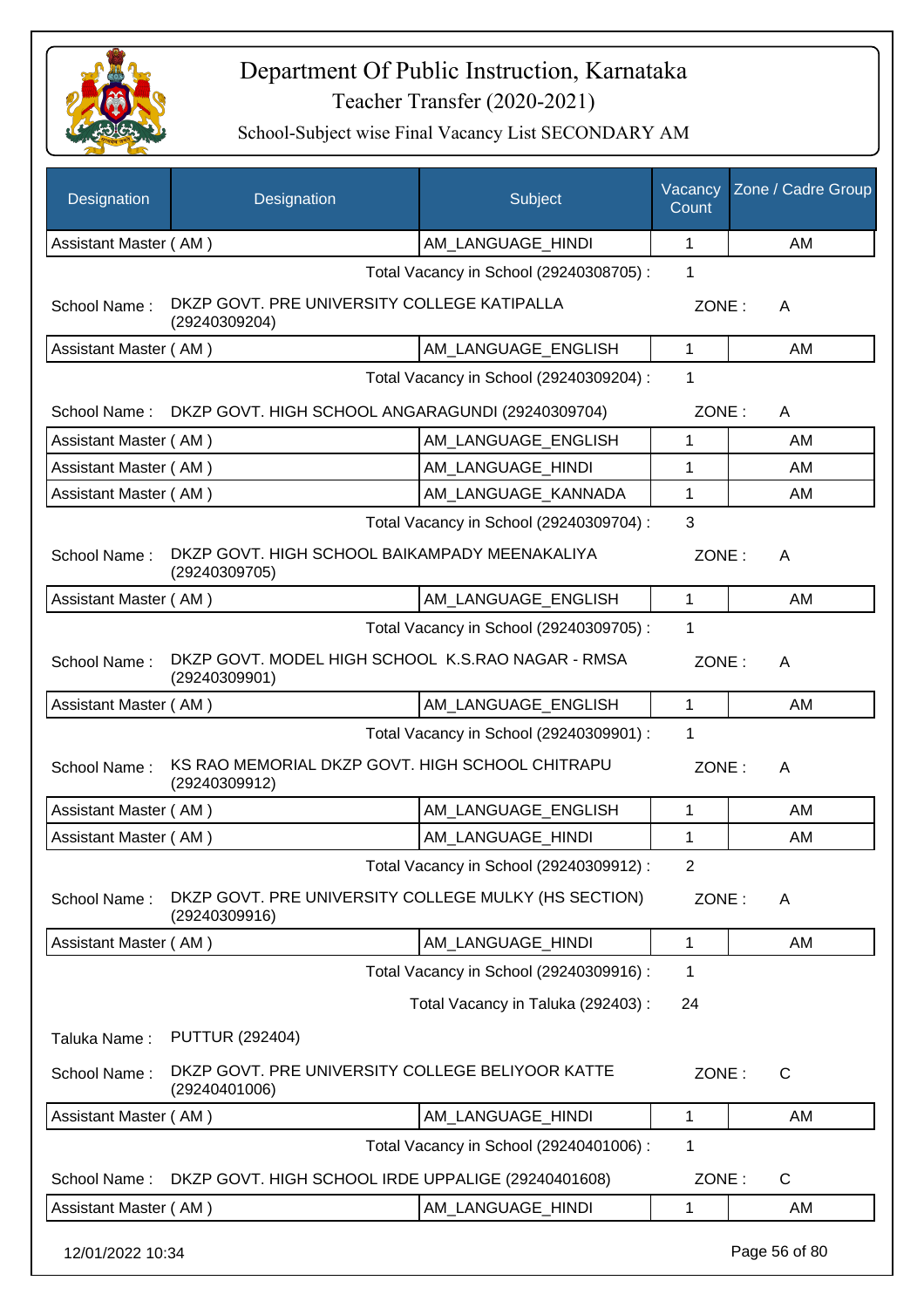

| Designation           | Designation                                                 | Subject                                 | Vacancy<br>Count | Zone / Cadre Group |
|-----------------------|-------------------------------------------------------------|-----------------------------------------|------------------|--------------------|
|                       |                                                             | Total Vacancy in School (29240401608) : | 1                |                    |
|                       | School Name: DKZP GOVT. HIGH SCHOOL DOLPADY (29240402003)   |                                         | ZONE:            | $\mathsf C$        |
| Assistant Master (AM) |                                                             | AM_ARTS_KANNADA                         | 1                | AM                 |
| Assistant Master (AM) |                                                             | AM LANGUAGE HINDI                       | 1                | AM                 |
| Assistant Master (AM) |                                                             | AM_LANGUAGE_KANNADA                     | 1                | AM                 |
|                       |                                                             | Total Vacancy in School (29240402003) : | 3                |                    |
| School Name:          | DKZP GOVT. HIGH SCHOOL HIREBANDADY (29240402304)            |                                         | ZONE:            | $\mathsf C$        |
| Assistant Master (AM) |                                                             | AM_LANGUAGE_HINDI                       | 1                | AM                 |
|                       |                                                             | Total Vacancy in School (29240402304) : | 1                |                    |
| School Name:          | DKZP GOVT. PRE UNIVERSITY COLLEGE KABAKA (29240402605)      |                                         | ZONE:            | В                  |
| Assistant Master (AM) |                                                             | AM_LANGUAGE_ENGLISH                     | $\mathbf{1}$     | AM                 |
| Assistant Master (AM) |                                                             | CBZ_KANNADA                             | 1                | AM                 |
|                       |                                                             | Total Vacancy in School (29240402605) : | $\overline{2}$   |                    |
| School Name:          | DKZP GOVT. PRE UNIVERSITY COLLEGE KADABA (29240402706)      |                                         | ZONE:            | A                  |
| Assistant Master (AM) |                                                             | AM_LANGUAGE_KANNADA                     | 1                | AM                 |
| Assistant Master (AM) |                                                             | CBZ_KANNADA                             | $\mathbf{1}$     | AM                 |
|                       |                                                             | Total Vacancy in School (29240402706) : | $\overline{2}$   |                    |
| School Name:          | DKZP GOVT. PRE UNIVERSITY COLLEGE KANIYURU<br>(29240402903) |                                         | ZONE:            | $\mathsf{C}$       |
| Assistant Master (AM) |                                                             | AM_ARTS_KANNADA                         | 1                | AM                 |
| Assistant Master (AM) |                                                             | AM LANGUAGE HINDI                       | 1                | AM                 |
| Assistant Master (AM) |                                                             | CBZ_KANNADA                             | $\mathbf{1}$     | AM                 |
|                       |                                                             | Total Vacancy in School (29240402903) : | $\mathbf{3}$     |                    |
| School Name:          | KARNATAKA PUBLIC SCHOOL KEYYUR - SECONDARY<br>(29240403307) |                                         | ZONE:            | $\mathsf C$        |
| Assistant Master (AM) |                                                             | AM_LANGUAGE_HINDI                       | 1                | AM                 |
|                       |                                                             | Total Vacancy in School (29240403307) : | 1                |                    |
| School Name:          | GOVT. PRE UNIVERSITY COLLEGE BETTAMPADY (29240405104)       |                                         | ZONE:            | $\mathsf C$        |
| Assistant Master (AM) |                                                             | AM_ARTS_KANNADA                         | $\mathbf{1}$     | AM                 |
|                       |                                                             | Total Vacancy in School (29240405104) : | 1                |                    |
| School Name:          | DKZP GOVT. HIGH SCHOOL MANJUNATHA NAGARA<br>(29240405505)   |                                         | ZONE:            | C                  |
| Assistant Master (AM) |                                                             | AM LANGUAGE HINDI                       | 1                | AM                 |
|                       |                                                             | Total Vacancy in School (29240405505) : | 1                |                    |
| 12/01/2022 10:34      |                                                             |                                         |                  | Page 57 of 80      |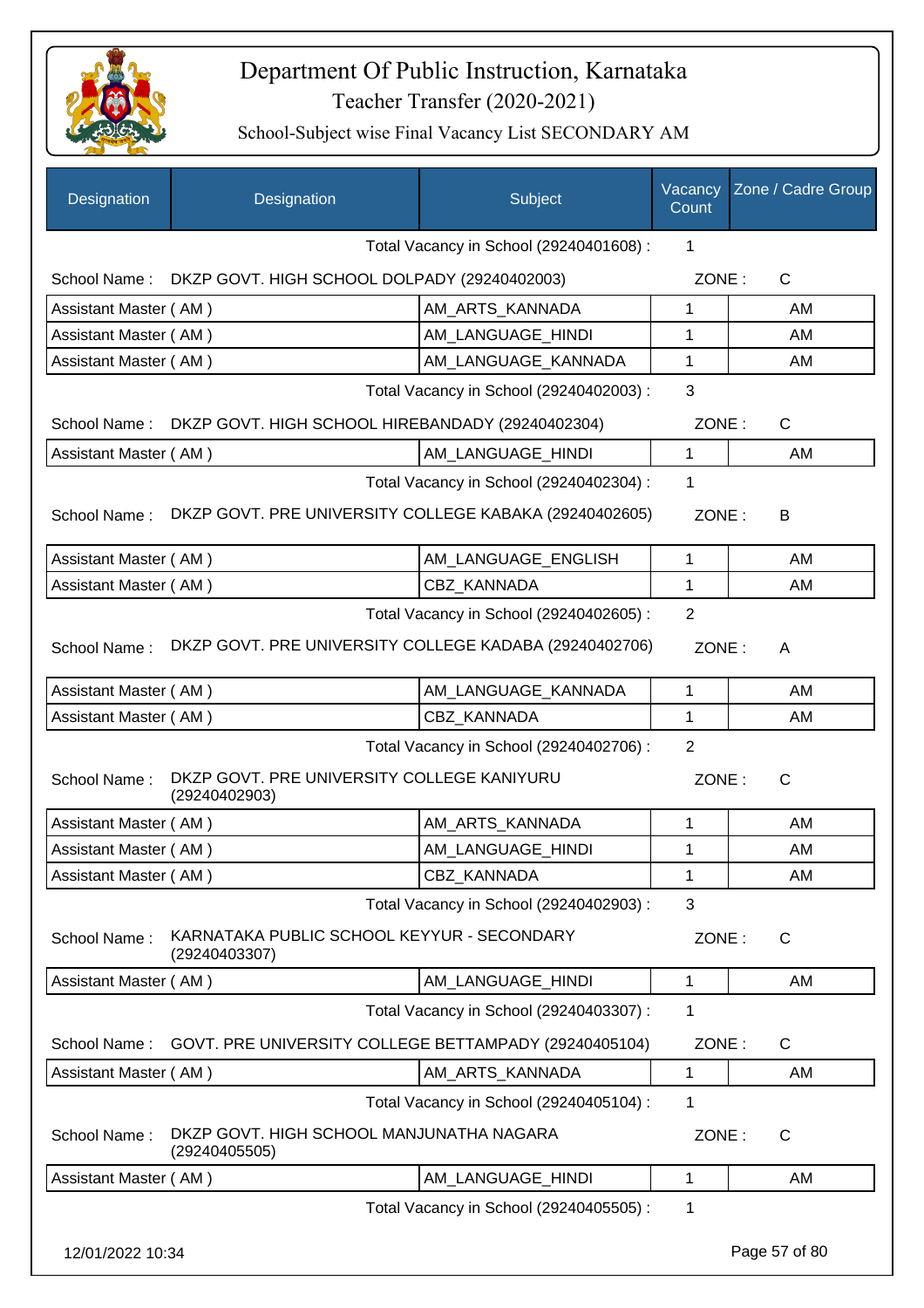

| Designation           | Designation                                                        | Subject                                 | Count          | Vacancy Zone / Cadre Group |
|-----------------------|--------------------------------------------------------------------|-----------------------------------------|----------------|----------------------------|
| School Name:          | DKZP GOVT. HIGH SCHOOL SARVE (29240406103)                         |                                         | ZONE:          | $\mathsf{C}$               |
| Assistant Master (AM) |                                                                    | AM LANGUAGE KANNADA                     | 1              | AM                         |
|                       |                                                                    | Total Vacancy in School (29240406103) : | 1              |                            |
| School Name:          | DKZP GOVT. PRE UNIVERSITY COLLEGE UPPINANGADY<br>(29240406609)     |                                         | ZONE:          | $\mathsf{C}$               |
| Assistant Master (AM) |                                                                    | AM_ARTS_KANNADA                         | 1              | AM                         |
|                       |                                                                    | Total Vacancy in School (29240406609) : | 1              |                            |
| School Name:          | KARNATAKA PUBLIC SCHOOL KUMBRA - SECONDARY<br>(29240406707)        |                                         | ZONE:          | $\mathsf{C}$               |
| Assistant Master (AM) |                                                                    | AM_LANGUAGE_KANNADA                     | $\mathbf{1}$   | AM                         |
|                       |                                                                    | Total Vacancy in School (29240406707) : | 1              |                            |
| School Name:          | DKZP GOVT. PRE UNIVERSITY COLLEGE KOMBETTU PUTTUR<br>(29240407501) |                                         | ZONE:          | A                          |
| Assistant Master (AM) |                                                                    | AM LANGUAGE_ENGLISH                     | 1              | AM                         |
| Assistant Master (AM) |                                                                    | AM_LANGUAGE_SANSKRIT                    | 1              | AM                         |
|                       |                                                                    | Total Vacancy in School (29240407501) : | $\overline{2}$ |                            |
|                       |                                                                    | Total Vacancy in Taluka (292404) :      | 21             |                            |
| Taluka Name:          | <b>SULLIA (292405)</b>                                             |                                         |                |                            |
| School Name:          | DKZP GOVT. PRE UNIVERSITY COLLEGE AIVARNADU<br>(29240500206)       |                                         | ZONE:          | B                          |
| Assistant Master (AM) |                                                                    | AM_LANGUAGE_ENGLISH                     | 1              | AM                         |
| Assistant Master (AM) |                                                                    | CBZ KANNADA                             | 1              | AM                         |
|                       |                                                                    | Total Vacancy in School (29240500206) : | $\overline{2}$ |                            |
| School Name:          | DKZP GOVT. PRE UNIVERSITY COLLEGE PANJA (29240500306)              |                                         | ZONE:          | $\mathsf{C}$               |
| Assistant Master (AM) |                                                                    | AM_LANGUAGE_HINDI                       | 1              | AM                         |
| Assistant Master (AM) |                                                                    | CBZ_KANNADA                             | 1              | AM                         |
|                       |                                                                    | Total Vacancy in School (29240500306) : | $\overline{2}$ |                            |
| School Name:          | DKZP GOVT. HIGH SCHOOL AJJAVARA (29240500408)                      |                                         | ZONE:          | C                          |
| Assistant Master (AM) |                                                                    | AM LANGUAGE HINDI                       | 1              | AM                         |
| Assistant Master (AM) |                                                                    | AM_LANGUAGE_KANNADA                     | 1              | AM                         |
|                       |                                                                    | Total Vacancy in School (29240500408) : | $\overline{2}$ |                            |
| School Name:          | DKZP GOVT. HIGH SCHOOL ALETTY (29240500510)                        |                                         | ZONE:          | B                          |
| Assistant Master (AM) |                                                                    | AM_LANGUAGE_ENGLISH                     | $\mathbf 1$    | AM                         |
| Assistant Master (AM) |                                                                    | AM_LANGUAGE_KANNADA                     | 1              | AM                         |
|                       |                                                                    | Total Vacancy in School (29240500510) : | $\overline{2}$ |                            |
| 12/01/2022 10:34      |                                                                    |                                         |                | Page 58 of 80              |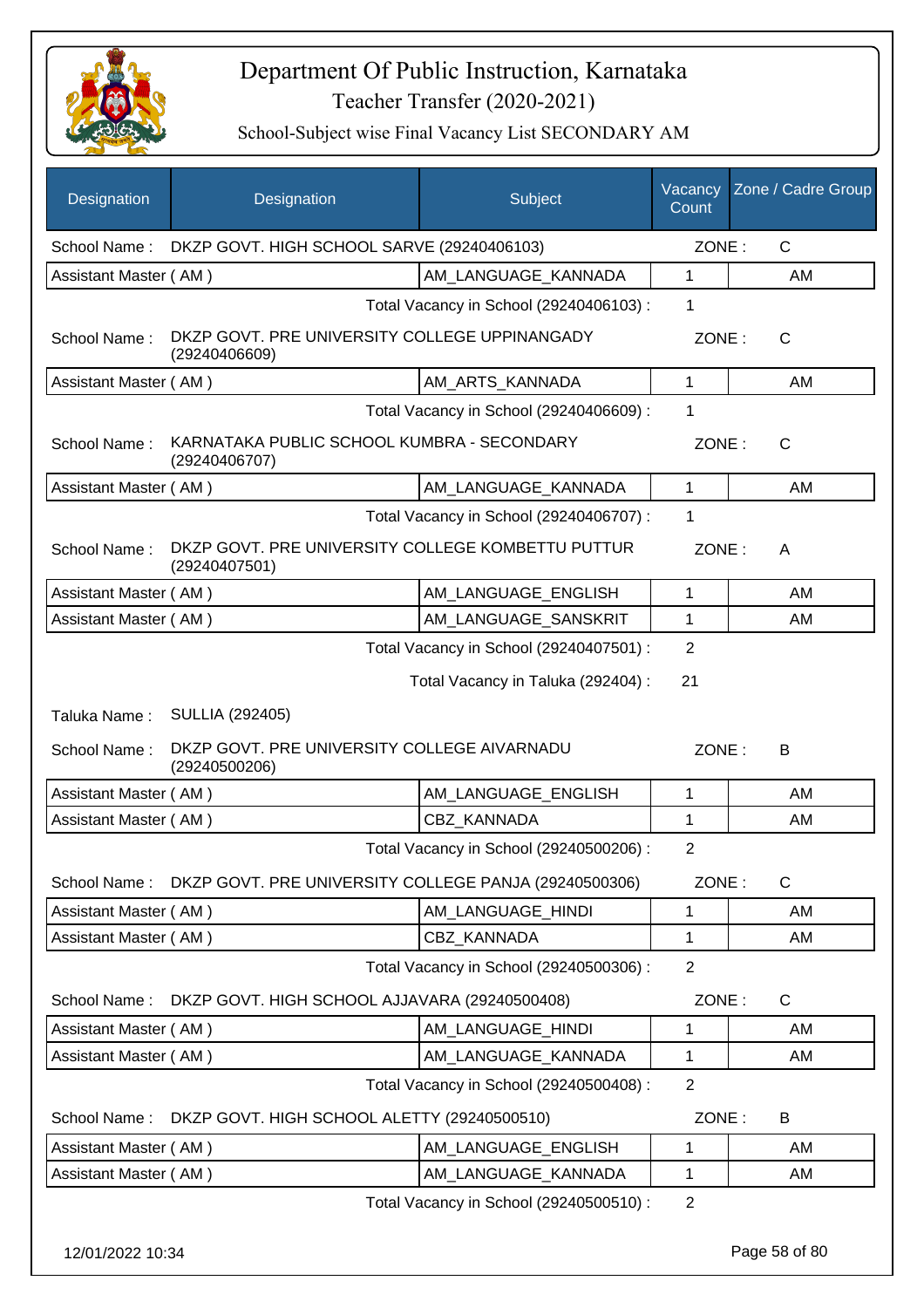

| Designation           | Designation                                                            | Subject                                 | Count          | Vacancy Zone / Cadre Group |
|-----------------------|------------------------------------------------------------------------|-----------------------------------------|----------------|----------------------------|
| School Name:          | KARNATAKA PUBLIC SCHOOL BELLARE -SECONDARY<br>(29240501206)            |                                         | ZONE:          | $\mathsf{C}$               |
| Assistant Master (AM) |                                                                        | AM_LANGUAGE_KANNADA                     | $\mathbf{1}$   | AM                         |
|                       |                                                                        | Total Vacancy in School (29240501206) : | 1              |                            |
| School Name:          | DKZP GOVT. HIGH SCHOOL ELIMALE (29240501310)                           |                                         | ZONE:          | C                          |
| Assistant Master (AM) |                                                                        | AM LANGUAGE KANNADA                     | 1              | AM                         |
|                       |                                                                        | Total Vacancy in School (29240501310) : | 1              |                            |
| School Name:          | DKZP GOVT. PRE UNIVERSITY COLLEGE GUTHIGAR<br>(29240501409)            |                                         | ZONE:          | C                          |
| Assistant Master (AM) |                                                                        | AM_LANGUAGE_KANNADA                     | $\mathbf{1}$   | AM                         |
|                       |                                                                        | Total Vacancy in School (29240501409):  | 1              |                            |
| School Name:          | DKZP GOVT. PRE UNIVERSITY COLLEGE<br>HARIHARAPALLATHADKA (29240501502) |                                         | ZONE:          | C                          |
| Assistant Master (AM) |                                                                        | AM ARTS KANNADA                         | $\mathbf{1}$   | AM                         |
| Assistant Master (AM) |                                                                        | AM_LANGUAGE_ENGLISH                     | 1              | AM                         |
| Assistant Master (AM) |                                                                        | AM_LANGUAGE_HINDI                       | $\mathbf{1}$   | AM                         |
| Assistant Master (AM) |                                                                        | AM LANGUAGE KANNADA                     | $\mathbf{1}$   | AM                         |
| Assistant Master (AM) |                                                                        | AM_PCM_KANNADA                          | 1              | AM                         |
|                       |                                                                        | Total Vacancy in School (29240501502) : | 5              |                            |
| School Name:          | DKZP GOVT. HIGH SCHOOL SAMPAJE - RMSA (29240503402)                    |                                         | ZONE:          | $\mathsf C$                |
| Assistant Master (AM) |                                                                        | AM_ARTS_KANNADA                         | $\mathbf{1}$   | AM                         |
|                       |                                                                        | Total Vacancy in School (29240503402) : | $\mathbf 1$    |                            |
| School Name:          | DKZP GOVT. HIGH SCHOOL YEDAMANGALA (29240503806)                       |                                         | ZONE:          | C                          |
| Assistant Master (AM) |                                                                        | AM PCM KANNADA                          | 1              | AM                         |
|                       |                                                                        | Total Vacancy in School (29240503806) : | 1              |                            |
| School Name:          | DKZP GOVT. HIGH SCHOOL YENEKALLU (29240503904)                         |                                         | ZONE:          | $\mathsf{C}$               |
| Assistant Master (AM) |                                                                        | AM_LANGUAGE_KANNADA                     | 1              | AM                         |
|                       |                                                                        | Total Vacancy in School (29240503904) : | 1              |                            |
| School Name:          | DKZP GOVT. HIGH SCHOOL DUGGALADKA (29240504102)                        |                                         | ZONE:          | Α                          |
| Assistant Master (AM) |                                                                        | AM_LANGUAGE_ENGLISH                     | 1              | AM                         |
|                       |                                                                        | Total Vacancy in School (29240504102) : | 1              |                            |
| School Name:          | DKZP GOVT. PRE UNIVERSITY COLLEGE SULLIA (29240504606)                 |                                         | ZONE:          | A                          |
| Assistant Master (AM) |                                                                        | AM_ARTS_KANNADA                         | $\mathbf 1$    | AM                         |
| Assistant Master (AM) |                                                                        | AM_LANGUAGE_ENGLISH                     | 1              | AM                         |
| Assistant Master (AM) |                                                                        | AM_LANGUAGE_HINDI                       | $\overline{2}$ | AM                         |
| 12/01/2022 10:34      |                                                                        |                                         |                | Page 59 of 80              |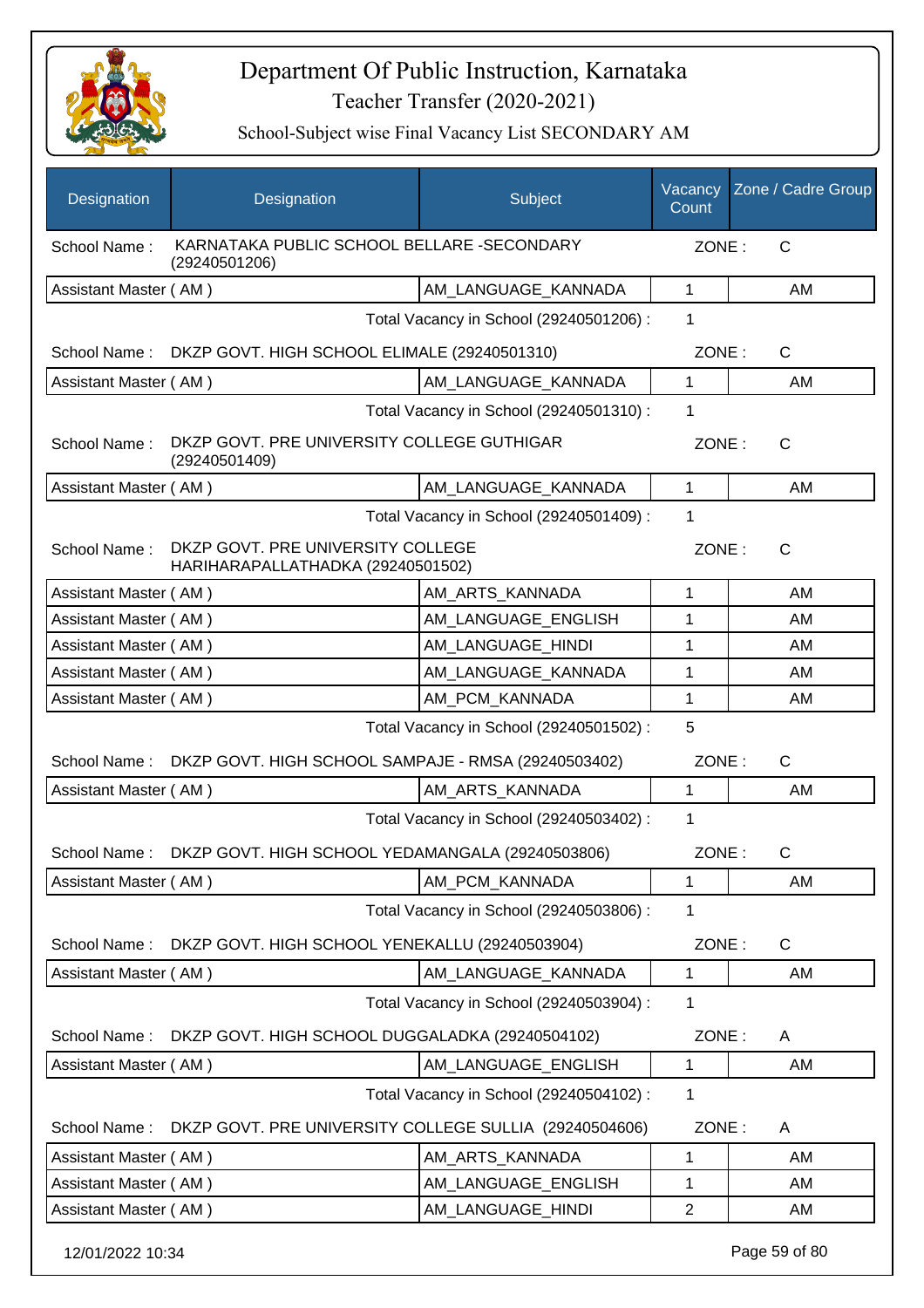

| Designation           | Designation                                                       | Subject                                 | Vacancy<br>Count | Zone / Cadre Group |
|-----------------------|-------------------------------------------------------------------|-----------------------------------------|------------------|--------------------|
| Assistant Master (AM) |                                                                   | AM_LANGUAGE_KANNADA                     | $\mathbf 1$      | AM                 |
| Assistant Master (AM) |                                                                   | AM_PCM_KANNADA                          | 1                | AM                 |
|                       |                                                                   | Total Vacancy in School (29240504606) : | 6                |                    |
| School Name:          | KARNATAKA PUBLIC SCHOOL GANDHINAGARA (29240505501)                |                                         | ZONE:            | A                  |
| Assistant Master (AM) |                                                                   | CBZ_KANNADA                             | $\mathbf{1}$     | AM                 |
|                       |                                                                   | Total Vacancy in School (29240505501) : | 1                |                    |
|                       |                                                                   | Total Vacancy in Taluka (292405):       | 27               |                    |
| Taluka Name:          | MANGALURU SOUTH (292406)                                          |                                         |                  |                    |
| School Name:          | DKZP GOVT. HIGH SCHOOL ADYAPADI (29240600402)                     |                                         | ZONE:            | $\mathsf{C}$       |
| Assistant Master (AM) |                                                                   | CBZ_KANNADA                             | 1                | AM                 |
|                       |                                                                   | Total Vacancy in School (29240600402):  | 1                |                    |
| School Name:          | DKZP GOVT. PRE UNIVERSITY COLLEGE GURUPURA<br>(29240600605)       |                                         | ZONE:            | B                  |
| Assistant Master (AM) |                                                                   | AM_LANGUAGE_HINDI                       | $\mathbf{1}$     | AM                 |
|                       |                                                                   | Total Vacancy in School (29240600605) : | 1                |                    |
| School Name:          | DKZP GOVT. HIGH SCHOOL KALLADI (29240601105)                      |                                         | ZONE:            | C                  |
| Assistant Master (AM) |                                                                   | AM_ARTS_KANNADA                         | 1                | AM                 |
| Assistant Master (AM) |                                                                   | AM_LANGUAGE_ENGLISH                     | 1                | AM                 |
| Assistant Master (AM) |                                                                   | <b>CBZ KANNADA</b>                      | 1                | AM                 |
|                       |                                                                   | Total Vacancy in School (29240601105) : | 3                |                    |
| School Name:          | KARNATAKA PUBLIC SCHOOL MUTHUR (29240601302)                      |                                         | ZONE:            | C                  |
| Assistant Master (AM) |                                                                   | AM_LANGUAGE_ENGLISH                     | 1                | AM                 |
|                       |                                                                   | Total Vacancy in School (29240601302) : | 1                |                    |
| School Name:          | NETAJI S BOSE DKZP GOVT. HIGH SCHOOL DERALAKATTE<br>(29240602307) |                                         | ZONE:            | B                  |
| Assistant Master (AM) |                                                                   | AM_LANGUAGE_ENGLISH                     | 1                | AM                 |
| Assistant Master (AM) |                                                                   | AM LANGUAGE HINDI                       | 1                | AM                 |
|                       |                                                                   | Total Vacancy in School (29240602307) : | $\overline{2}$   |                    |
| School Name:          | DKZP GOVT. HIGH SCHOOL NEWPADPU (29240603105)                     |                                         | ZONE:            | C                  |
| Assistant Master (AM) |                                                                   | AM LANGUAGE HINDI                       | 1                | AM                 |
|                       |                                                                   | Total Vacancy in School (29240603105) : | 1                |                    |
| School Name:          | DKZP GOVT. HIGH SCHOOL KONAJE PADAV (29240604310)                 |                                         | ZONE:            | $\mathsf C$        |
| Assistant Master (AM) |                                                                   | AM_LANGUAGE_ENGLISH                     | $\mathbf{1}$     | AM                 |
| Assistant Master (AM) |                                                                   | AM_LANGUAGE_HINDI                       | 1                | AM                 |
| 12/01/2022 10:34      |                                                                   |                                         |                  | Page 60 of 80      |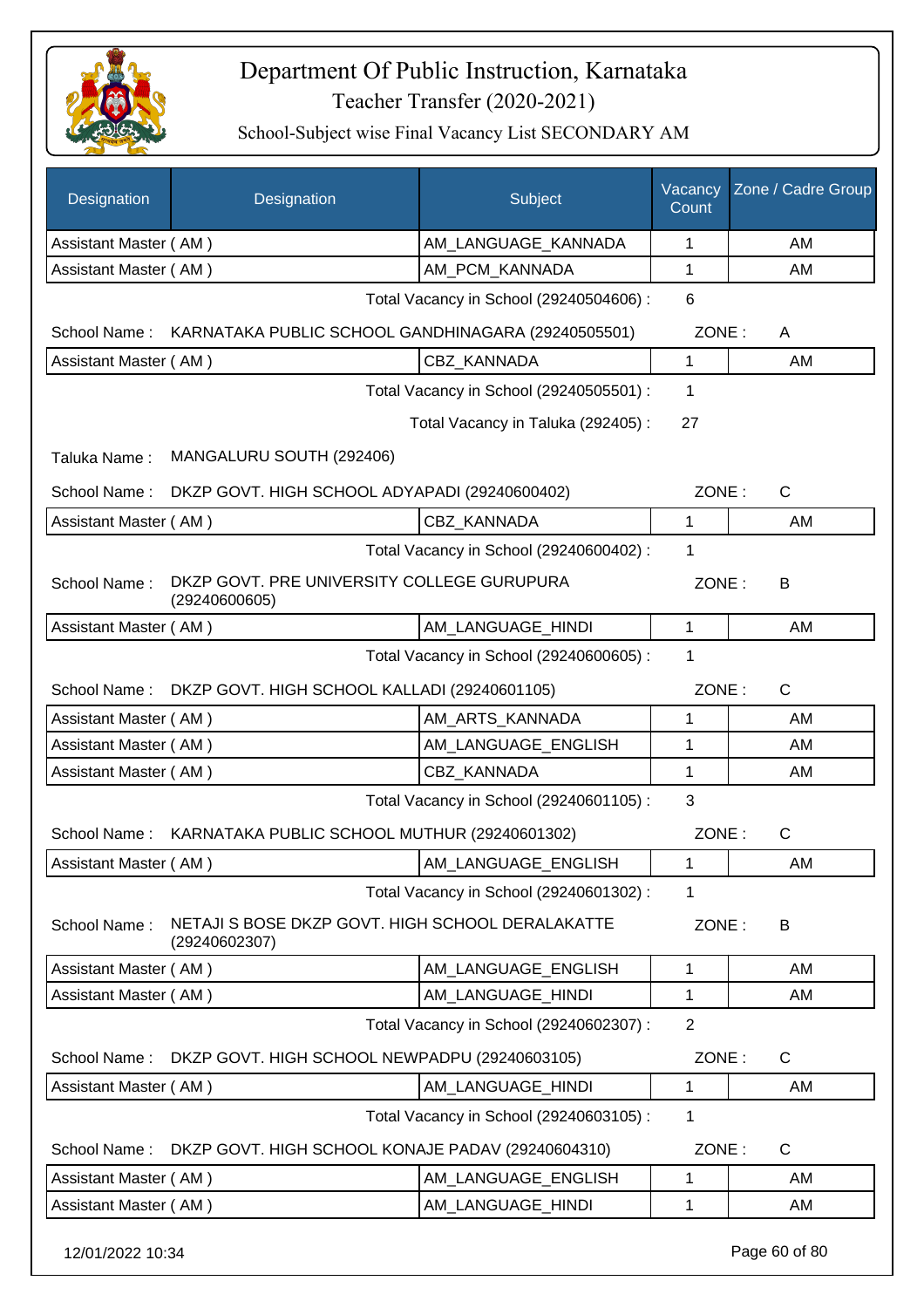

| Designation           | Designation                                           | Subject                                 | Vacancy<br>Count | Zone / Cadre Group |
|-----------------------|-------------------------------------------------------|-----------------------------------------|------------------|--------------------|
|                       |                                                       | Total Vacancy in School (29240604310) : | $\overline{2}$   |                    |
| School Name:          | DKZP GOVT. HIGH SCHOOL KALKATTA (29240605008)         |                                         | ZONE:            | C                  |
| Assistant Master (AM) |                                                       | AM_LANGUAGE_ENGLISH                     | 1                | AM                 |
|                       |                                                       | Total Vacancy in School (29240605008) : | 1                |                    |
| School Name:          | DKZP GOVT. HIGH SCHOOL MOODUSHEDDE (29240605304)      |                                         | ZONE:            | B                  |
| Assistant Master (AM) |                                                       | AM_LANGUAGE_ENGLISH                     | $\mathbf{1}$     | AM                 |
|                       |                                                       | Total Vacancy in School (29240605304) : | 1                |                    |
| School Name:          | DKZP GOVT. HIGH SCHOOL MUCHUR (29240605402)           |                                         | ZONE:            | C                  |
| Assistant Master (AM) |                                                       | AM LANGUAGE ENGLISH                     | $\mathbf{1}$     | AM                 |
|                       |                                                       | Total Vacancy in School (29240605402) : | 1                |                    |
| School Name:          | DKZP GOVT. HIGH SCHOOL PAVOOR (29240606106)           |                                         | ZONE:            | C                  |
| Assistant Master (AM) |                                                       | AM ARTS KANNADA                         | 1                | AM                 |
| Assistant Master (AM) |                                                       | AM LANGUAGE HINDI                       | 1                | AM                 |
| Assistant Master (AM) |                                                       | AM_LANGUAGE_KANNADA                     | 1                | AM                 |
| Assistant Master (AM) |                                                       | CBZ_KANNADA                             | 1                | AM                 |
|                       |                                                       | Total Vacancy in School (29240606106) : | 4                |                    |
| School Name:          | DKZP GOVT. HIGH SCHOOL TALAPADY (29240606708)         |                                         | ZONE:            | $\mathsf{C}$       |
| Assistant Master (AM) |                                                       | AM_LANGUAGE_KANNADA                     | $\mathbf{1}$     | AM                 |
|                       |                                                       | Total Vacancy in School (29240606708) : | 1                |                    |
| School Name:          | DKZP GOVT. HIGH SCHOOL MELANGADY (URDU) (29240607632) |                                         | ZONE:            | A                  |
| Assistant Master (AM) |                                                       | AM_LANGUAGE_ENGLISH                     | $\mathbf{1}$     | AM                 |
| Assistant Master (AM) |                                                       | AM_LANGUAGE_KANNADA                     | 1                | AM                 |
| Assistant Master (AM) |                                                       | AM_LANGUAGE_URDU                        | 1                | AM                 |
|                       |                                                       | Total Vacancy in School (29240607632) : | 3                |                    |
| School Name:          | DKZP GOVT. HIGH SCHOOL KANNUR (29240608905)           |                                         | ZONE:            | A                  |
| Assistant Master (AM) |                                                       | AM_LANGUAGE_ENGLISH                     | 1                | AM                 |
|                       |                                                       | Total Vacancy in School (29240608905) : | 1                |                    |
| School Name:          | DKZP GOVT. HIGH SCHOOL HOIGEBAZAR (29240611602)       |                                         | ZONE:            | Α                  |
| Assistant Master (AM) |                                                       | AM_LANGUAGE_KANNADA                     | 1                | AM                 |
|                       |                                                       | Total Vacancy in School (29240611602) : | 1                |                    |
|                       |                                                       | Total Vacancy in Taluka (292406) :      | 24               |                    |
| Taluka Name:          | MOODABIDRE (292407)                                   |                                         |                  |                    |
| 12/01/2022 10:34      |                                                       |                                         |                  | Page 61 of 80      |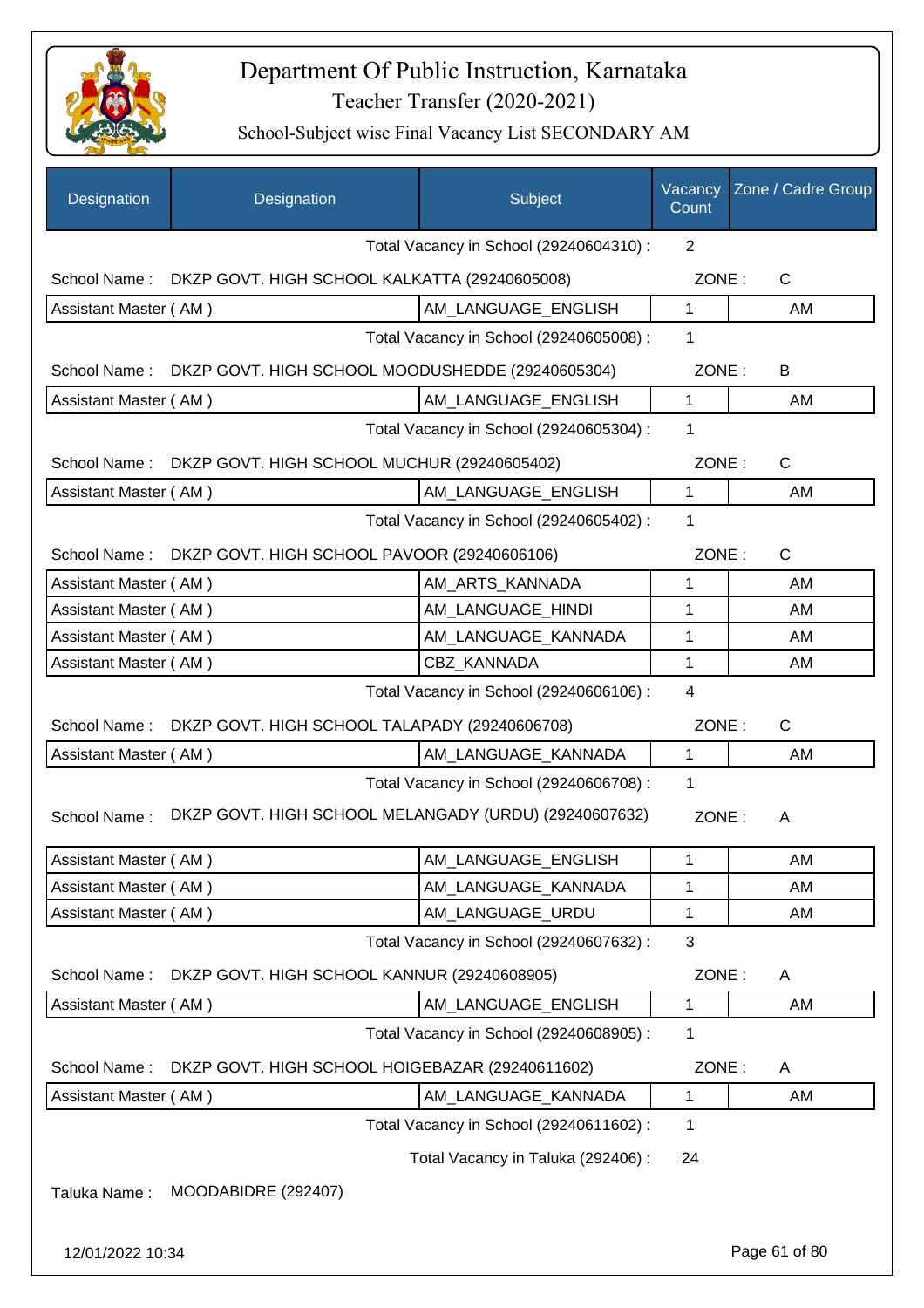

| Designation                             | Designation                                                    | Subject                                 | Vacancy<br>Count | Zone / Cadre Group |
|-----------------------------------------|----------------------------------------------------------------|-----------------------------------------|------------------|--------------------|
| School Name:                            | KARNATAKA PUBLIC SCHOOL MIJAR - SECONDARY<br>(29240700105)     |                                         | ZONE:            | B                  |
| Assistant Master (AM)                   |                                                                | AM_LANGUAGE_HINDI                       | 1                | AM                 |
|                                         |                                                                | Total Vacancy in School (29240700105) : | 1                |                    |
| School Name:                            | DKZP GOVT. HIGH SCHOOL PADUKONAJE (29240701402)                |                                         | ZONE:            | B                  |
| Assistant Master (AM)                   |                                                                | AM LANGUAGE ENGLISH                     | $\mathbf{1}$     | AM                 |
|                                         |                                                                | Total Vacancy in School (29240701402) : | 1                |                    |
| School Name:                            | DKZP GOVT. HIGH SCHOOL ALIYOOR (29240702305)                   |                                         | ZONE:            | $\mathsf{C}$       |
| Assistant Master (AM)                   |                                                                | AM ARTS KANNADA                         | 1                | AM                 |
|                                         |                                                                | Total Vacancy in School (29240702305) : | 1                |                    |
|                                         |                                                                | Total Vacancy in Taluka (292407) :      | 3                |                    |
| District Name:                          | <b>KODAGU (2925)</b>                                           |                                         |                  |                    |
|                                         | <b>MADIKERI (292501)</b>                                       |                                         |                  |                    |
| Taluka Name:                            |                                                                |                                         |                  |                    |
| School Name:                            | GOVERNMENT HIGH SCHOOL MURNADU (29250100905)                   |                                         | ZONE:            | $\mathsf{C}$       |
| Assistant Master (AM)                   |                                                                | AM_LANGUAGE_HINDI                       | 1                | AM                 |
| Total Vacancy in School (29250100905) : |                                                                |                                         | 1                |                    |
| School Name:                            | KARNATAKA PUBLIC SCHOOLS HIGH SCHOOL, NAPOKLU<br>(29250102306) |                                         | ZONE:            | $\mathsf{C}$       |
| Assistant Master (AM)                   |                                                                | AM_LANGUAGE_ENGLISH                     | 1                | AM                 |
| Assistant Master (AM)                   |                                                                | AM_PCM_KANNADA                          | 1                | AM                 |
|                                         |                                                                | Total Vacancy in School (29250102306) : | $\overline{2}$   |                    |
|                                         | School Name: HIGH SCHOOL, YEMMEMADU (29250104004)              |                                         | ZONE:            | C                  |
| Assistant Master (AM)                   |                                                                | AM_ARTS_KANNADA                         | 1                | AM                 |
| Assistant Master (AM)                   |                                                                | AM LANGUAGE ENGLISH                     | 1                | AM                 |
| Assistant Master (AM)                   |                                                                | AM_LANGUAGE_HINDI                       | 1                | AM                 |
| Assistant Master (AM)                   |                                                                | AM_LANGUAGE_KANNADA                     | 1                | AM                 |
| Assistant Master (AM)                   |                                                                | AM PCM KANNADA                          | 1                | AM                 |
| Assistant Master (AM)                   |                                                                | CBZ_KANNADA                             | 1                | AM                 |
|                                         |                                                                | Total Vacancy in School (29250104004) : | 6                |                    |
| School Name:                            | GHS COMPOSITE KARIKE (29250105506)                             |                                         | ZONE:            | C                  |
| Assistant Master (AM)                   |                                                                | AM_LANGUAGE_KANNADA                     | 1                | AM                 |
|                                         |                                                                | Total Vacancy in School (29250105506) : | 1                |                    |
|                                         |                                                                | Total Vacancy in Taluka (292501) :      | 10               |                    |
| Taluka Name:                            | SOMAVARPET (292502)                                            |                                         |                  |                    |
| 12/01/2022 10:34                        |                                                                |                                         |                  | Page 62 of 80      |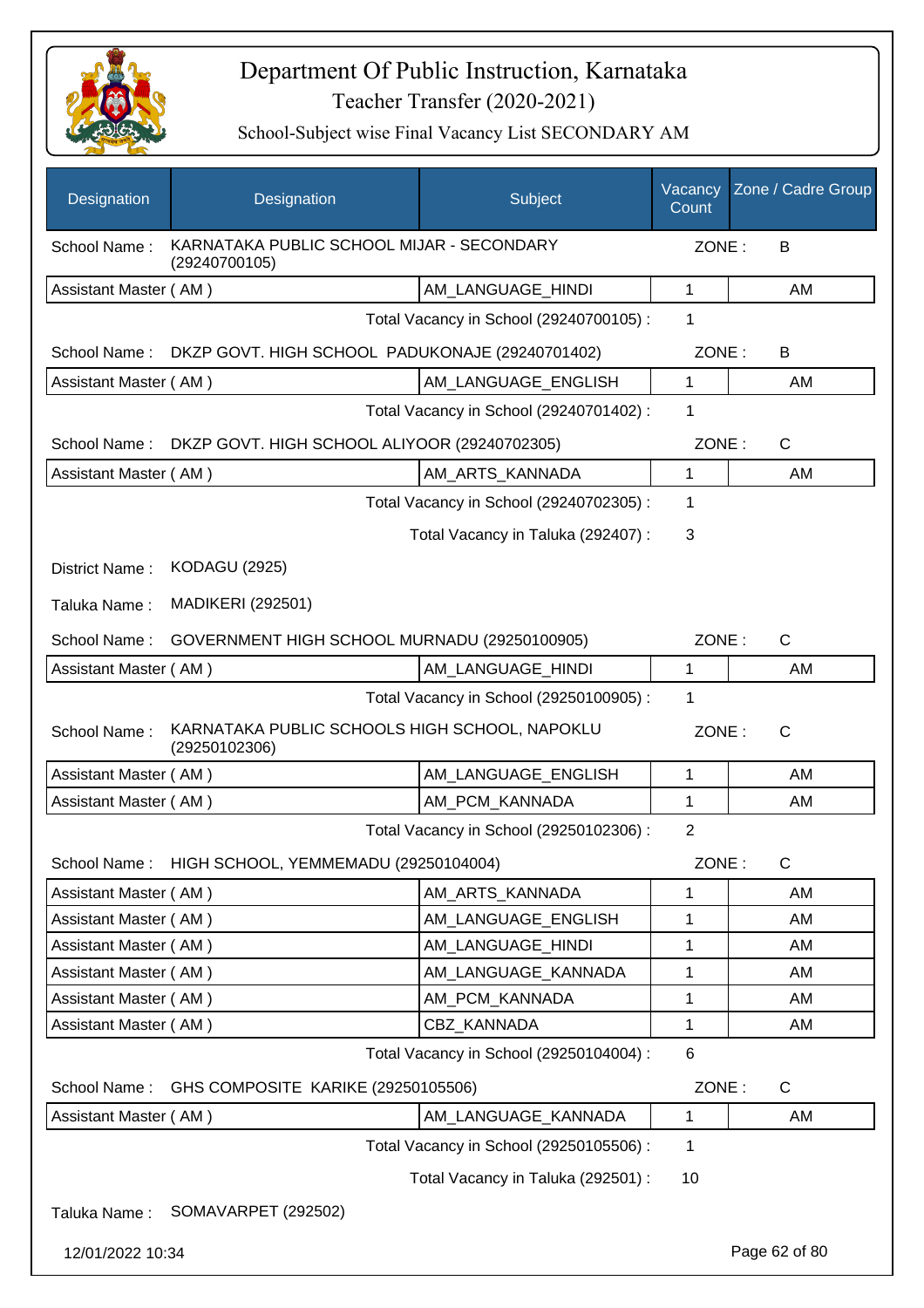

| Designation           | Designation                                            | Subject                                 | Vacancy<br>Count | Zone / Cadre Group |
|-----------------------|--------------------------------------------------------|-----------------------------------------|------------------|--------------------|
| School Name :         | GHS GONIMARUR (29250200404)                            |                                         | ZONE:            | $\mathsf{C}$       |
| Assistant Master (AM) |                                                        | CBZ KANNADA                             | $\mathbf 1$      | AM                 |
|                       |                                                        | Total Vacancy in School (29250200404) : | 1                |                    |
| School Name:          | GOVT HIGH SCHOOL KIRAGANDUR (29250201502)              |                                         | ZONE:            | C                  |
| Assistant Master (AM) |                                                        | AM_LANGUAGE_HINDI                       | $\mathbf 1$      | AM                 |
|                       |                                                        | Total Vacancy in School (29250201502) : | 1                |                    |
|                       | School Name: GHS KODLIPET (29250203408)                |                                         | ZONE:            | C                  |
| Assistant Master (AM) |                                                        | AM_LANGUAGE_KANNADA                     | $\mathbf 1$      | AM                 |
|                       |                                                        | Total Vacancy in School (29250203408) : | 1                |                    |
|                       | School Name: G H S HANDLI (29250205002)                |                                         | ZONE:            | $\mathsf{C}$       |
| Assistant Master (AM) |                                                        | AM_LANGUAGE_HINDI                       | $\mathbf{1}$     | AM                 |
|                       |                                                        | Total Vacancy in School (29250205002) : | 1                |                    |
|                       | School Name: G P U COLLEGE ALUR SIDDPURA (29250207402) |                                         | ZONE:            | $\mathsf{C}$       |
| Assistant Master (AM) |                                                        | AM_LANGUAGE_HINDI                       | 1                | AM                 |
|                       |                                                        | Total Vacancy in School (29250207402) : | 1                |                    |
| School Name:          | G PU COLLEGE IGOOR (29250208804)                       |                                         | ZONE:            | $\mathsf C$        |
| Assistant Master (AM) |                                                        | AM_LANGUAGE_KANNADA                     | $\mathbf{1}$     | AM                 |
|                       |                                                        | Total Vacancy in School (29250208804) : | 1                |                    |
| School Name:          | KARNATAKA PUBLIC SCHOOL NELLIAHUDIKERI (29250209607)   |                                         | ZONE:            | C                  |
| Assistant Master (AM) |                                                        | AM_LANGUAGE_HINDI                       | 1                | AM                 |
| Assistant Master (AM) |                                                        | AM_LANGUAGE_KANNADA                     | 1                | AM                 |
|                       |                                                        | Total Vacancy in School (29250209607) : | 2                |                    |
| School Name:          | G P U SIRANGALA (29250210405)                          |                                         | ZONE:            | C                  |
| Assistant Master (AM) |                                                        | AM_LANGUAGE_KANNADA                     | 1                | AM                 |
|                       |                                                        | Total Vacancy in School (29250210405) : | 1                |                    |
| School Name:          | GHS KANBAIL (29250211302)                              |                                         | ZONE:            | C                  |
| Assistant Master (AM) |                                                        | AM_LANGUAGE_HINDI                       | 1                | AM                 |
|                       |                                                        | Total Vacancy in School (29250211302):  | 1                |                    |
| School Name:          | GHS SCHOOL SURLABI (29250212701)                       |                                         | ZONE:            | C                  |
| Assistant Master (AM) |                                                        | AM_LANGUAGE_HINDI                       | 1                | AM                 |
| Assistant Master (AM) |                                                        | AM_PCM_KANNADA                          | 1                | AM                 |
|                       |                                                        | Total Vacancy in School (29250212701) : | $\overline{2}$   |                    |
|                       |                                                        |                                         |                  |                    |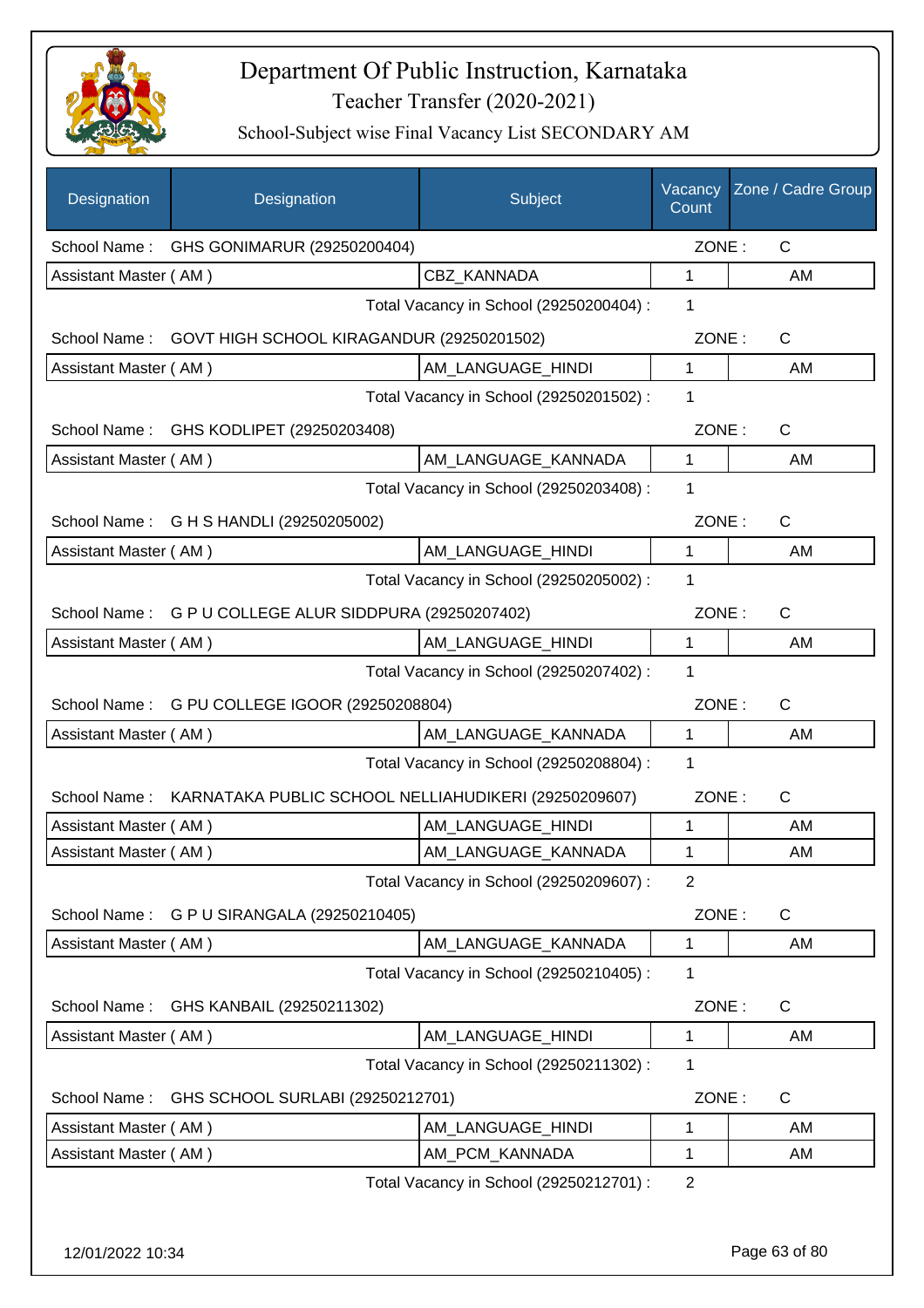

| Designation           | Designation                                                            | Subject                                 | Vacancy<br>Count | Zone / Cadre Group |
|-----------------------|------------------------------------------------------------------------|-----------------------------------------|------------------|--------------------|
|                       | School Name: GHS MADAPURA (29250212805)                                |                                         | ZONE:            | $\mathsf{C}$       |
| Assistant Master (AM) |                                                                        | AM LANGUAGE HINDI                       | 1                | AM                 |
|                       |                                                                        | Total Vacancy in School (29250212805) : | 1                |                    |
|                       |                                                                        | Total Vacancy in Taluka (292502) :      | 13               |                    |
| Taluka Name:          | <b>VIRAJPET (292503)</b>                                               |                                         |                  |                    |
| School Name:          | GOV HIGH SCHOOL POLLIBETTA (29250302508)                               |                                         | ZONE:            | $\mathsf{C}$       |
| Assistant Master (AM) |                                                                        | AM_LANGUAGE_KANNADA                     | 1                | AM                 |
|                       |                                                                        | Total Vacancy in School (29250302508) : | 1                |                    |
| School Name:          | GOV HIGH SCHOOL KONDANGERI (29250303704)                               |                                         | ZONE:            | $\mathsf{C}$       |
| Assistant Master (AM) |                                                                        | AM_ARTS_KANNADA                         | 1                | AM                 |
|                       |                                                                        | Total Vacancy in School (29250303704) : | 1                |                    |
|                       | School Name: GOV HIGH SCHOOL MALDARE (29250304204)                     |                                         | ZONE:            | $\mathsf{C}$       |
| Assistant Master (AM) |                                                                        | AM_ARTS_KANNADA                         | 1                | AM                 |
| Assistant Master (AM) |                                                                        | AM_LANGUAGE_ENGLISH                     | 1                | AM                 |
|                       |                                                                        | Total Vacancy in School (29250304204) : | $\mathbf{2}$     |                    |
| School Name:          | KARNATAKA PUBLIC SCHOOLS GOV JUNIOR COLLEGE<br>PONNAMPET (29250304713) |                                         | ZONE:            | $\mathsf{C}$       |
| Assistant Master (AM) |                                                                        | AM_LANGUAGE_KANNADA                     | 1                | AM                 |
|                       |                                                                        | Total Vacancy in School (29250304713) : | 1                |                    |
| School Name:          | GOV HIGH SCHOOL KUTTA (29250307705)                                    |                                         | ZONE:            | $\mathsf{C}$       |
| Assistant Master (AM) |                                                                        | AM_LANGUAGE_ENGLISH                     | 1                | AM                 |
| Assistant Master (AM) |                                                                        | AM_PCM_KANNADA                          | 1                | AM                 |
| Assistant Master (AM) |                                                                        | CBZ_KANNADA                             | 1                | AM                 |
|                       |                                                                        | Total Vacancy in School (29250307705) : | 3                |                    |
| School Name:          | M M SMARAKA GOVT HIGH SCHOOL T. SHETTIGERI (29250308104)               |                                         | ZONE:            | C                  |
| Assistant Master (AM) |                                                                        | CBZ KANNADA                             | 1                | AM                 |
|                       |                                                                        | Total Vacancy in School (29250308104) : | 1                |                    |
| School Name:          | G.P.U COLLEGE VIRAJPET (29250313803)                                   |                                         | ZONE:            | B                  |
| Assistant Master (AM) |                                                                        | CBZ_KANNADA                             | 1                | AM                 |
|                       |                                                                        | Total Vacancy in School (29250313803) : | 1                |                    |
| School Name:          | GOVT HIGH SCHOOL GONIKOPPA (29250314502)                               |                                         | ZONE:            | C                  |
| Assistant Master (AM) |                                                                        | AM_ARTS_KANNADA                         | 1                | AM                 |
|                       |                                                                        | Total Vacancy in School (29250314502) : | 1                |                    |
| 12/01/2022 10:34      |                                                                        |                                         |                  | Page 64 of 80      |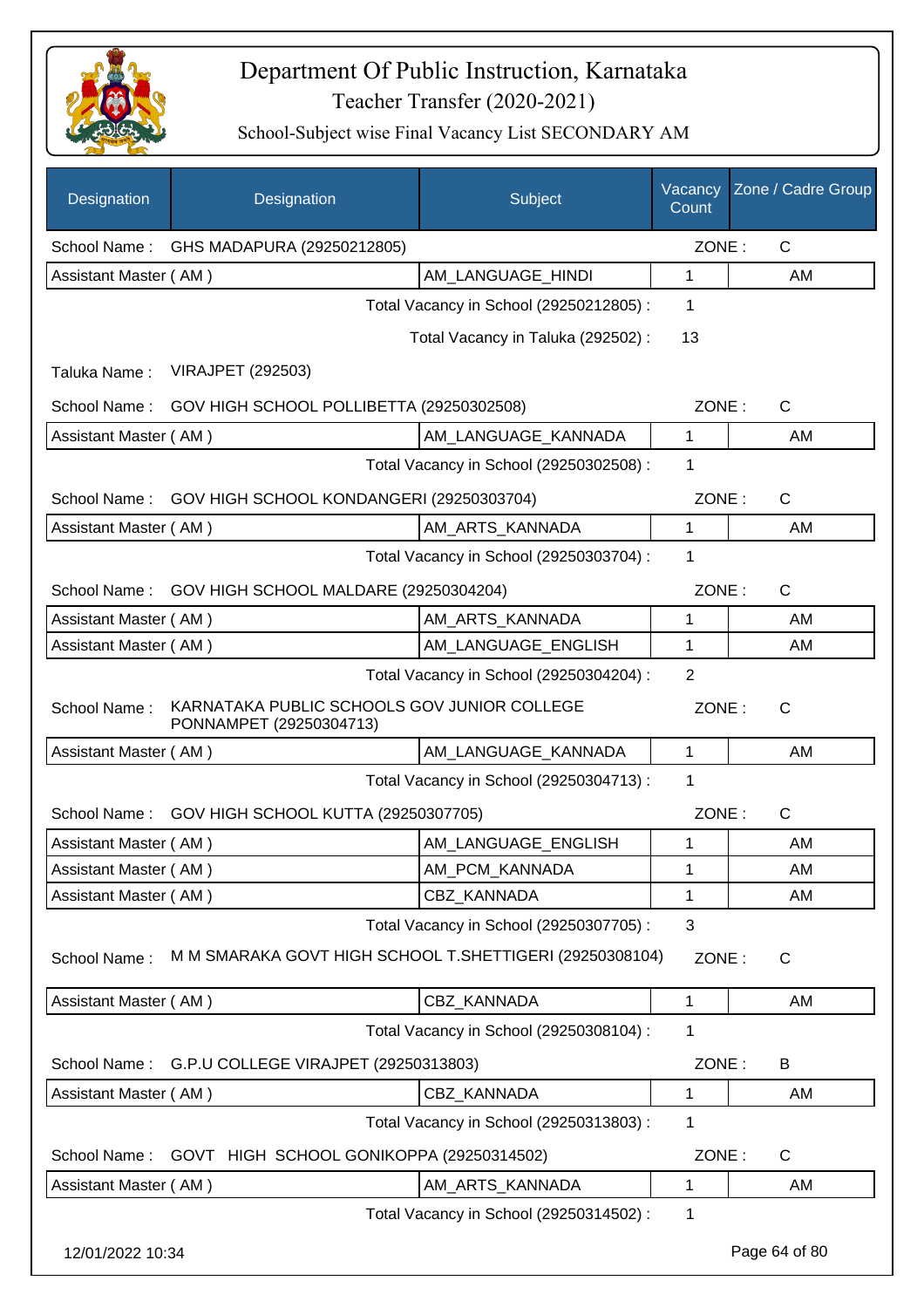

| Designation           | Designation                                           | Subject                                 | Vacancy<br>Count | Zone / Cadre Group |
|-----------------------|-------------------------------------------------------|-----------------------------------------|------------------|--------------------|
|                       |                                                       | Total Vacancy in Taluka (292503) :      | 11               |                    |
| District Name:        | <b>MYSURU (2926)</b>                                  |                                         |                  |                    |
| Taluka Name:          | H.D.KOTE (292603)                                     |                                         |                  |                    |
| School Name:          | GHS BEECHANAHALLI (29260300804)                       |                                         | ZONE:            | C                  |
| Assistant Master (AM) |                                                       | AM LANGUAGE ENGLISH                     | 1                | AM                 |
| Assistant Master (AM) |                                                       | AM_LANGUAGE_HINDI                       | 1                | AM                 |
|                       |                                                       | Total Vacancy in School (29260300804) : | $\overline{2}$   |                    |
| School Name:          | KARNATAKA PUBLIC SCHOOLS GHS B MATAKERE (29260302106) |                                         | ZONE:            | C                  |
| Assistant Master (AM) |                                                       | AM ARTS KANNADA                         | 1                | AM                 |
|                       |                                                       | Total Vacancy in School (29260302106) : | 1                |                    |
|                       | School Name: GHS ANNURU (29260303004)                 |                                         | ZONE:            | C                  |
| Assistant Master (AM) |                                                       | AM_ARTS_KANNADA                         | 1                | AM                 |
| Assistant Master (AM) |                                                       | AM_LANGUAGE_ENGLISH                     | 1                | AM                 |
| Assistant Master (AM) |                                                       | AM_LANGUAGE_KANNADA                     | 1                | AM                 |
|                       |                                                       | Total Vacancy in School (29260303004) : | 3                |                    |
| School Name:          | GHS K BELTHURU (29260306305)                          |                                         | ZONE:            | $\mathsf{C}$       |
| Assistant Master (AM) |                                                       | AM_LANGUAGE_KANNADA                     | 1                | AM                 |
|                       |                                                       | Total Vacancy in School (29260306305) : | 1                |                    |
| School Name:          | GHS HEBBALAGUPPE (29260308104)                        |                                         | ZONE:            | C                  |
| Assistant Master (AM) |                                                       | AM LANGUAGE ENGLISH                     | 1                | AM                 |
|                       |                                                       | Total Vacancy in School (29260308104) : | 1                |                    |
| School Name:          | GHS ANTHARASANTHE (29260309106)                       |                                         | ZONE:            | $\mathsf{C}$       |
| Assistant Master (AM) |                                                       | CBZ_KANNADA                             | 1                | AM                 |
|                       |                                                       | Total Vacancy in School (29260309106) : | 1                |                    |
| School Name:          | GHS DADADAHALLI MASAHALLI (29260310104)               |                                         | ZONE:            | C                  |
| Assistant Master (AM) |                                                       | AM ARTS KANNADA                         | 1                | AM                 |
| Assistant Master (AM) |                                                       | AM_LANGUAGE_ENGLISH                     | 1                | AM                 |
|                       |                                                       | Total Vacancy in School (29260310104) : | $\overline{2}$   |                    |
|                       | School Name: GHPS KATTE HUNASURU(RMSA) (29260310201)  |                                         | ZONE:            | C                  |
| Assistant Master (AM) |                                                       | AM_LANGUAGE_KANNADA                     | 1                | AM                 |
|                       |                                                       | Total Vacancy in School (29260310201) : | 1                |                    |
|                       | School Name: GHS MAGGE (29260311403)                  |                                         | ZONE:            | $\mathsf{C}$       |
| 12/01/2022 10:34      |                                                       |                                         |                  | Page 65 of 80      |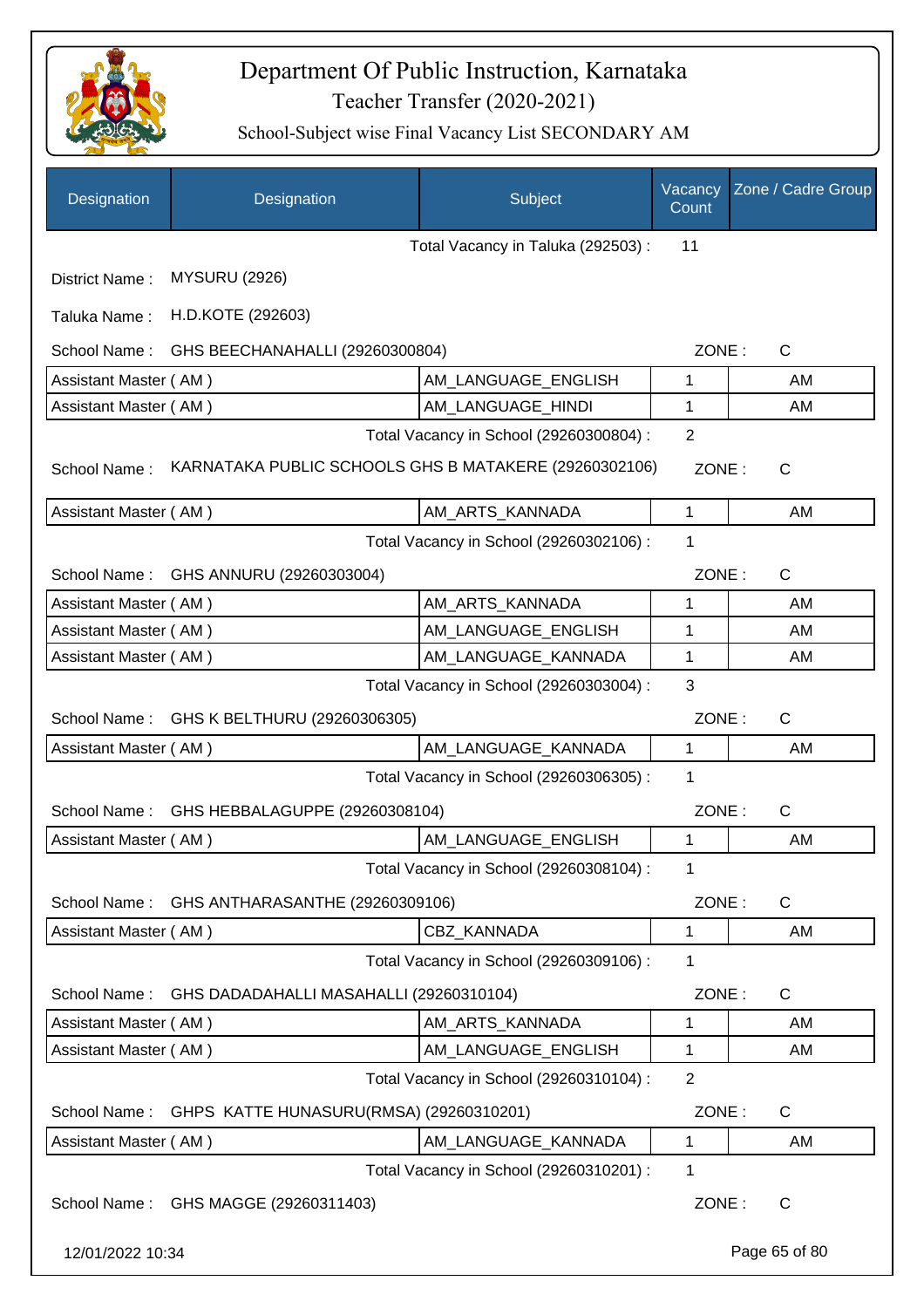

| Designation                             | Designation                                    | Subject                                 | Vacancy<br>Count | Zone / Cadre Group |
|-----------------------------------------|------------------------------------------------|-----------------------------------------|------------------|--------------------|
| Assistant Master (AM)                   |                                                | AM LANGUAGE ENGLISH                     | 1                | AM                 |
| Assistant Master (AM)                   |                                                | AM_LANGUAGE_KANNADA                     | 1                | AM                 |
|                                         | Total Vacancy in School (29260311403) :        |                                         |                  |                    |
| School Name:                            | GHS SAGARE (29260312403)                       |                                         | ZONE:            | B                  |
| Assistant Master (AM)                   |                                                | AM_LANGUAGE_ENGLISH                     | 1                | AM                 |
| Assistant Master (AM)                   |                                                | AM LANGUAGE KANNADA                     | 1                | AM                 |
| Total Vacancy in School (29260312403) : |                                                |                                         | $\overline{2}$   |                    |
|                                         | School Name: GHPS ITTNA(RMSA) (29260314401)    |                                         | ZONE:            | $\mathsf{C}$       |
| Assistant Master (AM)                   |                                                | AM_ARTS_KANNADA                         | 1                | AM                 |
| Assistant Master (AM)                   |                                                | AM LANGUAGE ENGLISH                     | $\mathbf{1}$     | AM                 |
|                                         |                                                | Total Vacancy in School (29260314401) : | 2                |                    |
|                                         | School Name: GHS SAVVE (29260314807)           |                                         | ZONE:            | C                  |
| Assistant Master (AM)                   |                                                | AM ARTS KANNADA                         | 1                | AM                 |
| Assistant Master (AM)                   |                                                | AM_LANGUAGE_ENGLISH                     | $\mathbf{1}$     | AM                 |
|                                         |                                                | Total Vacancy in School (29260314807) : | 2                |                    |
| School Name:                            | GHS KENCHANAHALLI (29260318302)                |                                         | ZONE:            | C                  |
| Assistant Master (AM)                   |                                                | AM_ARTS_KANNADA                         | $\mathbf{1}$     | AM                 |
|                                         |                                                | Total Vacancy in School (29260318302) : | 1                |                    |
| School Name:                            | GHS GANDHINAGARA (29260319408)                 |                                         | ZONE:            | C                  |
| Assistant Master (AM)                   |                                                | AM_LANGUAGE_KANNADA                     | $\mathbf 1$      | AM                 |
|                                         |                                                | Total Vacancy in School (29260319408) : | 1                |                    |
|                                         | School Name: GHS MULLURU (29260320502)         |                                         | ZONE:            | C                  |
| Assistant Master (AM)                   |                                                | AM_LANGUAGE_ENGLISH                     | 1                | AM                 |
| Assistant Master (AM)                   |                                                | AM_LANGUAGE_KANNADA                     | 1                | AM                 |
|                                         |                                                | Total Vacancy in School (29260320502) : | $\overline{2}$   |                    |
| School Name:                            | GHS BADAGALAPURA (29260321604)                 |                                         | ZONE:            | C                  |
| Assistant Master (AM)                   |                                                | AM LANGUAGE ENGLISH                     | $\mathbf{1}$     | AM                 |
| Assistant Master (AM)                   |                                                | AM_LANGUAGE_KANNADA                     | 1                | AM                 |
| Assistant Master (AM)                   |                                                | <b>CBZ KANNADA</b>                      | 1                | AM                 |
|                                         |                                                | Total Vacancy in School (29260321604) : | 3                |                    |
| School Name:                            | GHPS HIRE HALLI 'A' COLONY(RMSA) (29260321902) |                                         | ZONE:            | $\mathsf{C}$       |
| Assistant Master (AM)                   |                                                | AM_ARTS_KANNADA                         | 1                | AM                 |
| Assistant Master (AM)                   |                                                | AM_LANGUAGE_HINDI                       | 1                | AM                 |
| Assistant Master (AM)                   |                                                | CBZ_KANNADA                             | 1                | AM                 |
| 12/01/2022 10:34                        |                                                |                                         |                  | Page 66 of 80      |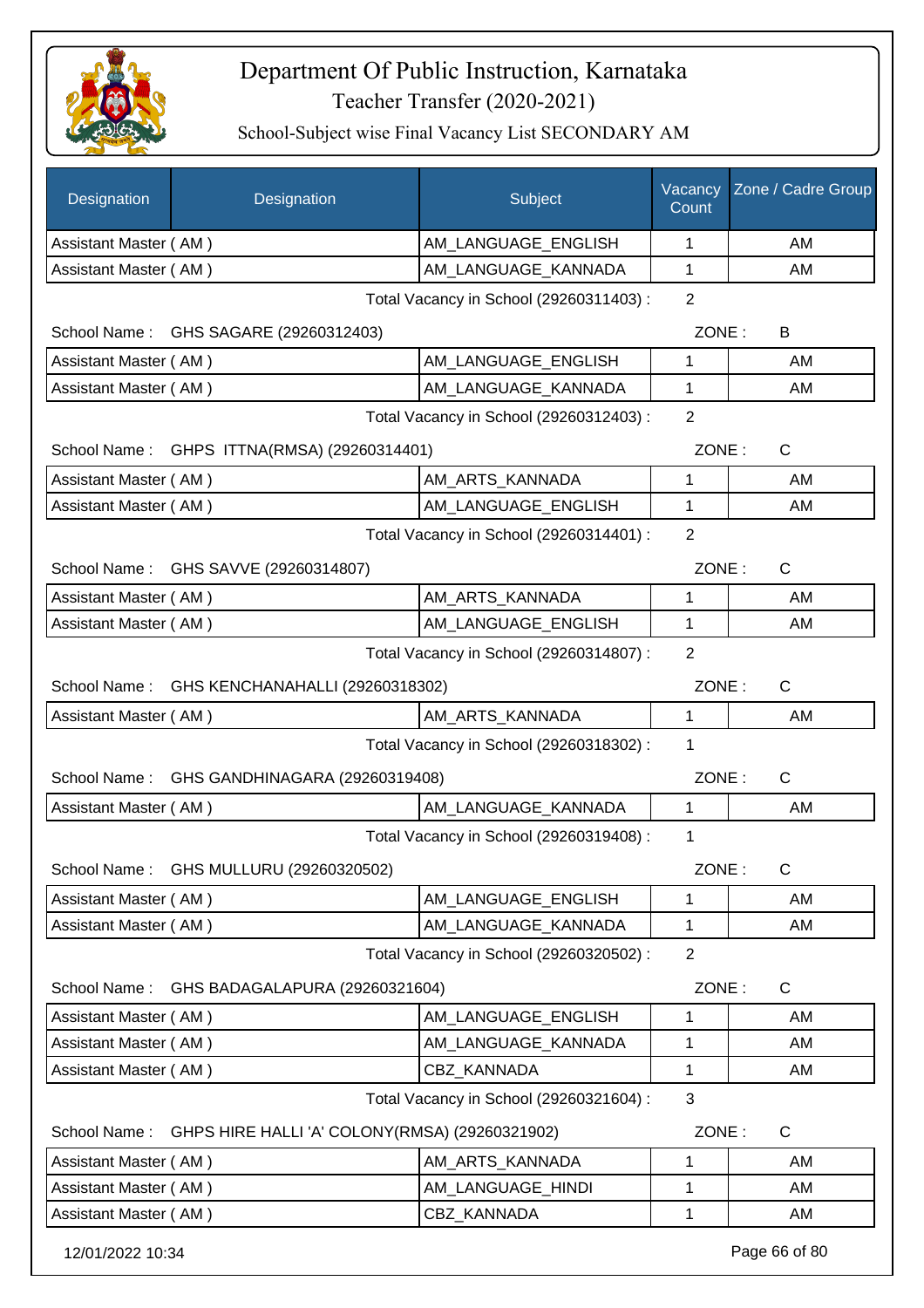

| <b>Designation</b>    | Designation                                          | Subject                                 | Vacancy<br>Count | Zone / Cadre Group |
|-----------------------|------------------------------------------------------|-----------------------------------------|------------------|--------------------|
|                       |                                                      | Total Vacancy in School (29260321902) : | 3                |                    |
|                       | School Name: GHS M C THALALU (29260325403)           |                                         | ZONE:            | $\mathsf C$        |
| Assistant Master (AM) |                                                      | AM_ARTS_KANNADA                         | 1                | AM                 |
| Assistant Master (AM) |                                                      | AM LANGUAGE HINDI                       | 1                | AM                 |
| Assistant Master (AM) |                                                      | AM LANGUAGE KANNADA                     | 1                | AM                 |
|                       |                                                      | Total Vacancy in School (29260325403) : | 3                |                    |
| School Name:          | GHS DODDABYRANAKUPPE (29260332101)                   |                                         | ZONE:            | $\mathsf C$        |
| Assistant Master (AM) |                                                      | AM_LANGUAGE_ENGLISH                     | 1                | AM                 |
| Assistant Master (AM) |                                                      | AM LANGUAGE HINDI                       | 1                | AM                 |
|                       |                                                      | Total Vacancy in School (29260332101) : | $\overline{2}$   |                    |
| School Name:          | GOVT ADARSHA VIDYALAYA H.D.KOTE (29260334207)        |                                         | ZONE:            | A                  |
| Assistant Master (AM) |                                                      | AM ARTS ENGLISH                         | 1                | AM                 |
| Assistant Master (AM) |                                                      | AM_LANGUAGE_ENGLISH                     | 1                | AM                 |
| Assistant Master (AM) |                                                      | AM_LANGUAGE_HINDI                       | $\overline{2}$   | AM                 |
| Assistant Master (AM) |                                                      | AM_LANGUAGE_KANNADA                     | 1                | AM                 |
| Assistant Master (AM) |                                                      | CBZ_ENGLISH                             | $\overline{2}$   | AM                 |
| School Name:          | GOVT GIRLS HIGH SCHOOL HD KOTE WARD-10 (29260334304) | Total Vacancy in School (29260334207) : | ZONE:            | A                  |
| Assistant Master (AM) |                                                      | AM_ARTS_KANNADA                         | 3                | AM                 |
|                       |                                                      | Total Vacancy in School (29260334304) : | 3                |                    |
| School Name:          | GJC HD KOTE H D KOTE WARD-13 (29260334503)           |                                         | ZONE:            | A                  |
| Assistant Master (AM) |                                                      | AM_LANGUAGE_ENGLISH                     | 1                | AM                 |
| Assistant Master (AM) |                                                      | AM_LANGUAGE_KANNADA                     | 1                | AM                 |
| Assistant Master (AM) |                                                      | CBZ_KANNADA                             | 1                | AM                 |
|                       |                                                      | Total Vacancy in School (29260334503) : | $\mathbf{3}$     |                    |
| School Name:          | GHS GIRLS, SARAGUR WARD-5 (29260334901)              |                                         | ZONE:            | A                  |
| Assistant Master (AM) |                                                      | AM_LANGUAGE_ENGLISH                     | 1                | AM                 |
| Assistant Master (AM) |                                                      | AM_LANGUAGE_KANNADA                     | 1                | AM                 |
|                       |                                                      | Total Vacancy in School (29260334901) : | $\overline{2}$   |                    |
|                       |                                                      | Total Vacancy in Taluka (292603) :      | 50               |                    |
| Taluka Name:          | <b>HUNSUR (292604)</b>                               |                                         |                  |                    |
| School Name:          | GPUC HANAGODU (29260401808)                          |                                         | ZONE:            | C                  |
| Assistant Master (AM) |                                                      | AM_LANGUAGE_ENGLISH                     | 1                | AM                 |
| 12/01/2022 10:34      |                                                      |                                         |                  | Page 67 of 80      |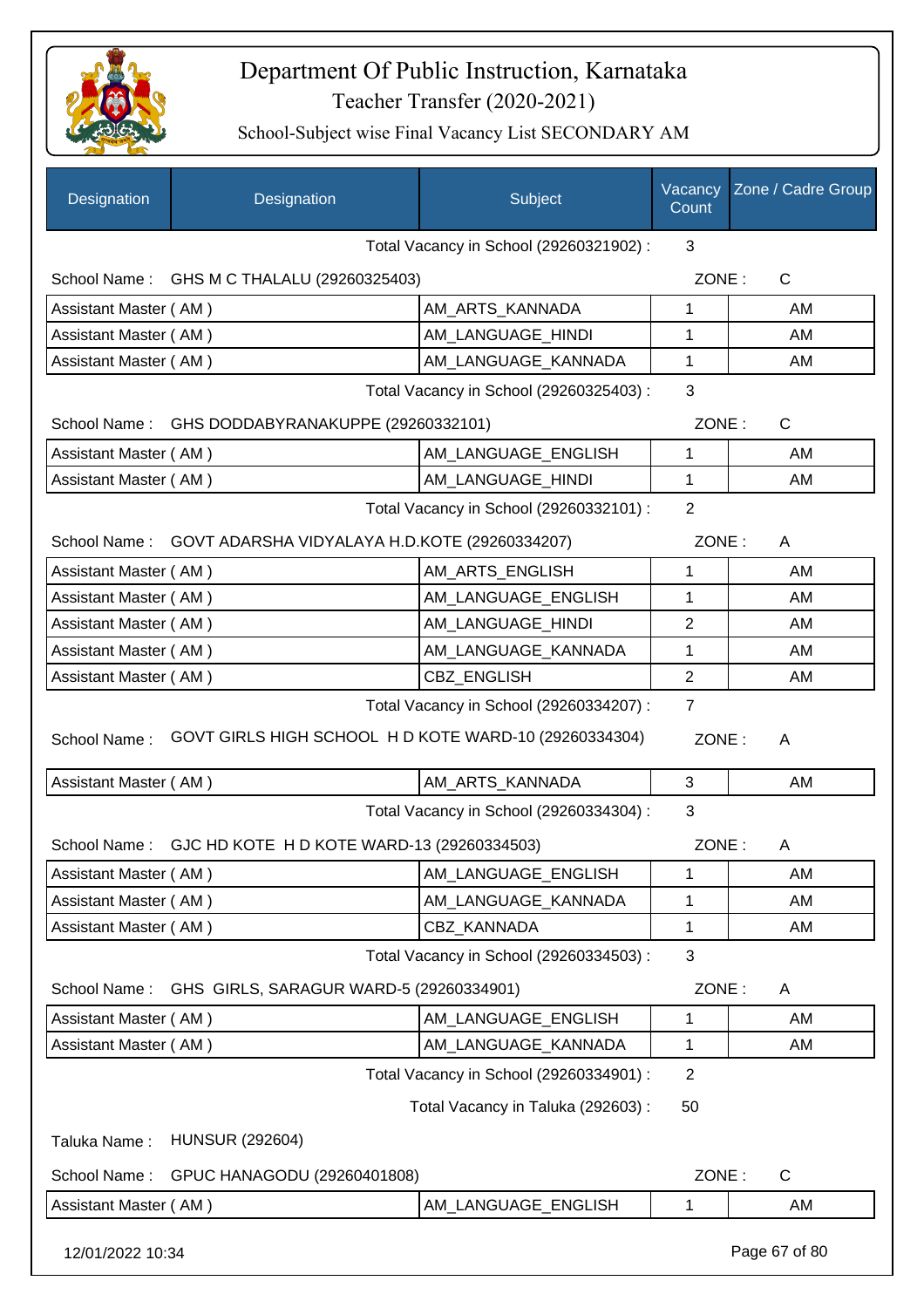

School-Subject wise Final Vacancy List SECONDARY AM

| Designation           | Designation                                                                        | Subject                                 | Vacancy<br>Count | Zone / Cadre Group |
|-----------------------|------------------------------------------------------------------------------------|-----------------------------------------|------------------|--------------------|
| Assistant Master (AM) |                                                                                    | AM_LANGUAGE_KANNADA                     | 1                | AM                 |
|                       |                                                                                    | Total Vacancy in School (29260401808) : | $\overline{2}$   |                    |
| School Name:          | GOVERNMENT HIGH SCHOOL NERALAKUPPE (29260403204)                                   |                                         | ZONE:            | C                  |
| Assistant Master (AM) |                                                                                    | AM ARTS KANNADA                         | 1                | AM                 |
|                       |                                                                                    | Total Vacancy in School (29260403204) : | 1                |                    |
| School Name:          | GOVERNMENT HIGH SCHOOL KADE MANUGANAHALLI<br>(29260404102)                         |                                         | ZONE:            | $\mathsf{C}$       |
| Assistant Master (AM) |                                                                                    | AM_ARTS_KANNADA                         | 1                | AM                 |
| Assistant Master (AM) |                                                                                    | CBZ KANNADA                             | 1                | AM                 |
|                       |                                                                                    | Total Vacancy in School (29260404102) : | $\overline{2}$   |                    |
| School Name:          | GOVERNMENT HIGHER PRIMARY SCHOOL ARASUKALLA HALLI<br>(RMSA UPGRADED) (29260404501) |                                         | ZONE:            | $\mathsf{C}$       |
| Assistant Master (AM) |                                                                                    | AM LANGUAGE KANNADA                     | 1                | AM                 |
|                       |                                                                                    | Total Vacancy in School (29260404501) : | 1                |                    |
| School Name:          | GOVERNMENT HIGH SCHOOL CHILKUNDA (29260404904)                                     |                                         | ZONE:            | $\mathsf{C}$       |
| Assistant Master (AM) |                                                                                    | AM LANGUAGE KANNADA                     | $\mathbf{1}$     | AM                 |
|                       |                                                                                    | Total Vacancy in School (29260404904) : | 1                |                    |
| School Name:          | GOVERNMENT HIGH SCHOOL HIREKYATHANAHALLI<br>(29260406804)                          |                                         | ZONE:            | $\mathsf{C}$       |
| Assistant Master (AM) |                                                                                    | CBZ KANNADA                             | 1                | AM                 |
|                       |                                                                                    | Total Vacancy in School (29260406804) : | 1                |                    |
| School Name:          | KARNATAKA PUBLIC SCHOOLS GPUC GAVADAGERE<br>(29260413004)                          |                                         | ZONE:            | С                  |
| Assistant Master (AM) |                                                                                    | AM_ARTS_KANNADA                         | 1                | AM                 |
| Assistant Master (AM) |                                                                                    | AM LANGUAGE ENGLISH                     | 1                | AM                 |
| Assistant Master (AM) |                                                                                    | <b>CBZ KANNADA</b>                      | 1                | AM                 |
|                       |                                                                                    | Total Vacancy in School (29260413004) : | 3                |                    |
| School Name:          | GJC RATHNAPURI (29260415705)                                                       |                                         | ZONE:            | C                  |
| Assistant Master (AM) |                                                                                    | AM LANGUAGE KANNADA                     | $\overline{2}$   | AM                 |
|                       |                                                                                    | Total Vacancy in School (29260415705) : | $\overline{2}$   |                    |
| School Name:          | GOVERNMENT HIGH SCHOOL HUNDIMALA (29260416902)                                     |                                         | ZONE:            | C                  |
| Assistant Master (AM) |                                                                                    | AM_LANGUAGE_ENGLISH                     | 1                | AM                 |
|                       |                                                                                    | Total Vacancy in School (29260416902) : | 1                |                    |
| School Name:          | GOVERNMENT HIGH SCHOOL DODDA HEJJURU (29260425304)                                 |                                         | ZONE:            | C                  |
| Assistant Master (AM) |                                                                                    | AM_LANGUAGE_ENGLISH                     | 1                | AM                 |

12/01/2022 10:34 Page 68 of 80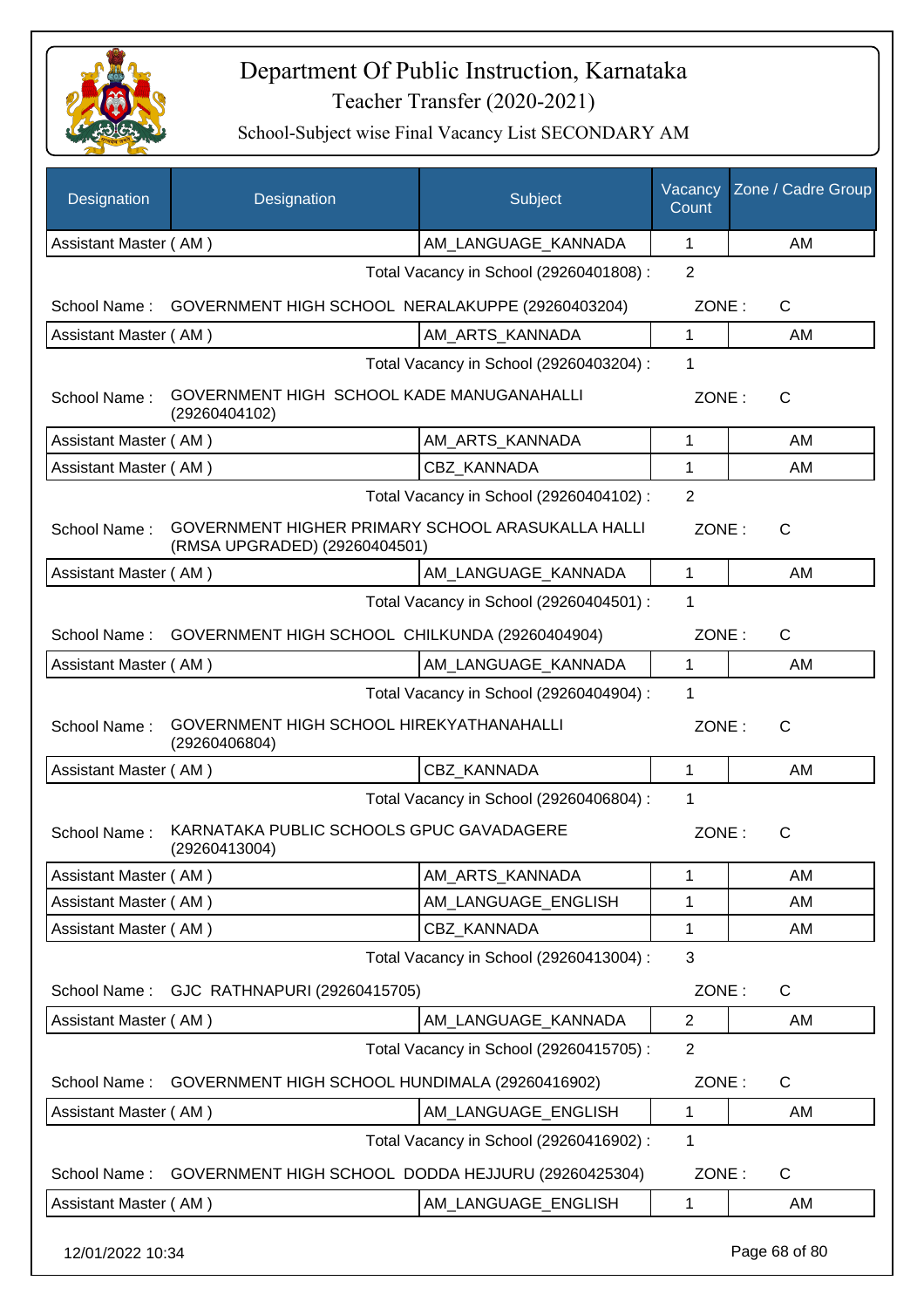

| Designation           | Designation                                        | Subject                                 | Vacancy<br>Count | Zone / Cadre Group |
|-----------------------|----------------------------------------------------|-----------------------------------------|------------------|--------------------|
| Assistant Master (AM) |                                                    | AM LANGUAGE KANNADA                     | 1                | AM                 |
|                       |                                                    | Total Vacancy in School (29260425304) : | $\overline{2}$   |                    |
| School Name:          | GOVERNMENT HIGH SCHOOL NAGAPURA HADI (29260425702) |                                         | ZONE:            | $\mathsf{C}$       |
| Assistant Master (AM) |                                                    | AM LANGUAGE HINDI                       | 1                | AM                 |
|                       |                                                    | Total Vacancy in School (29260425702) : | 1                |                    |
| School Name:          | GJC BOYS HUNSUR WARD-18 (29260426614)              |                                         | ZONE:            | A                  |
| Assistant Master (AM) |                                                    | AM LANGUAGE ENGLISH                     | $\mathbf{1}$     | AM                 |
| Assistant Master (AM) |                                                    | AM_LANGUAGE_KANNADA                     | 1                | AM                 |
|                       |                                                    | Total Vacancy in School (29260426614) : | $\overline{2}$   |                    |
| School Name:          | GOVERNMENT ADARSHA VIDYALAYA (29260427501)         |                                         | ZONE:            | B                  |
| Assistant Master (AM) |                                                    | AM_ARTS_ENGLISH                         | 1                | AM                 |
| Assistant Master (AM) |                                                    | CBZ_ENGLISH                             | 1                | AM                 |
|                       |                                                    | Total Vacancy in School (29260427501) : | 2                |                    |
|                       |                                                    | Total Vacancy in Taluka (292604) :      | 21               |                    |
| Taluka Name:          | K.R.NAGARA (292606)                                |                                         |                  |                    |
| School Name:          | GOVT JUNIOR COLLEGE, HARADANAHALLI (29260600904)   |                                         | ZONE:            | $\mathsf{C}$       |
| Assistant Master (AM) |                                                    | CBZ KANNADA                             | 1                | AM                 |
|                       |                                                    | Total Vacancy in School (29260600904) : | 1                |                    |
| School Name:          | GHS, KALAMMANAKOPPALU (29260601202)                |                                         | ZONE:            | $\mathsf{C}$       |
| Assistant Master (AM) |                                                    | AM ARTS KANNADA                         | 1                | AM                 |
| Assistant Master (AM) |                                                    | AM LANGUAGE ENGLISH                     | $\mathbf 1$      | AM                 |
| Assistant Master (AM) |                                                    | AM_LANGUAGE_KANNADA                     | 1                | AM                 |
| Assistant Master (AM) |                                                    | CBZ KANNADA                             | 1                | AM                 |
|                       |                                                    | Total Vacancy in School (29260601202) : | 4                |                    |
| School Name:          | GOVT JUNIOR COLLEGE, SALIGRAMA (29260601915)       |                                         | ZONE:            | C                  |
| Assistant Master (AM) |                                                    | AM_LANGUAGE_ENGLISH                     | $\overline{2}$   | AM                 |
| Assistant Master (AM) |                                                    | AM_LANGUAGE_HINDI                       | 1                | AM                 |
|                       |                                                    | Total Vacancy in School (29260601915) : | 3                |                    |
| School Name:          | GOVT JUNIOR COLLEGE, MELURU (29260602002)          |                                         | ZONE:            | C                  |
| Assistant Master (AM) |                                                    | AM_LANGUAGE_ENGLISH                     | 1                | AM                 |
|                       |                                                    | Total Vacancy in School (29260602002) : | 1                |                    |
| School Name:          | GHS, TANDRE (29260602104)                          |                                         | ZONE:            | C                  |
| Assistant Master (AM) |                                                    | AM_LANGUAGE_ENGLISH                     | 1                | AM                 |
| 12/01/2022 10:34      |                                                    |                                         |                  | Page 69 of 80      |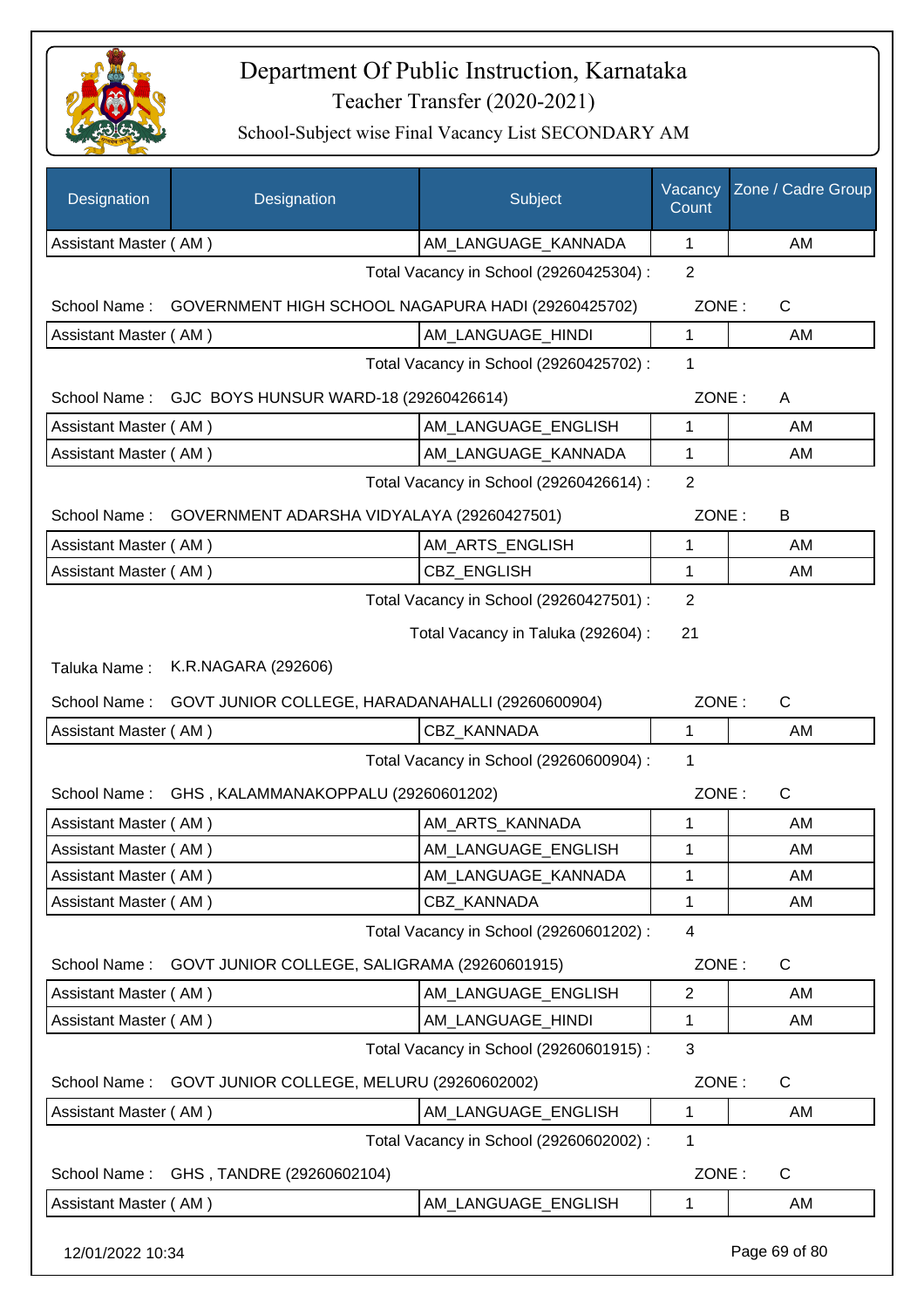

| Designation           | Designation                                                            | Subject                                 | Vacancy<br>Count | Zone / Cadre Group |
|-----------------------|------------------------------------------------------------------------|-----------------------------------------|------------------|--------------------|
|                       |                                                                        | Total Vacancy in School (29260602104) : | 1                |                    |
|                       | School Name: GHS, ANKANAHALLI (29260602202)                            |                                         | ZONE:            | C                  |
| Assistant Master (AM) |                                                                        | AM LANGUAGE ENGLISH                     | 1                | AM                 |
|                       |                                                                        | Total Vacancy in School (29260602202) : | 1                |                    |
|                       | School Name: GHS, KUPPAHALLI (29260602702)                             |                                         | ZONE:            | C                  |
| Assistant Master (AM) |                                                                        | AM_LANGUAGE_ENGLISH                     | $\mathbf{1}$     | AM                 |
|                       |                                                                        | Total Vacancy in School (29260602702) : | 1                |                    |
|                       | School Name: G J C BHERYA (29260603010)                                |                                         | ZONE:            | $\mathsf{C}$       |
| Assistant Master (AM) |                                                                        | AM_LANGUAGE_SANSKRIT                    | 1                | AM                 |
| Assistant Master (AM) |                                                                        | <b>CBZ KANNADA</b>                      | 1                | AM                 |
|                       |                                                                        | Total Vacancy in School (29260603010) : | $\overline{2}$   |                    |
|                       | School Name: GOVT JUNIOR COLLEGE, KESHTHURKOPPALU (29260605104)        |                                         | ZONE:            | C                  |
| Assistant Master (AM) |                                                                        | AM_LANGUAGE_ENGLISH                     | $\mathbf{1}$     | AM                 |
|                       |                                                                        | Total Vacancy in School (29260605104) : | 1                |                    |
| School Name:          | KARNATAKA PUBLIC SCHOOLS GOVT JUNIOR COLLEGE,<br>HEBBALU (29260605305) |                                         | ZONE:            | B                  |
| Assistant Master (AM) |                                                                        | CBZ KANNADA                             | 1                | AM                 |
|                       |                                                                        | Total Vacancy in School (29260605305) : | 1                |                    |
| School Name:          | GHS, HOSURU (29260605707)                                              |                                         | ZONE:            | $\mathsf{C}$       |
| Assistant Master (AM) |                                                                        | AM LANGUAGE ENGLISH                     | $\mathbf{1}$     | AM                 |
|                       |                                                                        | Total Vacancy in School (29260605707) : | 1                |                    |
| School Name:          | GOVERNMENT JUNIOR COLLEGE HANASOGE (29260606304)                       |                                         | ZONE:            | C                  |
| Assistant Master (AM) |                                                                        | AM_LANGUAGE_HINDI                       | 1                | AM                 |
| Assistant Master (AM) |                                                                        | AM_LANGUAGE_KANNADA                     | 1                | AM                 |
|                       |                                                                        | Total Vacancy in School (29260606304) : | $\overline{2}$   |                    |
| School Name:          | GOVT HIGH SCHOOL ANKANAHALLI (29260606603)                             |                                         | ZONE:            | C                  |
| Assistant Master (AM) |                                                                        | AM ARTS KANNADA                         | 1                | AM                 |
| Assistant Master (AM) |                                                                        | AM_LANGUAGE_ENGLISH                     | 1                | AM                 |
| Assistant Master (AM) |                                                                        | CBZ_KANNADA                             | 1                | AM                 |
|                       |                                                                        | Total Vacancy in School (29260606603) : | 3                |                    |
| School Name:          | GHS, BANDAHALLI (29260606802)                                          |                                         | ZONE:            | C                  |
| Assistant Master (AM) |                                                                        | AM_LANGUAGE_ENGLISH                     | 1                | AM                 |
| Assistant Master (AM) |                                                                        | CBZ_KANNADA                             | 1                | AM                 |
| 12/01/2022 10:34      |                                                                        |                                         |                  | Page 70 of 80      |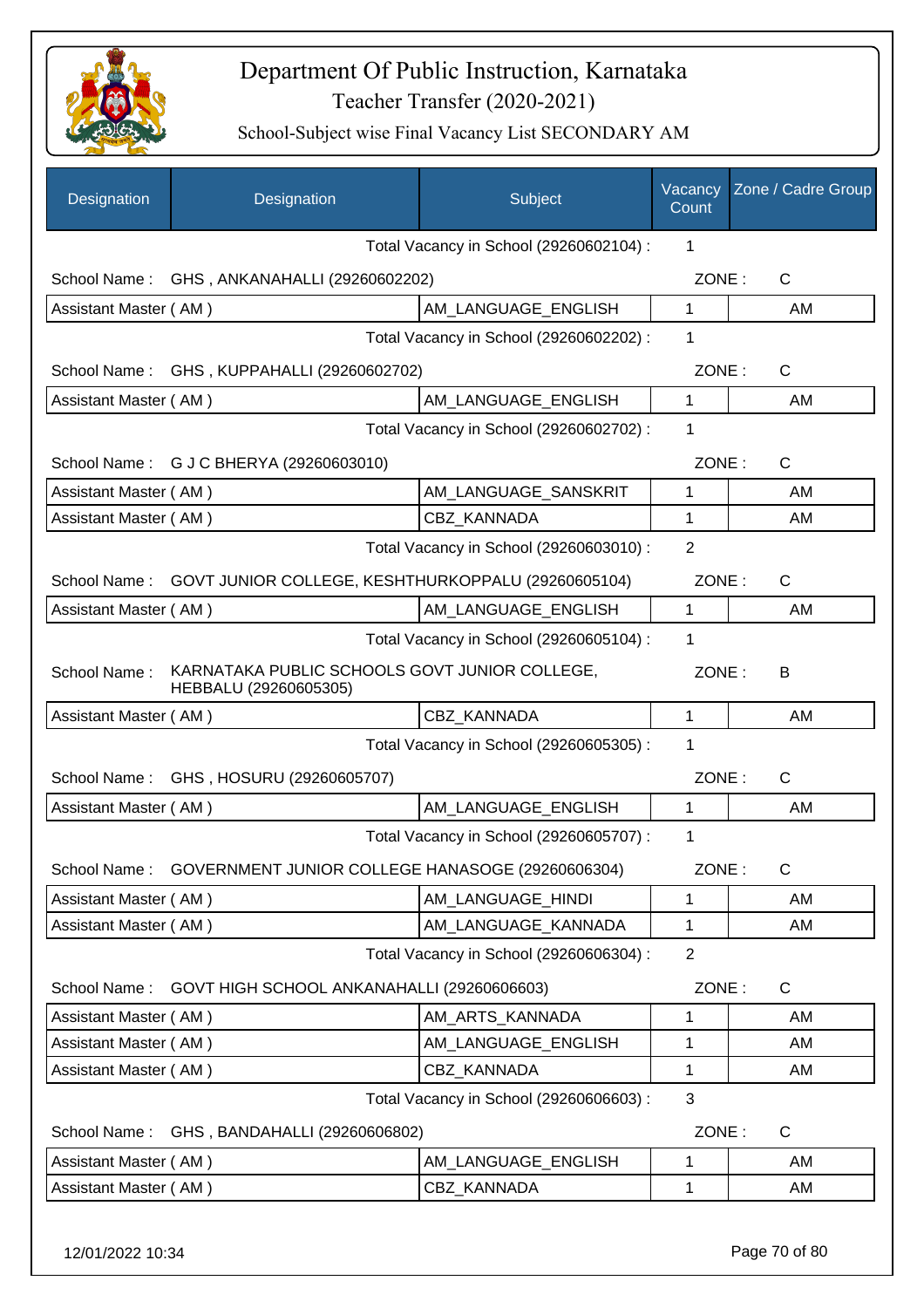

| Designation           | Designation                                                    | Subject                                 | Vacancy<br>Count | Zone / Cadre Group |
|-----------------------|----------------------------------------------------------------|-----------------------------------------|------------------|--------------------|
|                       |                                                                | Total Vacancy in School (29260606802) : | $\overline{2}$   |                    |
|                       | School Name: GHS, D.K.KOPPALU (29260618502)                    |                                         | ZONE:            | $\mathsf{C}$       |
| Assistant Master (AM) |                                                                | CBZ KANNADA                             | 1                | AM                 |
|                       |                                                                | Total Vacancy in School (29260618502) : | 1                |                    |
|                       | School Name: GHS, TIPPURU (29260619504)                        |                                         | ZONE:            | $\mathsf{C}$       |
| Assistant Master (AM) |                                                                | AM_ARTS_KANNADA                         | 1                | AM                 |
| Assistant Master (AM) |                                                                | AM_LANGUAGE_ENGLISH                     | 1                | AM                 |
|                       | Total Vacancy in School (29260619504) :                        |                                         |                  |                    |
| School Name:          | GHS, CHIKKA VADDARAGUDI (29260619702)                          |                                         | ZONE:            | C                  |
| Assistant Master (AM) |                                                                | AM_LANGUAGE_ENGLISH                     | $\mathbf{1}$     | AM                 |
|                       |                                                                | Total Vacancy in School (29260619702) : | 1                |                    |
| School Name:          | SKR GOVT JUNIOR COLLEGE, K R NAGARA-WARD-17<br>(29260623003)   |                                         | ZONE:            | A                  |
| Assistant Master (AM) |                                                                | AM_ARTS_KANNADA                         | 1                | AM                 |
|                       |                                                                | Total Vacancy in School (29260623003) : | 1                |                    |
| School Name:          | GIRLS GOVT JUNIOR COLLEGE, K R NAGARA-WARD-17<br>(29260623004) |                                         | ZONE:            | A                  |
| Assistant Master (AM) |                                                                | AM_ARTS_KANNADA                         | 1                | AM                 |
| Assistant Master (AM) |                                                                | AM_LANGUAGE_URDU                        | 1                | AM                 |
| Assistant Master (AM) |                                                                | <b>CBZ KANNADA</b>                      | 1                | AM                 |
|                       |                                                                | Total Vacancy in School (29260623004) : | 3                |                    |
|                       | School Name: ADARSHA VIDYALAYA RMSA K R NAGARA (29260623013)   |                                         | ZONE:            | B                  |
| Assistant Master (AM) |                                                                | AM_ARTS_ENGLISH                         | 1                | AM                 |
| Assistant Master (AM) |                                                                | CBZ_ENGLISH                             | 1                | AM                 |
|                       |                                                                | Total Vacancy in School (29260623013) : | $\overline{2}$   |                    |
|                       |                                                                | Total Vacancy in Taluka (292606) :      | 34               |                    |
| Taluka Name:          | MYSORE NORTH (292607)                                          |                                         |                  |                    |
| School Name:          | GOVERNMENT HIGH SCHOLL NIZAMIA, WARD-44 (29260704801)          |                                         | ZONE:            | A                  |
| Assistant Master (AM) |                                                                | CBZ_ENGLISH                             | 1                | AM                 |
| Assistant Master (AM) |                                                                | CBZ_URDU                                | 1                | AM                 |
|                       |                                                                | Total Vacancy in School (29260704801) : | $\overline{2}$   |                    |
|                       |                                                                | Total Vacancy in Taluka (292607) :      | $\overline{2}$   |                    |
| Taluka Name:          | NANJANAGUD (292609)                                            |                                         |                  |                    |
| 12/01/2022 10:34      |                                                                |                                         |                  | Page 71 of 80      |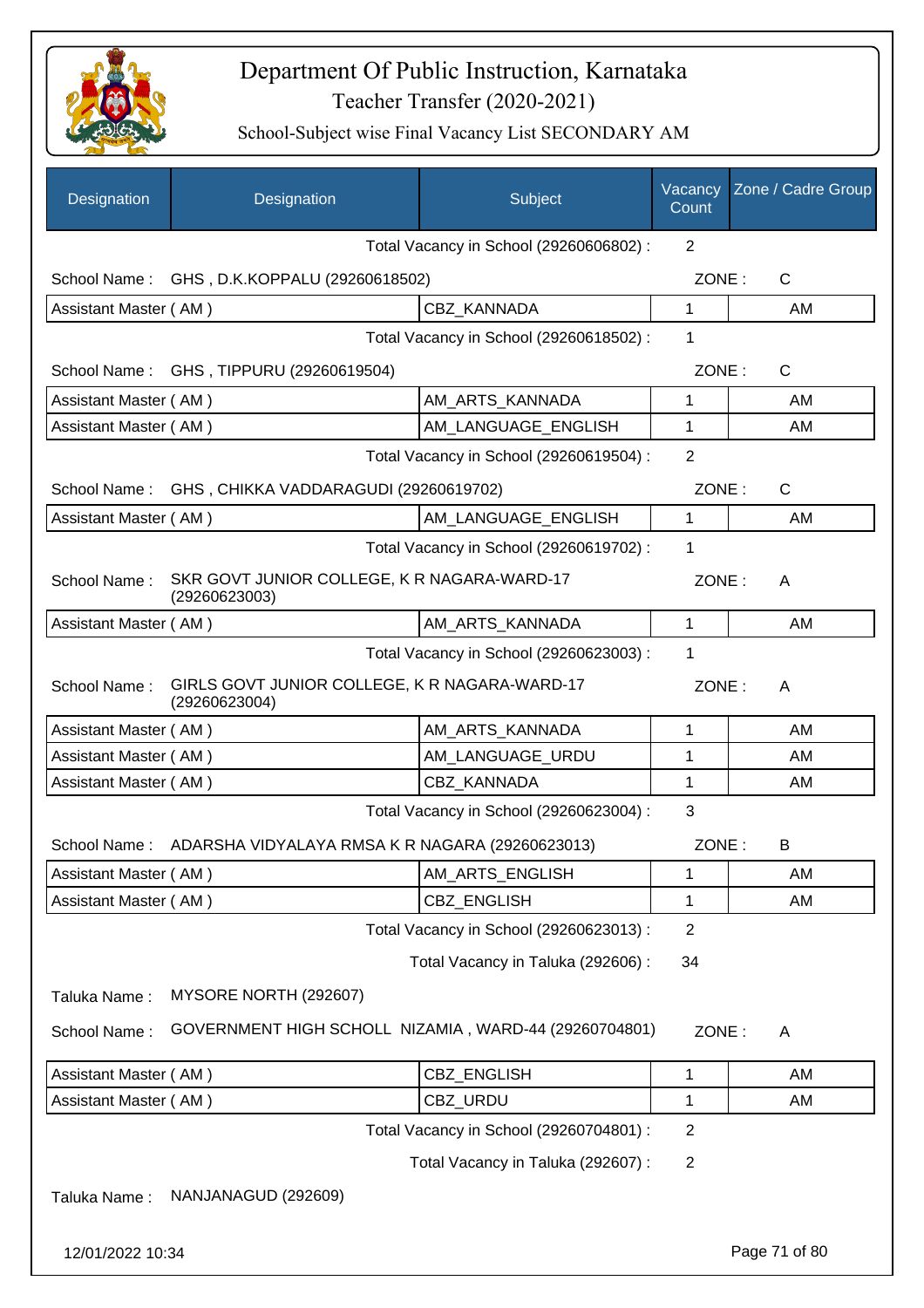

| Designation           | Designation                                                    | Subject                                 | Vacancy<br>Count | Zone / Cadre Group |
|-----------------------|----------------------------------------------------------------|-----------------------------------------|------------------|--------------------|
| School Name:          | GOVERNMENT HIGH SCHOOL HULLAHALLI (29260901306)                |                                         | ZONE:            | $\mathsf{C}$       |
| Assistant Master (AM) |                                                                | AM LANGUAGE KANNADA                     | 1                | AM                 |
|                       |                                                                | Total Vacancy in School (29260901306) : | 1                |                    |
| School Name:          | G.P.U.COLLEGE, HIGH SCHOOL SECTION, HEDIYALA.<br>(29260904106) |                                         | ZONE:            | C                  |
| Assistant Master (AM) |                                                                | CBZ KANNADA                             | 1                | AM                 |
|                       |                                                                | Total Vacancy in School (29260904106) : | 1                |                    |
| School Name:          | GOVERNMENT ADARSHA VIDYALYA DEBURU (29260906002)               |                                         | ZONE:            | B                  |
| Assistant Master (AM) |                                                                | <b>CBZ ENGLISH</b>                      | 1                | AM                 |
|                       |                                                                | Total Vacancy in School (29260906002) : | 1                |                    |
| School Name:          | GOVERNMENT HIGH SCHOOL, HADINARU (29260909203)                 |                                         | ZONE:            | $\mathsf{C}$       |
| Assistant Master (AM) |                                                                | AM_ARTS_KANNADA                         | 2                | AM                 |
| Assistant Master (AM) |                                                                | AM_LANGUAGE_KANNADA                     | 1                | AM                 |
|                       |                                                                | Total Vacancy in School (29260909203) : | 3                |                    |
| School Name:          | GJC DODDA KAVALANDE (29260911204)                              |                                         | ZONE:            | $\mathsf{C}$       |
| Assistant Master (AM) |                                                                | AM_LANGUAGE_KANNADA                     | $\mathbf{1}$     | AM                 |
|                       |                                                                | Total Vacancy in School (29260911204) : | 1                |                    |
| School Name:          | GOVERNMENT HIGH SCHOOL KASUVINA HALLI (29260914403)            |                                         | ZONE:            | $\mathsf{C}$       |
| Assistant Master (AM) |                                                                | AM_LANGUAGE_KANNADA                     | $\mathbf{1}$     | AM                 |
|                       |                                                                | Total Vacancy in School (29260914403) : | 1                |                    |
| School Name:          | GJC DEVANURU (29260921702)                                     |                                         | ZONE:            | C                  |
| Assistant Master (AM) |                                                                | AM LANGUAGE KANNADA                     | 1                | AM                 |
|                       |                                                                | Total Vacancy in School (29260921702) : | 1                |                    |
| School Name:          | GJC GIRLS RP ROAD (29260929401)                                |                                         | ZONE:            | A                  |
| Assistant Master (AM) |                                                                | AM LANGUAGE KANNADA                     | 1                | AM.                |
| Assistant Master (AM) |                                                                | AM_LANGUAGE_SANSKRIT                    | 1                | AM                 |
|                       |                                                                | Total Vacancy in School (29260929401) : | $\overline{2}$   |                    |
|                       |                                                                | Total Vacancy in Taluka (292609) :      | 11               |                    |
| Taluka Name:          | PERIYA PATNA (292610)                                          |                                         |                  |                    |
| School Name:          | GHPS ATTIGODU (RMSA UPGRADED) (29261000103)                    |                                         | ZONE:            | $\mathsf{C}$       |
| Assistant Master (AM) |                                                                | CBZ_KANNADA                             | 1                | AM                 |
|                       |                                                                | Total Vacancy in School (29261000103) : | 1                |                    |
| School Name:          | GOVT JUNIOR COLLEGE KITTUR (29261001007)                       |                                         | ZONE:            | C                  |
| 12/01/2022 10:34      |                                                                |                                         |                  | Page 72 of 80      |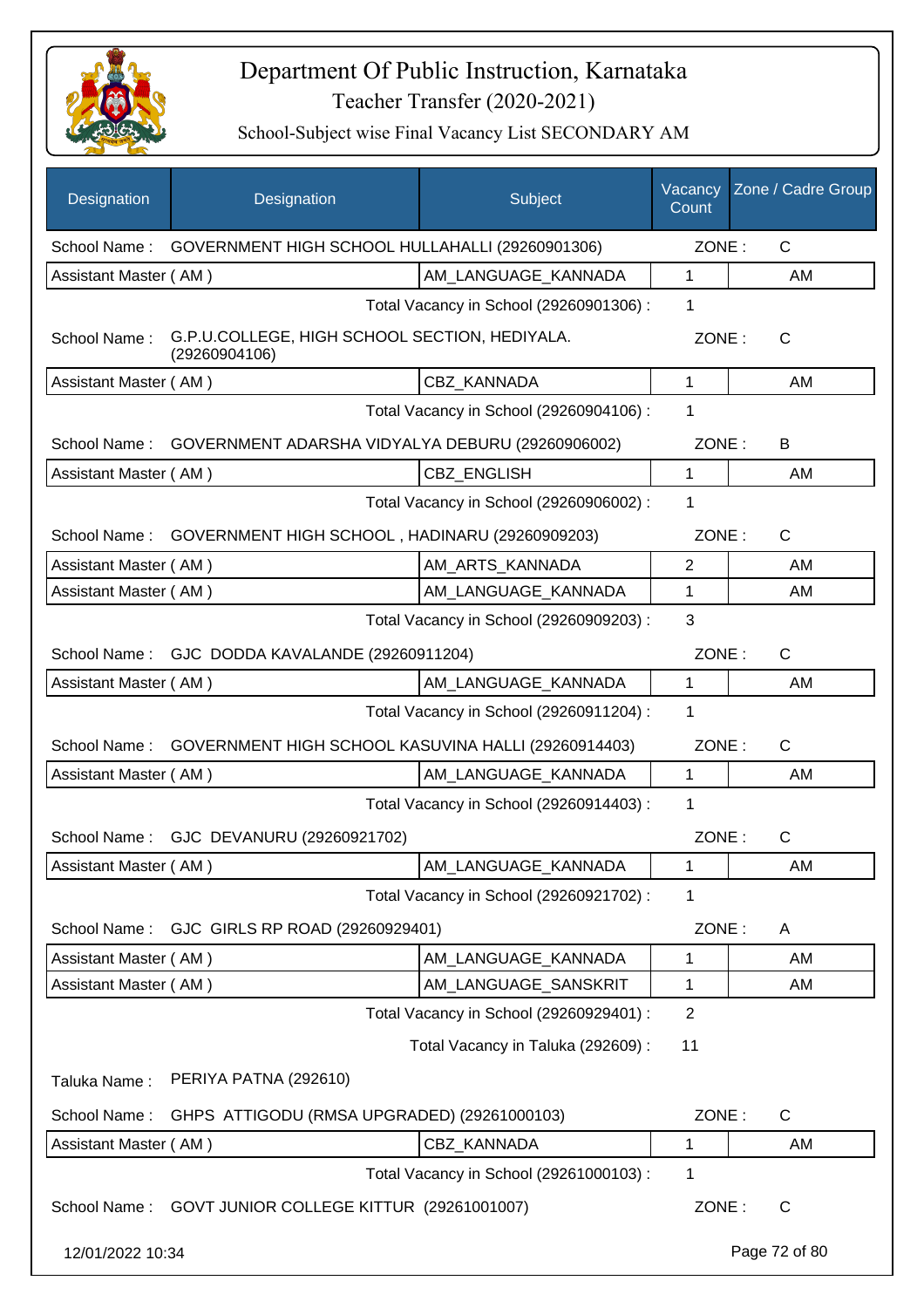

| <b>Designation</b>    | Designation                                                                | Subject                                 | Vacancy<br>Count | Zone / Cadre Group |
|-----------------------|----------------------------------------------------------------------------|-----------------------------------------|------------------|--------------------|
| Assistant Master (AM) |                                                                            | AM_ARTS_KANNADA                         | 1                | AM                 |
| Assistant Master (AM) |                                                                            | AM LANGUAGE HINDI                       | 1                | AM                 |
| Assistant Master (AM) |                                                                            | AM LANGUAGE KANNADA                     | 1                | AM                 |
|                       |                                                                            | Total Vacancy in School (29261001007) : | 3                |                    |
| School Name:          | KARNATAKA PUBLIC SCHOOLS GOVT JUNIOR COLLEGE<br>HARANA HALLI (29261002102) |                                         | ZONE:            | $\mathsf{C}$       |
| Assistant Master (AM) |                                                                            | AM_LANGUAGE_HINDI                       | $\mathbf 1$      | AM                 |
| Assistant Master (AM) |                                                                            | AM LANGUAGE KANNADA                     | 1                | AM                 |
|                       |                                                                            | Total Vacancy in School (29261002102) : | $\overline{2}$   |                    |
|                       | School Name: GHS CHIKKA NERALE (29261002804)                               |                                         | ZONE:            | $\mathsf{C}$       |
| Assistant Master (AM) |                                                                            | AM LANGUAGE ENGLISH                     | $\mathbf{1}$     | AM                 |
| Assistant Master (AM) |                                                                            | AM_LANGUAGE_HINDI                       | 1                | AM                 |
|                       |                                                                            | Total Vacancy in School (29261002804) : | $\overline{2}$   |                    |
|                       | School Name: GHS BYLA KUPPE (29261003810)                                  |                                         | ZONE:            | $\mathsf{C}$       |
| Assistant Master (AM) |                                                                            | AM_LANGUAGE_KANNADA                     | $\mathbf 1$      | AM                 |
|                       |                                                                            | Total Vacancy in School (29261003810) : | 1                |                    |
| School Name:          | GHS DODDA KAMRA VALLI (29261005603)                                        |                                         | ZONE:            | $\mathsf{C}$       |
| Assistant Master (AM) |                                                                            | AM_LANGUAGE_KANNADA                     | $\mathbf{1}$     | AM                 |
|                       |                                                                            | Total Vacancy in School (29261005603) : | 1                |                    |
| School Name:          | GHS MUTHURU (29261007407)                                                  |                                         | ZONE:            | $\mathsf{C}$       |
| Assistant Master (AM) |                                                                            | AM LANGUAGE KANNADA                     | $\mathbf{1}$     | AM                 |
|                       |                                                                            | Total Vacancy in School (29261007407) : | 1                |                    |
| School Name:          | GHS KAMPALA PURA (29261010704)                                             |                                         | ZONE:            | C                  |
| Assistant Master (AM) |                                                                            | AM LANGUAGE ENGLISH                     | 1                | AM                 |
|                       |                                                                            | Total Vacancy in School (29261010704) : | 1                |                    |
| School Name:          | GOVT HIGH SCHOOL MAKODU (29261011503)                                      |                                         | ZONE:            | $\mathsf{C}$       |
| Assistant Master (AM) |                                                                            | AM_LANGUAGE_KANNADA                     | $\mathbf{1}$     | AM                 |
|                       |                                                                            | Total Vacancy in School (29261011503) : | 1                |                    |
| School Name:          | GHPS HITNE HEBBAGILU(RMSA UPGRADED) (29261013001)                          |                                         | ZONE:            | $\mathsf{C}$       |
| Assistant Master (AM) |                                                                            | AM_LANGUAGE_ENGLISH                     | 1                | AM                 |
|                       |                                                                            | Total Vacancy in School (29261013001) : | 1                |                    |
| School Name:          | GHS BHUVANAHALLI (29261014802)                                             |                                         | ZONE:            | C                  |
| Assistant Master (AM) |                                                                            | AM_ARTS_KANNADA                         | 1                | AM                 |
| Assistant Master (AM) |                                                                            | AM_LANGUAGE_ENGLISH                     | 1                | AM                 |
| 12/01/2022 10:34      |                                                                            |                                         |                  | Page 73 of 80      |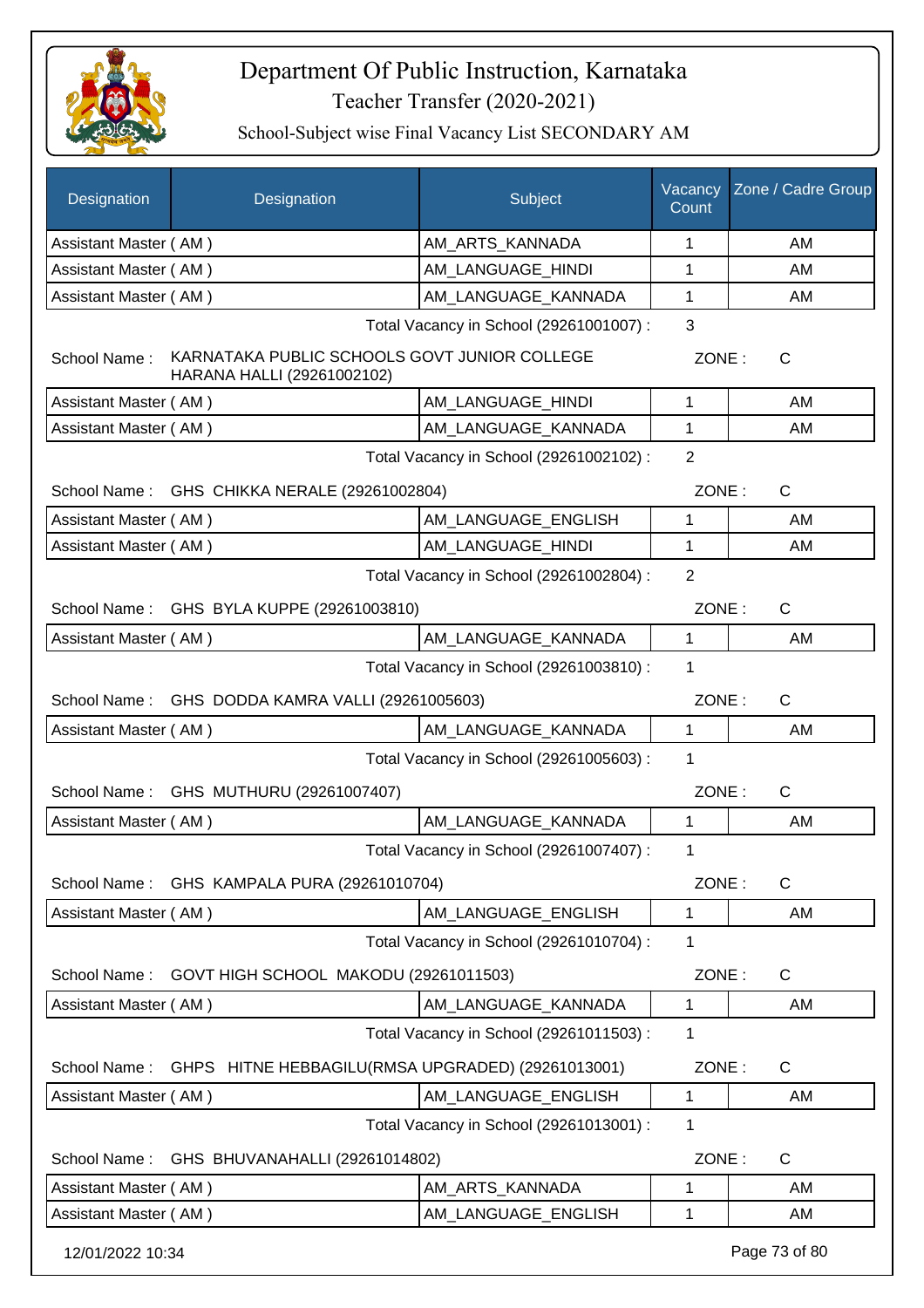

| Designation                                                 | Designation                                                            | Subject                                 | Vacancy<br>Count | Zone / Cadre Group    |
|-------------------------------------------------------------|------------------------------------------------------------------------|-----------------------------------------|------------------|-----------------------|
| Assistant Master (AM)                                       |                                                                        | AM_LANGUAGE_HINDI                       | 1                | AM                    |
|                                                             |                                                                        | Total Vacancy in School (29261014802) : | 3                |                       |
| School Name: GOVT JUNIOR COLLEGE BETTADA PURA (29261015611) |                                                                        |                                         |                  | $\mathsf{C}$<br>ZONE: |
| Assistant Master (AM)                                       |                                                                        | AM_ARTS_KANNADA                         | 1                | AM                    |
|                                                             |                                                                        | Total Vacancy in School (29261015611) : | $\mathbf 1$      |                       |
| School Name:                                                | KARNATAKA PUBLIC SCHOOLS GOVT JUNIOR COLLEGE<br>RAVANDUR (29261016109) |                                         | ZONE:            | C                     |
| Assistant Master (AM)                                       |                                                                        | AM_ARTS_KANNADA                         | 2                | AM                    |
| Assistant Master (AM)                                       |                                                                        | AM_LANGUAGE_ENGLISH                     | 1                | AM                    |
| Assistant Master (AM)                                       |                                                                        | AM_LANGUAGE_KANNADA                     | $\overline{2}$   | AM                    |
| Assistant Master (AM)                                       |                                                                        | CBZ KANNADA                             | 1                | AM                    |
|                                                             |                                                                        | Total Vacancy in School (29261016109) : | 6                |                       |
| School Name :                                               | GHS HANDITHAVALLI (29261016902)                                        |                                         | ZONE:            | $\mathsf{C}$          |
| Assistant Master (AM)                                       |                                                                        | AM LANGUAGE ENGLISH                     | 1                | AM                    |
|                                                             |                                                                        | Total Vacancy in School (29261016902) : | 1                |                       |
|                                                             | School Name: GOVT JUNIOR COLLEGE HALAGANA HALLI (29261017805)          |                                         | ZONE:            | $\mathsf{C}$          |
| Assistant Master (AM)                                       |                                                                        | AM_ARTS_KANNADA                         | 1                | AM                    |
| Assistant Master (AM)                                       |                                                                        | AM_PCM_KANNADA                          | $\mathbf{1}$     | AM                    |
| Total Vacancy in School (29261017805) :                     |                                                                        |                                         |                  |                       |
|                                                             | School Name: GOVT JUNIOR COLLEGE KANAGALU (29261018304)                |                                         | ZONE:            | $\mathsf{C}$          |
| Assistant Master (AM)                                       |                                                                        | AM_LANGUAGE_ENGLISH                     | 1                | AM                    |
| Assistant Master (AM)                                       |                                                                        | AM_LANGUAGE_HINDI                       | 1                | AM                    |
| Assistant Master (AM)                                       |                                                                        | AM_LANGUAGE_KANNADA                     | 1                | AM                    |
|                                                             |                                                                        | Total Vacancy in School (29261018304) : | 3                |                       |
| School Name:                                                | GHS BETTADA THUNGA (29261019002)                                       |                                         | ZONE:            | C                     |
| Assistant Master (AM)                                       |                                                                        | AM_LANGUAGE_ENGLISH                     | 1                | AM                    |
| Assistant Master (AM)                                       |                                                                        | AM LANGUAGE KANNADA                     | 1                | AM                    |
| Assistant Master (AM)                                       |                                                                        | AM PCM KANNADA                          | 1                | AM                    |
|                                                             |                                                                        | Total Vacancy in School (29261019002) : | 3                |                       |
| School Name:                                                | GOVT GIRLS JUNIOR COLLEGE PERIYAPATNA (29261025902)                    |                                         | ZONE:            | A                     |
| Assistant Master (AM)                                       |                                                                        | AM_LANGUAGE_ENGLISH                     | 1                | AM                    |
| Assistant Master (AM)                                       |                                                                        | AM_LANGUAGE_KANNADA                     | $\mathbf{1}$     | AM                    |
|                                                             |                                                                        | Total Vacancy in School (29261025902) : | $\overline{2}$   |                       |
| School Name:                                                | GOVT BOYS JUNIOR COLLEGE PERIYAPATNA (29261025913)                     |                                         | ZONE:            | A                     |
| 12/01/2022 10:34                                            |                                                                        |                                         |                  | Page 74 of 80         |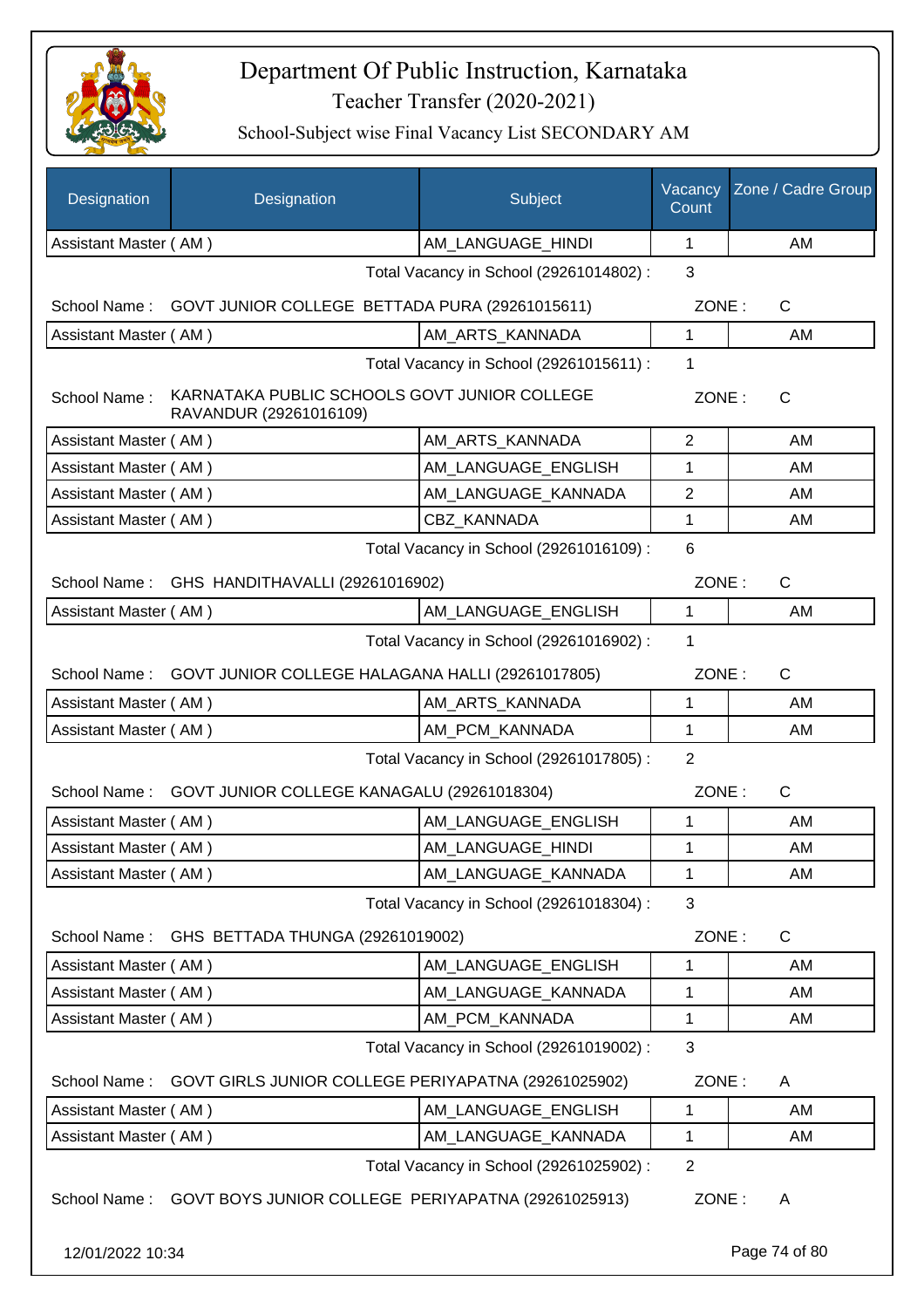

| Designation           | Designation                                                                                  | Subject                                 | Vacancy<br>Count | Zone / Cadre Group |
|-----------------------|----------------------------------------------------------------------------------------------|-----------------------------------------|------------------|--------------------|
| Assistant Master (AM) |                                                                                              | AM ARTS KANNADA                         | 1                | AM                 |
| Assistant Master (AM) |                                                                                              | AM LANGUAGE ENGLISH                     | 1                | AM                 |
| Assistant Master (AM) |                                                                                              | AM LANGUAGE HINDI                       | 1                | AM                 |
| Assistant Master (AM) |                                                                                              | AM_LANGUAGE_KANNADA                     | 3                | AM                 |
|                       |                                                                                              | Total Vacancy in School (29261025913) : | 6                |                    |
|                       |                                                                                              | Total Vacancy in Taluka (292610):       | 41               |                    |
| Taluka Name:          | T.N.PURA (292611)                                                                            |                                         |                  |                    |
| School Name:          | GHS DODDA MULAGUDU (29261100203)                                                             |                                         | ZONE:            | $\mathsf{C}$       |
| Assistant Master (AM) |                                                                                              | AM LANGUAGE_KANNADA                     | 1                | AM                 |
|                       |                                                                                              | Total Vacancy in School (29261100203) : | 1                |                    |
| School Name:          | GOVERNAMENT PRE UNIVERSITY COLLEGE HIGH SCHOOL<br>SECTION MENASIKYATHANA HALLI (29261100603) |                                         | ZONE:            | $\mathsf{C}$       |
| Assistant Master (AM) |                                                                                              | AM_LANGUAGE_HINDI                       | $\mathbf{1}$     | AM                 |
|                       |                                                                                              | Total Vacancy in School (29261100603) : | 1                |                    |
| School Name:          | GHS CHIDARA VALLI (29261102803)                                                              |                                         | ZONE:            | $\mathsf{C}$       |
| Assistant Master (AM) |                                                                                              | AM_LANGUAGE_HINDI                       | $\mathbf{1}$     | AM                 |
|                       |                                                                                              | Total Vacancy in School (29261102803) : | 1                |                    |
| School Name:          | GHS HEGGURU (29261104603)                                                                    |                                         | ZONE:            | $\mathsf{C}$       |
| Assistant Master (AM) |                                                                                              | AM_LANGUAGE_KANNADA                     | $\mathbf{1}$     | AM                 |
|                       |                                                                                              | Total Vacancy in School (29261104603) : | 1                |                    |
| School Name:          | GHS MUSUVINA KOPPALU (29261112802)                                                           |                                         | ZONE:            | $\mathsf{C}$       |
| Assistant Master (AM) |                                                                                              | AM_LANGUAGE_ENGLISH                     | 1                | AM                 |
| Assistant Master (AM) |                                                                                              | AM_LANGUAGE_KANNADA                     | 1                | AM                 |
|                       |                                                                                              | Total Vacancy in School (29261112802) : | $\overline{2}$   |                    |
| School Name:          | KARNATAKA PUBLIC SCHOOLS GJC MUGURU (29261113607)                                            |                                         | ZONE:            | $\mathsf{C}$       |
| Assistant Master (AM) |                                                                                              | AM_ARTS_KANNADA                         | $\overline{2}$   | AM                 |
| Assistant Master (AM) |                                                                                              | AM_LANGUAGE_ENGLISH                     | 1                | AM                 |
| Assistant Master (AM) |                                                                                              | AM_LANGUAGE_HINDI                       | 1                | AM                 |
|                       |                                                                                              | Total Vacancy in School (29261113607) : | $\overline{4}$   |                    |
| School Name:          | GOVT ADARSHA VIDYALYA SOSALE (29261115807)                                                   |                                         | ZONE:            | B                  |
| Assistant Master (AM) |                                                                                              | AM_PCM_ENGLISH                          | $\mathbf 1$      | AM                 |
| Assistant Master (AM) |                                                                                              | CBZ_ENGLISH                             | 1                | AM                 |
|                       |                                                                                              | Total Vacancy in School (29261115807) : | $\overline{2}$   |                    |
|                       | School Name: GJC TALAKADU (29261117309)                                                      |                                         | ZONE:            | $\mathsf{C}$       |
| 12/01/2022 10:34      |                                                                                              |                                         |                  | Page 75 of 80      |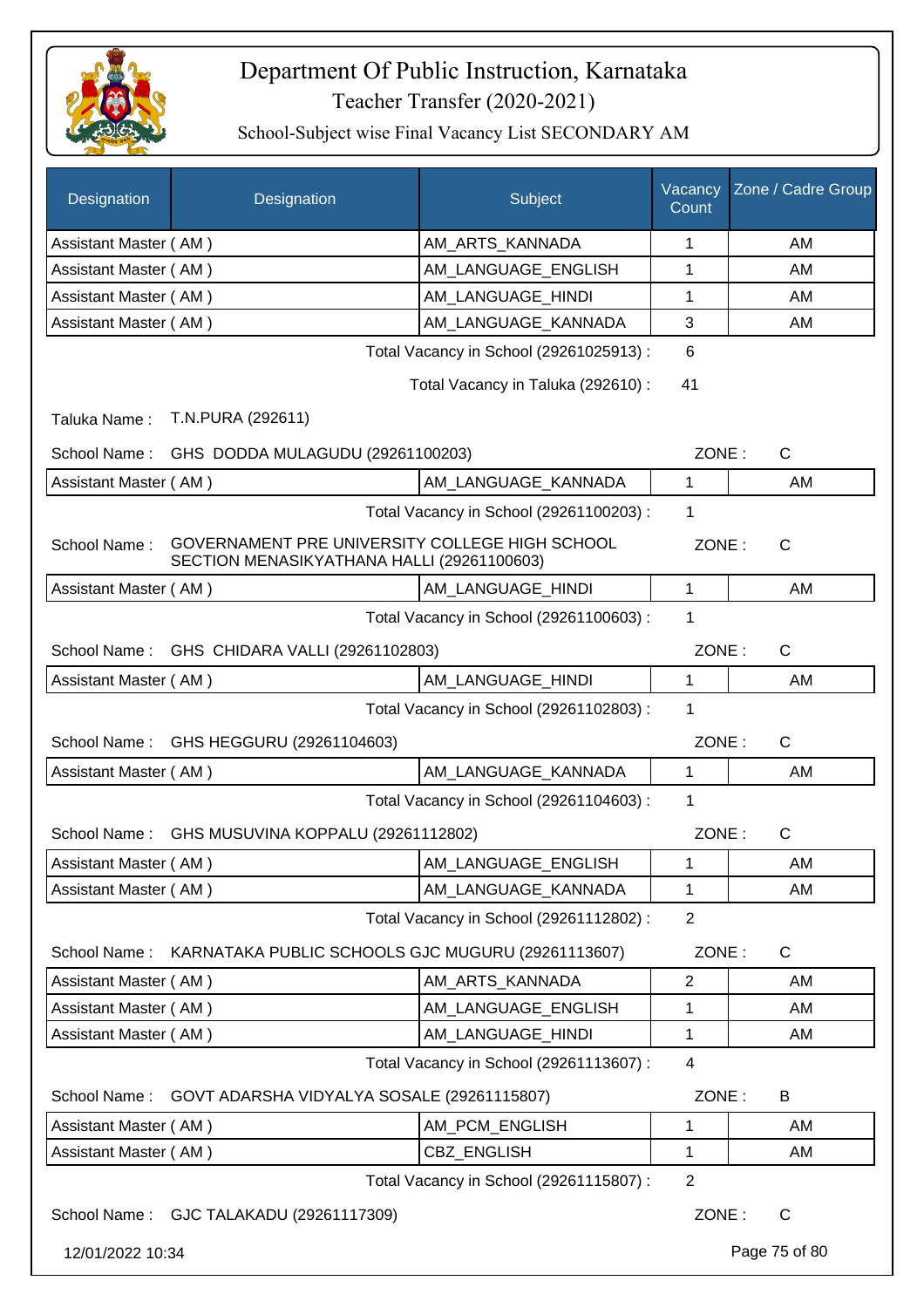

| Designation           | Designation                             | Subject                                 | Vacancy<br>Count | Zone / Cadre Group |
|-----------------------|-----------------------------------------|-----------------------------------------|------------------|--------------------|
| Assistant Master (AM) |                                         | AM_ARTS_KANNADA                         | 1                | AM                 |
| Assistant Master (AM) |                                         | AM_LANGUAGE_KANNADA                     | 1                | AM                 |
|                       |                                         | Total Vacancy in School (29261117309) : | $\overline{2}$   |                    |
| School Name:          | GHS VATALU (29261118402)                |                                         | ZONE:            | C                  |
| Assistant Master (AM) |                                         | AM_LANGUAGE_KANNADA                     | 1                | AM                 |
|                       |                                         | Total Vacancy in School (29261118402) : | 1                |                    |
| School Name:          | GJC T.N.PURA WARD-5 (29261122503)       |                                         | ZONE:            | Α                  |
| Assistant Master (AM) |                                         | CBZ KANNADA                             | 1                | AM                 |
|                       |                                         | Total Vacancy in School (29261122503) : | 1                |                    |
|                       |                                         | Total Vacancy in Taluka (292611) :      | 16               |                    |
| District Name:        | CHAMARAJANAGARA (2927)                  |                                         |                  |                    |
| Taluka Name:          | CHAMARAJA NAGAR (292701)                |                                         |                  |                    |
| School Name:          | GHS HEGGOTARA (29270100904)             |                                         | ZONE:            | $\mathsf{C}$       |
| Assistant Master (AM) |                                         | AM_LANGUAGE_ENGLISH                     | 1                | AM                 |
|                       |                                         | Total Vacancy in School (29270100904) : | 1                |                    |
| School Name:          |                                         |                                         | ZONE:            | В                  |
| Assistant Master (AM) | GOVT HIGH SCHOOL, MANGALA (29270102903) | AM_LANGUAGE_ENGLISH                     | 1                | AM                 |
|                       |                                         | Total Vacancy in School (29270102903) : | 1                |                    |
| School Name:          | GHS HARADANAHALLI (29270108904)         |                                         | ZONE:            | В                  |
| Assistant Master (AM) |                                         | AM LANGUAGE ENGLISH                     | 1                | AM                 |
|                       |                                         | Total Vacancy in School (29270108904) : |                  |                    |
|                       |                                         |                                         | -1               |                    |
| School Name:          | GPUC VENKATAIAHNA CHATHRA (29270109202) |                                         | ZONE:            | B                  |
| Assistant Master (AM) |                                         | AM_LANGUAGE_ENGLISH                     | 1                | AM                 |
|                       |                                         | Total Vacancy in School (29270109202) : | 1                |                    |
| School Name:          | GHS YANAGALLI (29270110602)             |                                         | ZONE:            | C                  |
| Assistant Master (AM) |                                         | AM_ARTS_KANNADA                         | 1                | AM                 |
| Assistant Master (AM) |                                         | AM_LANGUAGE_ENGLISH                     | 1                | AM                 |
| Assistant Master (AM) |                                         | AM_LANGUAGE_KANNADA                     | 1                | AM                 |
|                       |                                         | Total Vacancy in School (29270110602) : | $\mathbf{3}$     |                    |
| School Name:          | GHS YARAGANAHALLI (29270111102)         |                                         | ZONE:            | C                  |
| Assistant Master (AM) |                                         | CBZ KANNADA                             | 1                | AM                 |
|                       |                                         | Total Vacancy in School (29270111102) : | 1                |                    |
|                       |                                         |                                         |                  |                    |
| 12/01/2022 10:34      |                                         |                                         |                  | Page 76 of 80      |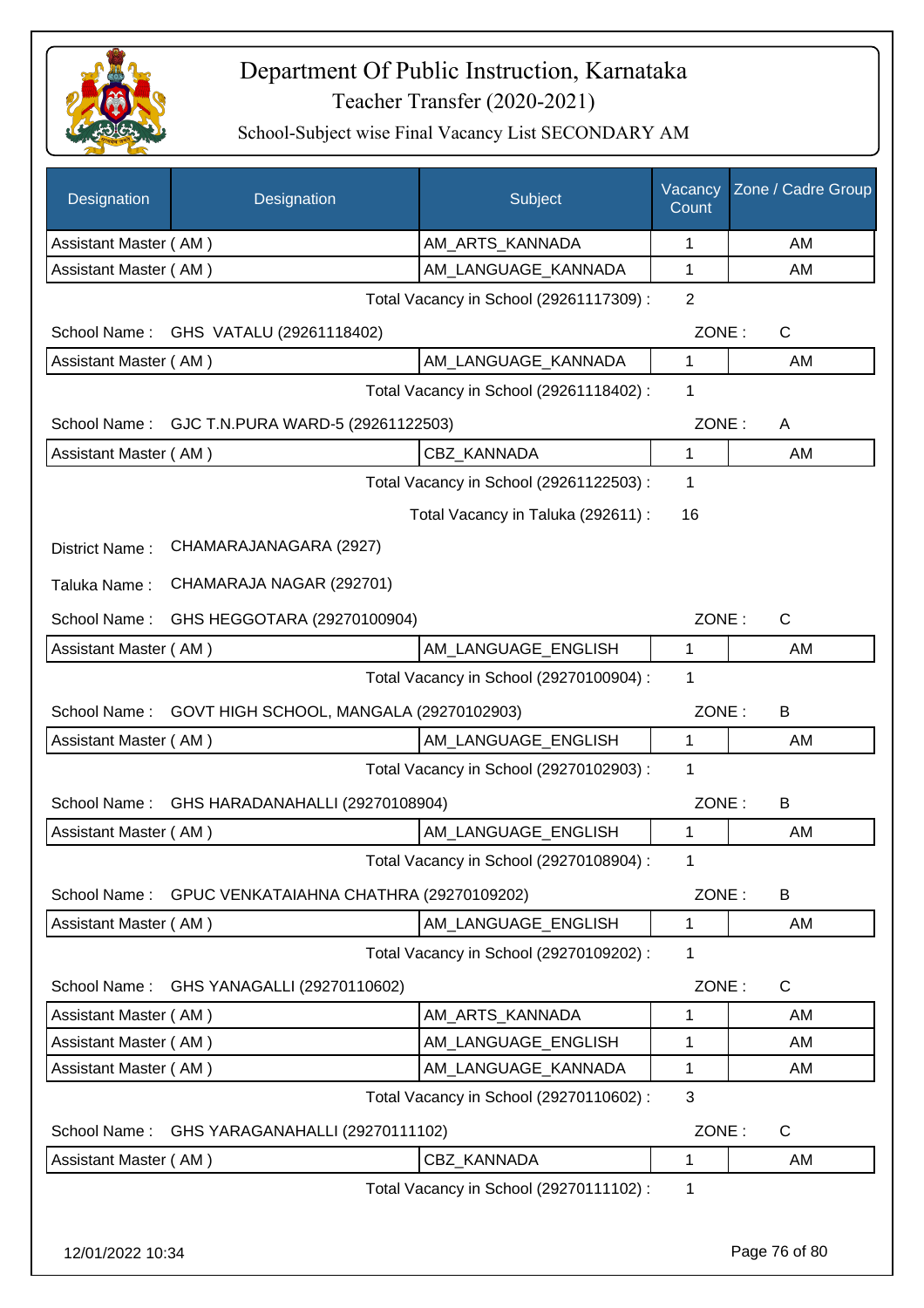

School-Subject wise Final Vacancy List SECONDARY AM

| Designation           | Designation                                                     | Subject                                 | Vacancy<br>Count | Zone / Cadre Group |
|-----------------------|-----------------------------------------------------------------|-----------------------------------------|------------------|--------------------|
| School Name:          | KARNATAKA PUBLIC SCHOOLS GPUC CHANDAKAVADI(HS)<br>(29270111507) |                                         | ZONE:            | B                  |
| Assistant Master (AM) |                                                                 | AM LANGUAGE ENGLISH                     | 1                | AM                 |
|                       |                                                                 | Total Vacancy in School (29270111507) : | 1                |                    |
| School Name:          | GHS BAGALI (29270116502)                                        |                                         | ZONE:            | $\mathsf{C}$       |
| Assistant Master (AM) |                                                                 | AM_LANGUAGE_ENGLISH                     | 1                | AM                 |
|                       |                                                                 | Total Vacancy in School (29270116502) : | 1                |                    |
|                       | School Name: GPUC KUDERU (29270116905)                          |                                         | ZONE:            | $\mathsf{C}$       |
| Assistant Master (AM) |                                                                 | AM_ARTS_KANNADA                         | 1                | AM                 |
| Assistant Master (AM) |                                                                 | AM LANGUAGE ENGLISH                     | 1                | AM                 |
|                       |                                                                 | Total Vacancy in School (29270116905) : | $\overline{2}$   |                    |
| School Name:          | GHS HONGANURU (29270118709)                                     |                                         | ZONE:            | $\mathsf{C}$       |
| Assistant Master (AM) |                                                                 | AM_LANGUAGE_HINDI                       | 1                | AM                 |
|                       |                                                                 | Total Vacancy in School (29270118709) : | 1                |                    |
| School Name:          | GPUC SANTHEMARAHALLI (29270119808)                              |                                         | ZONE:            | $\mathsf{C}$       |
| Assistant Master (AM) |                                                                 | AM LANGUAGE_ENGLISH                     | 1                | AM                 |
|                       |                                                                 | Total Vacancy in School (29270119808) : | 1                |                    |
|                       |                                                                 | Total Vacancy in Taluka (292701) :      | 14               |                    |
| Taluka Name:          | <b>GUNDULPET (292702)</b>                                       |                                         |                  |                    |
| School Name:          | GHS BANNITHAL PURA (29270202702)                                |                                         | ZONE:            | $\mathsf{C}$       |
| Assistant Master (AM) |                                                                 | AM_LANGUAGE_ENGLISH                     | 1                | AM                 |
| Assistant Master (AM) |                                                                 | AM_LANGUAGE_HINDI                       | 1                | AM                 |
| Assistant Master (AM) |                                                                 | AM LANGUAGE KANNADA                     | 1                | AM                 |
|                       |                                                                 | Total Vacancy in School (29270202702) : | 3                |                    |
| School Name:          | GHS BEEMANA BEEDU (29270203202)                                 |                                         | ZONE:            | C                  |
| Assistant Master (AM) |                                                                 | AM_LANGUAGE_ENGLISH                     | $\mathbf 1$      | AM                 |
| Assistant Master (AM) |                                                                 | CBZ_KANNADA                             | 1                | AM                 |
|                       |                                                                 | Total Vacancy in School (29270203202) : | $\overline{2}$   |                    |
| School Name:          | KARNATAKA PUBLIC SCHOOLS GPUC HANGALA (29270204203)             |                                         | ZONE:            | C                  |
| Assistant Master (AM) |                                                                 | AM_LANGUAGE_ENGLISH                     | $\mathbf 1$      | AM                 |
| Assistant Master (AM) |                                                                 | CBZ_KANNADA                             | 1                | AM                 |
|                       |                                                                 | Total Vacancy in School (29270204203) : | $\overline{2}$   |                    |
|                       | School Name: GHS BACHALLI (29270204704)                         |                                         | ZONE:            | C                  |

12/01/2022 10:34 Page 77 of 80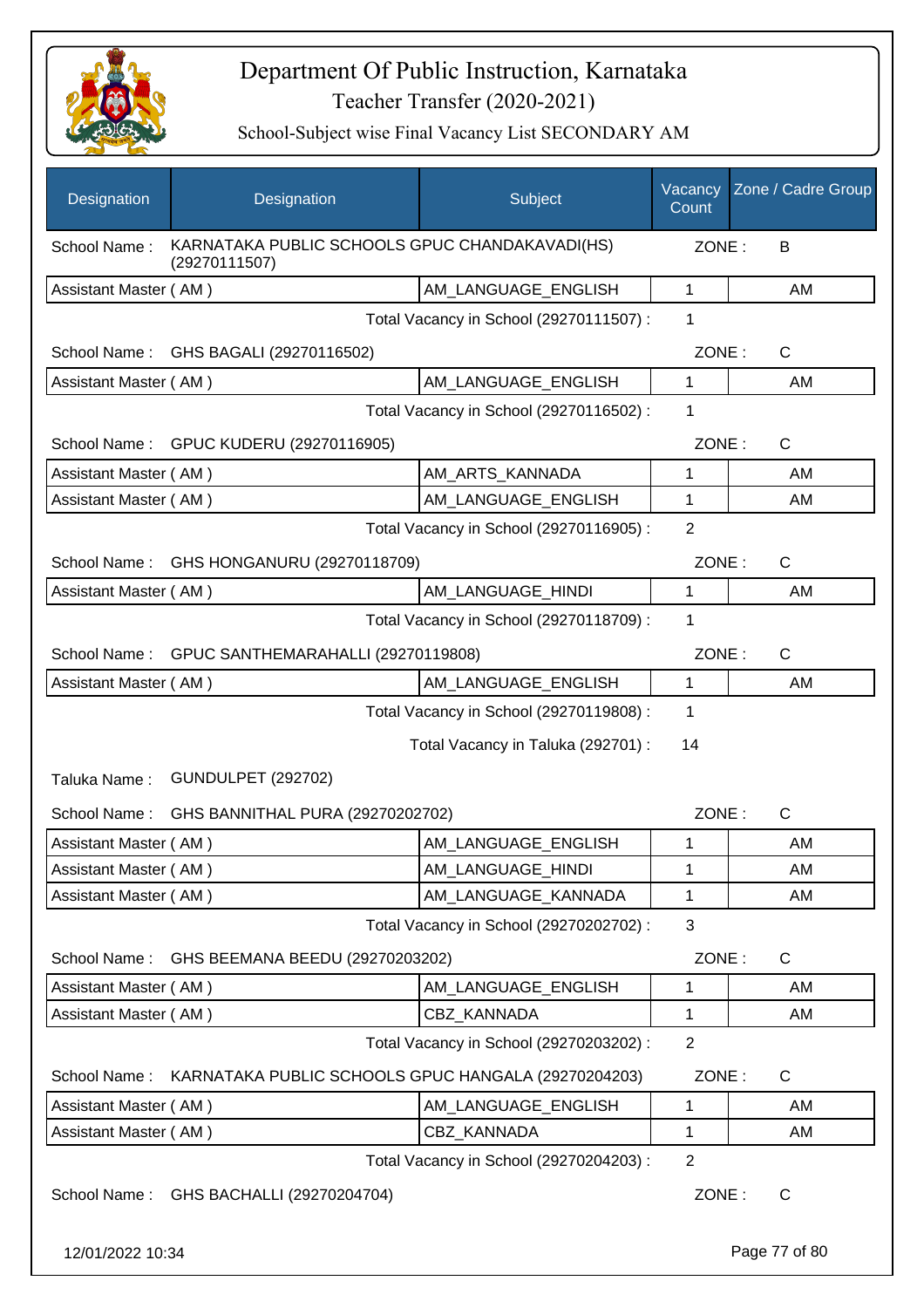

| Designation                             | Designation                                     | Subject                                 | Vacancy<br>Count | Zone / Cadre Group |
|-----------------------------------------|-------------------------------------------------|-----------------------------------------|------------------|--------------------|
| Assistant Master (AM)                   |                                                 | AM_LANGUAGE_ENGLISH                     | $\mathbf{1}$     | AM                 |
|                                         |                                                 | Total Vacancy in School (29270204704) : | 1                |                    |
|                                         | School Name: GHS HUNDI PURA (29270206002)       |                                         | ZONE:            | C                  |
| Assistant Master (AM)                   |                                                 | AM_LANGUAGE_ENGLISH                     | 1                | AM                 |
| Assistant Master (AM)                   |                                                 | AM_LANGUAGE_HINDI                       | 1                | AM                 |
| Assistant Master (AM)                   |                                                 | <b>CBZ KANNADA</b>                      | 1                | AM                 |
|                                         |                                                 | Total Vacancy in School (29270206002) : | 3                |                    |
|                                         | School Name: GHS GIRLS KABBAHALLI (29270207307) |                                         | ZONE:            | $\mathsf{C}$       |
| Assistant Master (AM)                   |                                                 | AM LANGUAGE ENGLISH                     | $\mathbf{1}$     | AM                 |
|                                         |                                                 | Total Vacancy in School (29270207307) : | 1                |                    |
|                                         | School Name: GPUC THERAKANAMBI (29270207910)    |                                         | ZONE:            | $\mathsf{C}$       |
| Assistant Master (AM)                   |                                                 | AM_LANGUAGE_KANNADA                     | 1                | AM                 |
| Assistant Master (AM)                   |                                                 | <b>CBZ KANNADA</b>                      | 1                | AM                 |
|                                         |                                                 | Total Vacancy in School (29270207910) : | $\overline{2}$   |                    |
| School Name:                            | GHS BOMMANA HALLI (29270210402)                 |                                         | ZONE:            | C                  |
| Assistant Master (AM)                   |                                                 | AM_LANGUAGE_KANNADA                     | 1                | AM                 |
|                                         |                                                 | Total Vacancy in School (29270210402) : | 1                |                    |
| School Name:<br>GHS NITRE (29270215002) |                                                 |                                         | ZONE:            | $\mathsf{C}$       |
| Assistant Master (AM)                   |                                                 | AM LANGUAGE_ENGLISH                     | 1                | AМ                 |
|                                         |                                                 | Total Vacancy in School (29270215002) : | 1                |                    |
|                                         |                                                 | Total Vacancy in Taluka (292702) :      | 16               |                    |
| Taluka Name:                            | <b>KOLLEGAL (292705)</b>                        |                                         |                  |                    |
| School Name:                            | GHS SURAPURA (29270516602)                      |                                         | ZONE:            | $\mathsf{C}$       |
| Assistant Master (AM)                   |                                                 | AM_LANGUAGE_ENGLISH                     | 1                | AM                 |
|                                         |                                                 | Total Vacancy in School (29270516602) : | 1                |                    |
| School Name:                            | GSVK JUNIOR COLLEGE KOLLEGAL (29270529605)      |                                         | ZONE:            | A                  |
| Assistant Master (AM)                   |                                                 | AM_LANGUAGE_ENGLISH                     | $\overline{2}$   | AM                 |
|                                         |                                                 | Total Vacancy in School (29270529605) : | $\overline{2}$   |                    |
| School Name:                            | ADARSHA VIDYALAYA (29270529615)                 |                                         | ZONE:            | A                  |
| Assistant Master (AM)                   |                                                 | AM_ARTS_ENGLISH                         | 1                | AM                 |
| Assistant Master (AM)                   |                                                 | <b>CBZ ENGLISH</b>                      | 1                | AM                 |
|                                         |                                                 | Total Vacancy in School (29270529615) : | 2                |                    |
|                                         | School Name: GUHS KOLLEGAL (29270530002)        |                                         | ZONE:            | A                  |
| 12/01/2022 10:34                        |                                                 |                                         |                  | Page 78 of 80      |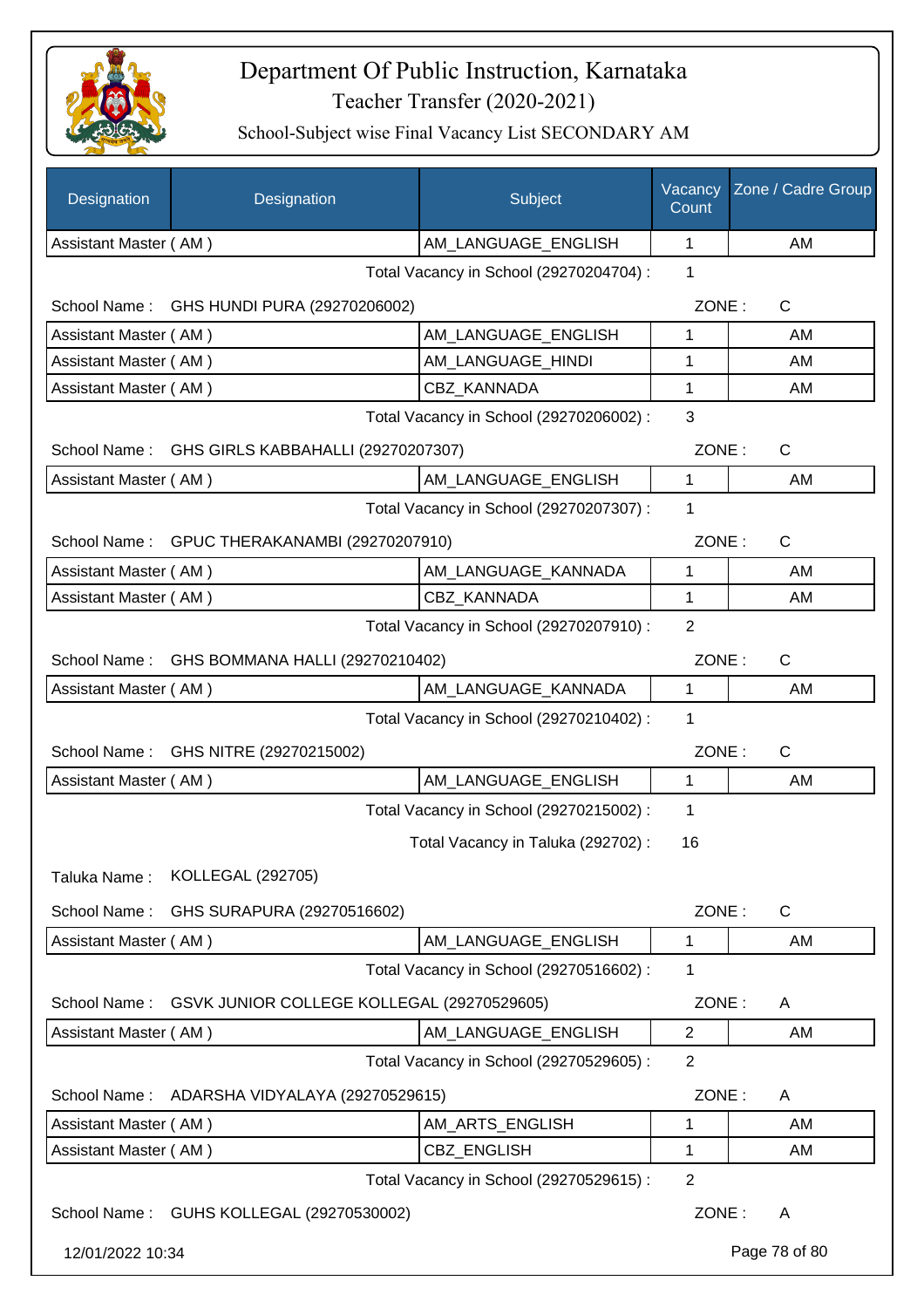

| Designation           | Designation                                                  | Subject                                 | Vacancy<br>Count | Zone / Cadre Group |  |  |  |
|-----------------------|--------------------------------------------------------------|-----------------------------------------|------------------|--------------------|--|--|--|
| Assistant Master (AM) |                                                              | AM_ARTS_URDU                            | 1                | AM                 |  |  |  |
| Assistant Master (AM) |                                                              | AM_LANGUAGE_URDU                        | 1                | AM                 |  |  |  |
|                       |                                                              | Total Vacancy in School (29270530002) : | 2                |                    |  |  |  |
|                       |                                                              | Total Vacancy in Taluka (292705) :      | $\overline{7}$   |                    |  |  |  |
| Taluka Name:          | <b>YELANDUR (292712)</b>                                     |                                         |                  |                    |  |  |  |
| School Name:          | KARNATAKA PUBLIC SCHOOLS GPUC YELANDUR (29271204203)         |                                         | ZONE:            | A                  |  |  |  |
| Assistant Master (AM) |                                                              | AM_LANGUAGE_ENGLISH                     | 1                | AM                 |  |  |  |
|                       |                                                              | Total Vacancy in School (29271204203) : | 1                |                    |  |  |  |
|                       | School Name: RMSA ADARSHA VIDYALAYA MELLAHALLI (29271204302) |                                         | ZONE:            | $\mathsf{C}$       |  |  |  |
| Assistant Master (AM) |                                                              | AM_ARTS_ENGLISH                         | $\mathbf{1}$     | AM                 |  |  |  |
| Assistant Master (AM) |                                                              | AM_LANGUAGE_ENGLISH                     | $\overline{2}$   | AM                 |  |  |  |
|                       |                                                              | Total Vacancy in School (29271204302) : | 3                |                    |  |  |  |
|                       |                                                              | Total Vacancy in Taluka (292712) :      | 4                |                    |  |  |  |
| Taluka Name:          | HANUR (292713)                                               |                                         |                  |                    |  |  |  |
| School Name:          | GHS BYLORE (29271300903)                                     |                                         | ZONE:            | $\mathsf{C}$       |  |  |  |
| Assistant Master (AM) |                                                              | AM_LANGUAGE_ENGLISH                     | 1                | AM                 |  |  |  |
| Assistant Master (AM) |                                                              | AM_LANGUAGE_HINDI                       | 1                | AM                 |  |  |  |
|                       | $\overline{2}$<br>Total Vacancy in School (29271300903) :    |                                         |                  |                    |  |  |  |
| School Name:          | GHS COWDALLI (29271301606)                                   |                                         | ZONE:            | C                  |  |  |  |
| Assistant Master (AM) |                                                              | CBZ_KANNADA                             | 1                | AM                 |  |  |  |
|                       |                                                              | Total Vacancy in School (29271301606) : | 1                |                    |  |  |  |
| School Name:          | GOVT HS KURATTI HOSUR (29271301608)                          |                                         | ZONE:            | $\mathsf C$        |  |  |  |
| Assistant Master (AM) |                                                              | AM_ARTS_KANNADA                         | 1                | AM                 |  |  |  |
| Assistant Master (AM) |                                                              | AM LANGUAGE ENGLISH                     | 1                | AM                 |  |  |  |
|                       |                                                              | Total Vacancy in School (29271301608) : | $\overline{2}$   |                    |  |  |  |
|                       | School Name: GHS (GVG) HANUR (29271302408)                   |                                         | ZONE:            | A                  |  |  |  |
| Assistant Master (AM) |                                                              | AM_ARTS_KANNADA                         | 1                | AM                 |  |  |  |
| Assistant Master (AM) |                                                              | AM_LANGUAGE_ENGLISH                     | 1                | AM                 |  |  |  |
| Assistant Master (AM) |                                                              | AM_LANGUAGE_KANNADA                     | 1                | AM                 |  |  |  |
|                       |                                                              | Total Vacancy in School (29271302408) : | $\mathbf{3}$     |                    |  |  |  |
| School Name:          | KARNATAKA PUBLIC SCHOOLS GHS, LOKKANAHALLI<br>(29271303105)  |                                         | ZONE:            | $\mathsf{C}$       |  |  |  |
| Assistant Master (AM) |                                                              | AM_LANGUAGE_ENGLISH                     | 1                | AM                 |  |  |  |
| 12/01/2022 10:34      |                                                              |                                         |                  | Page 79 of 80      |  |  |  |